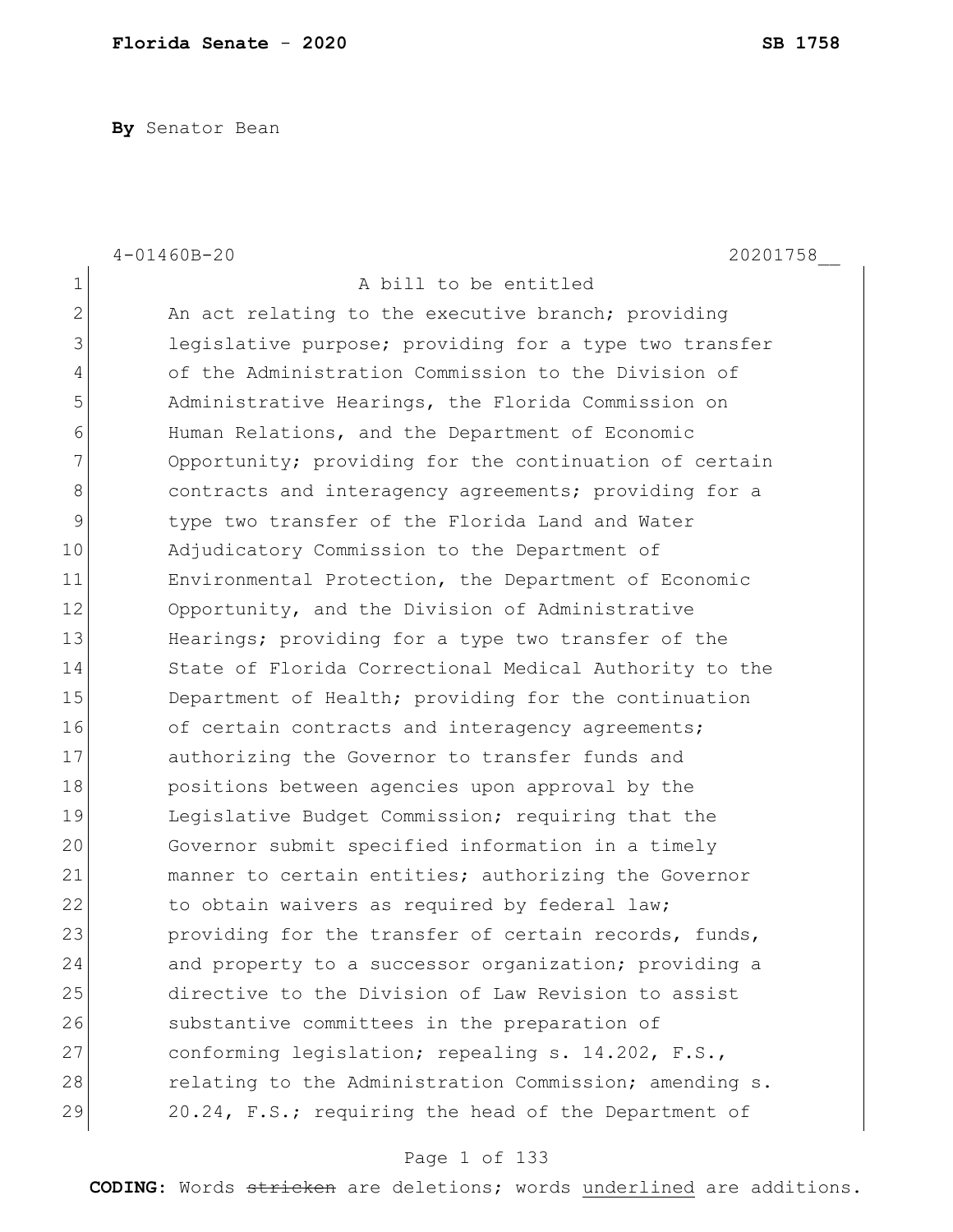|    | 20201758<br>$4 - 01460B - 20$                                  |
|----|----------------------------------------------------------------|
| 30 | Highway Safety and Motor Vehicles to be a secretary            |
| 31 | appointed by, and serving at the pleasure of, the              |
| 32 | Governor and confirmed by the Senate; amending s.              |
| 33 | 20.255, F.S.; removing provisions requiring                    |
| 34 | concurrence of Cabinet members for the appointment of          |
| 35 | the Secretary of Environmental Protection; amending            |
| 36 | ss. 30.49, 110.112, 110.161, 110.201, 110.2035,                |
| 37 | 110.205, 110.21, 110.219, 110.227, 110.403, 112.175,           |
| 38 | 120.533, 120.54, 120.542, 120.63, 120.65, 120.80,              |
| 39 | 161.55, 163.3164, 163.3177, 163.3184, 163.3187,                |
| 40 | 163.3213, 163.3245, 186.008, 186.515, 190.005,                 |
| 41 | 190.046, 195.087, 206.27, 207.021, 212.055, 215.619,           |
| 42 | 215.95, 216.182, 216.192, 259.045, 282.709, 288.975,           |
| 43 | 316.545, 320.275, 322.125, 331.353, 336.025, 337.243,          |
| 44 | 369.305, 373.114, 373.139, 373.217, 373.2295,                  |
| 45 | 373.4275, 373.703, 377.2425, 380.031, 380.032,                 |
| 46 | 380.045, 380.05, 380.055, 380.0552, 380.0555, 380.06,          |
| 47 | 380.07, 380.115, 381.0065, 388.4111, 397.333, 403.061,         |
| 48 | 581.217, 624.509, 943.0313, 943.06, 945.602, 945.6035,         |
| 49 | 945.6036, 1002.33, 1002.36, and 1013.25, F.S.;                 |
| 50 | conforming provisions and cross-references to changes          |
| 51 | made by the act; providing an effective date.                  |
| 52 |                                                                |
| 53 | Be It Enacted by the Legislature of the State of Florida:      |
| 54 |                                                                |
| 55 | Section 1. Legislative purpose. It is the intent of the        |
| 56 | Legislature to pursue a state executive structure more aligned |
| 57 | with the federal system in order to promote greater            |
| 58 | accountability and efficiency. When America's founding fathers |
|    |                                                                |

# Page 2 of 133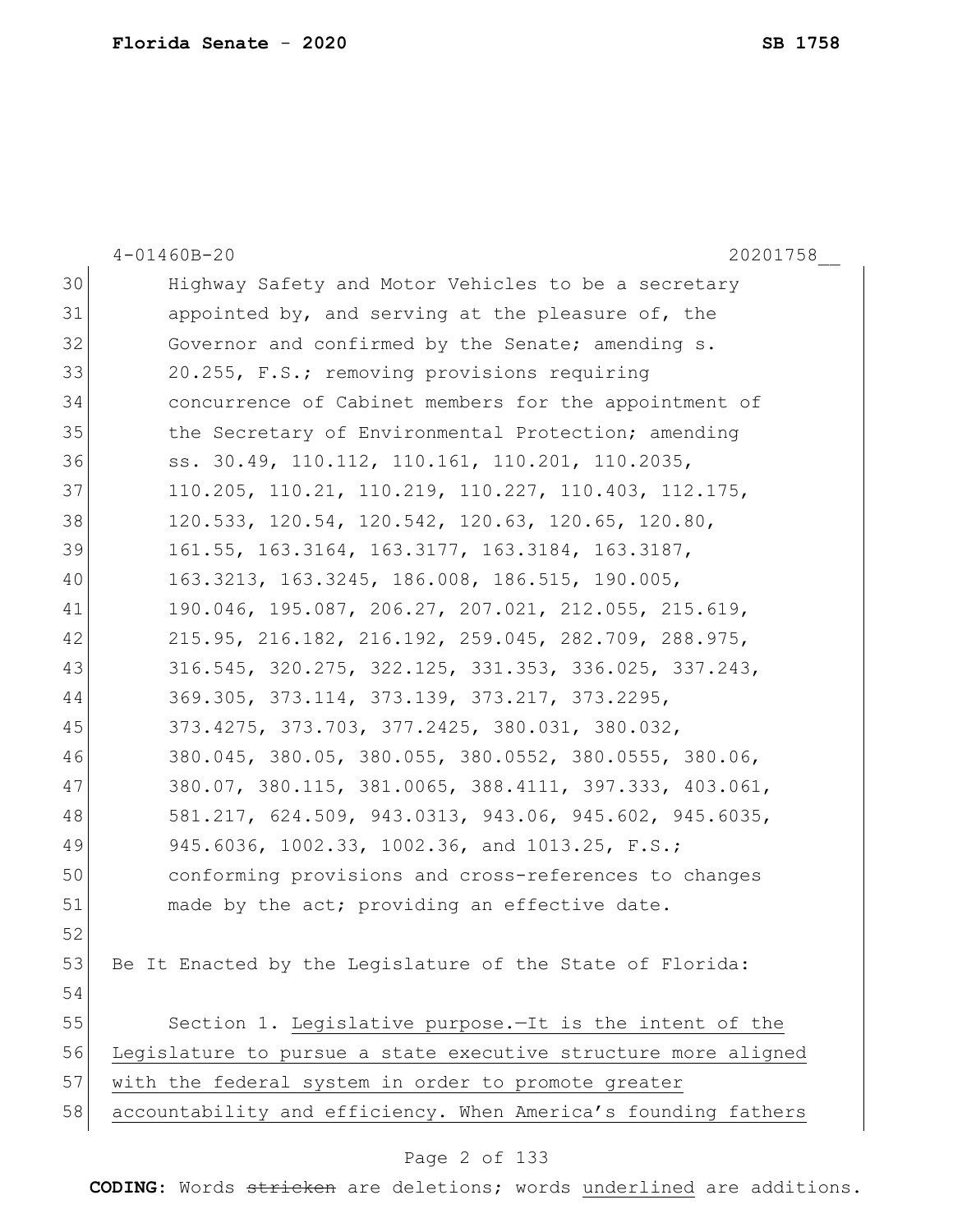| 59<br>designed our federal government structure, they intentionally<br>60<br>chose a system in which there was a unitary executive. The<br>61<br>founders very consciously declined to sap the executive's<br>62<br>strength by dividing the executive power and instead vested the<br>63<br>executive power in one elected individual, believing that an<br>64<br>energetic executive is the leading character in the definition<br>65<br>of good government. The changes made herein reflect our intent<br>66<br>to move away from a plural executive structure toward more<br>67<br>unitary executive governance that encourages greater<br>68<br>accountability in the democratic process and efficiencies in<br>69<br>government.<br>70<br>Section 2. Type two transfers from the Executive Office of<br>71<br>the Governor.-<br>72<br>(1) (a) All powers, duties, functions, records, offices,<br>73<br>personnel, associated administrative support positions,<br>74<br>property, pending issues, existing contracts, administrative<br>75<br>authority, administrative rules, and unexpended balances of<br>76<br>appropriations, allocations, and other funds relating to the<br>77<br>Administration Commission in the Executive Office of the<br>78<br>Governor are transferred by a type two transfer, as defined in<br>79<br>s. 20.06(2), Florida Statutes, to the Division of Administrative<br>80<br>Hearings, the Florida Commission on Human Relations, and the<br>81<br>Department of Economic Opportunity as appropriate.<br>82<br>(b) Any binding contract or interagency agreement existing<br>83<br>before October 1, 2020, between the Administration Commission in<br>84<br>the Executive Office of the Governor, or an entity or agent of<br>85<br>the commission, and any other agency, entity, or person shall<br>86<br>continue as a binding contract or agreement for the remainder of |    | $4 - 01460B - 20$<br>20201758                                  |
|---------------------------------------------------------------------------------------------------------------------------------------------------------------------------------------------------------------------------------------------------------------------------------------------------------------------------------------------------------------------------------------------------------------------------------------------------------------------------------------------------------------------------------------------------------------------------------------------------------------------------------------------------------------------------------------------------------------------------------------------------------------------------------------------------------------------------------------------------------------------------------------------------------------------------------------------------------------------------------------------------------------------------------------------------------------------------------------------------------------------------------------------------------------------------------------------------------------------------------------------------------------------------------------------------------------------------------------------------------------------------------------------------------------------------------------------------------------------------------------------------------------------------------------------------------------------------------------------------------------------------------------------------------------------------------------------------------------------------------------------------------------------------------------------------------------------------------------------------------------------------------------------------------------------|----|----------------------------------------------------------------|
|                                                                                                                                                                                                                                                                                                                                                                                                                                                                                                                                                                                                                                                                                                                                                                                                                                                                                                                                                                                                                                                                                                                                                                                                                                                                                                                                                                                                                                                                                                                                                                                                                                                                                                                                                                                                                                                                                                                     |    |                                                                |
|                                                                                                                                                                                                                                                                                                                                                                                                                                                                                                                                                                                                                                                                                                                                                                                                                                                                                                                                                                                                                                                                                                                                                                                                                                                                                                                                                                                                                                                                                                                                                                                                                                                                                                                                                                                                                                                                                                                     |    |                                                                |
|                                                                                                                                                                                                                                                                                                                                                                                                                                                                                                                                                                                                                                                                                                                                                                                                                                                                                                                                                                                                                                                                                                                                                                                                                                                                                                                                                                                                                                                                                                                                                                                                                                                                                                                                                                                                                                                                                                                     |    |                                                                |
|                                                                                                                                                                                                                                                                                                                                                                                                                                                                                                                                                                                                                                                                                                                                                                                                                                                                                                                                                                                                                                                                                                                                                                                                                                                                                                                                                                                                                                                                                                                                                                                                                                                                                                                                                                                                                                                                                                                     |    |                                                                |
|                                                                                                                                                                                                                                                                                                                                                                                                                                                                                                                                                                                                                                                                                                                                                                                                                                                                                                                                                                                                                                                                                                                                                                                                                                                                                                                                                                                                                                                                                                                                                                                                                                                                                                                                                                                                                                                                                                                     |    |                                                                |
|                                                                                                                                                                                                                                                                                                                                                                                                                                                                                                                                                                                                                                                                                                                                                                                                                                                                                                                                                                                                                                                                                                                                                                                                                                                                                                                                                                                                                                                                                                                                                                                                                                                                                                                                                                                                                                                                                                                     |    |                                                                |
|                                                                                                                                                                                                                                                                                                                                                                                                                                                                                                                                                                                                                                                                                                                                                                                                                                                                                                                                                                                                                                                                                                                                                                                                                                                                                                                                                                                                                                                                                                                                                                                                                                                                                                                                                                                                                                                                                                                     |    |                                                                |
|                                                                                                                                                                                                                                                                                                                                                                                                                                                                                                                                                                                                                                                                                                                                                                                                                                                                                                                                                                                                                                                                                                                                                                                                                                                                                                                                                                                                                                                                                                                                                                                                                                                                                                                                                                                                                                                                                                                     |    |                                                                |
|                                                                                                                                                                                                                                                                                                                                                                                                                                                                                                                                                                                                                                                                                                                                                                                                                                                                                                                                                                                                                                                                                                                                                                                                                                                                                                                                                                                                                                                                                                                                                                                                                                                                                                                                                                                                                                                                                                                     |    |                                                                |
|                                                                                                                                                                                                                                                                                                                                                                                                                                                                                                                                                                                                                                                                                                                                                                                                                                                                                                                                                                                                                                                                                                                                                                                                                                                                                                                                                                                                                                                                                                                                                                                                                                                                                                                                                                                                                                                                                                                     |    |                                                                |
|                                                                                                                                                                                                                                                                                                                                                                                                                                                                                                                                                                                                                                                                                                                                                                                                                                                                                                                                                                                                                                                                                                                                                                                                                                                                                                                                                                                                                                                                                                                                                                                                                                                                                                                                                                                                                                                                                                                     |    |                                                                |
|                                                                                                                                                                                                                                                                                                                                                                                                                                                                                                                                                                                                                                                                                                                                                                                                                                                                                                                                                                                                                                                                                                                                                                                                                                                                                                                                                                                                                                                                                                                                                                                                                                                                                                                                                                                                                                                                                                                     |    |                                                                |
|                                                                                                                                                                                                                                                                                                                                                                                                                                                                                                                                                                                                                                                                                                                                                                                                                                                                                                                                                                                                                                                                                                                                                                                                                                                                                                                                                                                                                                                                                                                                                                                                                                                                                                                                                                                                                                                                                                                     |    |                                                                |
|                                                                                                                                                                                                                                                                                                                                                                                                                                                                                                                                                                                                                                                                                                                                                                                                                                                                                                                                                                                                                                                                                                                                                                                                                                                                                                                                                                                                                                                                                                                                                                                                                                                                                                                                                                                                                                                                                                                     |    |                                                                |
|                                                                                                                                                                                                                                                                                                                                                                                                                                                                                                                                                                                                                                                                                                                                                                                                                                                                                                                                                                                                                                                                                                                                                                                                                                                                                                                                                                                                                                                                                                                                                                                                                                                                                                                                                                                                                                                                                                                     |    |                                                                |
|                                                                                                                                                                                                                                                                                                                                                                                                                                                                                                                                                                                                                                                                                                                                                                                                                                                                                                                                                                                                                                                                                                                                                                                                                                                                                                                                                                                                                                                                                                                                                                                                                                                                                                                                                                                                                                                                                                                     |    |                                                                |
|                                                                                                                                                                                                                                                                                                                                                                                                                                                                                                                                                                                                                                                                                                                                                                                                                                                                                                                                                                                                                                                                                                                                                                                                                                                                                                                                                                                                                                                                                                                                                                                                                                                                                                                                                                                                                                                                                                                     |    |                                                                |
|                                                                                                                                                                                                                                                                                                                                                                                                                                                                                                                                                                                                                                                                                                                                                                                                                                                                                                                                                                                                                                                                                                                                                                                                                                                                                                                                                                                                                                                                                                                                                                                                                                                                                                                                                                                                                                                                                                                     |    |                                                                |
|                                                                                                                                                                                                                                                                                                                                                                                                                                                                                                                                                                                                                                                                                                                                                                                                                                                                                                                                                                                                                                                                                                                                                                                                                                                                                                                                                                                                                                                                                                                                                                                                                                                                                                                                                                                                                                                                                                                     |    |                                                                |
|                                                                                                                                                                                                                                                                                                                                                                                                                                                                                                                                                                                                                                                                                                                                                                                                                                                                                                                                                                                                                                                                                                                                                                                                                                                                                                                                                                                                                                                                                                                                                                                                                                                                                                                                                                                                                                                                                                                     |    |                                                                |
|                                                                                                                                                                                                                                                                                                                                                                                                                                                                                                                                                                                                                                                                                                                                                                                                                                                                                                                                                                                                                                                                                                                                                                                                                                                                                                                                                                                                                                                                                                                                                                                                                                                                                                                                                                                                                                                                                                                     |    |                                                                |
|                                                                                                                                                                                                                                                                                                                                                                                                                                                                                                                                                                                                                                                                                                                                                                                                                                                                                                                                                                                                                                                                                                                                                                                                                                                                                                                                                                                                                                                                                                                                                                                                                                                                                                                                                                                                                                                                                                                     |    |                                                                |
|                                                                                                                                                                                                                                                                                                                                                                                                                                                                                                                                                                                                                                                                                                                                                                                                                                                                                                                                                                                                                                                                                                                                                                                                                                                                                                                                                                                                                                                                                                                                                                                                                                                                                                                                                                                                                                                                                                                     |    |                                                                |
|                                                                                                                                                                                                                                                                                                                                                                                                                                                                                                                                                                                                                                                                                                                                                                                                                                                                                                                                                                                                                                                                                                                                                                                                                                                                                                                                                                                                                                                                                                                                                                                                                                                                                                                                                                                                                                                                                                                     |    |                                                                |
|                                                                                                                                                                                                                                                                                                                                                                                                                                                                                                                                                                                                                                                                                                                                                                                                                                                                                                                                                                                                                                                                                                                                                                                                                                                                                                                                                                                                                                                                                                                                                                                                                                                                                                                                                                                                                                                                                                                     |    |                                                                |
|                                                                                                                                                                                                                                                                                                                                                                                                                                                                                                                                                                                                                                                                                                                                                                                                                                                                                                                                                                                                                                                                                                                                                                                                                                                                                                                                                                                                                                                                                                                                                                                                                                                                                                                                                                                                                                                                                                                     |    |                                                                |
|                                                                                                                                                                                                                                                                                                                                                                                                                                                                                                                                                                                                                                                                                                                                                                                                                                                                                                                                                                                                                                                                                                                                                                                                                                                                                                                                                                                                                                                                                                                                                                                                                                                                                                                                                                                                                                                                                                                     |    |                                                                |
|                                                                                                                                                                                                                                                                                                                                                                                                                                                                                                                                                                                                                                                                                                                                                                                                                                                                                                                                                                                                                                                                                                                                                                                                                                                                                                                                                                                                                                                                                                                                                                                                                                                                                                                                                                                                                                                                                                                     |    |                                                                |
|                                                                                                                                                                                                                                                                                                                                                                                                                                                                                                                                                                                                                                                                                                                                                                                                                                                                                                                                                                                                                                                                                                                                                                                                                                                                                                                                                                                                                                                                                                                                                                                                                                                                                                                                                                                                                                                                                                                     | 87 | the term of such contract or agreement on the successor entity |

# Page 3 of 133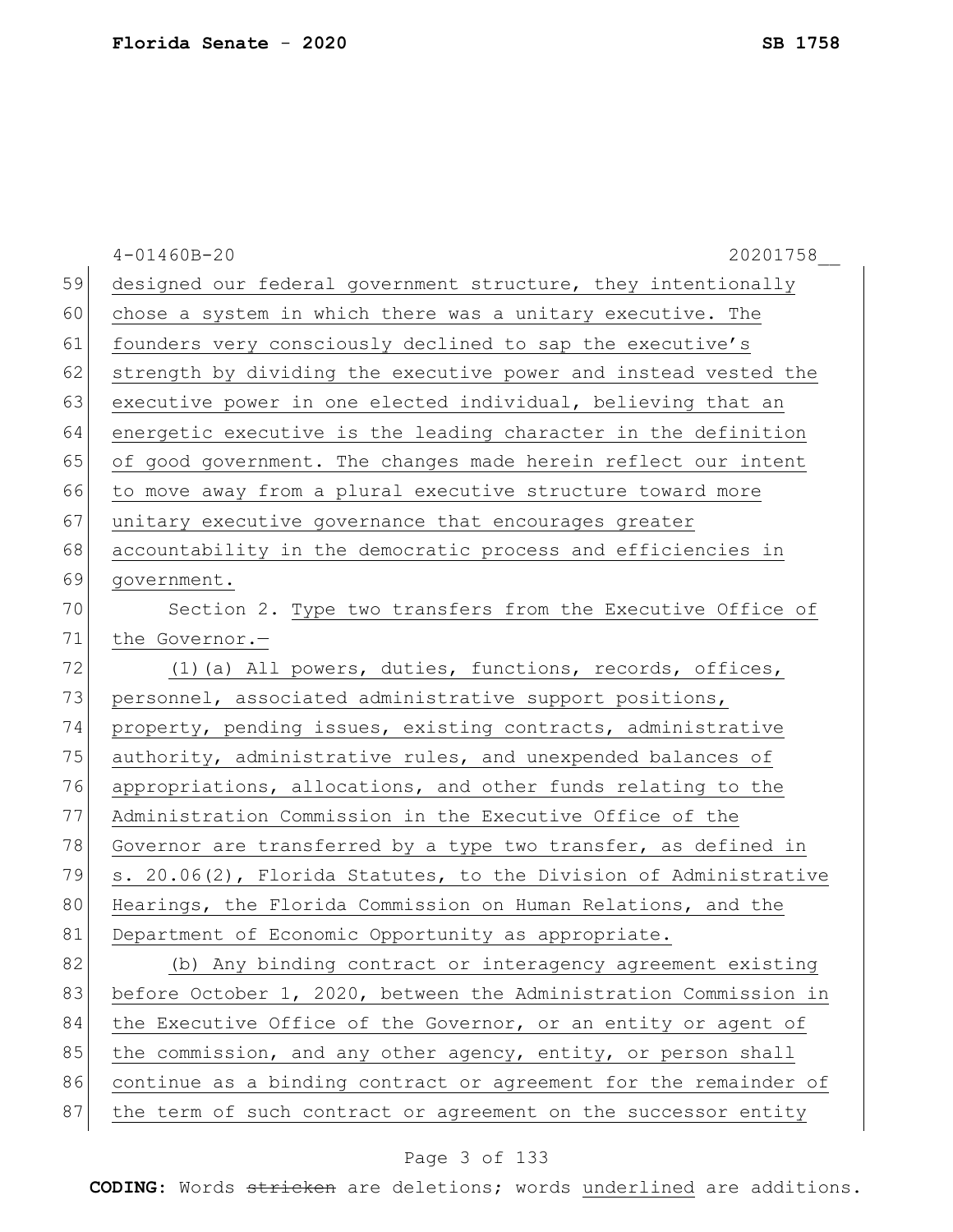|     | $4 - 01460B - 20$<br>20201758                                    |
|-----|------------------------------------------------------------------|
| 88  | responsible for the program, activity, or functions relative to  |
| 89  | the contract or agreement.                                       |
| 90  | (2) All powers, duties, functions, records, offices,             |
| 91  | personnel, associated administrative support positions,          |
| 92  | property, pending issues, existing contracts, administrative     |
| 93  | authority, administrative rules, and unexpended balances of      |
| 94  | appropriations, allocations, and other funds relating to the     |
| 95  | Florida Land and Water Adjudicatory Commission are transferred   |
| 96  | by a type two transfer, as defined in s. 20.06(2), Florida       |
| 97  | Statutes, to the Department of Environmental Protection, the     |
| 98  | Department of Economic Opportunity, and the Division of          |
| 99  | Administrative Hearings as appropriate.                          |
| 100 | (3) (a) All powers, duties, functions, records, offices,         |
| 101 | personnel, associated administrative support positions,          |
| 102 | property, pending issues, existing contracts, administrative     |
| 103 | authority, administrative rules, and unexpended balances of      |
| 104 | appropriations, allocations, and other funds relating to the     |
| 105 | State of Florida Correctional Medical Authority in the Executive |
| 106 | Office of the Governor are transferred by a type two transfer,   |
| 107 | as defined in s. 20.06(2), Florida Statutes, to the Department   |
| 108 | of Health.                                                       |
| 109 | (b) Any binding contract or interagency agreement existing       |
| 110 | before October 1, 2020, between the State of Florida             |
| 111 | Correctional Medical Authority in the Executive Office of the    |
| 112 | Governor, or an entity or agent of the authority, and any other  |
| 113 | agency, entity, or person shall continue as a binding contract   |
| 114 | or agreement for the remainder of the term of such contract or   |
| 115 | agreement on the successor department, agency, or entity         |
| 116 | responsible for the program, activity, or functions relative to  |
|     |                                                                  |

# Page 4 of 133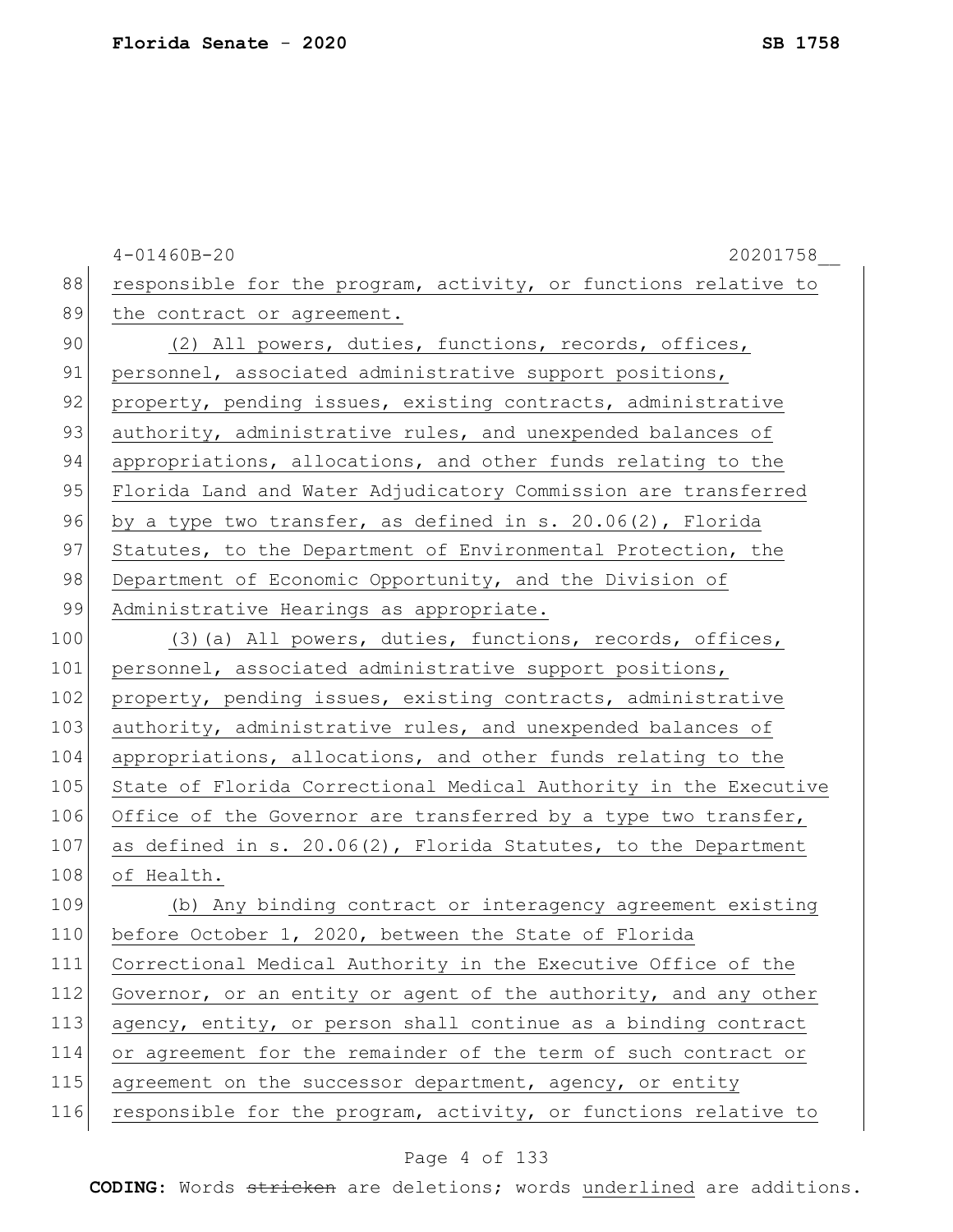4-01460B-20 20201758\_\_ 117 the contract or agreement. 118 Section 3. (1) Notwithstanding ss. 216.292 and 216.351, 119 Florida Statutes, upon approval by the Legislative Budget 120 Commission, the Executive Office of the Governor may transfer 121 funds and positions between agencies to implement this act. 122 (2) The Governor shall submit in a timely manner to the 123 applicable federal departments or agencies any necessary 124 amendments or supplemental information concerning plans that the 125 state is required to submit to the Federal Government in 126 connection with any federal or state program. The Governor shall 127 seek any waivers from the requirements of federal law or rules 128 which may be necessary to administer the provisions of this act. 129 (3) The transfer of any program, activity, duty, or 130 function under this act includes the transfer of any records and 131 unexpended balances of appropriations, allocations, or other 132 funds related to such program, activity, duty, or function. 133 Unless otherwise provided, the successor organization to any 134 program, activity, duty, or function transferred under this act 135 | shall become the custodian of any property of the organization 136 that was responsible for the program, activity, duty, or 137 function immediately prior to the transfer. 138 Section 4. The Legislature recognizes that there is a need 139 to conform the Florida Statutes to the policy decisions 140 reflected in this act and that there is a need to resolve 141 apparent conflicts between any other legislation that has been 142 or may be enacted during the 2020 Regular Session of the 143 Legislature and the transfer of duties made by this act. 144 Therefore, in the interim between this act becoming law and the 145 2021 Regular Session of the Legislature or an earlier special

#### Page 5 of 133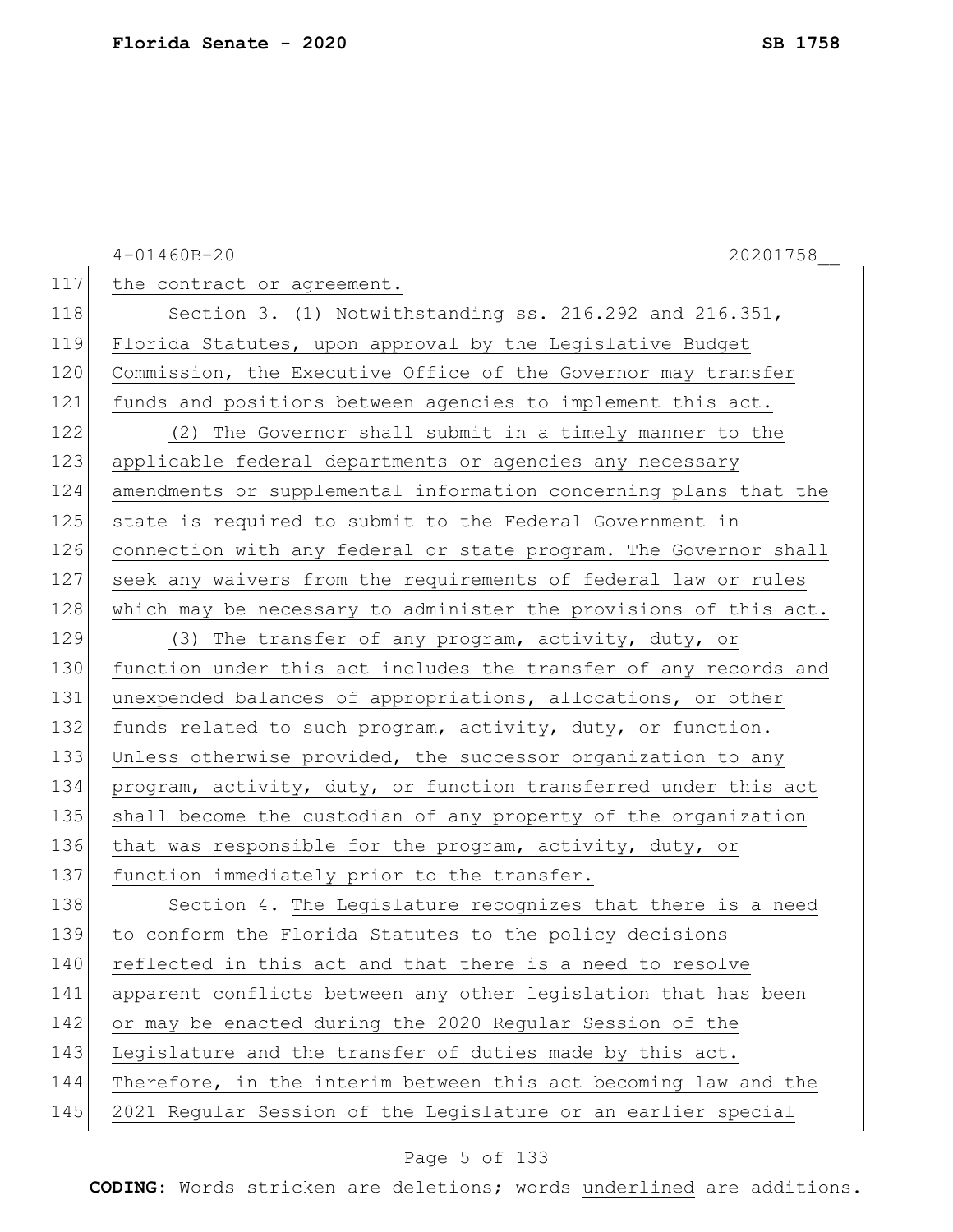|     | $4 - 01460B - 20$<br>20201758                                          |
|-----|------------------------------------------------------------------------|
| 146 | session addressing this issue, the Division of Law Revision is         |
| 147 | directed to provide the relevant substantive committees of the         |
| 148 | Senate and the House of Representatives with assistance, upon          |
| 149 | request, to enable such committees to prepare draft legislation        |
| 150 | to conform the Florida Statutes and any legislation enacted            |
| 151 | during the 2020 Regular Session of the Legislature to the              |
| 152 | provisions of this act.                                                |
| 153 | Section 5. Section 14.202, Florida Statutes, is repealed.              |
| 154 | Section 6. Subsection (1) of section 20.24, Florida                    |
| 155 | Statutes, is amended to read:                                          |
| 156 | 20.24 Department of Highway Safety and Motor Vehicles.-                |
| 157 | There is created a Department of Highway Safety and Motor              |
| 158 | Vehicles.                                                              |
| 159 | (1) The head of the Department of Highway Safety and Motor             |
| 160 | Vehicles shall be a secretary appointed by is the Governor and         |
| 161 | confirmed by the Senate. The secretary shall serve at the              |
| 162 | pleasure of the Governor Cabinet.                                      |
| 163 | Section 7. Subsection (1) of section 20.255, Florida                   |
| 164 | Statutes, is amended to read:                                          |
| 165 | 20.255 Department of Environmental Protection. There is                |
| 166 | created a Department of Environmental Protection.                      |
| 167 | (1) The head of the Department of Environmental Protection             |
| 168 | shall be a secretary, who shall be appointed by the Governor $_{\tau}$ |
| 169 | with the concurrence of three members of the Cabinet. The              |
| 170 | secretary shall be confirmed by the Florida Senate. The                |
| 171 | secretary shall serve at the pleasure of the Governor.                 |
| 172 | Section 8. Paragraph (a) of subsection (4) and subsections             |
| 173 | (5) and (10) of section 30.49, Florida Statutes, are amended to        |
| 174 | read:                                                                  |
|     |                                                                        |

# Page 6 of 133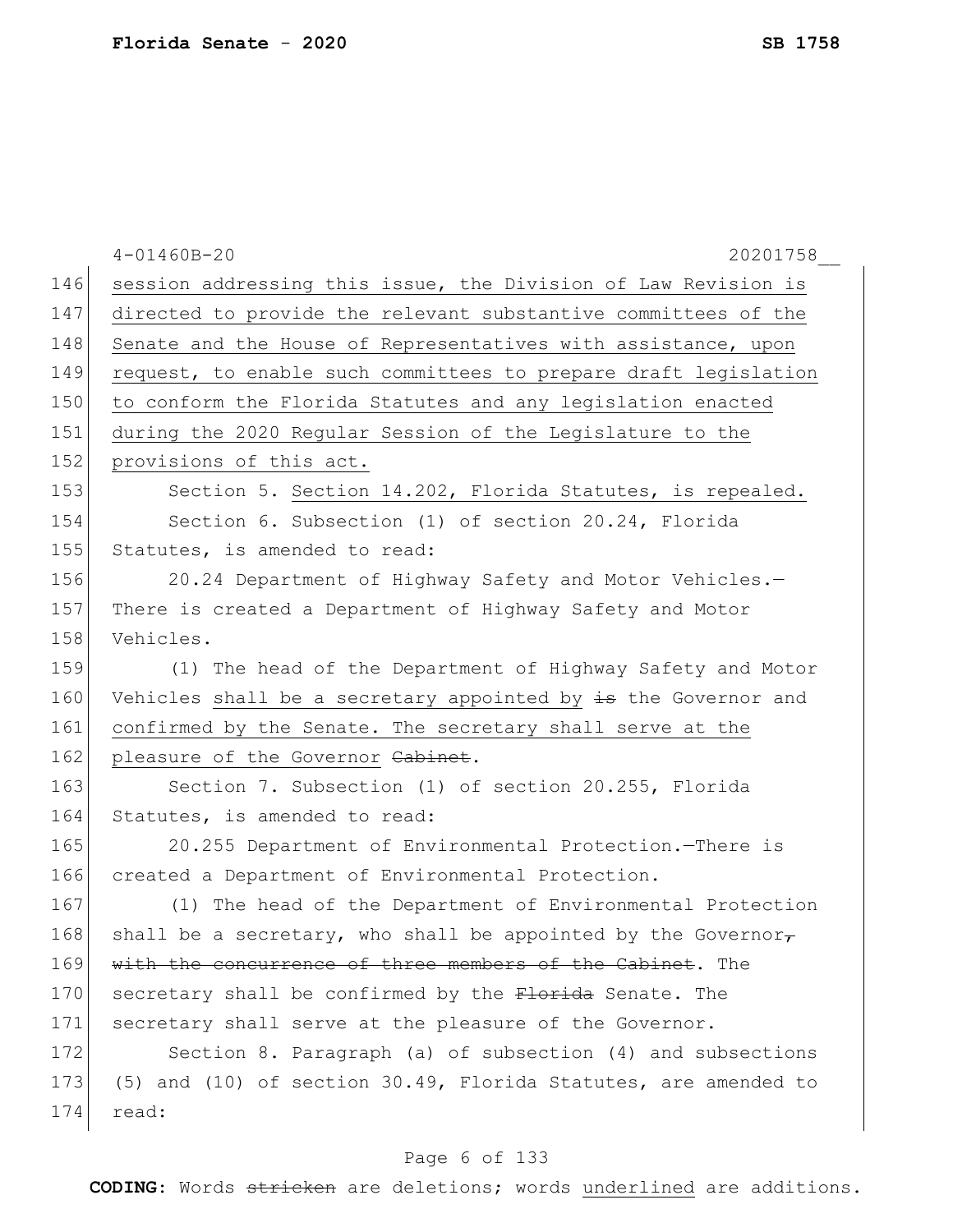```
175 30.49 Budgets.-
176 (4) The board of county commissioners or the budget
177 commission, as appropriate, may require the sheriff to correct 
178 mathematical, mechanical, factual, and clerical errors and
179 errors as to form in the proposed budget. At the hearings held 
180 pursuant to s. 200.065, the board or commission may amend,
181 modify, increase, or reduce any or all items of expenditure in
182 the proposed budget, as certified by the sheriff pursuant to
183 paragraphs (2)(a)-(c), and shall approve such budget, as
184 amended, modified, increased, or reduced. The board or 
185 commission must give written notice of its action to the sheriff
186 and specify in such notice the specific items amended, modified,
187 increased, or reduced. The budget must include the salaries and
188 expenses of the sheriff's office, cost of operation of the
189 county jail, purchase, maintenance and operation of equipment, 
190 including patrol cars, radio systems, transporting prisoners,
191 court duties, and all other salaries, expenses, equipment, and
192 investigation expenditures of the entire sheriff's office for
193 the previous year.
194 (a) The sheriff, within 30 days after receiving written
```
4-01460B-20 20201758\_\_

195 notice of such action by the board or commission, in person or 196 in his or her office, may file an appeal by petition to the 197 Division of Administrative Hearings within the Department of 198 Management Services Administration Commission. The petition must 199 set forth the budget proposed by the sheriff, in the form and 200 | manner prescribed by the Division of Administrative Hearings 201 Executive Office of the Governor and approved by the 202 Administration Commission, and the budget as approved by the 203 board of county commissioners or the budget commission and shall

#### Page 7 of 133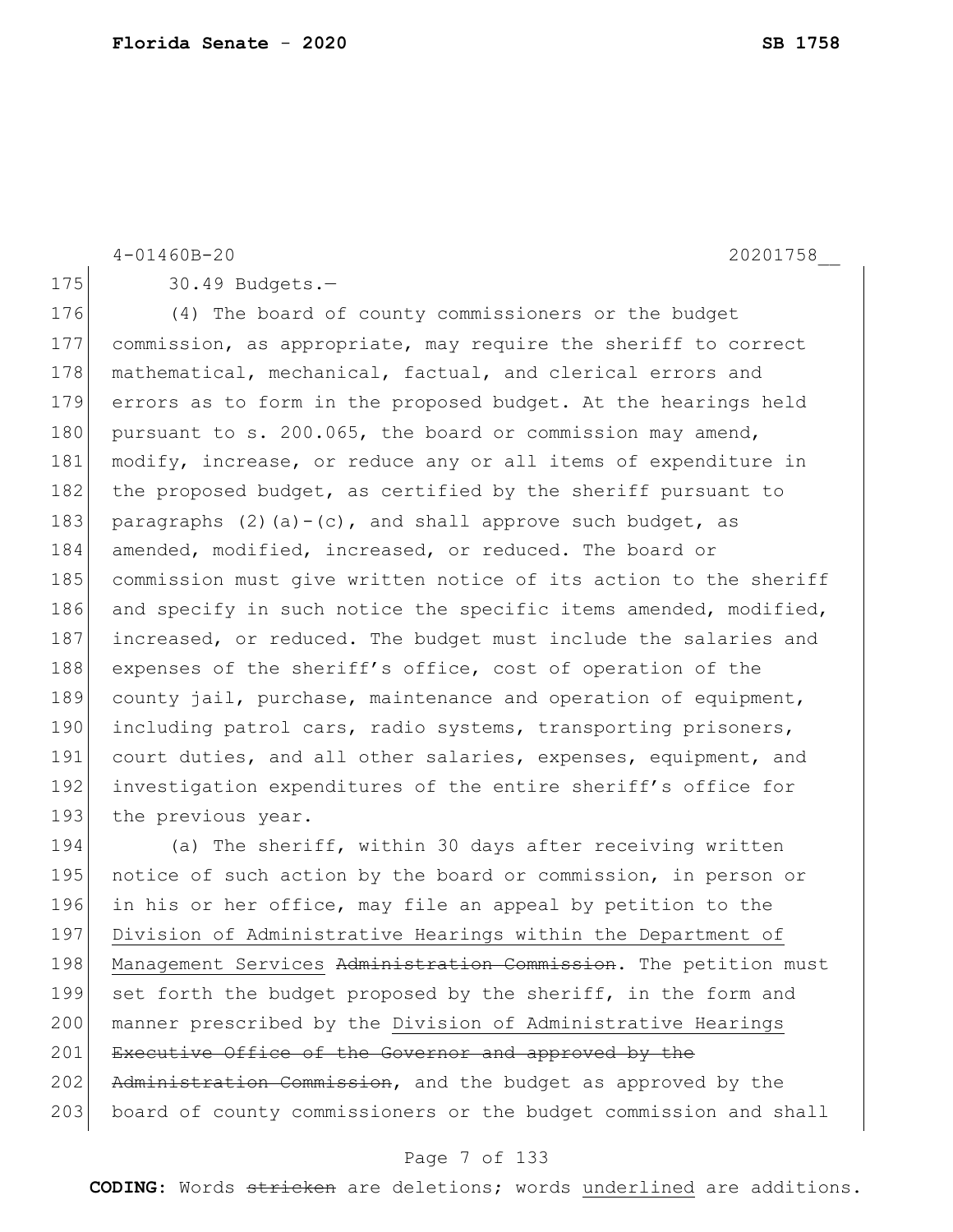|     | $4 - 01460B - 20$<br>20201758                                    |
|-----|------------------------------------------------------------------|
| 204 | contain the reasons or grounds for the appeal. Such petition     |
| 205 | shall be filed with the Division of Administrative Hearings      |
| 206 | Executive Office of the Governor, and a copy served upon the     |
| 207 | board or commission from the decision of which appeal is taken   |
| 208 | by delivering the same to the chair or president thereof or to   |
| 209 | the clerk of the circuit court.                                  |
| 210 | (5) Upon receipt of the petition, the Division of                |
| 211 | Administrative Hearings Executive Office of the Governor shall   |
| 212 | provide for a budget hearing at which the matters presented in   |
| 213 | the petition and the reply shall be considered. A report of the  |
| 214 | findings and recommendations of the Executive Office of the      |
| 215 | Governor thereon shall be promptly submitted to the              |
| 216 | Administration Commission, which, Within 30 days after the       |
| 217 | hearing, the administrative law judge of the Division of         |
| 218 | Administrative Hearings shall issue a final order to, shall      |
| 219 | either approve the action of the board or commission as to each  |
| 220 | separate item, or approve the budget as proposed by the sheriff  |
| 221 | as to each separate item, or amend or modify the budget as to    |
| 222 | each separate item within the limits of the proposed board of    |
| 223 | expenditures and the expenditures as approved by the board of    |
| 224 | county commissioners or the budget commission, as the case may   |
| 225 | be. The budget as approved, amended, or modified by the Division |
| 226 | of Administrative Hearings Administration Commission shall be    |
| 227 | final.                                                           |
| 220 | $(10)$ If in the judement of the abomiff an emergency abould     |

228 (10) If in the judgment of the sheriff an emergency should arise by reason of which the sheriff would be unable to perform 230 his or her duties without the expenditure of larger amounts than 231 those provided in the budget, he or she may apply to the board 232 of county commissioners for the appropriation of additional

# Page 8 of 133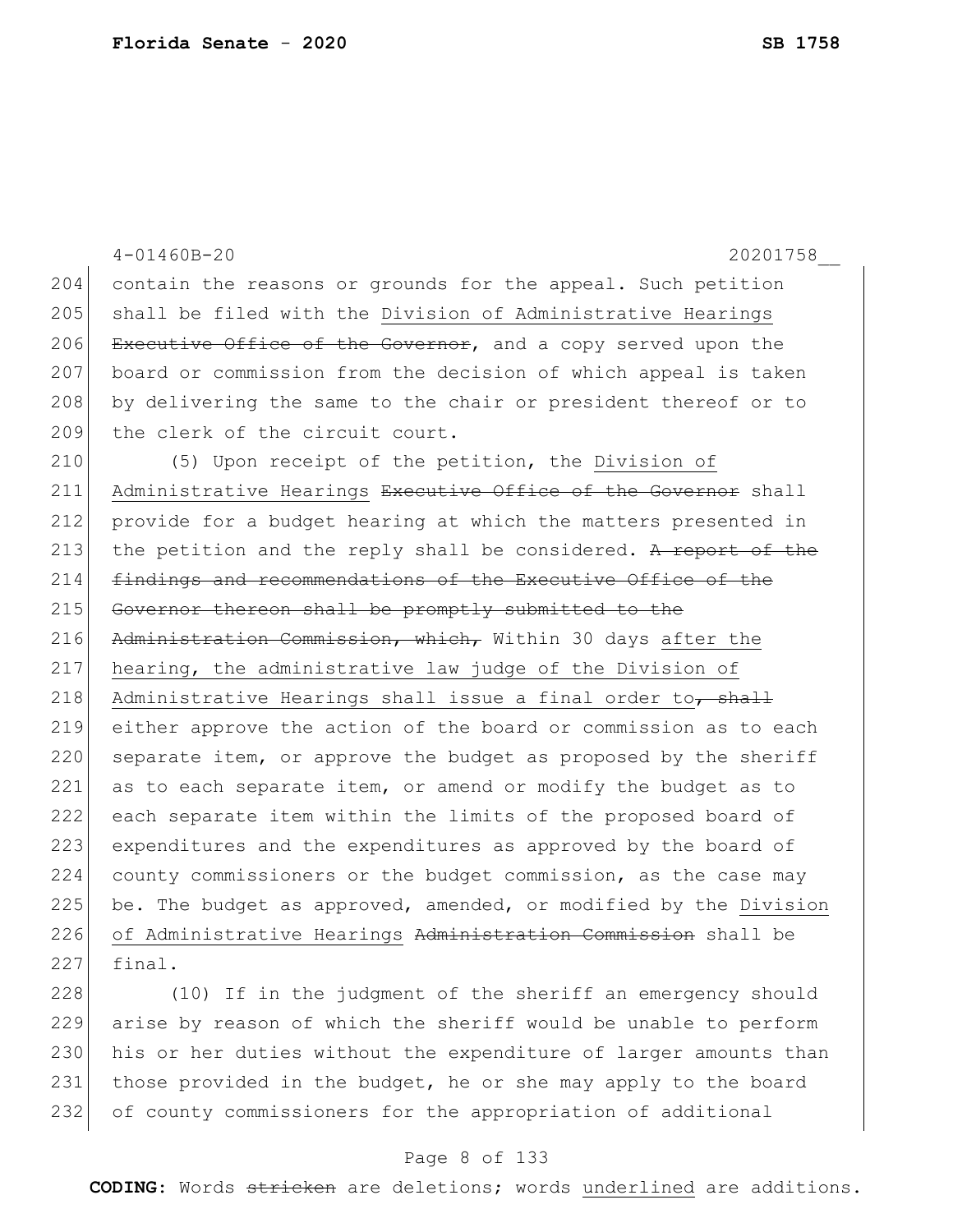4-01460B-20 20201758\_\_ 233 amounts. If the board of county commissioners approves the 234 sheriff's request, no further action is required on either 235 party. If the board of county commissioners disapproves a 236 portion or all of the sheriff's request, the sheriff may apply 237 to the Division of Administrative Hearings Administration 238 Commission for the appropriation of additional amounts. The 239 sheriff shall at the same time deliver a copy of the application  $240$  to the Administration Commission, the board of county 241 commissioners<sub>7</sub> and the budget commission<sub>7</sub> if there is a budget 242 commission within the county. The Division of Administrative 243 Hearings may conduct Administration Commission may require a 244 budget hearing on the application, after due notice to the 245 sheriff and to the boards, and may grant or deny an increase or 246 increases in the appropriations for the sheriff's offices. If 247 any increase is granted, the board of county commissioners, and 248 the budget commission, if there is a budget commission in the 249 county, shall amend accordingly the budget of the appropriate  $250$  county fund or funds. Such budget shall be brought into balance, 251 if possible, by application of excess receipts in such county 252 fund or funds. If such excess receipts are not available in 253 sufficient amount, the county fund budget or budgets shall be 254 brought into balance by adding an item of "Vouchers unpaid" in 255 the appropriate amount to the receipts side of the budget, and 256 provision for paying such vouchers shall be made in the budget 257 of the county fund for the next fiscal year. 258 Section 9. Paragraph (a) of subsection (2) of section 259 110.112, Florida Statutes, is amended to read: 260 110.112 Affirmative action; equal employment opportunity.-

261 (2)(a) The head of each executive agency shall develop and

#### Page 9 of 133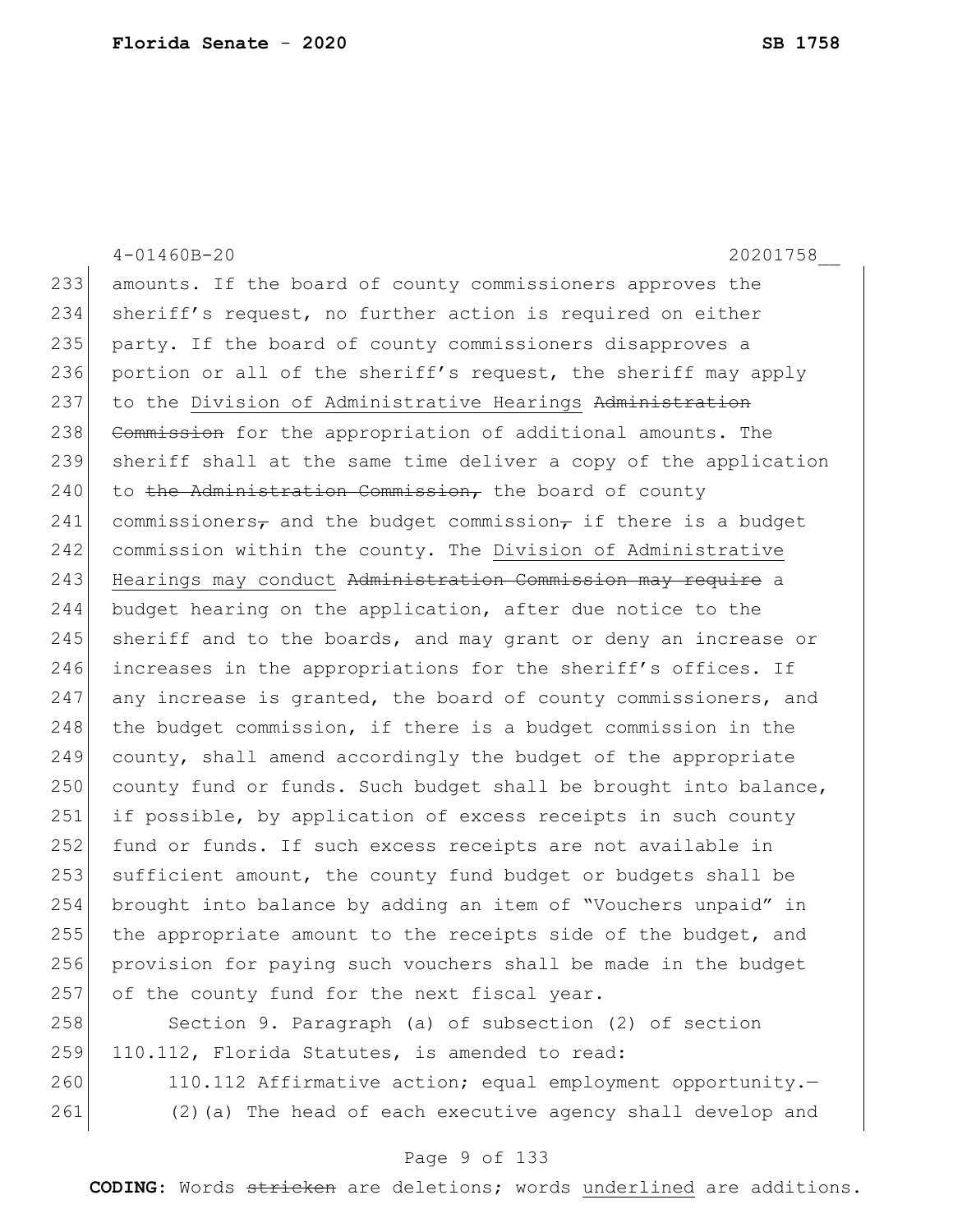|     | 20201758<br>$4 - 01460B - 20$                                    |
|-----|------------------------------------------------------------------|
| 262 | implement an affirmative action plan in accordance with rules    |
| 263 | adopted by the department and approved by a majority vote of the |
| 264 | Florida Commission on Human Relations Administration Commission  |
| 265 | before their adoption.                                           |
| 266 | Section 10. Subsection (5) and paragraph (c) of subsection       |
| 267 | (6) of section 110.161, Florida Statutes, are amended to read:   |
| 268 | 110.161 State employees; pretax benefits program.-               |
| 269 | (5) The Department of Management Services shall develop          |
| 270 | rules for the pretax benefits program, which shall specify the   |
| 271 | benefits to be offered under the program, the continuing tax-    |
| 272 | exempt status of the program, and any other matters deemed       |
| 273 | necessary by the department to implement this section. The rules |
| 274 | must be approved by a majority vote of the Administration        |
| 275 | Commission.                                                      |
| 276 | (6) The Department of Management Services is authorized to       |
| 277 | administer the pretax benefits program established for all       |
| 278 | employees so that employees may receive benefits that are not    |
| 279 | includable in gross income under the Internal Revenue Code of    |
| 280 | 1986. The pretax benefits program:                               |
| 281 | (c) May provide for the payment of such premiums through a       |
| 282 | pretax payroll procedure. The Administration Commission and the  |
| 283 | Department of Management Services is are directed to take all    |
| 284 | actions necessary to preserve the tax-exempt status of the       |
| 285 | program.                                                         |
| 286 | Section 11. Paragraphs (a), (b), and (c) of subsection $(1)$     |
| 287 | and subsection (4) of section 110.201, Florida Statutes, are     |
| 288 | amended to read:                                                 |
| 289 | 110.201 Personnel rules, records, and reports.-                  |
| 290 | $(1)$ (a) The department, in consultation with agencies that     |
|     | Page 10 of 133                                                   |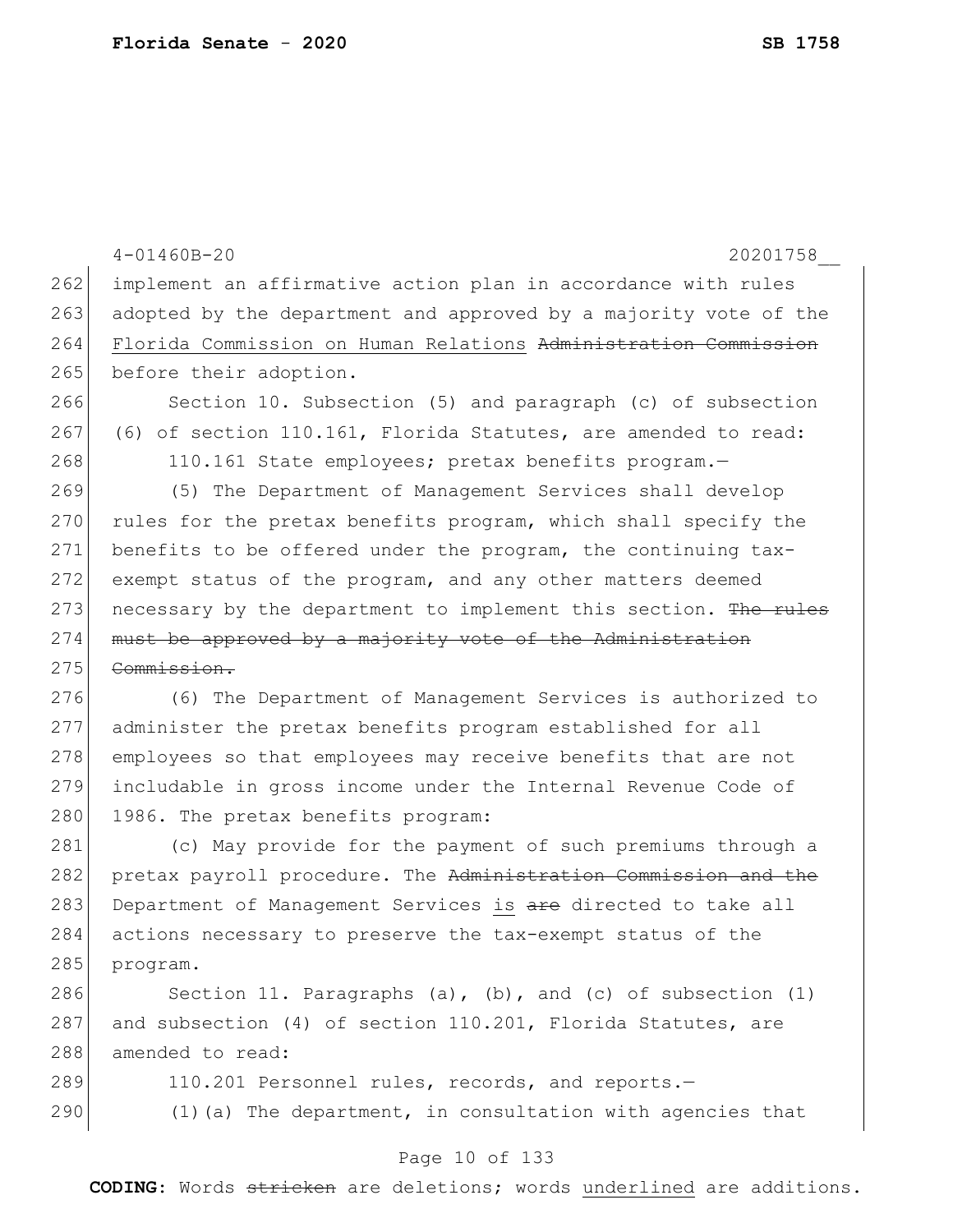4-01460B-20 20201758\_\_ 291 must comply with these rules, shall develop uniform personnel 292 rules, guidelines, records, and reports relating to employees 293 and positions in the career service. Agencies must comply with 294 the uniform rules, except as provided in this section. The 295 department may adopt rules that provide alternative 296 requirements. Upon filing with the Department of State, the 297 appropriate uniform rules will constitute the personnel rules 298 for each agency subject to this act unless the department 299 Administration Commission grants an exception to a specific rule 300 to an agency upon the agency's request or unless the agency must 301 comply with a statutory provision that conflicts with the 302 uniform rules. If an agency must comply with a statutory 303 provision that conflicts with the uniform rules, the agency must 304 notify the department Administration Commission, the 305 Administrative Procedures Committee, and the appropriate 306 standing committees of the Legislature and advise the standing 307 committees whether the agency recommends revision of the statute 308 to conform it to the uniform rules. Agencies are encouraged to 309 propose methods of conforming statutory provisions to the 310 uniform personnel rules. 311 (b) An agency may request an exception to the uniform

312 personnel rules by filing a petition with the department 313 Administration Commission. The department Administration 314 Commission shall approve an exception when the exception is 315 necessary to conform to any requirement imposed as a condition 316 precedent to receipt of federal funds or to permit persons in 317 this state to receive tax benefits under federal law, or as 318 required for the most efficient operation of the agency as 319 determined by the department Administration Commission. The

#### Page 11 of 133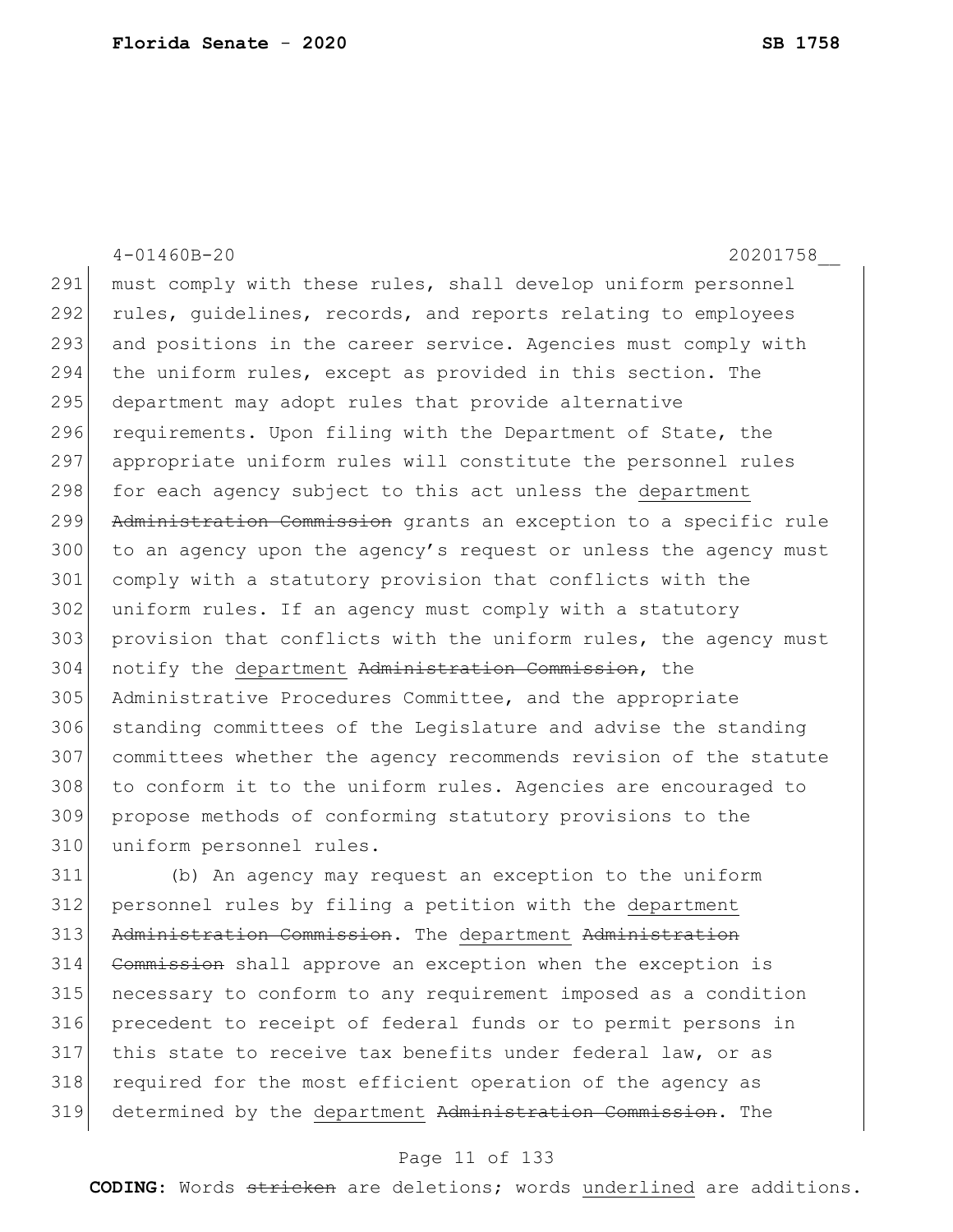4-01460B-20 20201758\_\_ reasons for the exception must be published in the Florida 321 Administrative Register. (c) Agency rules that provide exceptions to the uniform personnel rules may not be filed with the Department of State 324 unless the department Administration Commission has approved the exceptions. Each agency that adopts rules that provide exceptions to the uniform rules or that must comply with statutory requirements that conflict with the uniform rules must have a separate chapter published in the Florida Administrative Code which clearly delineates the provisions of the agency's

330 rules which provide exceptions or are based upon a conflicting statutory requirement. Each alternative chosen from those authorized by the uniform rules must be specified. Each chapter must be organized in the same manner as the uniform rules.

334 (4) The department shall coordinate with the Governor and 335 consult with the Administration Commission on personnel matters falling within the scope of collective bargaining and shall represent the Governor in collective bargaining negotiations and other collective bargaining matters as may be necessary. All 339 discussions between the department and the Governor, and between the department and the Administration Commission or agency 341 heads, or between any of their respective representatives, relative to collective bargaining, shall be exempt from the provisions of s. 286.011, and all work products relative to collective bargaining developed in conjunction with such discussions shall be confidential and exempt from the provisions of s. 119.07(1).

 Section 12. Paragraph (e) of subsection (1) of section 348 110.2035, Florida Statutes, is amended to read:

#### Page 12 of 133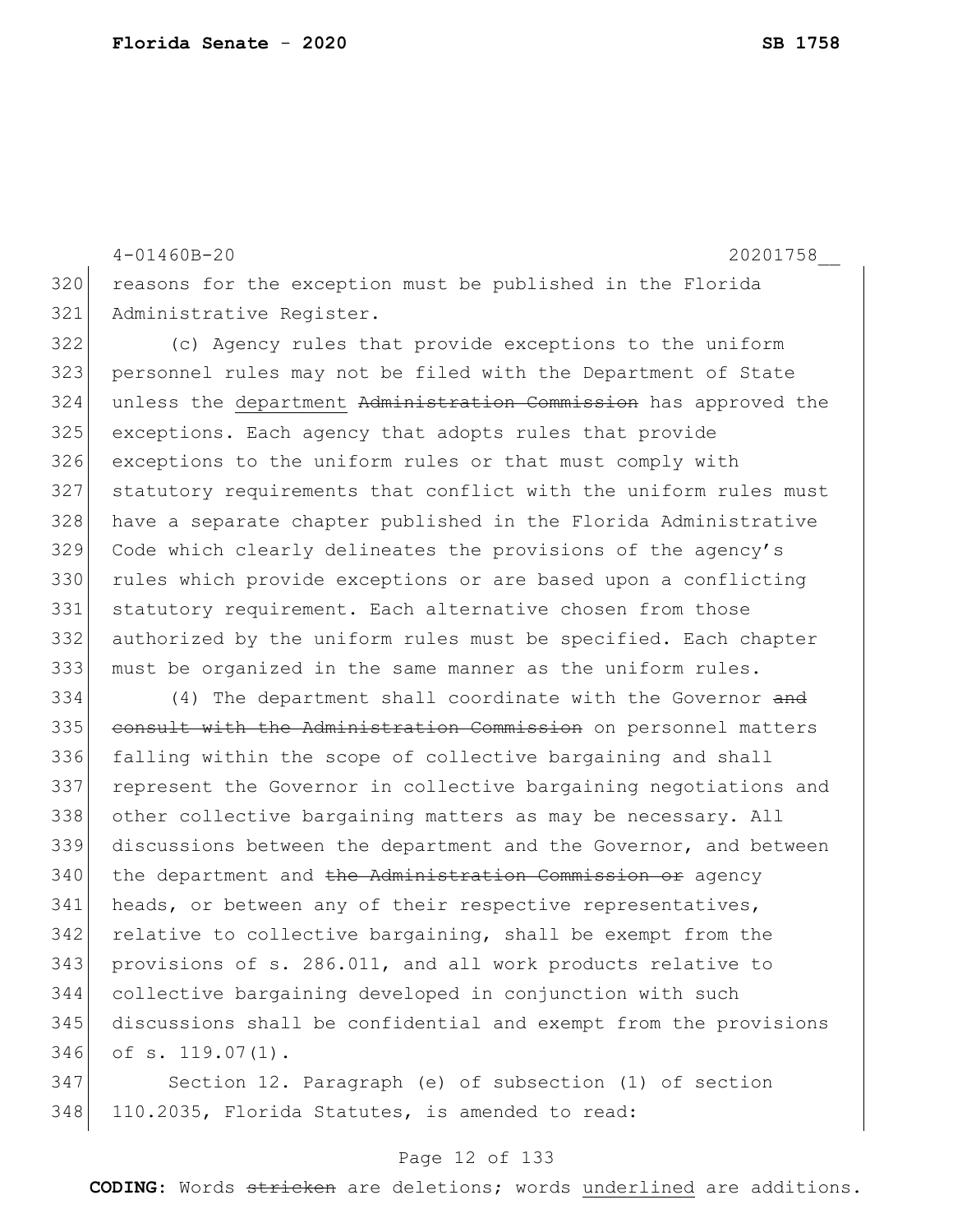|     | $4 - 01460B - 20$<br>20201758                                    |
|-----|------------------------------------------------------------------|
| 349 | 110.2035 Classification and compensation program.-               |
| 350 | (1) The department of Management Services shall establish        |
| 351 | and maintain a classification and compensation program           |
| 352 | addressing Career Service, Selected Exempt Service, and Senior   |
| 353 | Management Service positions. No action may be taken to fill any |
| 354 | position until it has been classified in accordance with the     |
| 355 | classification plan.                                             |
| 356 | (e) In cooperation and consultation with the employing           |
| 357 | agencies, the department shall adopt rules necessary to govern   |
| 358 | the administration of the classification plan. Such rules shall  |
| 359 | be approved by the Administration Commission prior to their      |
| 360 | adoption by the department.                                      |
| 361 | Section 13. Paragraph (n) of subsection (2) of section           |
| 362 | 110.205, Florida Statutes, is amended to read:                   |
| 363 | 110.205 Career service; exemptions.-                             |
| 364 | (2) EXEMPT POSITIONS. The exempt positions that are not          |
| 365 | covered by this part include the following:                      |
| 366 | $(n)$ 1.a. In addition to those positions exempted by other      |
| 367 | paragraphs of this subsection, each department head may          |
| 368 | designate a maximum of 20 policymaking or managerial positions,  |
| 369 | as defined by the department and approved by the Administration  |
| 370 | Commission, as being exempt from the Career Service System.      |
| 371 | Career service employees who occupy a position designated as a   |
| 372 | position in the Selected Exempt Service under this paragraph     |
| 373 | shall have the right to remain in the Career Service System by   |
| 374 | opting to serve in a position not exempted by the employing      |
| 375 | agency. Unless otherwise fixed by law, the department shall set  |
| 376 | the salary and benefits of these positions in accordance with    |
| 377 | the rules of the Selected Exempt Service; provided, however,     |

# Page 13 of 133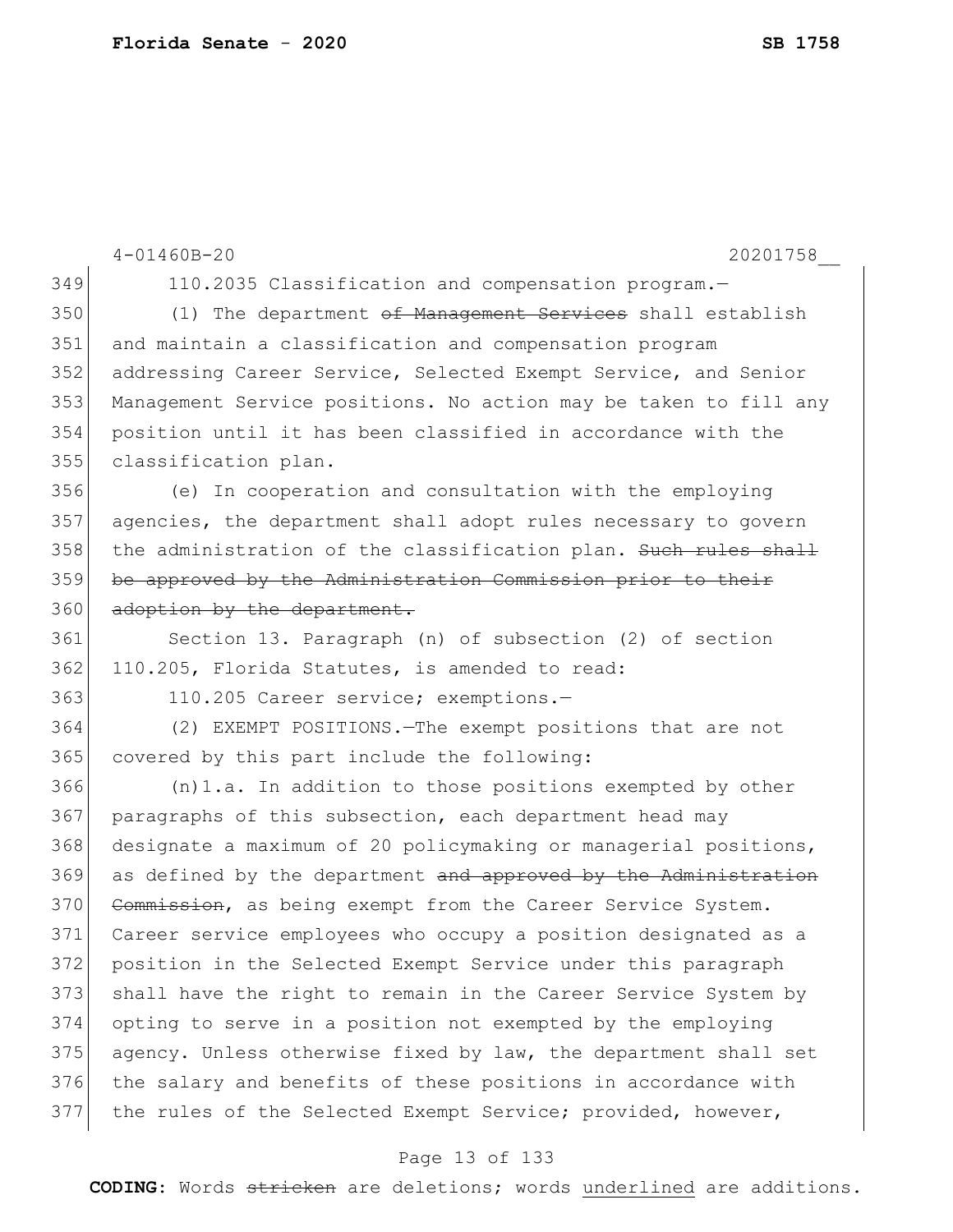4-01460B-20 20201758\_\_ that if the agency head determines that the general counsel, chief Cabinet aide, public information administrator or 380 comparable position for a Cabinet officer, inspector general, or legislative affairs director has both policymaking and managerial responsibilities and if the department determines that any such position has both policymaking and managerial responsibilities, the salary and benefits for each such position shall be established by the department in accordance with the 386 rules of the Senior Management Service. 387 b. In addition, each department may designate one additional position in the Senior Management Service if that position reports directly to the agency head or to a position in the Senior Management Service and if any additional costs are 391 absorbed from the existing budget of that department. 392 2. If otherwise exempt, employees of the Public Employees Relations Commission, the Commission on Human Relations, and the Reemployment Assistance Appeals Commission, upon the 395 certification of their respective commission heads, may be provided for under this paragraph as members of the Senior 397 Management Service, if otherwise qualified. However, the deputy general counsel of the Public Employees Relations Commission shall be compensated as members of the Selected Exempt Service.

400 Section 14. Subsection (5) of section 110.21, Florida 401 Statutes, is amended to read:

402 110.21 Shared employment.—In order to promote part-time 403 career employment opportunities at all levels in the career 404 service, the department shall establish and maintain a plan for 405 shared employment applicable to all classes in the career 406 service and shall be responsible for the overall review,

#### Page 14 of 133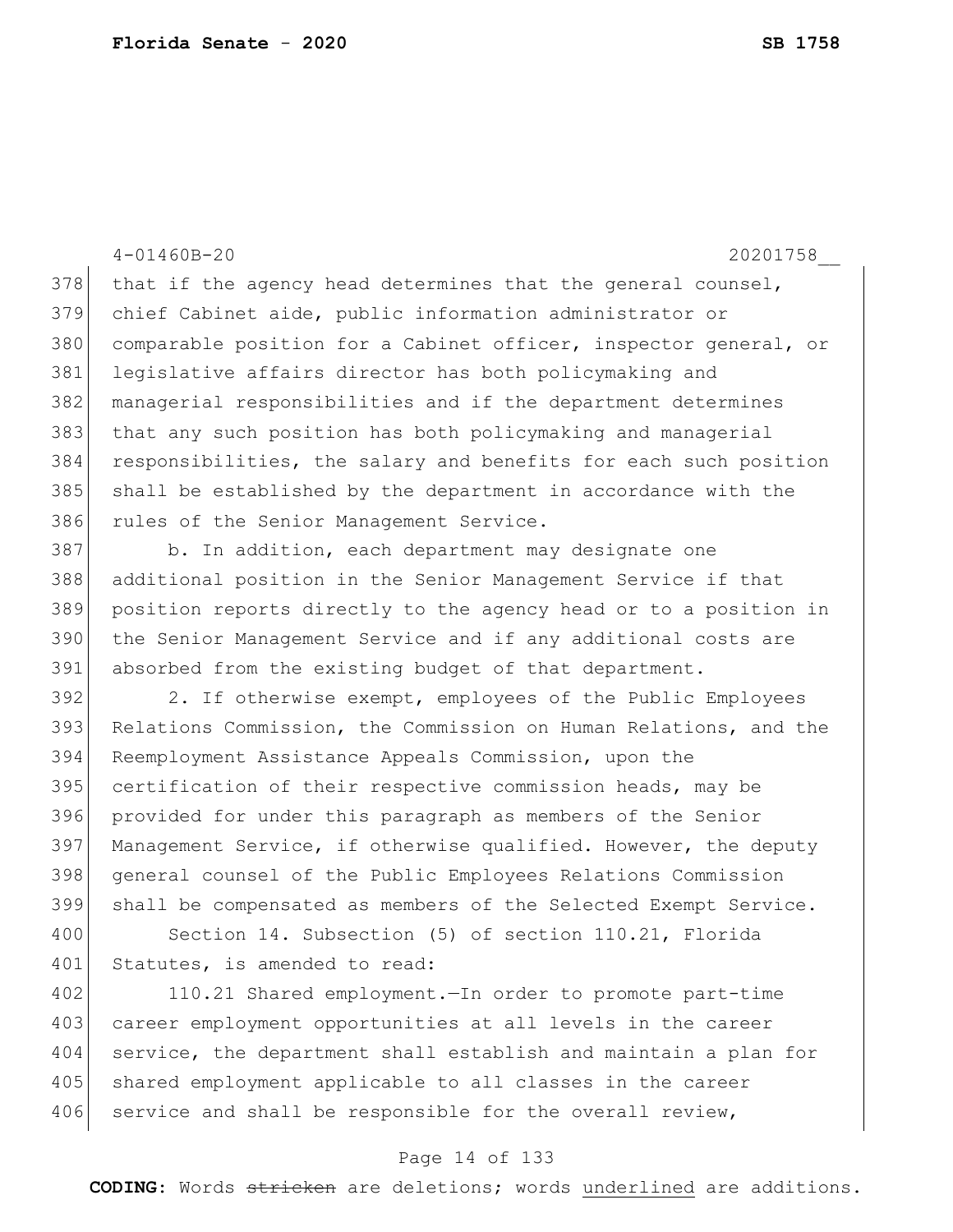|     | $4 - 01460B - 20$<br>20201758                                             |
|-----|---------------------------------------------------------------------------|
| 407 | coordination, and administration of the shared-employment plan.           |
| 408 | (5) The department shall adopt any rules necessary to                     |
| 409 | implement the provisions of this section <del>; however, such rules</del> |
| 410 | shall be approved by the Administration Commission prior to               |
| 411 | their adoption by the department.                                         |
| 412 | Section 15. Subsection (5) of section 110.219, Florida                    |
| 413 | Statutes, is amended to read:                                             |
| 414 | 110.219 Attendance and leave; general policies.-                          |
| 415 | (5) Rules shall be adopted by the department in cooperation               |
| 416 | and consultation with the agencies to implement the provisions            |
| 417 | of this section; however, such rules must be approved by the              |
| 418 | Administration Commission prior to their adoption. Such rules             |
| 419 | must provide for, but need not be limited to:                             |
| 420 | (a) The maximum responsibility and authority resting with                 |
| 421 | each agency head to administer attendance and leave matters in            |
| 422 | the agency within the parameters of the rules adopted by the              |
| 423 | department.                                                               |
| 424 | (b) Creditable service in which 1 month of service credit                 |
| 425 | is awarded for each calendar month that the employee is on the            |
| 426 | payroll of a state agency or during which the employee is on              |
| 427 | authorized leave without pay.                                             |
| 428 | (c) Holidays as provided in s. 110.117.                                   |
| 429 | (d) Overtime provisions.                                                  |
| 430 | (e) Annual leave provisions.                                              |
| 431 | (f) Sick leave provisions.                                                |
| 432 | Parental leave provisions.<br>(q)                                         |
| 433 | Family medical leave provisions.<br>(h)                                   |
| 434 | Disability leave provisions.<br>(i)                                       |
| 435 | Compulsory disability leave provisions.<br>(j)                            |

# Page 15 of 133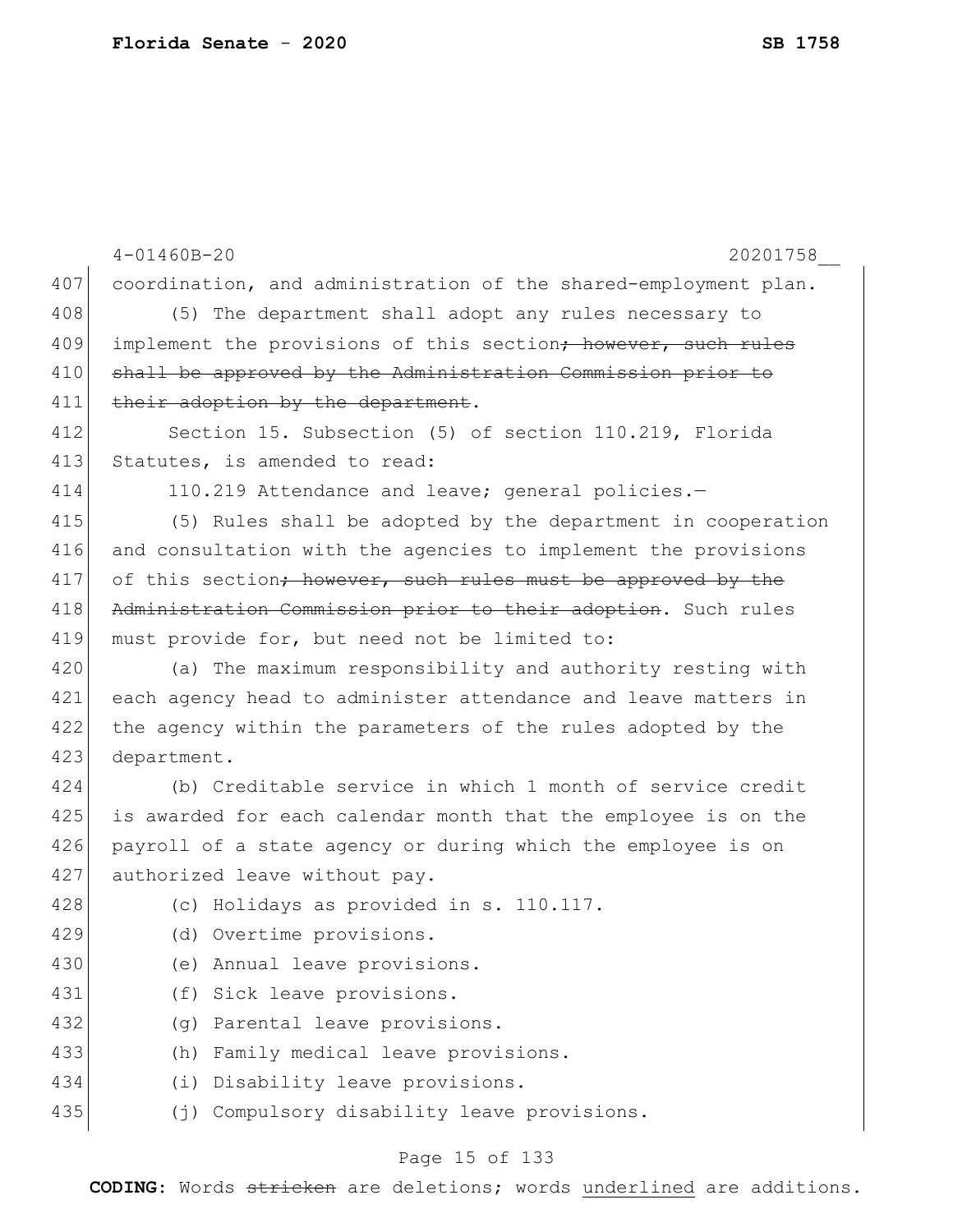|     | $4 - 01460B - 20$<br>20201758                                    |
|-----|------------------------------------------------------------------|
| 436 | (k) Administrative leave provisions.                             |
| 437 | (1) Military leave provisions.                                   |
| 438 | (m) Educational leave with pay provisions.                       |
| 439 | (n) Leave of absence without pay provisions.                     |
| 440 | Section 16. Paragraph (b) of subsection (2) of section           |
| 441 | 110.227, Florida Statutes, is amended to read:                   |
| 442 | 110.227 Suspensions, dismissals, reductions in pay,              |
| 443 | demotions, layoffs, transfers, and grievances.-                  |
| 444 | (2)                                                              |
| 445 | (b) For the implementation of layoffs as defined in s.           |
| 446 | 110.107, the department shall develop rules requiring retention  |
| 447 | of the agency's employees based upon objective measures that     |
| 448 | give consideration to comparative merit, demonstrated skills,    |
| 449 | the employee's experience, and the employee's length of service. |
| 450 | Such rules shall be approved by the Administration Commission    |
| 451 | before their adoption by the department.                         |
| 452 | Section 17. Subsection (1) of section 110.403, Florida           |
| 453 | Statutes, is amended to read:                                    |
| 454 | 110.403 Powers and duties of the department.-                    |
| 455 | (1) In order to implement the purposes of this part, the         |
| 456 | Department of Management Services, after approval by the         |
| 457 | Administration Commission, shall adopt and amend rules providing |
| 458 | for:                                                             |
| 459 | (a) A system for employing, promoting, or reassigning            |
| 460 | managers that is responsive to organizational or program needs.  |
| 461 | In no event shall the number of positions included in the Senior |
| 462 | Management Service exceed 1.0 percent of the total full-time     |
| 463 | equivalent positions in the career service. The department shall |
| 464 | deny approval to establish any position within the Senior        |
|     |                                                                  |

# Page 16 of 133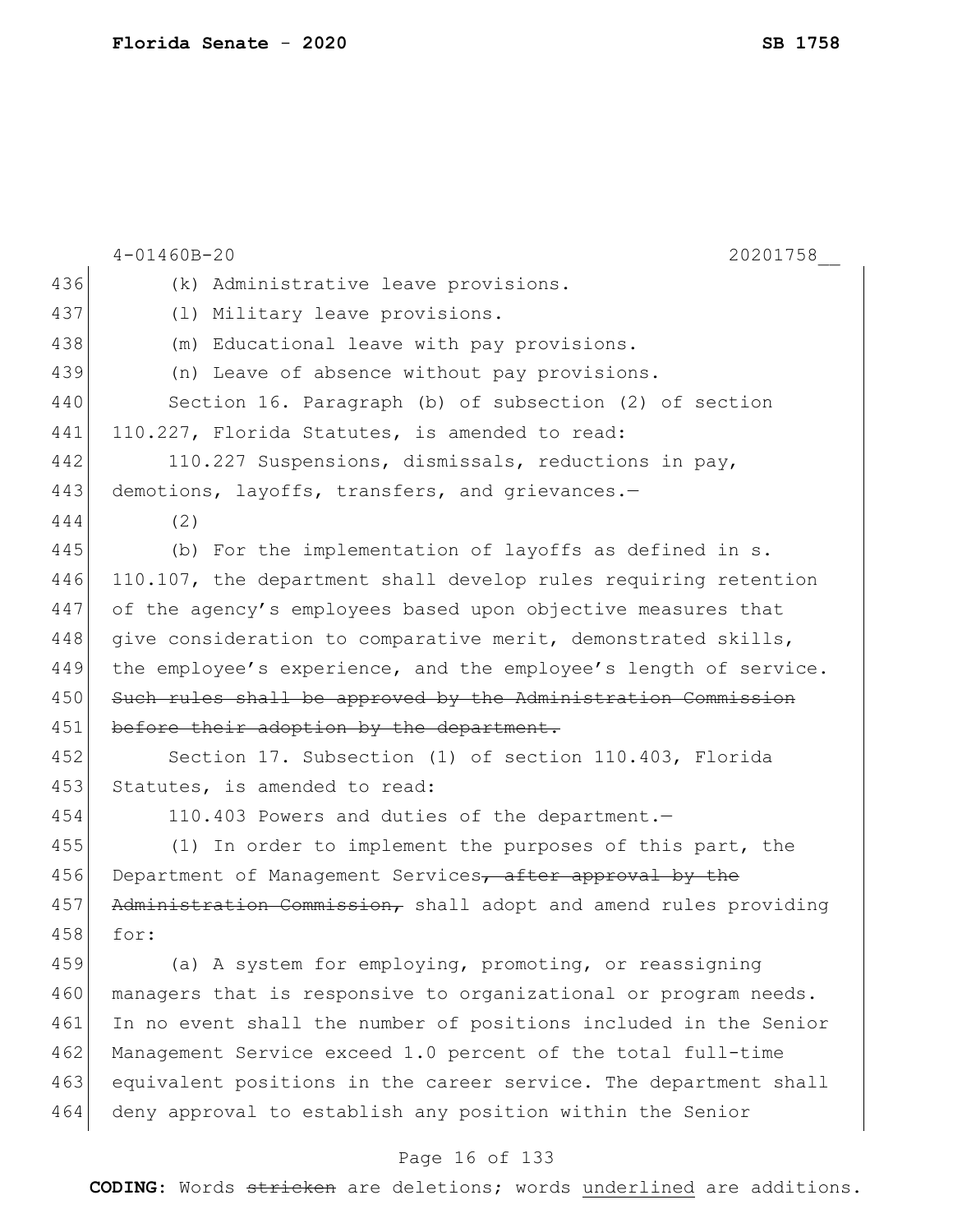4-01460B-20 20201758\_\_ 465 Management Service which would exceed the limitation established 466 in this paragraph. The department shall report that the 467 limitation has been reached to the Governor, the President of 468 the Senate, and the Speaker of the House of Representatives, as 469 soon as practicable after such event occurs. Employees in the 470 Senior Management Service shall serve at the pleasure of the 471 agency head and shall be subject to suspension, dismissal, 472 reduction in pay, demotion, transfer, or other personnel action 473 at the discretion of the agency head. Such personnel actions are 474 exempt from the provisions of chapter 120. 475 (b) A performance appraisal system which shall take into 476 consideration individual and organizational efficiency, 477 productivity, and effectiveness. 478 (c) A classification plan and a salary and benefit plan 479 that provides appropriate incentives for the recruitment and 480 retention of outstanding management personnel and provides for 481 salary increases based on performance. 482 (d) A system of rating duties and responsibilities for 483 positions within the Senior Management Service and the 484 qualifications of candidates for those positions. 485 (e) A system for documenting actions taken on agency 486 requests for approval of position exemptions and special pay 487 increases. 488 (f) Requirements regarding recordkeeping by agencies with 489 respect to Senior Management Service positions. Such records 490 shall be audited periodically by the department of Management 491 Services to determine agency compliance with the provisions of 492 this part and the rules of the department of Management

493 Services.

#### Page 17 of 133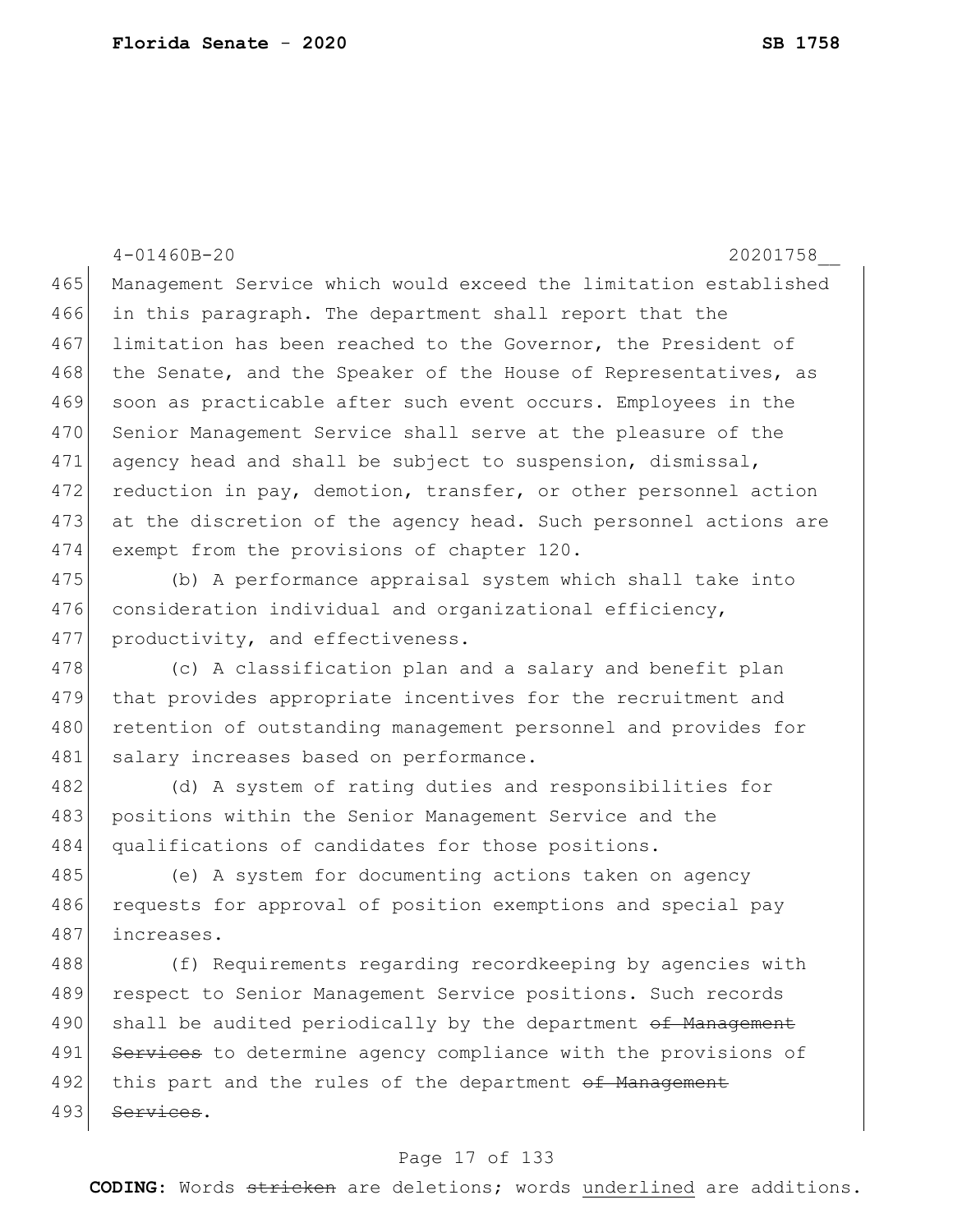|     | $4 - 01460B - 20$<br>20201758                                    |
|-----|------------------------------------------------------------------|
| 494 | (g) Other procedures relating to personnel administration        |
| 495 | to carry out the purposes of this part.                          |
| 496 | (h) A program of affirmative and positive action that will       |
| 497 | ensure full utilization of women and minorities in Senior        |
| 498 | Management Service positions.                                    |
| 499 | Section 18. Subsection (2) of section 112.175, Florida           |
| 500 | Statutes, is amended to read:                                    |
| 501 | 112.175 Employee wages; withholding to repay educational         |
| 502 | $l$ oan. $-$                                                     |
| 503 | (2) The Department of Management Services Administration         |
| 504 | Commission shall adopt rules to implement this section, which    |
| 505 | shall include, but not be limited to, a standard method of       |
| 506 | calculating amounts to be withheld from employees who have       |
| 507 | failed to establish a repayment schedule within the specified    |
| 508 | period of time or failed to meet the terms and conditions of the |
| 509 | agreed to or approved repayment schedule provided for in this    |
| 510 | section. Such method shall consider the following factors:       |
| 511 | (a) The amount of the loan which remains outstanding;            |
| 512 | (b) The income of the employee who owes such amount; and         |
| 513 | (c) Other factors such as the number of dependents               |
| 514 | supported by the employee.                                       |
| 515 | Section 19. Subsection (7) of section 120.533, Florida           |
| 516 | Statutes, is amended to read:                                    |
| 517 | 120.533 Coordination of the transmittal, indexing, and           |
| 518 | listing of agency final orders by Department of State.-The       |
| 519 | Department of State shall:                                       |
| 520 | (7) Adopt rules as necessary to administer its                   |
| 521 | responsibilities under this section, which shall be binding on   |
| 522 | all agencies including the division acting in the capacity of    |

# Page 18 of 133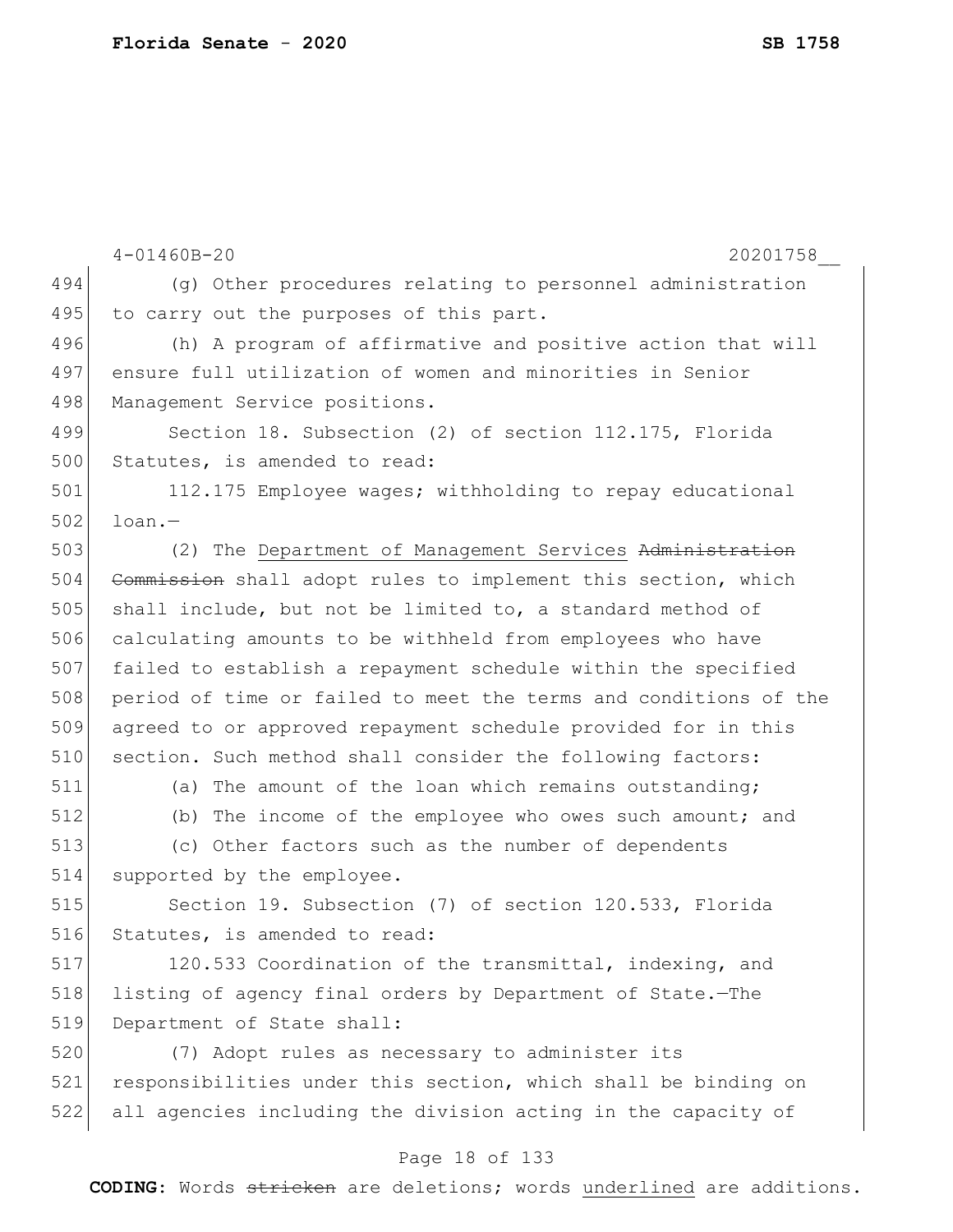|     | $4 - 01460B - 20$<br>20201758                                    |
|-----|------------------------------------------------------------------|
| 523 | official compiler of administrative final orders under s.        |
| 524 | 120.53, notwithstanding s. 120.65. The Department of State may   |
| 525 | provide for an alternative official compiler to manage and       |
| 526 | operate the division's database and related services if the      |
| 527 | Administration Commission determines that the performance of the |
| 528 | division as official compiler is unsatisfactory.                 |
| 529 | Section 20. Subsection (5) of section 120.54, Florida            |
| 530 | Statutes, is amended to read:                                    |
| 531 | 120.54 Rulemaking.-                                              |
| 532 | (5) UNIFORM RULES.-                                              |
| 533 | (a) 1. The division $By$ July 1, 1997, the Administration        |
| 534 | Commission shall adopt one or more sets of uniform rules of      |
| 535 | procedure which shall be reviewed by the committee and filed     |
| 536 | with the Department of State. Agencies must comply with the      |
| 537 | uniform rules by July 1, 1998. The uniform rules shall establish |
| 538 | procedures that comply with the requirements of this chapter. On |
| 539 | filing with the department, the uniform rules shall be the rules |
| 540 | of procedure for each agency subject to this chapter unless the  |
| 541 | division Administration Commission grants an exception to the    |
| 542 | agency under this subsection.                                    |
| 543 | 2. An agency may seek exceptions to the uniform rules of         |
| 544 | procedure by filing a petition with the division. The division   |
| 545 | Administration Commission. The Administration Commission shall   |
| 546 | approve exceptions to the extent necessary to implement other    |
| 517 | $a+1+1+0a$ to the outent percessive to septem to any requirement |

 statutes, to the extent necessary to conform to any requirement imposed as a condition precedent to receipt of federal funds or to permit persons in this state to receive tax benefits under 550 federal law, or as required for the most efficient operation of

551 the agency as determined by the division Administration

# Page 19 of 133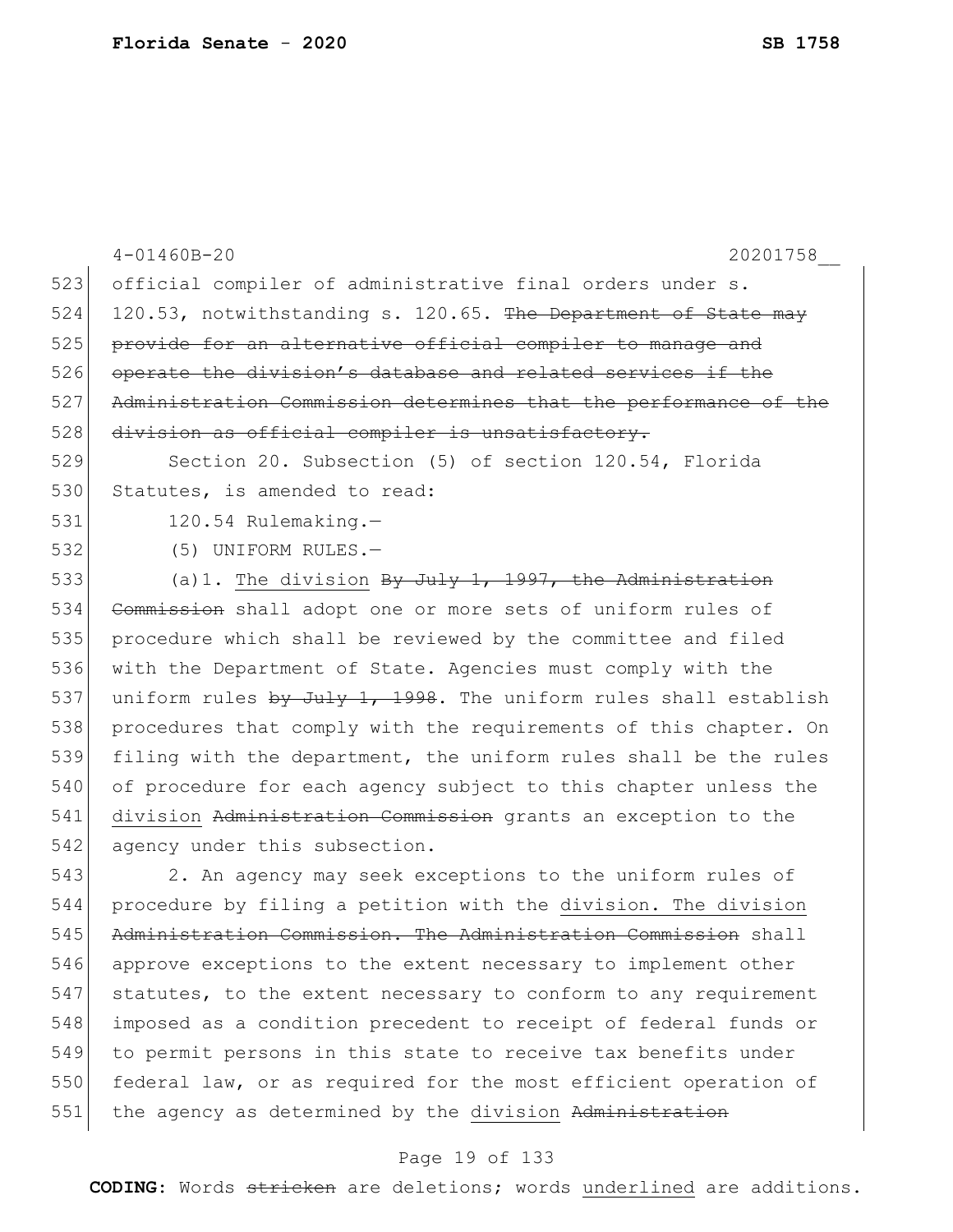4-01460B-20 20201758\_\_ 552 Commission. The reasons for the exceptions shall be published in 553 the Florida Administrative Register. 554 3. Agency rules that provide exceptions to the uniform 555 rules shall not be filed with the department unless the division 556 Administration Commission has approved the exceptions. Each 557 agency that adopts rules that provide exceptions to the uniform 558 rules shall publish a separate chapter in the Florida 559 Administrative Code that delineates clearly the provisions of 560 the agency's rules that provide exceptions to the uniform rules 561 and specifies each alternative chosen from among those 562 authorized by the uniform rules. Each chapter shall be organized 563 in the same manner as the uniform rules.

564 (b) The uniform rules of procedure adopted by the division 565 commission pursuant to this subsection shall include, but are 566 not limited to:

567 1. Uniform rules for the scheduling of public meetings, 568 hearings, and workshops.

569 2. Uniform rules for use by each state agency that provide 570 procedures for conducting public meetings, hearings, and 571 workshops, and for taking evidence, testimony, and argument at 572 such public meetings, hearings, and workshops, in person and by 573 means of communications media technology. The rules shall 574 provide that all evidence, testimony, and argument presented 575 shall be afforded equal consideration, regardless of the method 576 of communication. If a public meeting, hearing, or workshop is 577 to be conducted by means of communications media technology, or 578 if attendance may be provided by such means, the notice shall so 579 state. The notice for public meetings, hearings, and workshops 580 utilizing communications media technology shall state how

#### Page 20 of 133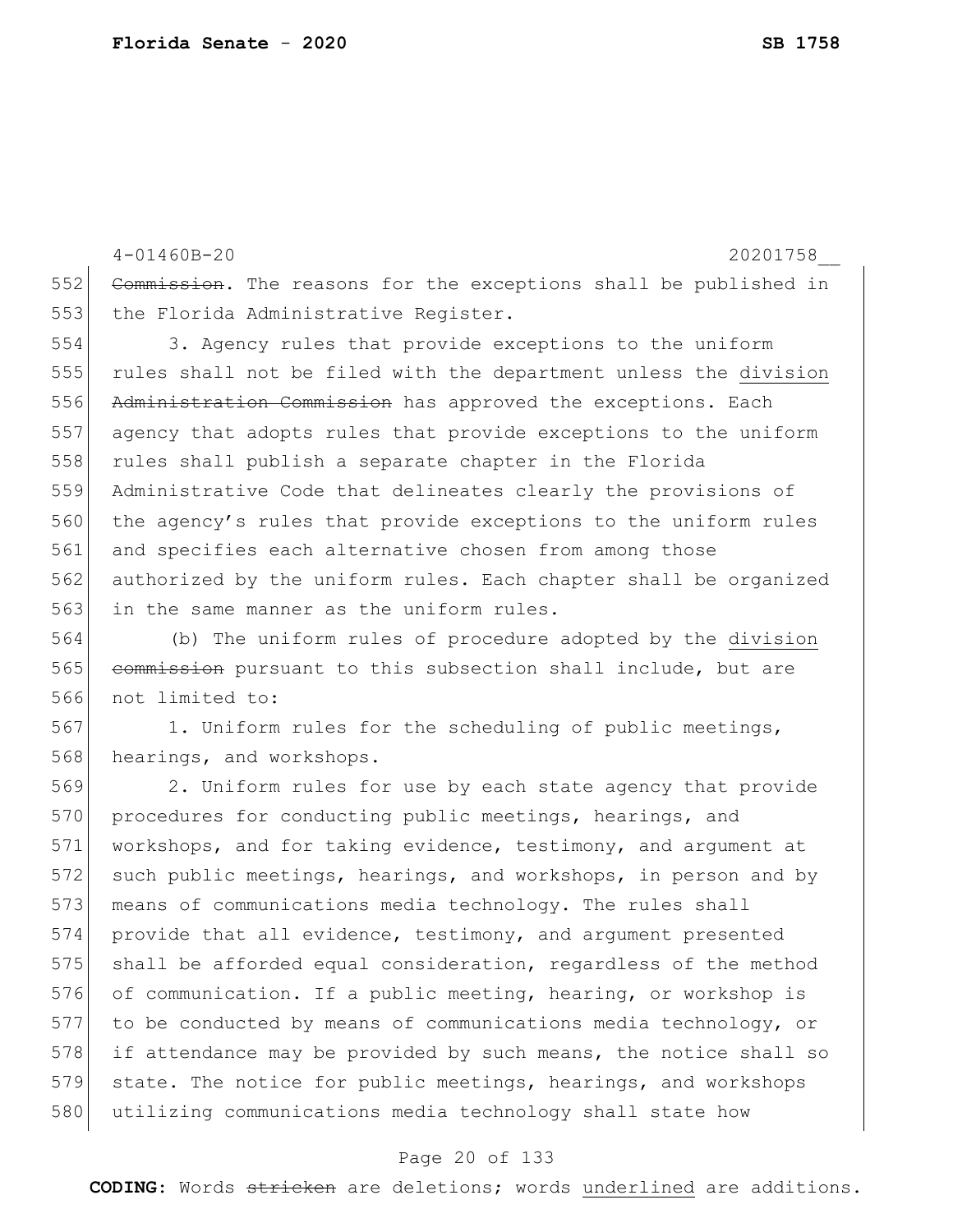|     | $4 - 01460B - 20$<br>20201758                                    |
|-----|------------------------------------------------------------------|
| 581 | persons interested in attending may do so and shall name         |
| 582 | locations, if any, where communications media technology         |
| 583 | facilities will be available. Nothing in this paragraph shall be |
| 584 | construed to diminish the right to inspect public records under  |
| 585 | chapter 119. Limiting points of access to public meetings,       |
| 586 | hearings, and workshops subject to the provisions of s. 286.011  |
| 587 | to places not normally open to the public shall be presumed to   |
| 588 | violate the right of access of the public, and any official      |
| 589 | action taken under such circumstances is void and of no effect.  |
| 590 | Other laws relating to public meetings, hearings, and workshops, |
| 591 | including penal and remedial provisions, shall apply to public   |
| 592 | meetings, hearings, and workshops conducted by means of          |
| 593 | communications media technology, and shall be liberally          |
| 594 | construed in their application to such public meetings,          |
| 595 | hearings, and workshops. As used in this subparagraph,           |
| 596 | "communications media technology" means the electronic           |
| 597 | transmission of printed matter, audio, full-motion video,        |
| 598 | freeze-frame video, compressed video, and digital video by any   |
| 599 | method available.                                                |
| 600 | 3. Uniform rules of procedure for the filing of notice of        |

601 protests and formal written protests. The division 602 Administration Commission may prescribe the form and substantive 603 provisions of a required bond.

 4. Uniform rules of procedure for the filing of petitions 605 for administrative hearings pursuant to s. 120.569 or s. 120.57. 606 Such rules shall require the petition to include:

607  $\vert$  a. The identification of the petitioner, including the 608 petitioner's e-mail address, if any, for the transmittal of 609 subsequent documents by electronic means.

### Page 21 of 133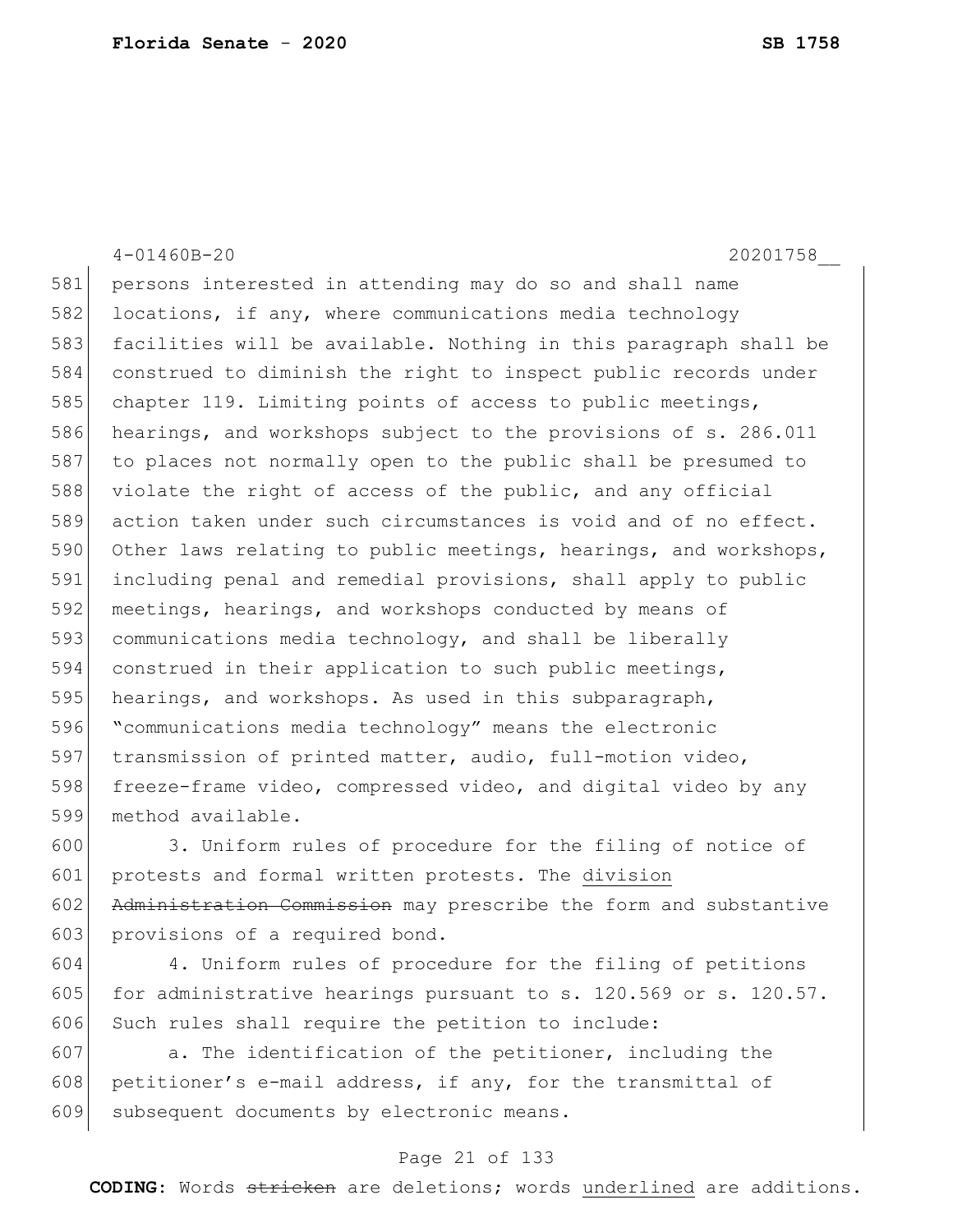|     | $4 - 01460B - 20$<br>20201758                                    |
|-----|------------------------------------------------------------------|
| 610 | b. A statement of when and how the petitioner received           |
| 611 | notice of the agency's action or proposed action.                |
| 612 | c. An explanation of how the petitioner's substantial            |
| 613 | interests are or will be affected by the action or proposed      |
| 614 | action.                                                          |
| 615 | d. A statement of all material facts disputed by the             |
| 616 | petitioner or a statement that there are no disputed facts.      |
| 617 | e. A statement of the ultimate facts alleged, including a        |
| 618 | statement of the specific facts the petitioner contends warrant  |
| 619 | reversal or modification of the agency's proposed action.        |
| 620 | f. A statement of the specific rules or statutes that the        |
| 621 | petitioner contends require reversal or modification of the      |
| 622 | agency's proposed action, including an explanation of how the    |
| 623 | alleged facts relate to the specific rules or statutes.          |
| 624 | g. A statement of the relief sought by the petitioner,           |
| 625 | stating precisely the action petitioner wishes the agency to     |
| 626 | take with respect to the proposed action.                        |
| 627 | 5. Uniform rules for the filing of request for                   |
| 628 | administrative hearing by a respondent in agency enforcement and |
| 629 | disciplinary actions. Such rules shall require a request to      |
| 630 | include:                                                         |
| 631 | a. The name, address, e-mail address, and telephone number       |
| 632 | of the party making the request and the name, address, and       |
| 633 | telephone number of the party's counsel or qualified             |
| 634 | representative upon whom service of pleadings and other papers   |
| 635 | shall be made;                                                   |
| 636 | b. A statement that the respondent is requesting an              |
| 637 | administrative hearing and disputes the material facts alleged   |
| 638 | by the petitioner, in which case the respondent shall identify   |

# Page 22 of 133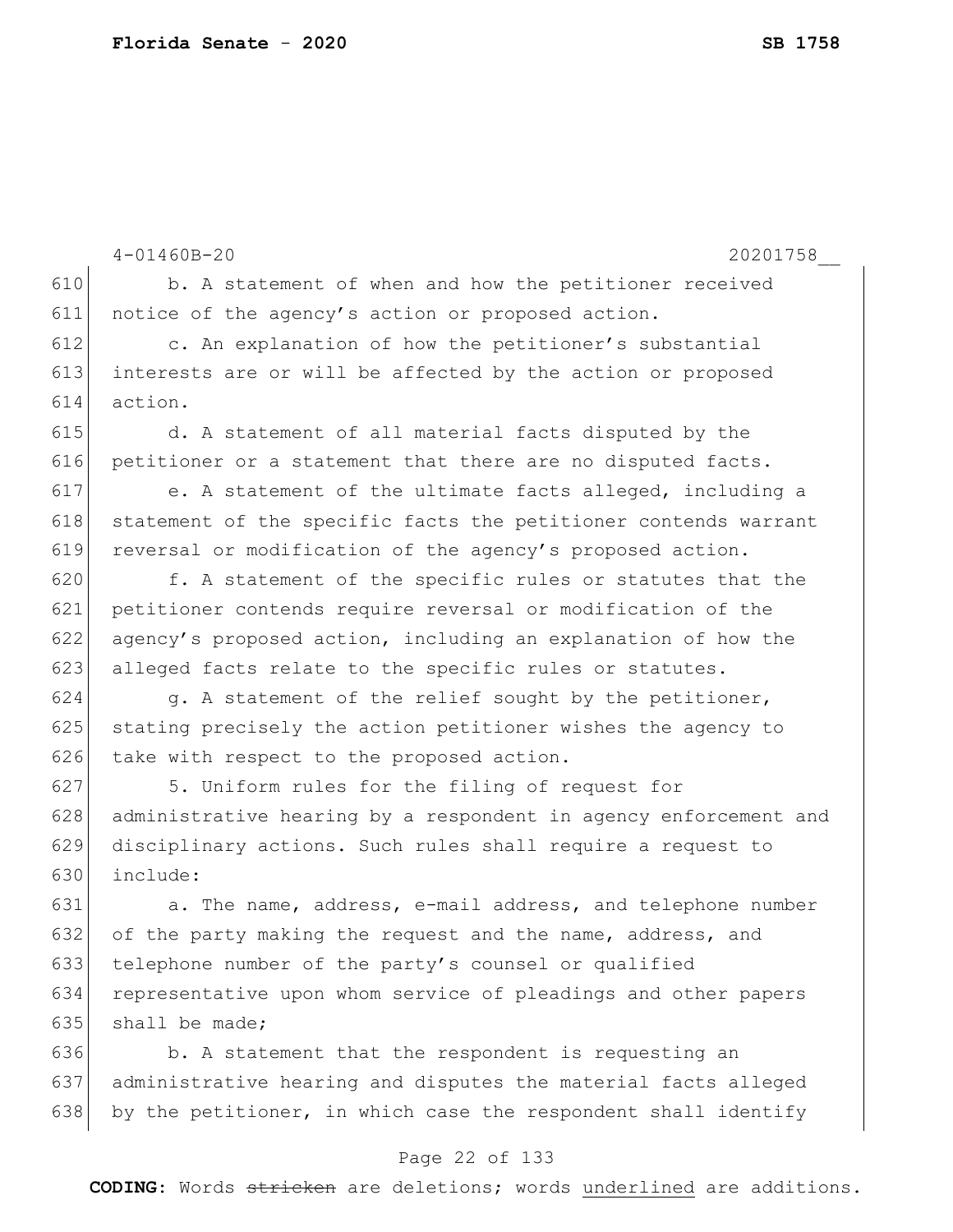|     | $4 - 01460B - 20$<br>20201758                                    |
|-----|------------------------------------------------------------------|
| 639 | those material facts that are in dispute, or that the respondent |
| 640 | is requesting an administrative hearing and does not dispute the |
| 641 | material facts alleged by the petitioner; and                    |
| 642 | c. A reference by file number to the administrative              |
| 643 | complaint that the party has received from the agency and the    |
| 644 | date on which the agency pleading was received.                  |
| 645 |                                                                  |
| 646 | The agency may provide an election-of-rights form for the        |
| 647 | respondent's use in requesting a hearing, so long as any form    |
| 648 | provided by the agency calls for the information in sub-         |
| 649 | subparagraphs a. through c. and does not impose any additional   |
| 650 | requirements on a respondent in order to request a hearing,      |
| 651 | unless such requirements are specifically authorized by law.     |
| 652 | 6. Uniform rules of procedure for the filing and prompt          |
| 653 | disposition of petitions for declaratory statements. The rules   |
| 654 | shall also describe the contents of the notices that must be     |
| 655 | published in the Florida Administrative Register under s.        |
| 656 | 120.565, including any applicable time limit for the filing of   |
| 657 | petitions to intervene or petitions for administrative hearing   |
| 658 | by persons whose substantial interests may be affected.          |
| 659 | 7. Provision of a method by which each agency head shall         |
| 660 | provide a description of the agency's organization and general   |
| 661 | course of its operations. The rules shall require that the       |
| 662 | statement concerning the agency's organization and operations be |
| 663 | published on the agency's website.                               |
| 664 | 8. Uniform rules establishing procedures for granting or         |
| 665 | denying petitions for variances and waivers pursuant to s.       |
| 666 | 120.542.                                                         |
| 667 | Section 21. Subsection (3) of section 120.542, Florida           |

# Page 23 of 133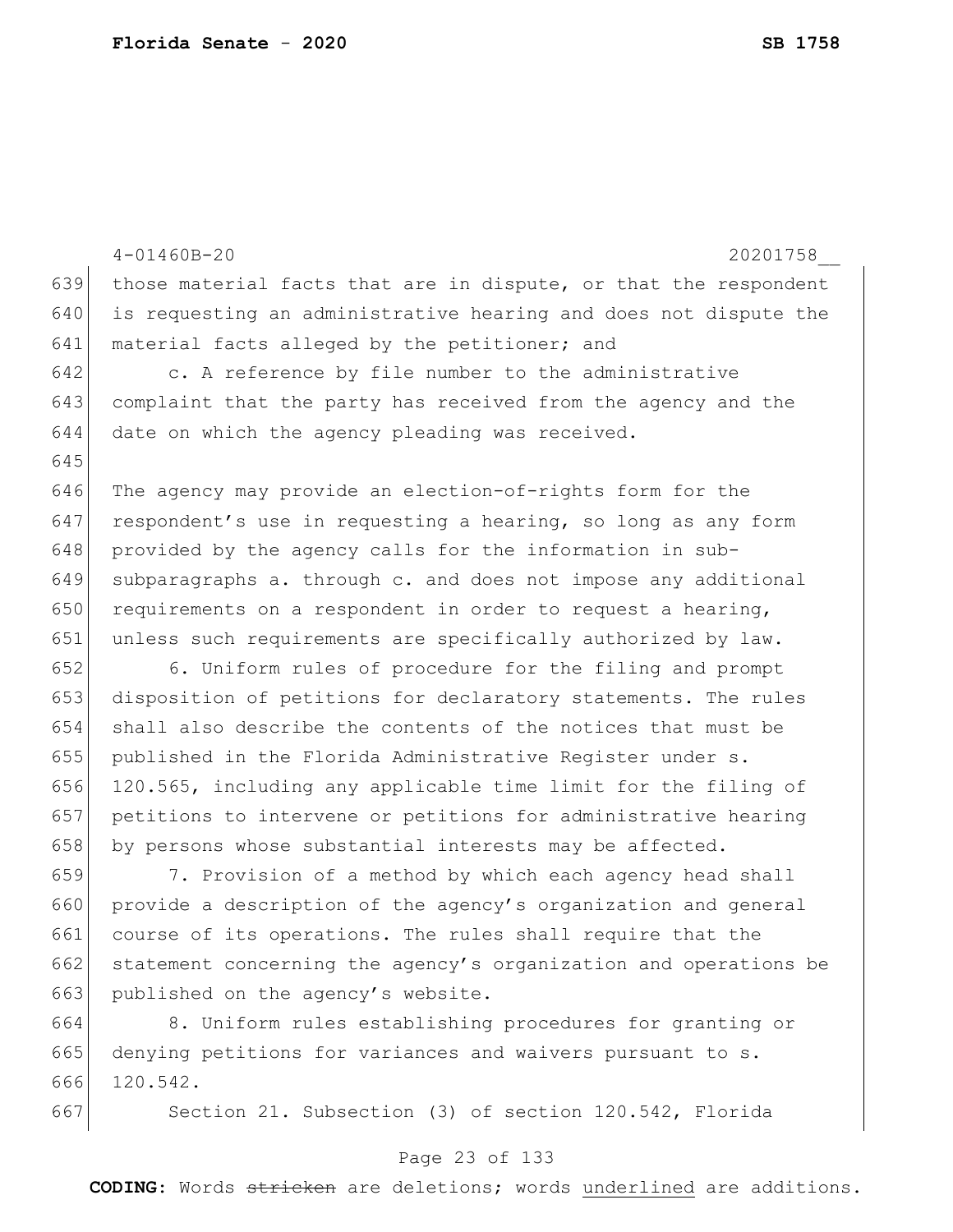|     | $4 - 01460B - 20$<br>20201758                                    |
|-----|------------------------------------------------------------------|
| 668 | Statutes, is amended to read:                                    |
| 669 | 120.542 Variances and waivers.-                                  |
| 670 | (3) The division Governor and Cabinet, sitting as the            |
| 671 | Administration Commission, shall adopt uniform rules of          |
| 672 | procedure pursuant to the requirements of s. 120.54(5)           |
| 673 | establishing procedures for granting or denying petitions for    |
| 674 | variances and waivers. The uniform rules shall include           |
| 675 | procedures for the granting, denying, or revoking of emergency   |
| 676 | and temporary variances and waivers. Such provisions may provide |
| 677 | for expedited timeframes, waiver of or limited public notice,    |
| 678 | and limitations on comments on the petition in the case of such  |
| 679 | temporary or emergency variances and waivers.                    |
| 680 | Section 22. Section 120.63, Florida Statutes, is amended to      |
| 681 | read:                                                            |
| 682 | 120.63 Exemption from act.-                                      |
| 683 | (1) Upon application of any agency, the Department of            |
| 684 | Management Services Administration Commission may exempt any     |
| 685 | process or proceeding governed by this act from one or more      |
| 686 | requirements of this act:                                        |
| 687 | (a) When the agency head has certified that the requirement      |
| 688 | would conflict with any provision of federal law or rules with   |
| 689 | which the agency must comply;                                    |
| 690 | (b) In order to permit persons in the state to receive tax       |
| 691 | benefits or federal funds under any federal law; or              |
| 692 | (c) When the Department of Management Services commission        |
| 693 | has found that conformity with the requirements of the part or   |
| 694 | parts of this act for which exemption is sought would be so      |
| 695 | inconvenient or impractical as to defeat the purpose of the      |
| 696 | agency proceeding involved or the purpose of this act and would  |
|     |                                                                  |

### Page 24 of 133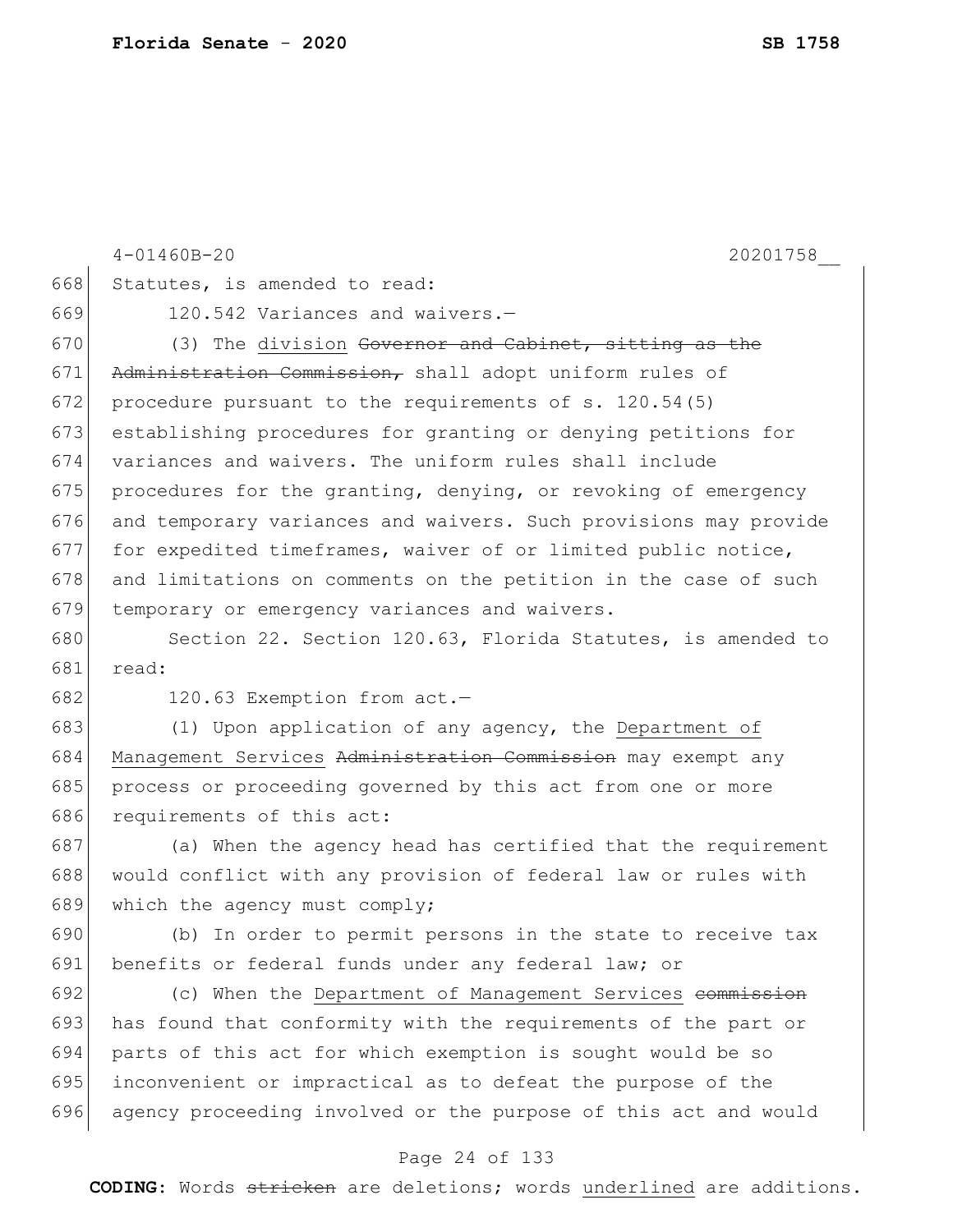4-01460B-20 20201758\_\_ 697 not be in the public interest in light of the nature of the 698 intended action and the enabling act or other laws affecting the 699 agency. 700 (2) The Department of Management Services commission may 701 not exempt an agency from any requirement of this act pursuant 702 to this section until it establishes alternative procedures to 703 achieve the agency's purpose which shall be consistent, insofar 704 as possible, with the intent and purpose of the act. 705 (a) Prior to the granting of any exemption authorized by 706 this section, the Department of Management Services commission 707 shall hold a public hearing after notice given as provided in s. 708 120.525. Upon the conclusion of the hearing, the Department of 709 Management Services commission, through the Executive Office of 710 the Governor, shall issue an order specifically granting or 711 denying the exemption and specifying any processes or 712 proceedings exempted and the extent of the exemption; transmit 713 to the committee and to the Department of State a copy of the 714 petition, a certified copy of the order granting or denying the 715 petition, and a copy of any alternative procedures prescribed; 716 and give notice of the petition and the Department of Management 717 Services' commission's response in the Florida Administrative 718 Register. 719 (b) An exemption and any alternative procedure prescribed 720 shall terminate 90 days following adjournment sine die of the 721 then-current or next regular legislative session after issuance

722 of the exemption order, or upon the effective date of any 723 subsequent legislation incorporating the exemption or any 724 partial exemption related thereto, whichever is earlier. The 725 exemption granted by the Department of Management Services

#### Page 25 of 133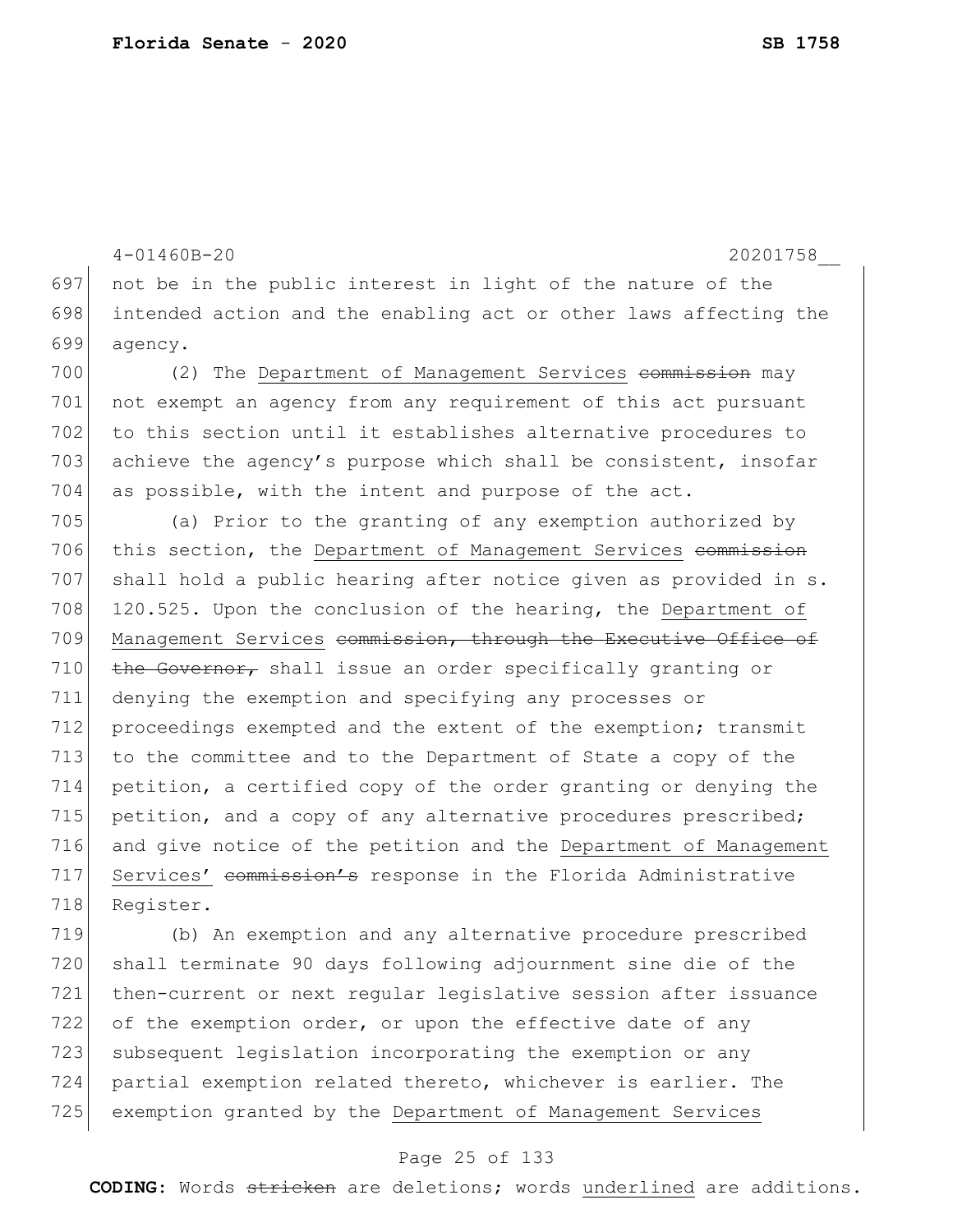|     | $4 - 01460B - 20$<br>20201758                                    |
|-----|------------------------------------------------------------------|
| 726 | commission shall be renewable upon the same or similar facts not |
| 727 | more than once. Such renewal shall terminate as would an         |
| 728 | original exemption.                                              |
| 729 | Section 23. Subsections $(1)$ , $(2)$ , and $(8)$ of section     |
| 730 | 120.65, Florida Statutes, are amended to read:                   |
| 731 | 120.65 Administrative law judges.-                               |
| 732 | (1) The Division of Administrative Hearings within the           |
| 733 | Department of Management Services shall be headed by a director  |
| 734 | who shall be appointed by the Governor. The Supreme Court        |
| 735 | Judicial Nominating Commission shall recommend to the Governor   |
| 736 | three qualified candidates for the director position. The        |
| 737 | Governor may reject the nominations and request the submission   |
| 738 | of three new nominees. The Governor shall appoint a director     |
| 739 | from among the recommendations Administration Commission and     |
| 740 | confirmed by the Senate. The director, who shall also serve as   |
| 741 | the chief administrative law judge, and any deputy chief         |
| 742 | administrative law judge must possess the same minimum           |
| 743 | qualifications as the administrative law judges employed by the  |
| 744 | division. The Deputy Chief Judge of Compensation Claims must     |
| 745 | possess the minimum qualifications established in s. 440.45(2)   |
| 746 | and shall report to the director. The division shall be a        |
| 747 | separate budget entity, and the director shall be its agency     |
| 748 | head for all purposes. The Department of Management Services     |
| 749 | shall provide administrative support and service to the division |
| 750 | to the extent requested by the director. The division shall not  |
| 751 | be subject to control, supervision, or direction by the          |
| 752 | Department of Management Services in any manner, including, but  |
| 753 | not limited to, personnel, purchasing, transactions involving    |
| 754 | real or personal property, and budgetary matters.                |

# Page 26 of 133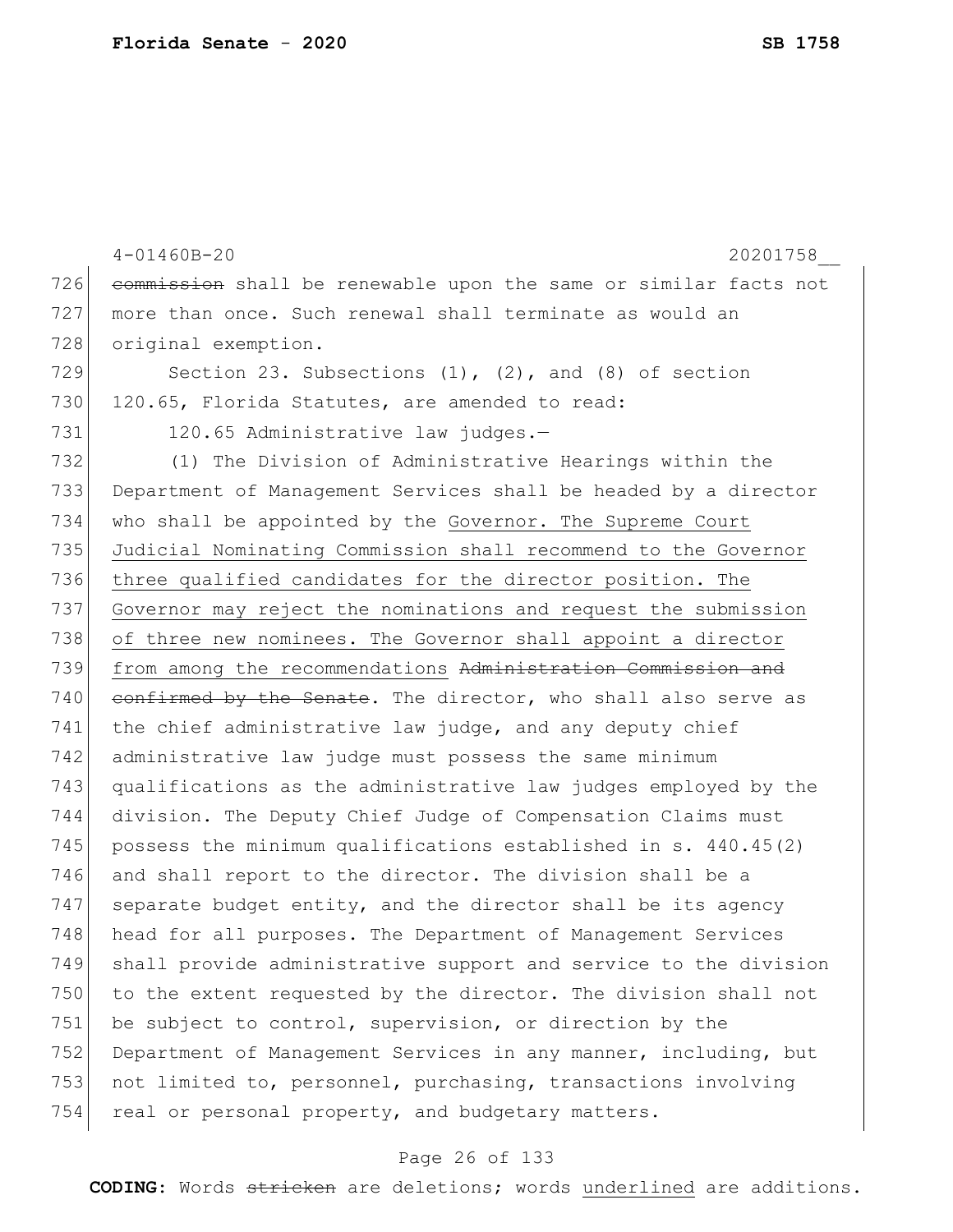|     | $4 - 01460B - 20$<br>20201758                                   |
|-----|-----------------------------------------------------------------|
| 755 | (2) The director has the right to appeal actions by the         |
| 756 | Executive Office of the Governor that affect amendments to the  |
| 757 | division's approved operating budget or any personnel actions   |
| 758 | pursuant to chapter 216 to the Governor and Cabinet             |
| 759 | Administration Commission, which shall decide such issue by     |
| 760 | majority vote. The appropriations committees may advise the     |
| 761 | Governor and Cabinet Administration Commission on the issue. If |
| 762 | the President of the Senate and the Speaker of the House of     |
| 763 | Representatives object in writing to the effects of the appeal, |
| 764 | the appeal may be affirmed by the majority vote of the Governor |
| 765 | and Cabinet affirmative vote of two-thirds of the commission    |
| 766 | members present.                                                |
| 767 | (8) Not later than February 1 of each year, the division        |
| 768 | shall issue a written report to the Administrative Procedures   |
| 769 | Committee and the Governor Administration Commission, including |
| 770 | at least the following information:                             |
| 771 | (a) A summary of the extent and effect of agencies'             |
| 772 | utilization of administrative law judges, court reporters, and  |
| 773 | other personnel in proceedings under this chapter.              |
| 774 | (b) Recommendations for change or improvement in the            |
| 775 | Administrative Procedure Act or any agency's practice or policy |
| 776 | with respect thereto.                                           |
| 777 | (c) Recommendations as to those types of cases or disputes      |
| 778 | which should be conducted under the summary hearing process     |
| 779 | described in s. 120.574.                                        |
| 780 | (d) A report regarding each agency's compliance with the        |
| 781 | filing requirement in s. 120.57(1)(m).                          |
| 782 | Section 24. Paragraph (a) of subsection (1) and subsection      |

### Page 27 of 133

783 (5) of section 120.80, Florida Statutes, are amended to read: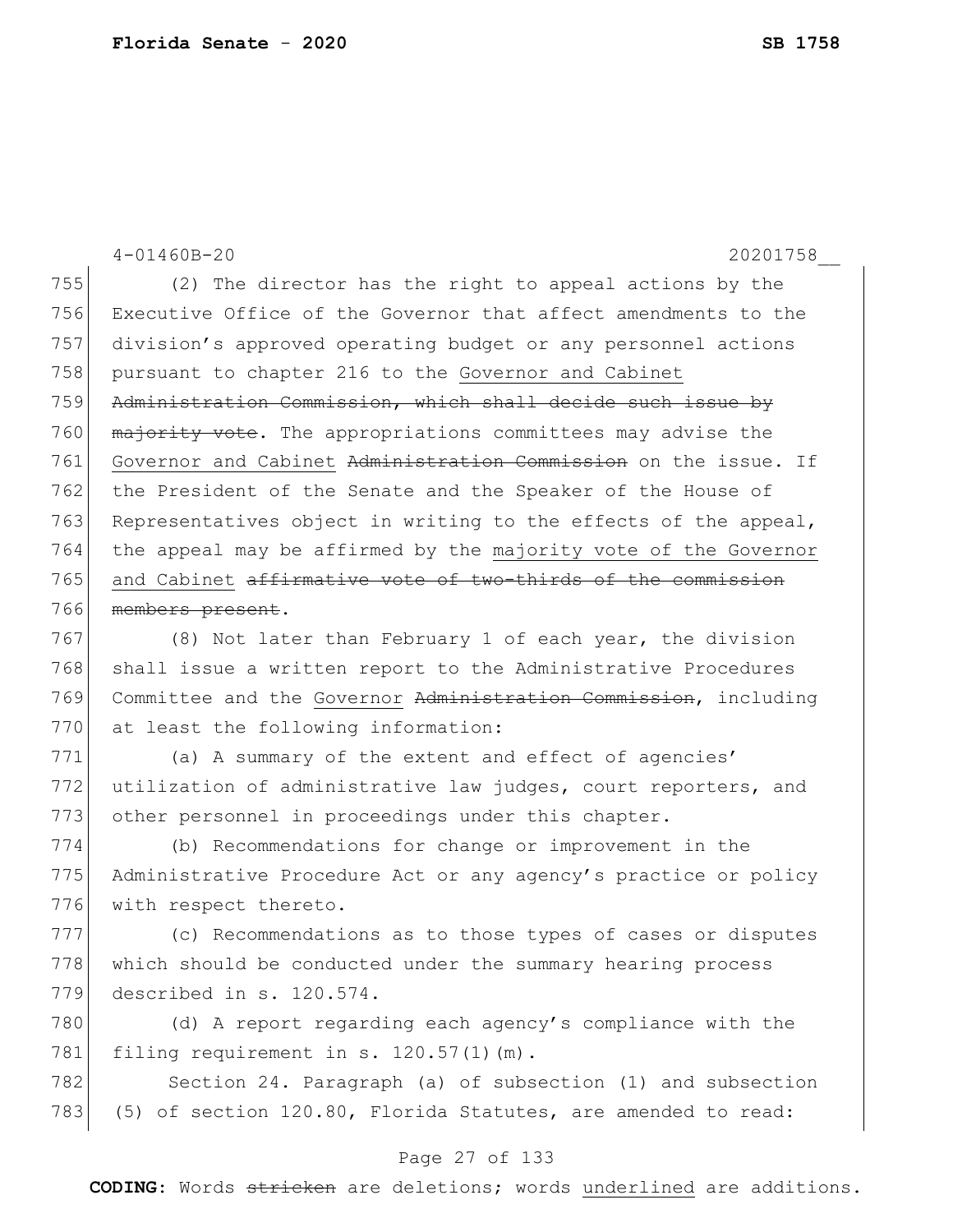|     | $4 - 01460B - 20$<br>20201758                                     |
|-----|-------------------------------------------------------------------|
| 784 | 120.80 Exceptions and special requirements; agencies.-            |
| 785 | (1) DIVISION OF ADMINISTRATIVE HEARINGS.-                         |
| 786 | (a) Division as a party. - Notwithstanding s. $120.57(1)$ (a), a  |
| 787 | hearing in which the division is a party may not be conducted by  |
| 788 | an administrative law judge assigned by the division. An          |
| 789 | attorney assigned by the Department of Management Services        |
| 790 | Administration Commission shall be the hearing officer.           |
| 791 | (5) LAND USE AND PLANNING FLORIDA LAND AND WATER                  |
| 792 | ADJUDICATORY COMMISSION. Notwithstanding the provisions of s.     |
| 793 | $\frac{120.57(1)(a)}{r}$ When the division Florida Land and Water |
| 794 | Adjudicatory Commission receives a notice of appeal pursuant to   |
| 795 | s. 380.07, the division the commission shall notify the           |
| 796 | Department of Economic Opportunity and the Department of          |
| 797 | Environmental Protection division within 60 days after receipt    |
| 798 | of the notice of appeal if the commission elects to request the   |
| 799 | assignment of an administrative law judge.                        |
| 800 | Section 25. Subsection (4) of section 161.55, Florida             |
| 801 | Statutes, is amended to read:                                     |
| 802 | 161.55 Requirements for activities or construction within         |
| 803 | the coastal building zone. The following requirements shall       |
| 804 | apply beginning March 1, 1986, to construction within the         |
| 805 | coastal building zone and shall be minimum standards for          |
| 806 | construction in this area:                                        |
| 807 | (4) APPLICATION TO COASTAL BARRIER ISLANDS.-All                   |
| 808 | requirements of this part which are applicable to the coastal     |
| 809 | building zone shall also apply to coastal barrier islands. The    |
| 810 | coastal building zone on coastal barrier islands shall be the     |
| 811 | land area from the seasonal high-water line to a line 5,000 feet  |
| 812 | landward from the coastal construction control line established   |

# Page 28 of 133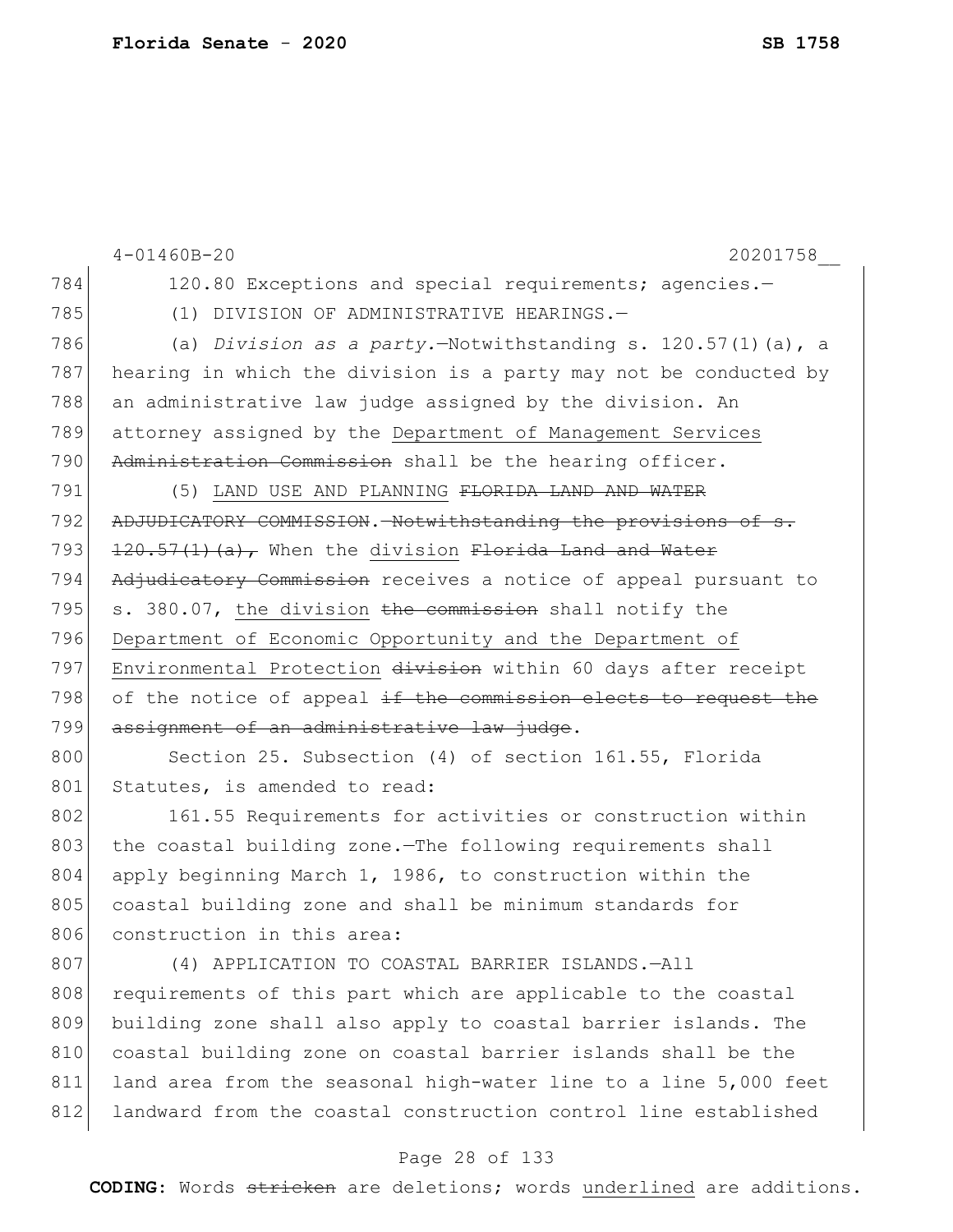4-01460B-20 20201758\_\_ 813 pursuant to s. 161.053, or the entire island, whichever is less. 814 For coastal barrier islands on which a coastal construction 815 control line has not been established pursuant to s.  $161.053$ , 816 the coastal building zone shall be the land area seaward of the 817 most landward velocity zone (V-zone) boundary line fronting upon 818 the Gulf of Mexico, Atlantic Ocean, Florida Bay, or Straits of 819 Florida. All land area in the Florida Keys located within Monroe 820 County shall be included in the coastal building zone. The 821 coastal building zone on any coastal barrier island between 822 Sebastian Inlet and Fort Pierce Inlet may be reduced in size 823 upon approval of the department <del>Land and Water Adjudicatory</del> 824 Commission, if it determines that the local government with 825 jurisdiction has provided adequate protection for the barrier 826 island. In no case, however, shall the coastal building zone be 827 reduced to an area less than a line 2,500 feet landward of the 828 coastal construction control line. The department Land and Water 829 Adjudicatory Commission shall withdraw its approval for a 830 reduced coastal building zone if it determines that 6 months 831 after a local government comprehensive plan is due for 832 submission to the state land planning agency pursuant to s. 833 163.3167 the local government with jurisdiction has not adopted 834 a coastal management element which is in compliance with s. 835 163.3178. 836 Section 26. Subsection (2) and present subsection (45) of 837 section 163.3164, Florida Statutes, are amended to read: 838 163.3164 Community Planning Act; definitions.—As used in 839 this act: 840 (2) "Administration Commission" means the Governor and the 841 Cabinet, and for purposes of this chapter the commission shall

#### Page 29 of 133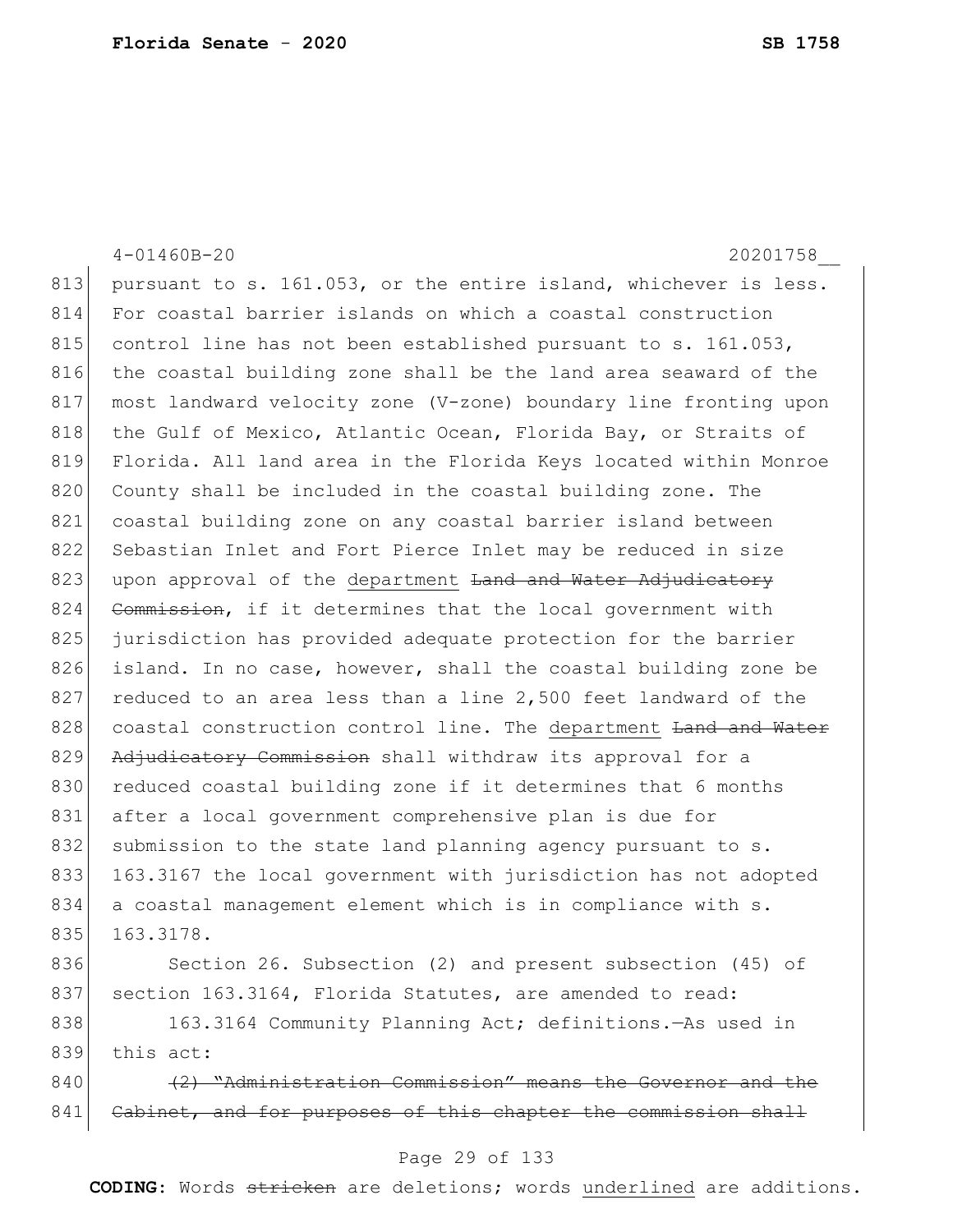4-01460B-20 20201758\_\_ 842 act on a simple majority vote, except that for purposes of 843 imposing the sanctions provided in  $s. 163.3184(8)$ , affirmative 844 action shall require the approval of the Governor and at least 845 three other members of the commission. 846  $(44)$   $(45)$  "Structure" has the same meaning as in s.  $847$  380.031(18) <del>s. 380.031(19)</del>. 848 Section 27. Paragraph (f) of subsection (1) and paragraph 849 (a) of subsection (6) of section 163.3177, Florida Statutes, are 850 amended to read: 851 163.3177 Required and optional elements of comprehensive 852 plan; studies and surveys.- $853$  (1) The comprehensive plan shall provide the principles, 854 guidelines, standards, and strategies for the orderly and 855 balanced future economic, social, physical, environmental, and 856 fiscal development of the area that reflects community 857 commitments to implement the plan and its elements. These 858 principles and strategies shall guide future decisions in a 859 consistent manner and shall contain programs and activities to 860 ensure comprehensive plans are implemented. The sections of the 861 comprehensive plan containing the principles and strategies, 862 generally provided as goals, objectives, and policies, shall 863 describe how the local government's programs, activities, and 864 land development regulations will be initiated, modified, or 865 continued to implement the comprehensive plan in a consistent 866 manner. It is not the intent of this part to require the 867 inclusion of implementing regulations in the comprehensive plan 868 but rather to require identification of those programs, 869 activities, and land development regulations that will be part 870 of the strategy for implementing the comprehensive plan and the

#### Page 30 of 133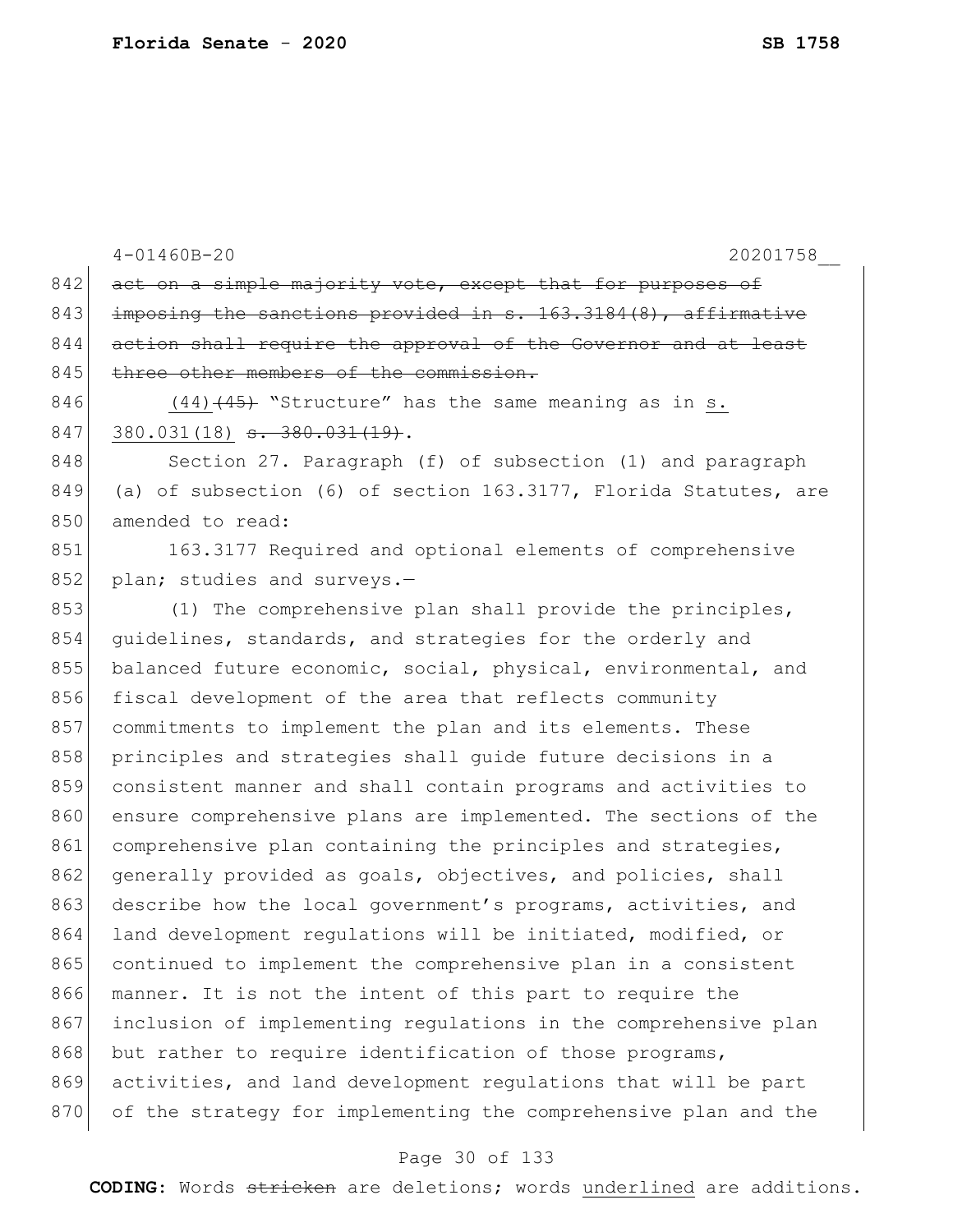4-01460B-20 20201758\_\_ 871 principles that describe how the programs, activities, and land 872 development regulations will be carried out. The plan shall 873 establish meaningful and predictable standards for the use and 874 development of land and provide meaningful guidelines for the 875 content of more detailed land development and use regulations. 876 (f) All mandatory and optional elements of the 877 comprehensive plan and plan amendments shall be based upon 878 relevant and appropriate data and an analysis by the local 879 government that may include, but not be limited to, surveys, 880 studies, community goals and vision, and other data available at 881 the time of adoption of the comprehensive plan or plan 882 amendment. To be based on data means to react to it in an 883 appropriate way and to the extent necessary indicated by the 884 data available on that particular subject at the time of 885 adoption of the plan or plan amendment at issue. 886 1. Surveys, studies, and data utilized in the preparation 887 of the comprehensive plan may not be deemed a part of the 888 comprehensive plan unless adopted as a part of it. Copies of 889 such studies, surveys, data, and supporting documents for 890 proposed plans and plan amendments shall be made available for 891 public inspection, and copies of such plans shall be made 892 available to the public upon payment of reasonable charges for 893 reproduction. Support data or summaries are not subject to the 894 compliance review process, but the comprehensive plan must be 895 clearly based on appropriate data. Support data or summaries may 896 be used to aid in the determination of compliance and 897 consistency.

898 2. Data must be taken from professionally accepted sources. 899 The application of a methodology utilized in data collection or

#### Page 31 of 133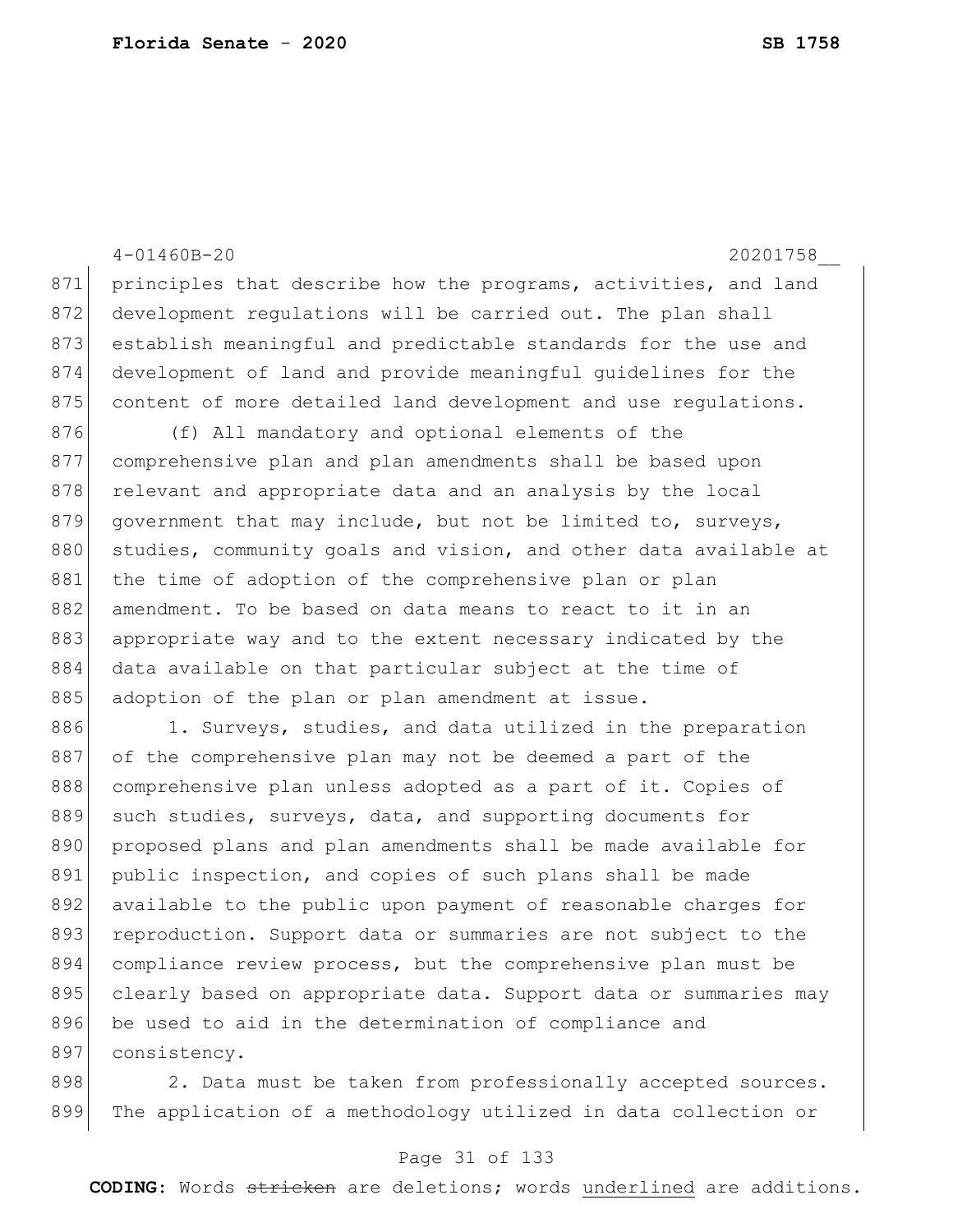|     | $4 - 01460B - 20$<br>20201758                                    |
|-----|------------------------------------------------------------------|
| 900 | whether a particular methodology is professionally accepted may  |
| 901 | be evaluated. However, the evaluation may not include whether    |
| 902 | one accepted methodology is better than another. Original data   |
| 903 | collection by local governments is not required. However, local  |
| 904 | governments may use original data so long as methodologies are   |
| 905 | professionally accepted.                                         |
| 906 | 3. The comprehensive plan shall be based upon permanent and      |
| 907 | seasonal population estimates and projections, which shall       |
| 908 | either be those published by the Office of Economic and          |
| 909 | Demographic Research or generated by the local government based  |
| 910 | upon a professionally acceptable methodology. The plan must be   |
| 911 | based on at least the minimum amount of land required to         |
| 912 | accommodate the medium projections as published by the Office of |
| 913 | Economic and Demographic Research for at least a 10-year         |
| 914 | planning period unless otherwise limited under s. 380.05 $7$     |
| 915 | including related rules of the Administration Commission. Absent |
| 916 | physical limitations on population growth, population            |
| 917 | projections for each municipality, and the unincorporated area   |
| 918 | within a county must, at a minimum, be reflective of each area's |
| 919 | proportional share of the total county population and the total  |
| 920 | county population growth.                                        |
| 921 | (6) In addition to the requirements of subsections $(1) - (5)$ , |
| 922 | the comprehensive plan shall include the following elements:     |

923 (a) A future land use plan element designating proposed 924 future general distribution, location, and extent of the uses of 925 land for residential uses, commercial uses, industry, 926 agriculture, recreation, conservation, education, public 927 facilities, and other categories of the public and private uses 928 of land. The approximate acreage and the general range of

### Page 32 of 133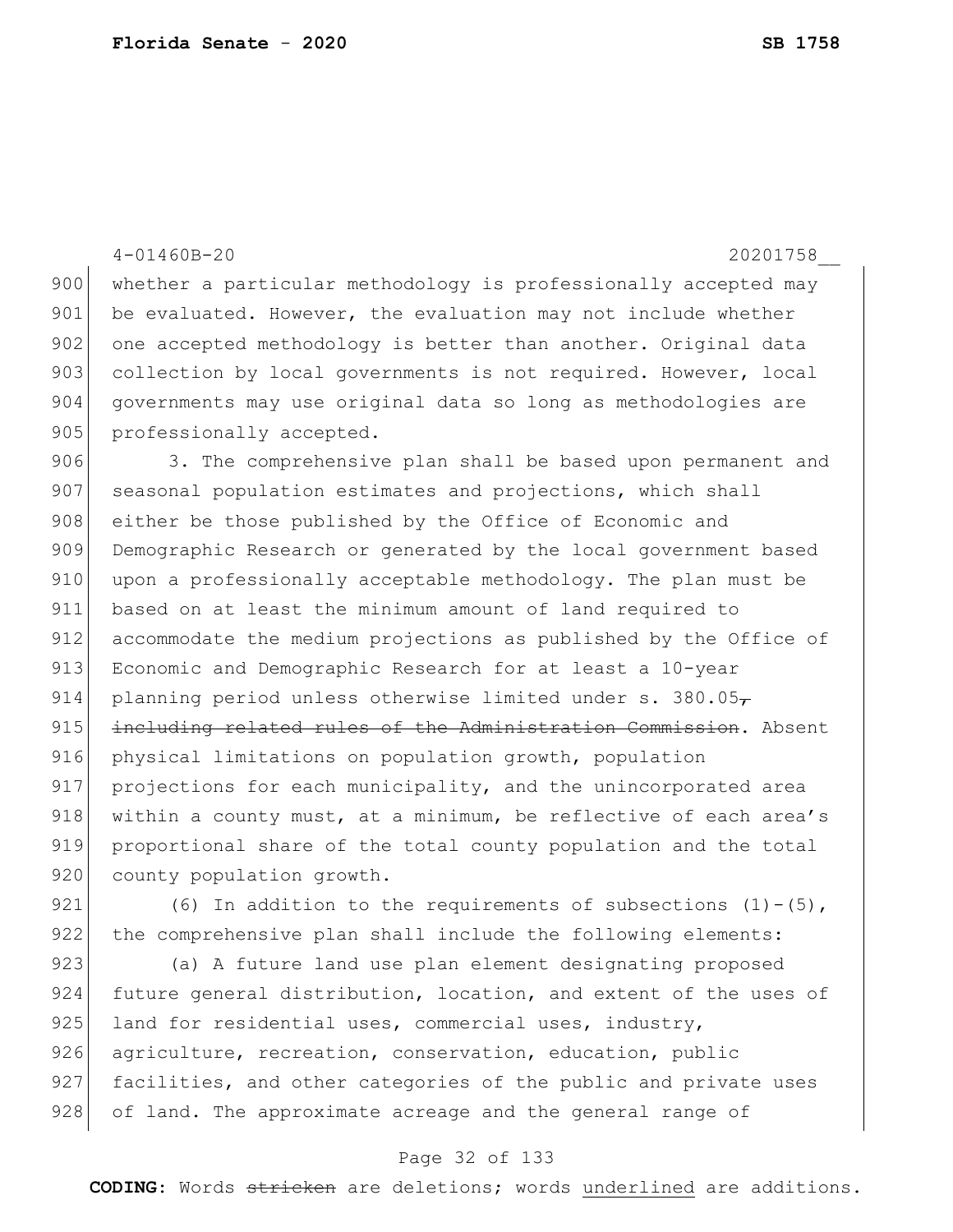|     | $4 - 01460B - 20$<br>20201758                                    |
|-----|------------------------------------------------------------------|
| 929 | density or intensity of use shall be provided for the gross land |
| 930 | area included in each existing land use category. The element    |
| 931 | shall establish the long-term end toward which land use programs |
| 932 | and activities are ultimately directed.                          |
| 933 | 1. Each future land use category must be defined in terms        |
| 934 | of uses included, and must include standards to be followed in   |
| 935 | the control and distribution of population densities and         |
| 936 | building and structure intensities. The proposed distribution,   |
| 937 | location, and extent of the various categories of land use shall |
| 938 | be shown on a land use map or map series which shall be          |
| 939 | supplemented by goals, policies, and measurable objectives.      |
| 940 | 2. The future land use plan and plan amendments shall be         |
| 941 | based upon surveys, studies, and data regarding the area, as     |
| 942 | applicable, including:                                           |
| 943 | a. The amount of land required to accommodate anticipated        |
| 944 | growth.                                                          |
| 945 | b. The projected permanent and seasonal population of the        |
| 946 | area.                                                            |
| 947 | c. The character of undeveloped land.                            |
| 948 | d. The availability of water supplies, public facilities,        |
| 949 | and services.                                                    |
| 950 | e. The need for redevelopment, including the renewal of          |
| 951 | blighted areas and the elimination of nonconforming uses which   |
| 952 | are inconsistent with the character of the community.            |
| 953 | f. The compatibility of uses on lands adjacent to or             |
| 954 | closely proximate to military installations.                     |
| 955 | q. The compatibility of uses on lands adjacent to an             |
| 956 | airport as defined in s. 330.35 and consistent with s. 333.02.   |
| 957 | h. The discouragement of urban sprawl.                           |
|     |                                                                  |

# Page 33 of 133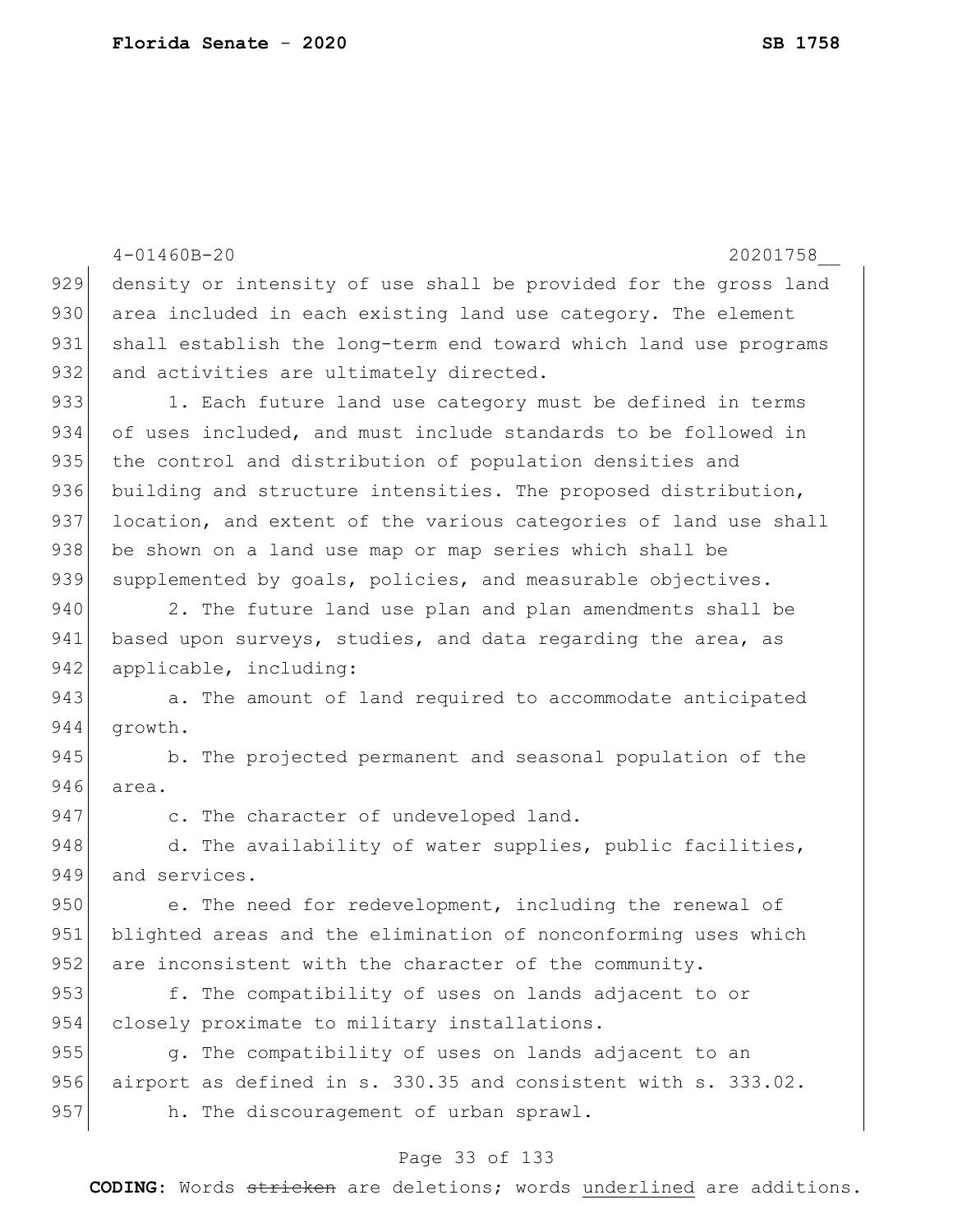|     | $4 - 01460B - 20$<br>20201758                                   |
|-----|-----------------------------------------------------------------|
| 958 | i. The need for job creation, capital investment, and           |
| 959 | economic development that will strengthen and diversify the     |
| 960 | community's economy.                                            |
| 961 | j. The need to modify land uses and development patterns        |
| 962 | within antiquated subdivisions.                                 |
| 963 | 3. The future land use plan element shall include criteria      |
| 964 | to be used to:                                                  |
| 965 | a. Achieve the compatibility of lands adjacent or closely       |
| 966 | proximate to military installations, considering factors        |
| 967 | identified in s. 163.3175(5).                                   |
| 968 | b. Achieve the compatibility of lands adjacent to an            |
| 969 | airport as defined in s. 330.35 and consistent with s. 333.02.  |
| 970 | c. Encourage preservation of recreational and commercial        |
| 971 | working waterfronts for water-dependent uses in coastal         |
| 972 | communities.                                                    |
| 973 | d. Encourage the location of schools proximate to urban         |
| 974 | residential areas to the extent possible.                       |
| 975 | e. Coordinate future land uses with the topography and soil     |
| 976 | conditions, and the availability of facilities and services.    |
| 977 | f. Ensure the protection of natural and historic resources.     |
| 978 | g. Provide for the compatibility of adjacent land uses.         |
| 979 | h. Provide quidelines for the implementation of mixed-use       |
| 980 | development including the types of uses allowed, the percentage |
| 981 | distribution among the mix of uses, or other standards, and the |
| 982 | density and intensity of each use.                              |
| 983 | 4. The amount of land designated for future planned uses        |
| 984 | shall provide a balance of uses that foster vibrant, viable     |
| 985 | communities and economic development opportunities and address  |
| 986 | outdated development patterns, such as antiquated subdivisions. |

# Page 34 of 133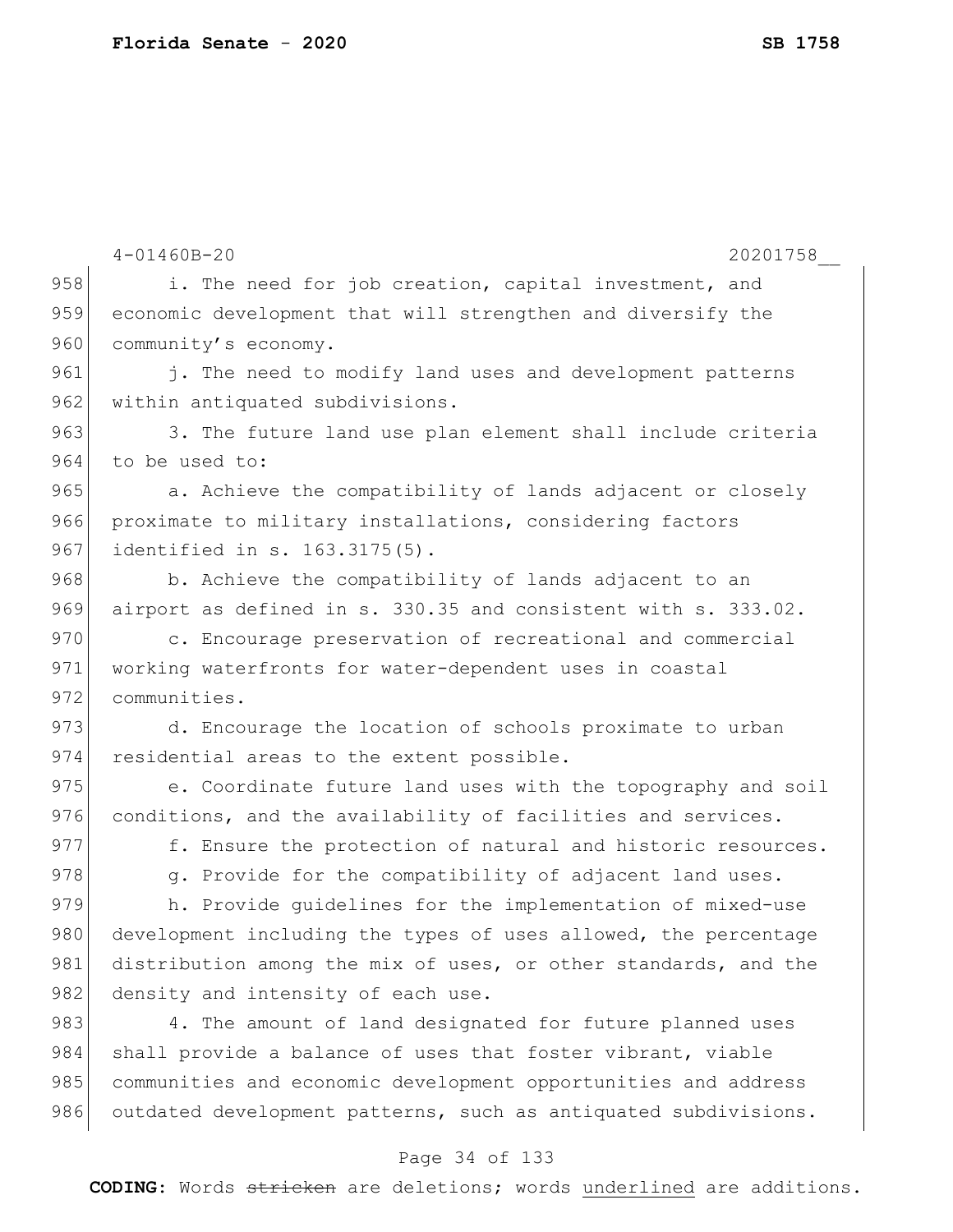4-01460B-20 20201758\_\_ 987 The amount of land designated for future land uses should allow 988 | the operation of real estate markets to provide adequate choices 989 for permanent and seasonal residents and business and may not be 990 limited solely by the projected population. The element shall 991 accommodate at least the minimum amount of land required to 992 accommodate the medium projections as published by the Office of 993 Economic and Demographic Research for at least a 10-year 994 planning period unless otherwise limited under s. 380.05 $<sub>7</sub>$ </sub> 995 including related rules of the Administration Commission. 996 5. The future land use plan of a county may designate areas 997 for possible future municipal incorporation. 998 6. The land use maps or map series shall generally identify 999 and depict historic district boundaries and shall designate 1000 historically significant properties meriting protection. 1001 7. The future land use element must clearly identify the 1002 land use categories in which public schools are an allowable 1003 use. When delineating the land use categories in which public 1004 schools are an allowable use, a local government shall include 1005 in the categories sufficient land proximate to residential 1006 development to meet the projected needs for schools in 1007 coordination with public school boards and may establish

1008 differing criteria for schools of different type or size. Each 1009 local government shall include lands contiguous to existing 1010 school sites, to the maximum extent possible, within the land 1011 use categories in which public schools are an allowable use.

1012 8. Future land use map amendments shall be based upon the 1013 following analyses:

1014 a. An analysis of the availability of facilities and 1015 services.

#### Page 35 of 133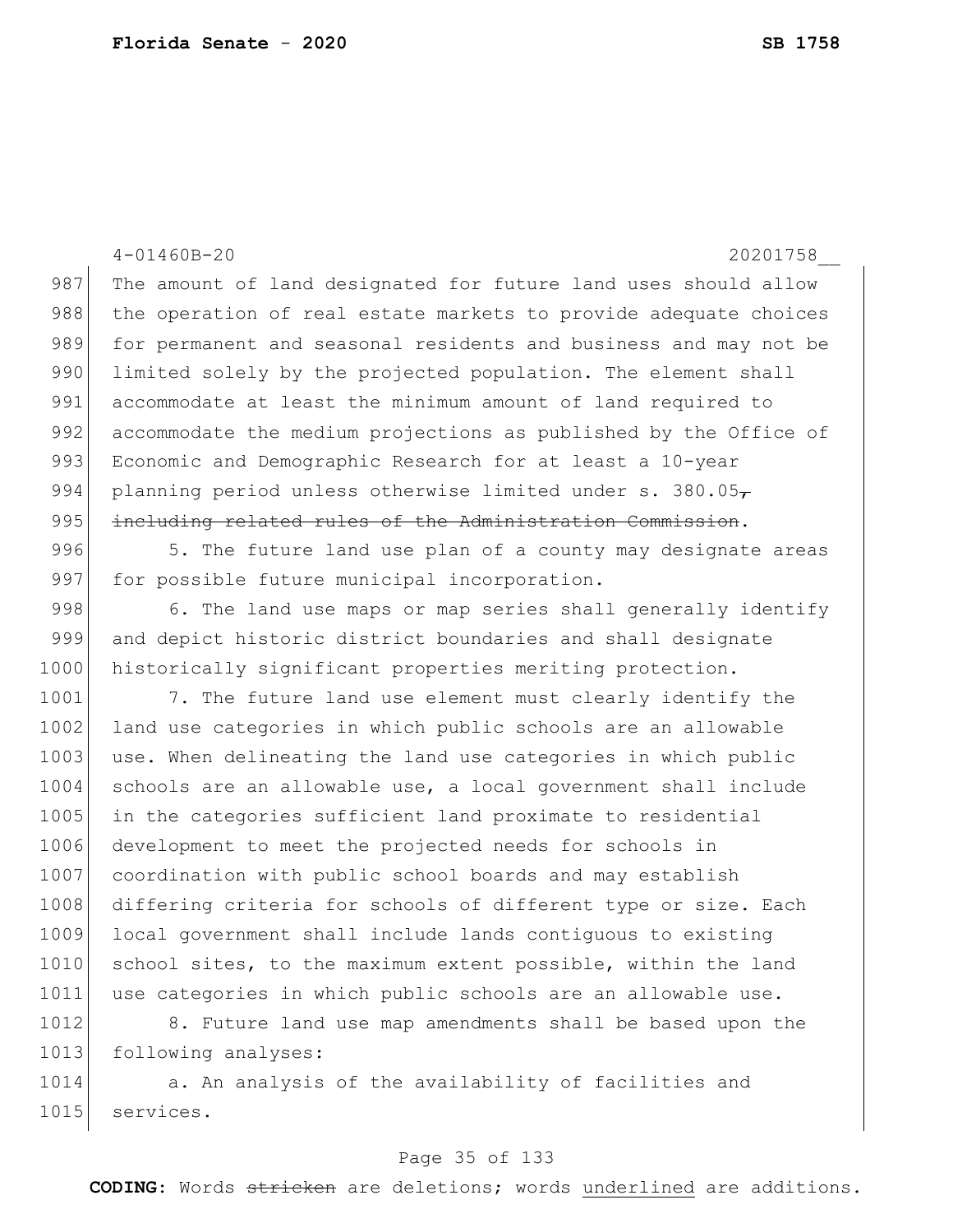|      | $4 - 01460B - 20$<br>20201758                                    |
|------|------------------------------------------------------------------|
| 1016 | b. An analysis of the suitability of the plan amendment for      |
| 1017 | its proposed use considering the character of the undeveloped    |
| 1018 | land, soils, topography, natural resources, and historic         |
| 1019 | resources on site.                                               |
| 1020 | c. An analysis of the minimum amount of land needed to           |
| 1021 | achieve the goals and requirements of this section.              |
| 1022 | 9. The future land use element and any amendment to the          |
| 1023 | future land use element shall discourage the proliferation of    |
| 1024 | urban sprawl.                                                    |
| 1025 | a. The primary indicators that a plan or plan amendment          |
| 1026 | does not discourage the proliferation of urban sprawl are listed |
| 1027 | below. The evaluation of the presence of these indicators shall  |
| 1028 | consist of an analysis of the plan or plan amendment within the  |
| 1029 | context of features and characteristics unique to each locality  |
| 1030 | in order to determine whether the plan or plan amendment:        |
| 1031 | (I) Promotes, allows, or designates for development              |
| 1032 | substantial areas of the jurisdiction to develop as low-         |
| 1033 | intensity, low-density, or single-use development or uses.       |
| 1034 | (II) Promotes, allows, or designates significant amounts of      |
| 1035 | urban development to occur in rural areas at substantial         |
| 1036 | distances from existing urban areas while not using undeveloped  |
| 1037 | lands that are available and suitable for development.           |
| 1038 | (III) Promotes, allows, or designates urban development in       |
| 1039 | radial, strip, isolated, or ribbon patterns generally emanating  |
| 1040 | from existing urban developments.                                |
| 1041 | (IV) Fails to adequately protect and conserve natural            |

1042 resources, such as wetlands, floodplains, native vegetation, 1043 environmentally sensitive areas, natural groundwater aquifer 1044 recharge areas, lakes, rivers, shorelines, beaches, bays,

### Page 36 of 133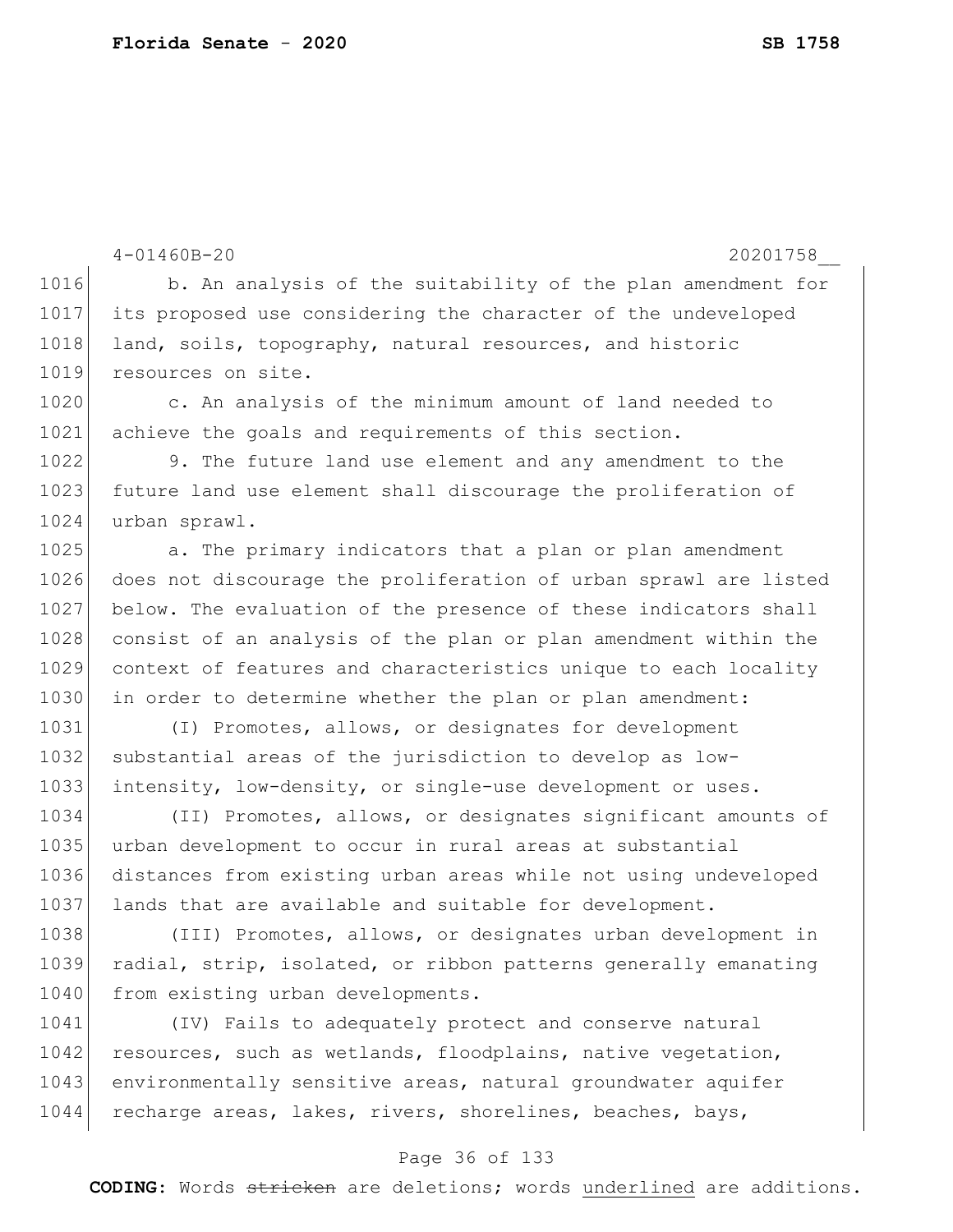|      | $4 - 01460B - 20$<br>20201758                                    |
|------|------------------------------------------------------------------|
| 1045 | estuarine systems, and other significant natural systems.        |
| 1046 | (V) Fails to adequately protect adjacent agricultural areas      |
| 1047 | and activities, including silviculture, active agricultural and  |
| 1048 | silvicultural activities, passive agricultural activities, and   |
| 1049 | dormant, unique, and prime farmlands and soils.                  |
| 1050 | (VI) Fails to maximize use of existing public facilities         |
| 1051 | and services.                                                    |
| 1052 | (VII) Fails to maximize use of future public facilities and      |
| 1053 | services.                                                        |
| 1054 | (VIII) Allows for land use patterns or timing which              |
| 1055 | disproportionately increase the cost in time, money, and energy  |
| 1056 | of providing and maintaining facilities and services, including  |
| 1057 | roads, potable water, sanitary sewer, stormwater management, law |
| 1058 | enforcement, education, health care, fire and emergency          |
| 1059 | response, and general government.                                |
| 1060 | (IX) Fails to provide a clear separation between rural and       |
| 1061 | urban uses.                                                      |
| 1062 | (X) Discourages or inhibits infill development or the            |
| 1063 | redevelopment of existing neighborhoods and communities.         |
| 1064 | (XI) Fails to encourage a functional mix of uses.                |
| 1065 | (XII) Results in poor accessibility among linked or related      |
| 1066 | land uses.                                                       |
| 1067 | (XIII) Results in the loss of significant amounts of             |
| 1068 | functional open space.                                           |
| 1069 | b. The future land use element or plan amendment shall be        |
| 1070 | determined to discourage the proliferation of urban sprawl if it |
| 1071 | incorporates a development pattern or urban form that achieves   |
| 1072 | four or more of the following:                                   |
| 1073 | (I) Directs or locates economic growth and associated land       |
|      |                                                                  |

Page 37 of 133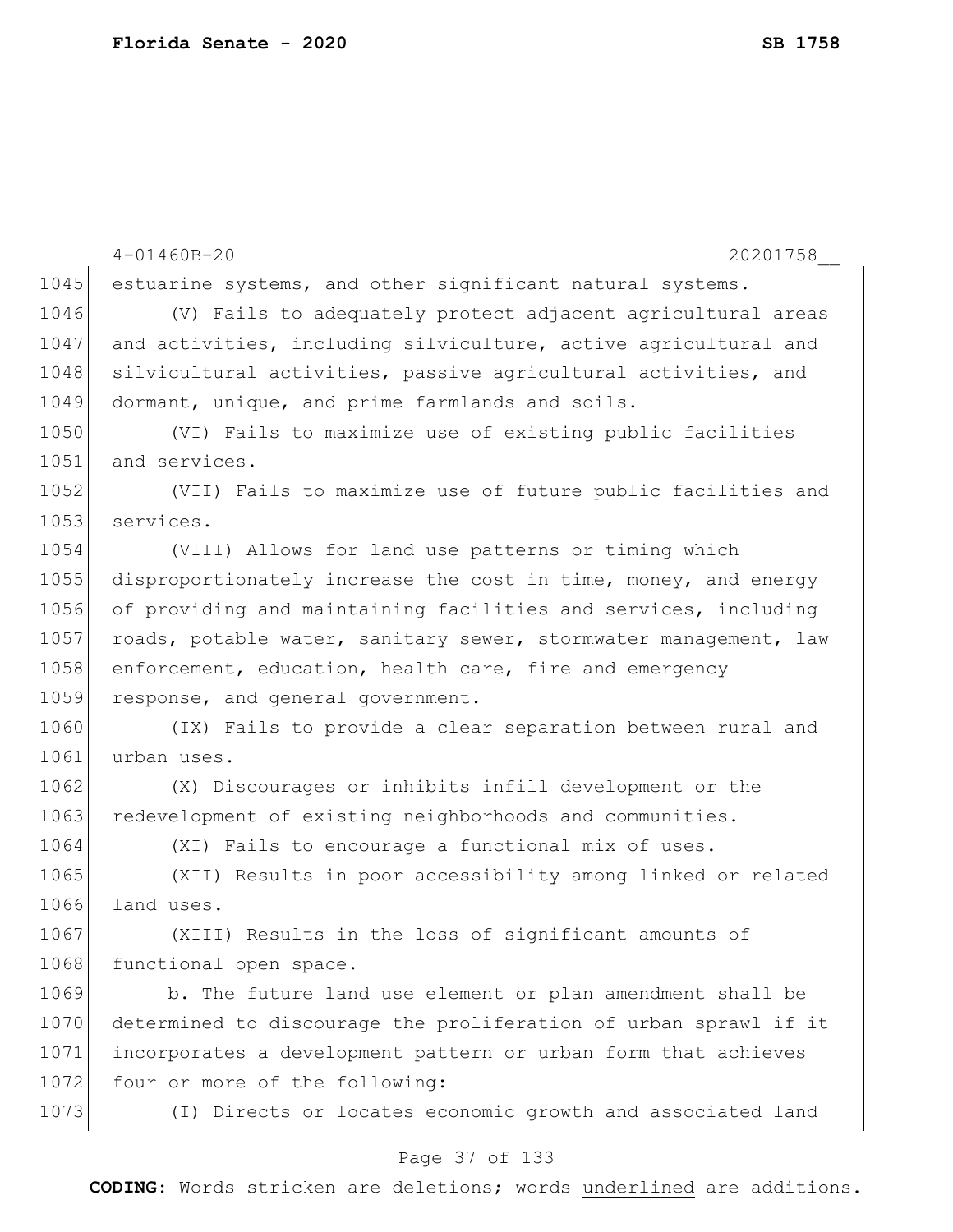```
4-01460B-20 20201758__
1074 development to geographic areas of the community in a manner 
1075 that does not have an adverse impact on and protects natural
1076 resources and ecosystems.
1077 (II) Promotes the efficient and cost-effective provision or 
1078 extension of public infrastructure and services.
1079 (III) Promotes walkable and connected communities and
1080 provides for compact development and a mix of uses at densities
1081 and intensities that will support a range of housing choices and
1082 a multimodal transportation system, including pedestrian,
1083 bicycle, and transit, if available.
1084 (IV) Promotes conservation of water and energy.
1085 (V) Preserves agricultural areas and activities, including
1086 silviculture, and dormant, unique, and prime farmlands and
1087 soils.
1088 (VI) Preserves open space and natural lands and provides 
1089 for public open space and recreation needs.
1090 (VII) Creates a balance of land uses based upon demands of
1091 the residential population for the nonresidential needs of an 
1092 area.
1093 (VIII) Provides uses, densities, and intensities of use and
1094 urban form that would remediate an existing or planned 
1095 development pattern in the vicinity that constitutes sprawl or 
1096 if it provides for an innovative development pattern such as 
1097 transit-oriented developments or new towns as defined in s.
1098 163.3164.
1099 10. The future land use element shall include a future land
1100 use map or map series.
```
1101 a. The proposed distribution, extent, and location of the 1102 following uses shall be shown on the future land use map or map

#### Page 38 of 133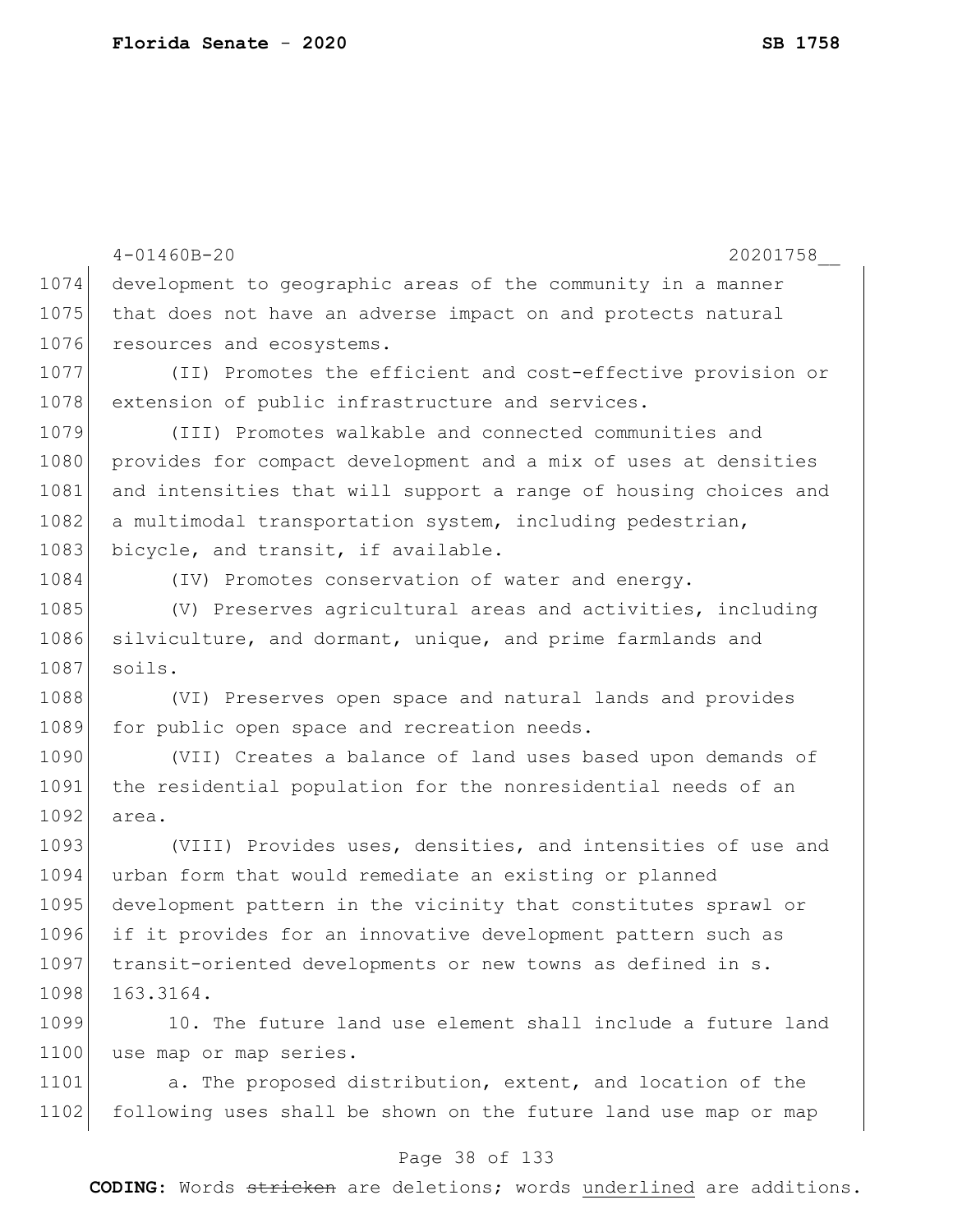|      | $4 - 01460B - 20$<br>20201758                                          |
|------|------------------------------------------------------------------------|
| 1103 | series:                                                                |
| 1104 | (I) Residential.                                                       |
| 1105 | (II) Commercial.                                                       |
| 1106 | (III) Industrial.                                                      |
| 1107 | (IV) Agricultural.                                                     |
| 1108 | (V) Recreational.                                                      |
| 1109 | (VI) Conservation.                                                     |
| 1110 | (VII) Educational.                                                     |
| 1111 | (VIII) Public.                                                         |
| 1112 | b. The following areas shall also be shown on the future               |
| 1113 | land use map or map series, if applicable:                             |
| 1114 | (I) Historic district boundaries and designated                        |
| 1115 | historically significant properties.                                   |
| 1116 | (II) Transportation concurrency management area boundaries             |
| 1117 | or transportation concurrency exception area boundaries.               |
| 1118 | (III) Multimodal transportation district boundaries.                   |
| 1119 | (IV) Mixed-use categories.                                             |
| 1120 | c. The following natural resources or conditions shall be              |
| 1121 | shown on the future land use map or map series, if applicable:         |
| 1122 | (I) Existing and planned public potable waterwells, cones              |
| 1123 | of influence, and wellhead protection areas.                           |
| 1124 | (II) Beaches and shores, including estuarine systems.                  |
| 1125 | (III) Rivers, bays, lakes, floodplains, and harbors.                   |
| 1126 | (IV) Wetlands.                                                         |
| 1127 | (V) Minerals and soils.                                                |
| 1128 | (VI) Coastal high hazard areas.                                        |
| 1129 | Section 28. Paragraph (c) of subsection (3), paragraph (e)             |
| 1130 | of subsection (4), paragraph (d) of subsection (5), paragraph          |
| 1131 | (d) of subsection $(7)$ , and subsection $(8)$ of section $163.3184$ , |
|      | Page 39 of 133                                                         |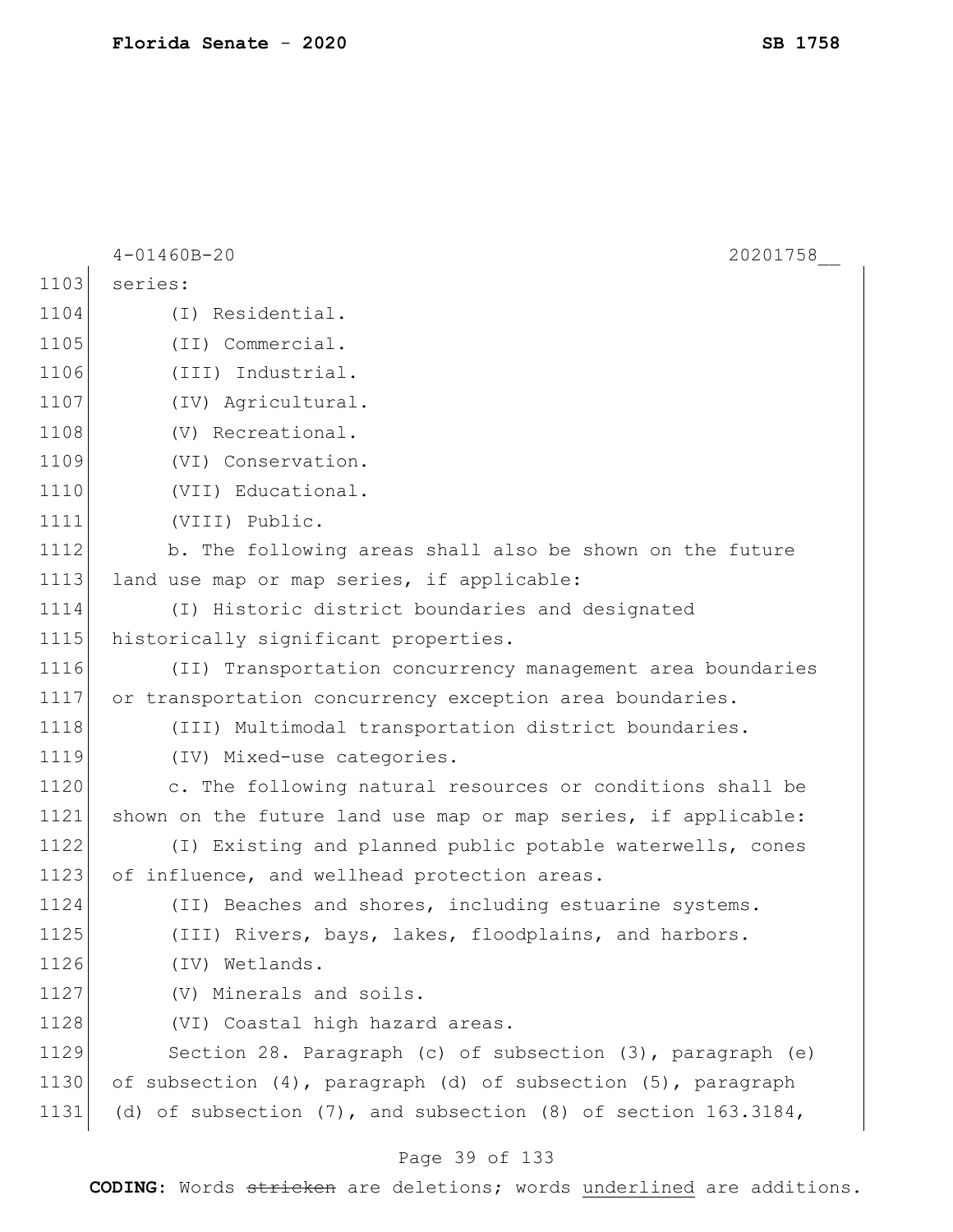1152 subparagraph (b) 2.

4-01460B-20 20201758\_\_ 1132 Florida Statutes, are amended to read: 1133 163.3184 Process for adoption of comprehensive plan or plan 1134 amendment.— 1135 (3) EXPEDITED STATE REVIEW PROCESS FOR ADOPTION OF 1136 COMPREHENSIVE PLAN AMENDMENTS.— 1137 (c)1. The local government shall hold its second public 1138 hearing, which shall be a hearing on whether to adopt one or 1139 more comprehensive plan amendments pursuant to subsection (11). 1140 If the local government fails, within 180 days after receipt of 1141 agency comments, to hold the second public hearing, the 1142 amendments shall be deemed withdrawn unless extended by 1143 agreement with notice to the state land planning agency and any 1144 affected person that provided comments on the amendment. The 1145 180-day limitation does not apply to amendments processed 1146 pursuant to s. 380.06. 1147 2. All comprehensive plan amendments adopted by the 1148 governing body, along with the supporting data and analysis, 1149 shall be transmitted within 10 working days after the second 1150 public hearing to the state land planning agency and any other

1153 3. The state land planning agency shall notify the local 1154 government of any deficiencies within 5 working days after 1155 receipt of an amendment package. For purposes of completeness, 1156 an amendment shall be deemed complete if it contains a full, 1157 executed copy of the adoption ordinance or ordinances; in the 1158 case of a text amendment, a full copy of the amended language in 1159 legislative format with new words inserted in the text 1160 underlined, and words deleted stricken with hyphens; in the case

1151 agency or local government that provided timely comments under

#### Page 40 of 133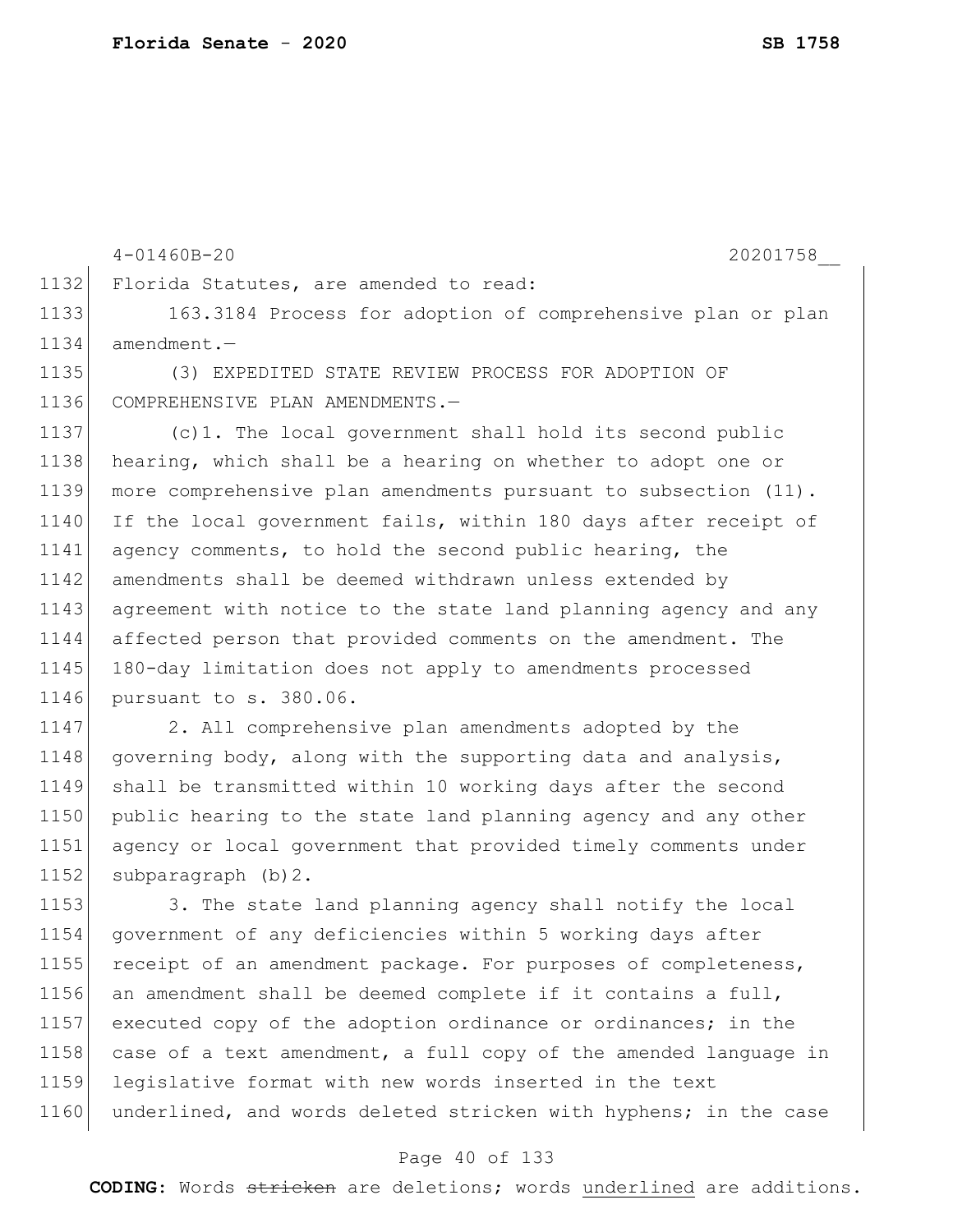```
1162 use map clearly depicting the parcel, its existing future land
1163 use designation, and its adopted designation; and a copy of any
1164 data and analyses the local government deems appropriate.
1165 4. An amendment adopted under this paragraph does not
1166 become effective until 31 days after the state land planning 
1167 agency notifies the local government that the plan amendment 
1168 package is complete. If timely challenged, an amendment does not
1169 become effective until the state land planning agency \theta the
1170 Administration Commission enters a final order determining the
1171 adopted amendment to be in compliance.
1172 (4) STATE COORDINATED REVIEW PROCESS.
1173 (e) Local government review of comments; adoption of plan 
1174 or amendments and transmittal.—
1175 1. The local government shall review the report submitted
1176 to it by the state land planning agency, if any, and written
1177 comments submitted to it by any other person, agency, or 
1178 government. The local government, upon receipt of the report
1179 from the state land planning agency, shall hold its second 
1180 public hearing, which shall be a hearing to determine whether to
1181 adopt the comprehensive plan or one or more comprehensive plan 
1182 amendments pursuant to subsection (11). If the local government
1183 fails to hold the second hearing within 180 days after receipt
1184 of the state land planning agency's report, the amendments shall
1185 be deemed withdrawn unless extended by agreement with notice to
1186 the state land planning agency and any affected person that
1187 provided comments on the amendment. The 180-day limitation does
1188 not apply to amendments processed pursuant to s. 380.06.
```
4-01460B-20 20201758\_\_

1161 of a future land use map amendment, a copy of the future land

1189 2. All comprehensive plan amendments adopted by the

#### Page 41 of 133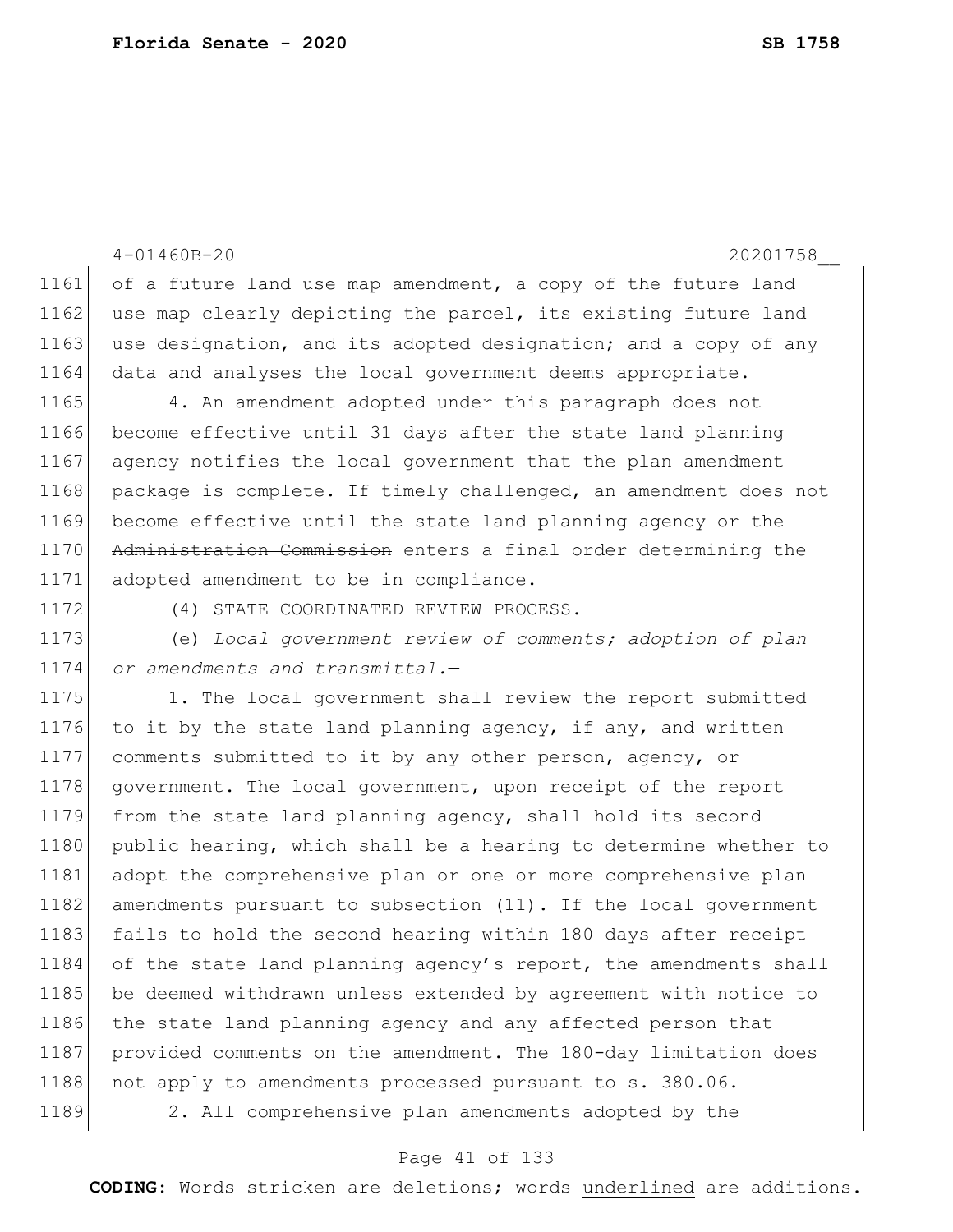4-01460B-20 20201758\_\_ 1190 governing body, along with the supporting data and analysis, 1191 shall be transmitted within 10 working days after the second 1192 public hearing to the state land planning agency and any other 1193| agency or local government that provided timely comments under 1194 paragraph (c). 1195 3. The state land planning agency shall notify the local 1196 government of any deficiencies within 5 working days after 1197 receipt of a plan or plan amendment package. For purposes of 1198 completeness, a plan or plan amendment shall be deemed complete 1199 if it contains a full, executed copy of the adoption ordinance 1200 or ordinances; in the case of a text amendment, a full copy of 1201 the amended language in legislative format with new words 1202 inserted in the text underlined, and words deleted stricken with 1203 hyphens; in the case of a future land use map amendment, a copy 1204 of the future land use map clearly depicting the parcel, its 1205 existing future land use designation, and its adopted 1206 designation; and a copy of any data and analyses the local 1207 government deems appropriate. 1208 4. After the state land planning agency makes a 1209 determination of completeness regarding the adopted plan or plan 1210 amendment, the state land planning agency shall have 45 days to 1211 determine if the plan or plan amendment is in compliance with 1212 this act. Unless the plan or plan amendment is substantially

1213 changed from the one commented on, the state land planning 1214 agency's compliance determination shall be limited to objections 1215 raised in the objections, recommendations, and comments report. 1216 During the period provided for in this subparagraph, the state 1217 land planning agency shall issue, through a senior administrator 1218 or the secretary, a notice of intent to find that the plan or

#### Page 42 of 133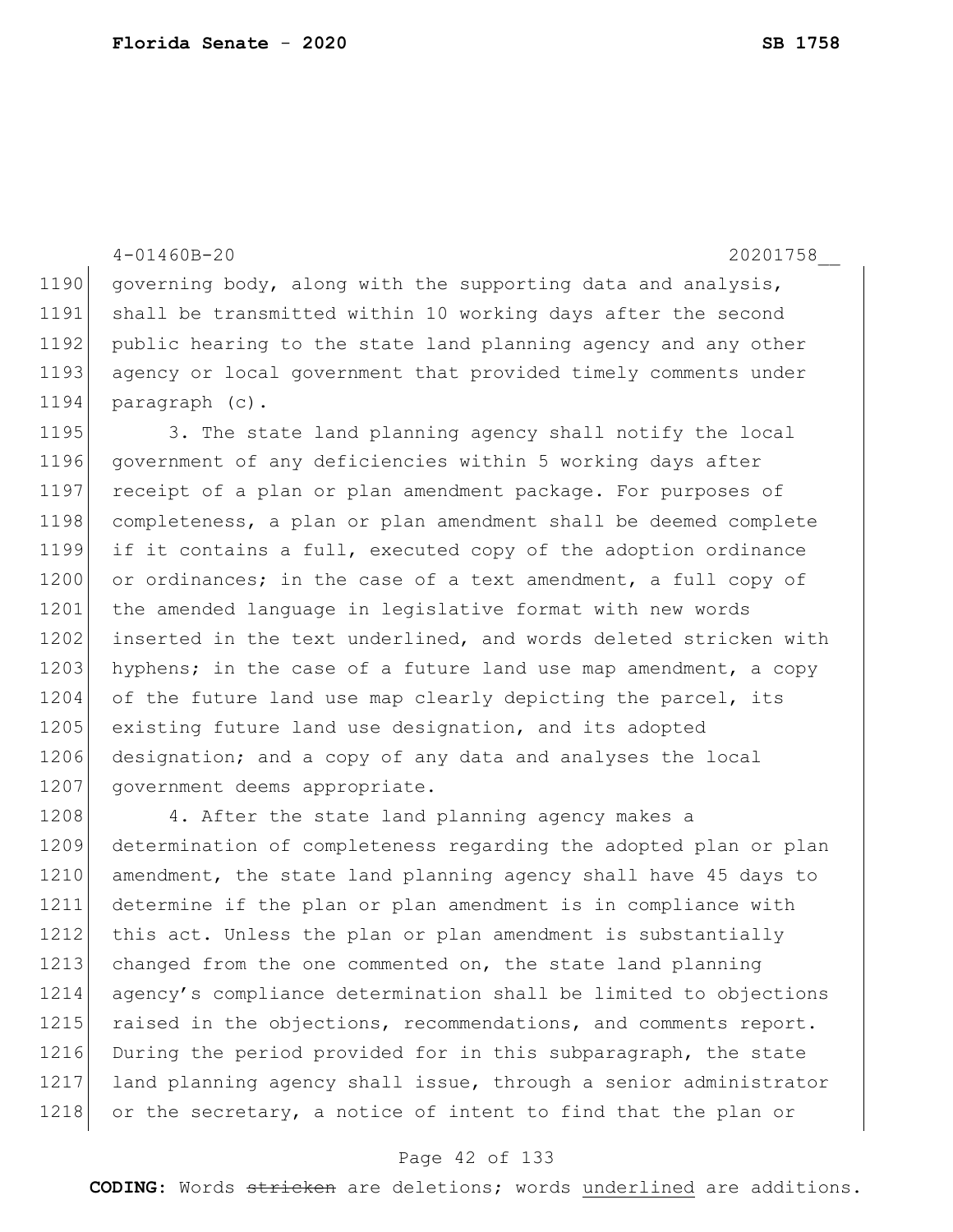|      | $4 - 01460B - 20$<br>20201758                                    |
|------|------------------------------------------------------------------|
| 1219 | plan amendment is in compliance or not in compliance. The state  |
| 1220 | land planning agency shall post a copy of the notice of intent   |
| 1221 | on the agency's Internet website. Publication by the state land  |
| 1222 | planning agency of the notice of intent on the state land        |
| 1223 | planning agency's Internet site shall be prima facie evidence of |
| 1224 | compliance with the publication requirements of this             |
| 1225 | subparagraph.                                                    |
| 1226 | 5. A plan or plan amendment adopted under the state              |
| 1227 | coordinated review process shall go into effect pursuant to the  |
| 1228 | state land planning agency's notice of intent. If timely         |
| 1229 | challenged, an amendment does not become effective until the     |
| 1230 | state land planning agency or the Administration Commission      |
| 1231 | enters a final order determining the adopted amendment to be in  |
| 1232 | compliance.                                                      |
| 1233 | (5) ADMINISTRATIVE CHALLENGES TO PLANS AND PLAN                  |
| 1234 | AMENDMENTS.-                                                     |
| 1235 | (d) If the administrative law judge recommends that the          |
| 1236 | amendment be found not in compliance, The administrative law     |
| 1237 | judge shall submit the recommended order to the Department of    |
| 1238 | Economic Opportunity Administration Commission for final agency  |
| 1239 | action. The Department of Economic Opportunity Administration    |
| 1240 | Commission shall make every effort to enter a final order        |
| 1241 | expeditiously, but at a minimum within the time period provided  |
| 1242 | by s. 120.569.                                                   |
| 1243 | MEDIATION AND EXPEDITIOUS RESOLUTION.-<br>(7)                    |
| 1244 | (d) For a case following the procedures under this               |
| 1245 | subsection, absent written consent of the parties or a showing   |
| 1246 | of extraordinary circumstances, if the administrative law judge  |
| 1247 | recommends that the amendment be found not in compliance, the    |

# Page 43 of 133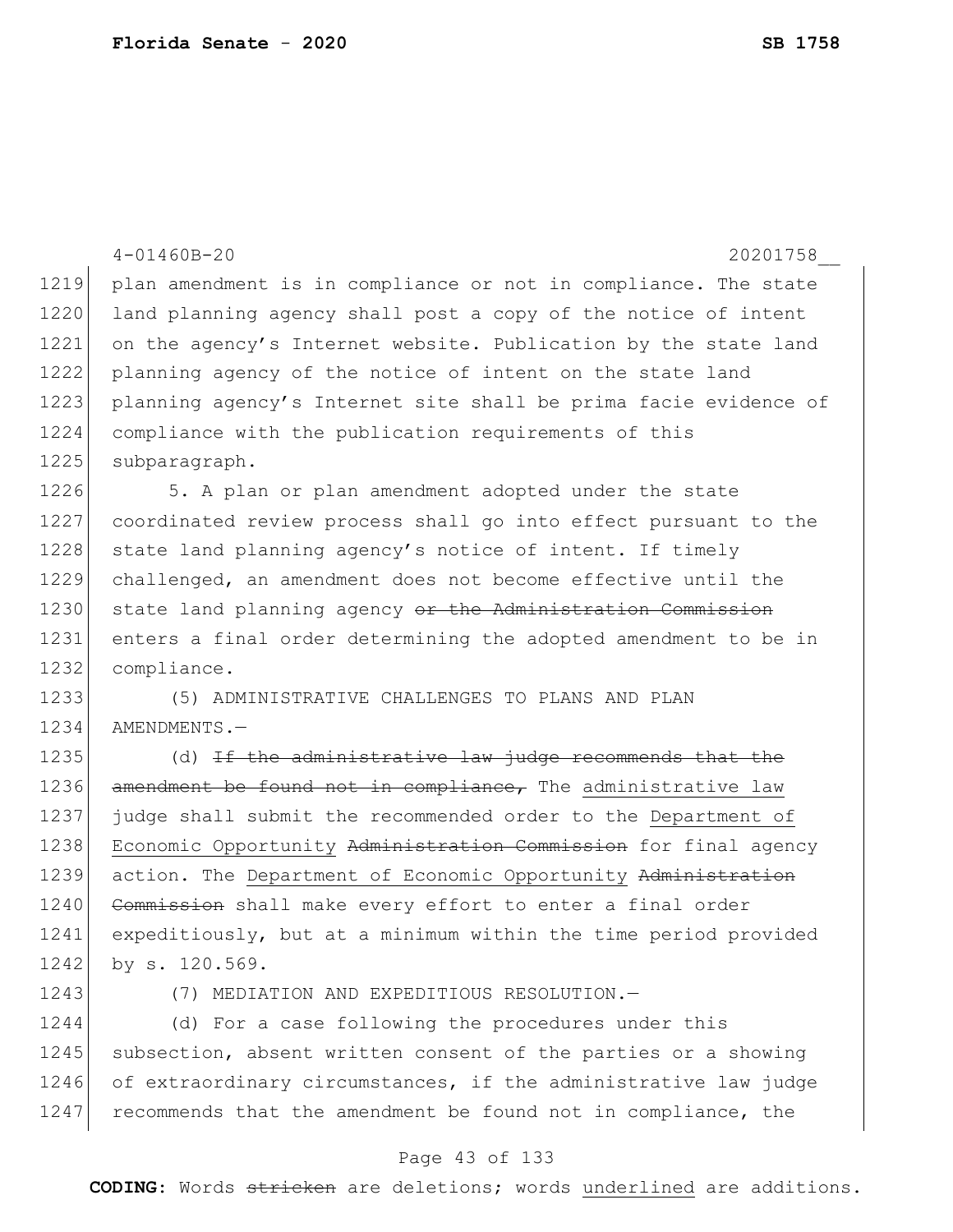4-01460B-20 20201758\_\_ 1248 Department of Economic Opportunity Administration Commission 1249 shall issue a final order within 45 days after issuance of the 1250 recommended order. If the administrative law judge recommends 1251 that the amendment be found in compliance, the state land 1252 planning agency shall issue a final order within 45 days after 1253 issuance of the recommended order. If the state land planning 1254 agency fails to timely issue a final order, the recommended 1255 order finding the amendment to be in compliance immediately 1256 becomes the final order. 1257 (8) DEPARTMENT OF ECONOMIC OPPORTUNITY ADMINISTRATION 1258 COMMISSION. 1259 (a) If the Department of Economic Opportunity 1260 Administration Commission, upon a hearing pursuant to subsection 1261 (5), finds that the comprehensive plan or plan amendment is not 1262 in compliance with this act, the department commission shall 1263 | specify remedial actions that would bring the comprehensive plan 1264 or plan amendment into compliance. 1265 (b) The Department of Economic Opportunity commission may 1266 specify the sanctions provided in subparagraphs 1. and 2. to 1267 which the local government will be subject if it elects to make 1268 the amendment effective notwithstanding the determination of 1269 noncompliance. 1270 1. The department commission may direct state agencies not 1271 to provide funds to increase the capacity of roads, bridges, or 1272 water and sewer systems within the boundaries of those local 1273 governmental entities which have comprehensive plans or plan 1274 elements that are determined not to be in compliance. The 1275 department's commission order may also specify that the local

#### Page 44 of 133

1276 government is not eligible for grants administered under the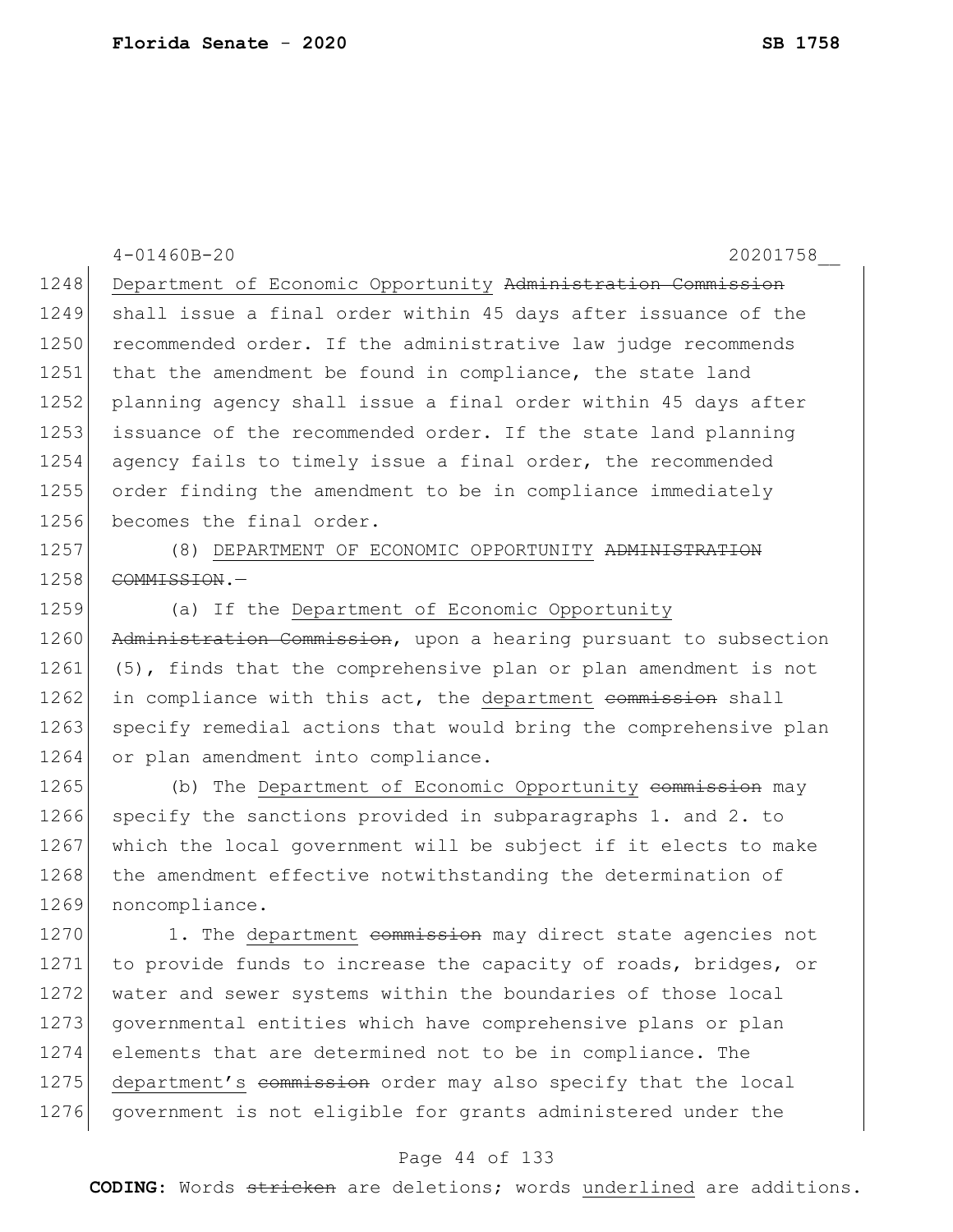|      | $4 - 01460B - 20$<br>20201758                                       |
|------|---------------------------------------------------------------------|
| 1277 | following programs:                                                 |
| 1278 | a. The Florida Small Cities Community Development Block             |
| 1279 | Grant Program, as authorized by ss. 290.0401-290.048.               |
| 1280 | b. The Florida Recreation Development Assistance Program,           |
| 1281 | as authorized by chapter 375.                                       |
| 1282 | c. Revenue sharing pursuant to ss. 206.60, 210.20, and              |
| 1283 | 218.61 and chapter 212, to the extent not pledged to pay back       |
| 1284 | bonds.                                                              |
| 1285 | 2. If the local government is one which is required to              |
| 1286 | include a coastal management element in its comprehensive plan      |
| 1287 | pursuant to s. $163.3177(6)(q)$ , the department's commission order |
| 1288 | may also specify that the local government is not eligible for      |
| 1289 | funding pursuant to s. 161.091. The department's commission         |
| 1290 | order may also specify that the fact that the coastal management    |
| 1291 | element has been determined to be not in compliance shall be a      |
| 1292 | consideration when the department considers permits under s.        |
| 1293 | 161.053 and when the Board of Trustees of the Internal              |
| 1294 | Improvement Trust Fund considers whether to sell, convey any        |
| 1295 | interest in, or lease any sovereignty lands or submerged lands      |
| 1296 | until the element is brought into compliance.                       |
| 1297 | 3. The sanctions provided by subparagraphs 1. and 2. do not         |
| 1298 | apply to a local government regarding any plan amendment, except    |
| 1299 | for plan amendments that amend plans that have not been finally     |
| 1300 | determined to be in compliance with this part, and except as        |
| 1301 | provided in this paragraph.                                         |
| 1302 | Section 29. Paragraph (c) of subsection (1) and paragraphs          |
| 1303 | (b) and (c) of subsection (5) of section 163.3187, Florida          |

1304 Statutes, are amended to read:

1305 163.3187 Process for adoption of small-scale comprehensive

### Page 45 of 133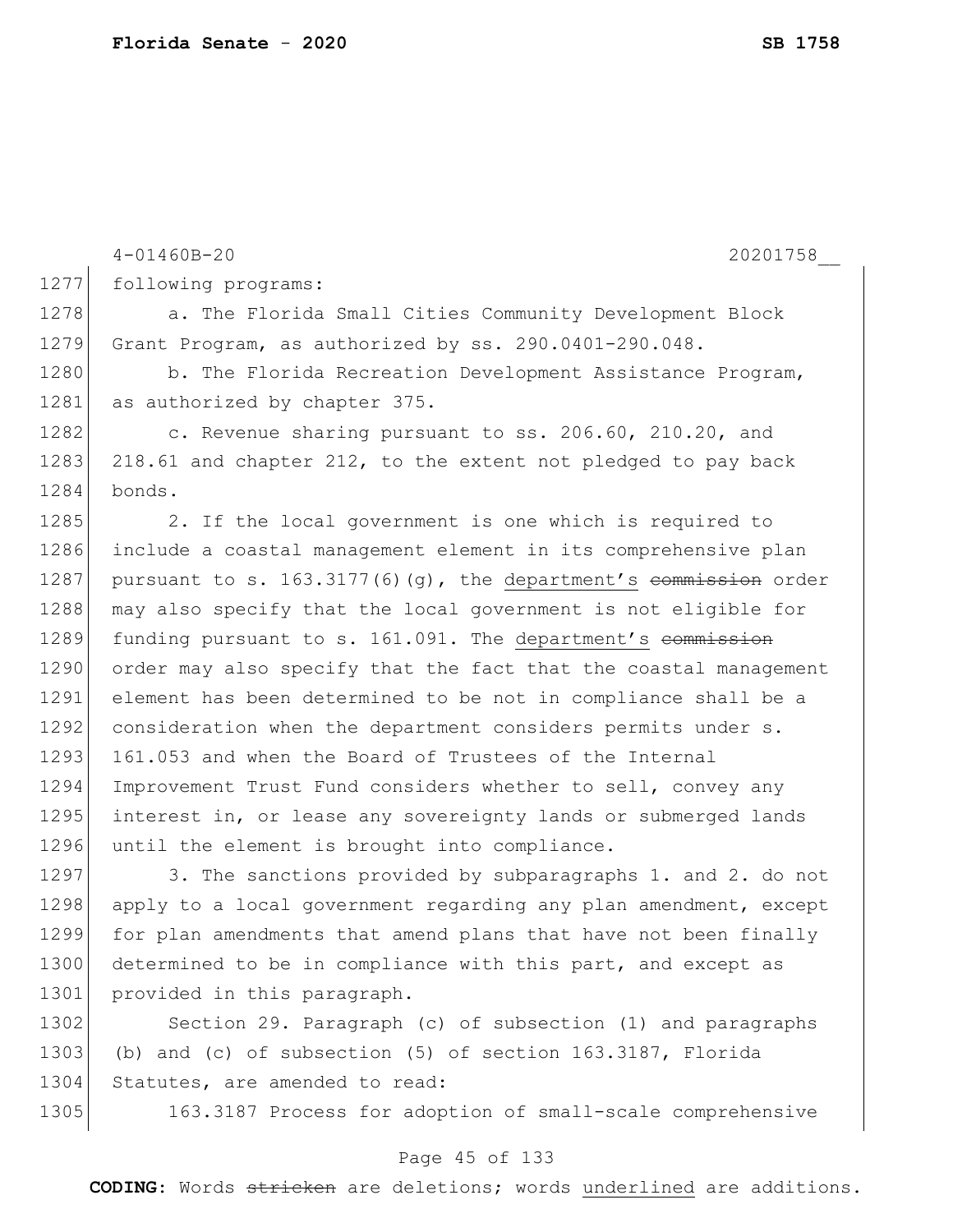4-01460B-20 20201758\_\_ 1306 plan amendment.-1307 (1) A small scale development amendment may be adopted 1308 under the following conditions: 1309 (c) The property that is the subject of the proposed 1310 amendment is not located within an area of critical state 1311 concern, unless the project subject to the proposed amendment 1312 involves the construction of affordable housing units meeting 1313 the criteria of s. 420.0004(3), and is located within an area of 1314 critical state concern designated by s. 380.0552 or by the 1315 Administration Commission pursuant to s. 380.05(1). 1316 (5) 1317  $(b)$ 1. If the administrative law judge recommends that the 1318 small scale development amendment be found not in compliance, 1319 The administrative law judge shall submit the recommended order 1320 to the Department of Economic Opportunity Administration 1321 Commission for final agency action. If the administrative law 1322 judge recommends that the small scale development amendment be 1323 found in compliance, the administrative law judge shall submit 1324 the recommended order to the state land planning agency. 1325 2. If the state land planning agency determines that the 1326 plan amendment is not in compliance, the agency shall submit, 1327 within 30 days following its receipt, the recommended order to 1328 the Administration Commission for final agency action. If the 1329 state land planning agency determines that the plan amendment is 1330 in compliance, the agency shall enter a final order within 30 1331 days following its receipt of the recommended order.

1332 (c) Small scale development amendments may not become 1333 effective until 31 days after adoption. If challenged within 30 1334 days after adoption, small scale development amendments may not

#### Page 46 of 133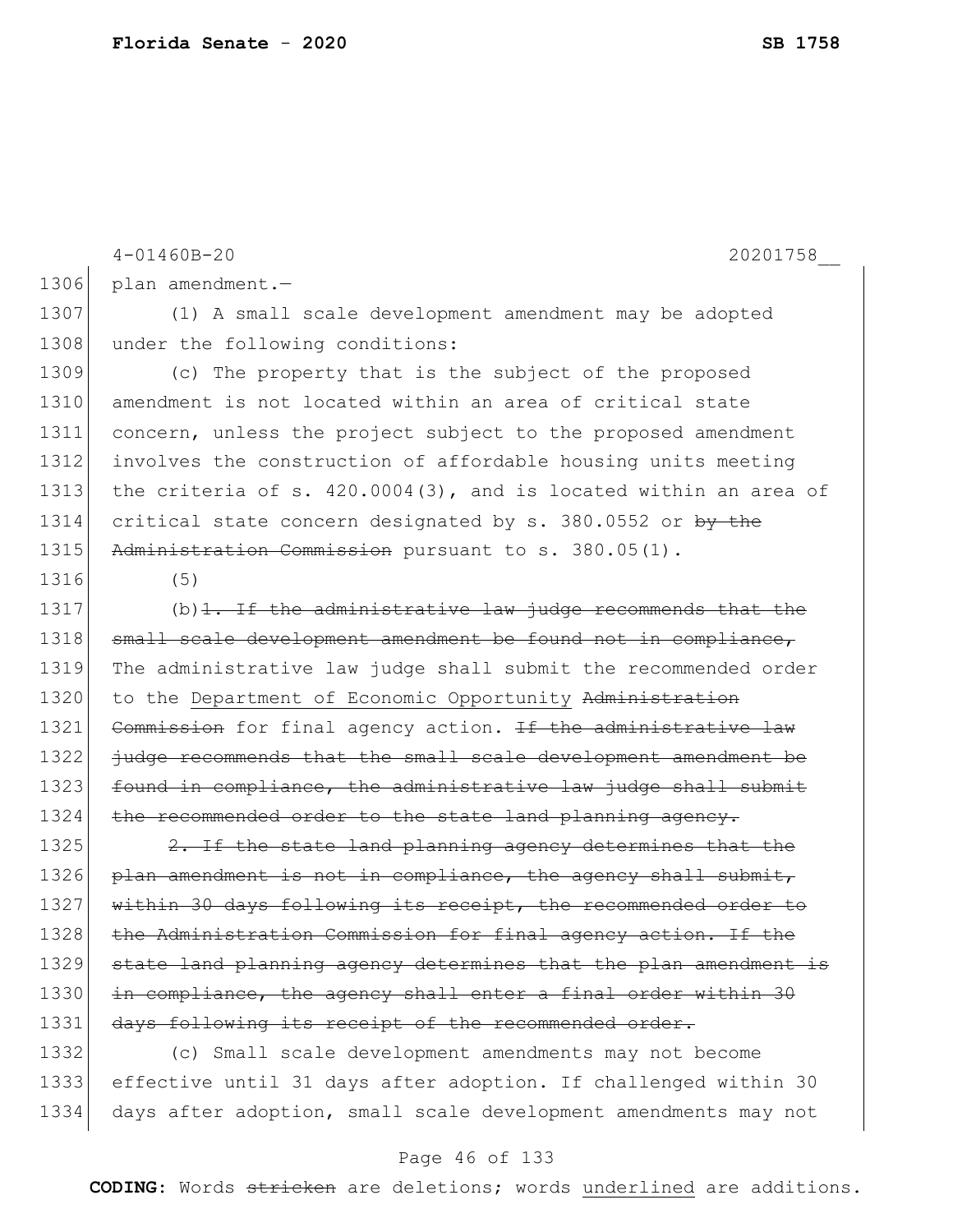|      | $4 - 01460B - 20$<br>20201758                                    |
|------|------------------------------------------------------------------|
| 1335 | become effective until the department state land planning agency |
| 1336 | or the Administration Commission, respectively, issues a final   |
| 1337 | order determining that the adopted small scale development       |
| 1338 | amendment is in compliance.                                      |
| 1339 | Section 30. Subsection (6) of section 163.3213, Florida          |
| 1340 | Statutes, is amended to read:                                    |
| 1341 | 163.3213 Administrative review of land development               |
| 1342 | $requletions.$ -                                                 |
| 1343 | (6) If the administrative law judge in his or her order          |
| 1344 | finds the land development regulation to be inconsistent with    |
| 1345 | the local comprehensive plan, the order will be submitted to the |
| 1346 | Department of Economic Opportunity Administration Commission. An |
| 1347 | appeal pursuant to s. 120.68 may not be taken until the          |
| 1348 | Department of Economic Opportunity makes a final determination   |
| 1349 | of the recommended order Administration Commission acts pursuant |
| 1350 | to this subsection. The Department of Economic Opportunity shall |
| 1351 | make a final determination Administration Commission shall hold  |
| 1352 | a hearing no earlier than 30 days or later than 60 days after    |
| 1353 | the administrative law judge renders his or her final order. The |
| 1354 | sole issue before the Department of Economic Opportunity         |
| 1355 | Administration Commission shall be the extent to which any of    |
| 1356 | the sanctions described in s. $163.3184(8)$ (a) or (b) 1. or 2.  |
| 1357 | shall be applicable to the local government whose land           |
| 1358 | development requlation has been found to be inconsistent with    |
| 1359 | its comprehensive plan. If a land development regulation is not  |
| 1360 | challenged within 12 months, it shall be deemed to be consistent |
| 1361 | with the adopted local plan.                                     |
| 1362 | Section 31. Paragraph (e) of subsection (3) of section           |
| 1363 | 163.3245, Florida Statutes, is amended to read:                  |

# Page 47 of 133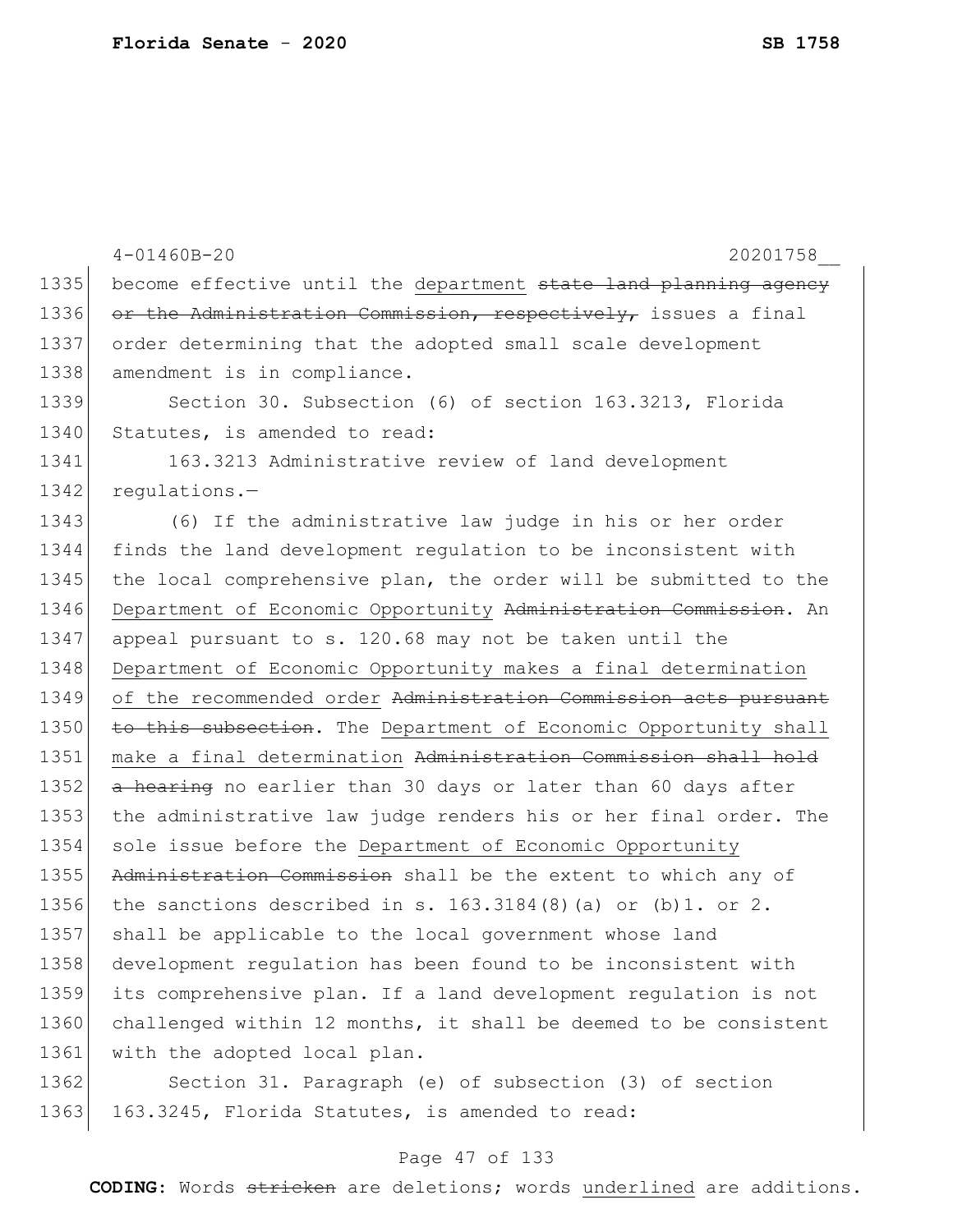|      | $4 - 01460B - 20$<br>20201758                                    |
|------|------------------------------------------------------------------|
| 1364 | 163.3245 Sector plans.-                                          |
| 1365 | (3) Sector planning encompasses two levels: adoption             |
| 1366 | pursuant to s. 163.3184 of a long-term master plan for the       |
| 1367 | entire planning area as part of the comprehensive plan, and      |
| 1368 | adoption by local development order of two or more detailed      |
| 1369 | specific area plans that implement the long-term master plan and |
| 1370 | within which s. 380.06 is waived.                                |
| 1371 | (e) Whenever a local government issues a development order       |
| 1372 | approving a detailed specific area plan, a copy of such order    |
| 1373 | shall be rendered to the state land planning agency and the      |
| 1374 | owner or developer of the property affected by such order, as    |
| 1375 | prescribed by rules of the state land planning agency for a      |
| 1376 | development order for a development of regional impact. Within   |
| 1377 | 45 days after the order is rendered, the owner, the developer,   |
| 1378 | or the state land planning agency may appeal the order to the    |
| 1379 | Division of Administrative Hearings Florida Land and Water       |
| 1380 | Adjudicatory Commission by filing a petition alleging that the   |
| 1381 | detailed specific area plan is not consistent with the           |
| 1382 | comprehensive plan or with the long-term master plan adopted     |
| 1383 | pursuant to this section. The appellant shall furnish a copy of  |
| 1384 | the petition to the opposing party, as the case may be, and to   |
| 1385 | the local government that issued the order. The filing of the    |
| 1386 | petition stays the effectiveness of the order until after        |
| 1387 | completion of the appeal process. However, if a development      |
| 1388 | order approving a detailed specific area plan has been           |
| 1389 | challenged by an aggrieved or adversely affected party in a      |
| 1390 | judicial proceeding pursuant to s. 163.3215, and a party to such |
| 1391 | proceeding serves notice to the state land planning agency, the  |
| 1392 | state land planning agency shall dismiss its appeal to the       |
|      |                                                                  |

# Page 48 of 133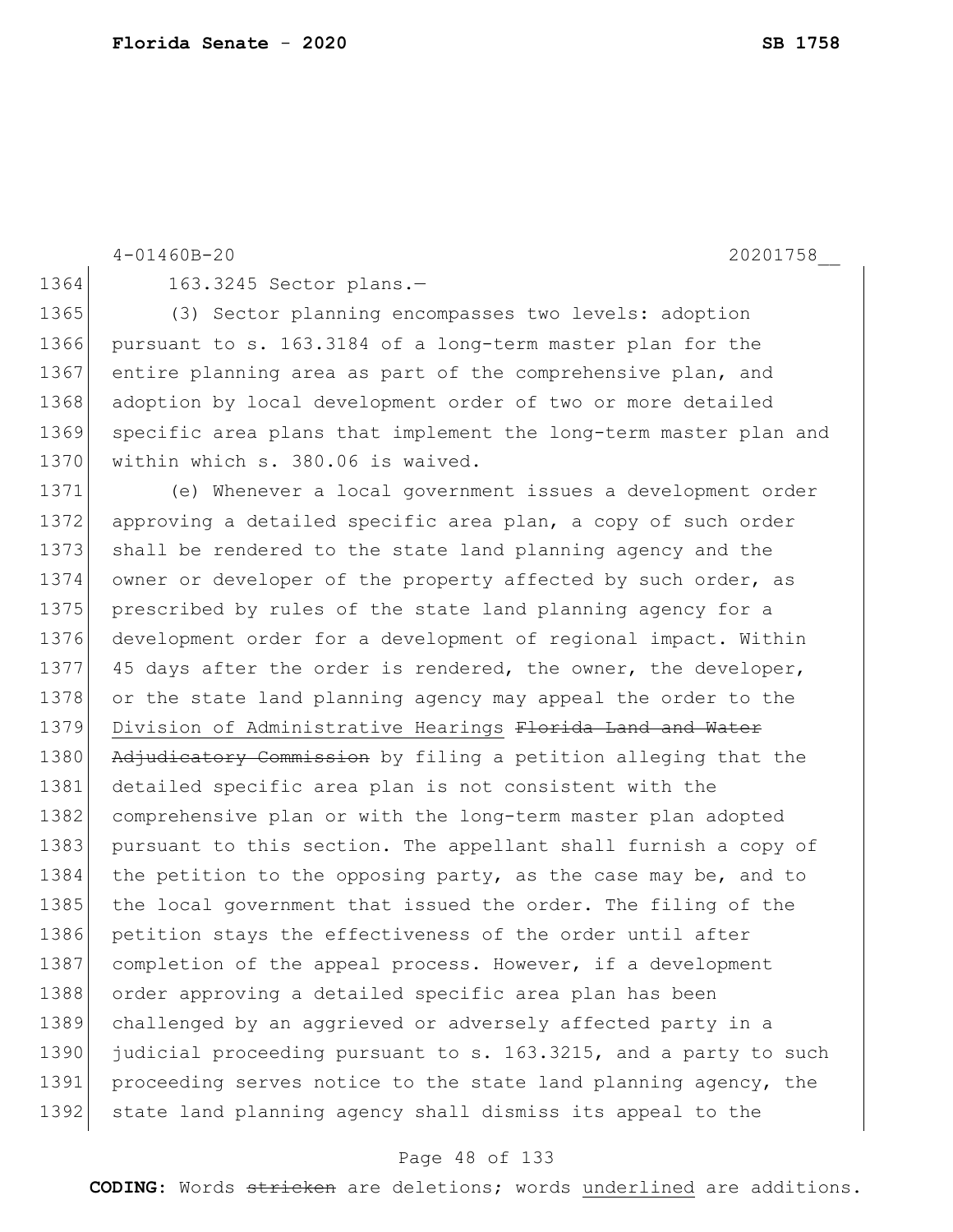|      | $4 - 01460B - 20$<br>20201758                                    |
|------|------------------------------------------------------------------|
| 1393 | division commission and shall have the right to intervene in the |
| 1394 | pending judicial proceeding pursuant to s. 163.3215. Proceedings |
| 1395 | for administrative review of an order approving a detailed       |
| 1396 | specific area plan shall be conducted consistent with s.         |
| 1397 | 380.07(5). The division commission shall issue a decision        |
| 1398 | granting or denying permission to develop pursuant to the long-  |
| 1399 | term master plan and the standards of this part and may attach   |
| 1400 | conditions or restrictions to its decisions.                     |
| 1401 | Section 32. Subsections (1) and (2) of section 186.008,          |
| 1402 | Florida Statutes, are amended to read:                           |
| 1403 | 186.008 State comprehensive plan; revision;                      |
| 1404 | implementation.-                                                 |
| 1405 | (1) On or before October 1 of every odd-numbered year, the       |
| 1406 | Executive Office of the Governor shall prepare, and the Governor |
| 1407 | shall recommend to the Department of Economic Opportunity        |
| 1408 | Administration Commission, any proposed revisions to the state   |
| 1409 | comprehensive plan deemed necessary. The Governor shall transmit |
| 1410 | his or her recommendations and explanation as required by s.     |
| 1411 | 186.007(8). Copies shall also be provided to each state agency,  |
| 1412 | to each regional planning agency, to any other unit of           |
| 1413 | government that requests a copy, and to any member of the public |
| 1414 | who requests a copy.                                             |
| 1415 | (2) On or before December 15 of every odd-numbered year,         |
| 1416 | the Department of Economic Opportunity Administration Commission |
| 1417 | shall review the proposed revisions to the state comprehensive   |
| 1418 | plan prepared by the Governor. The department commission shall   |
| 1419 | provide adopt a resolution, after public notice and a reasonable |
| 1420 | opportunity for public comment, and transmit the proposed        |
| 1421 | revisions to the state comprehensive plan to the Legislature,    |

# Page 49 of 133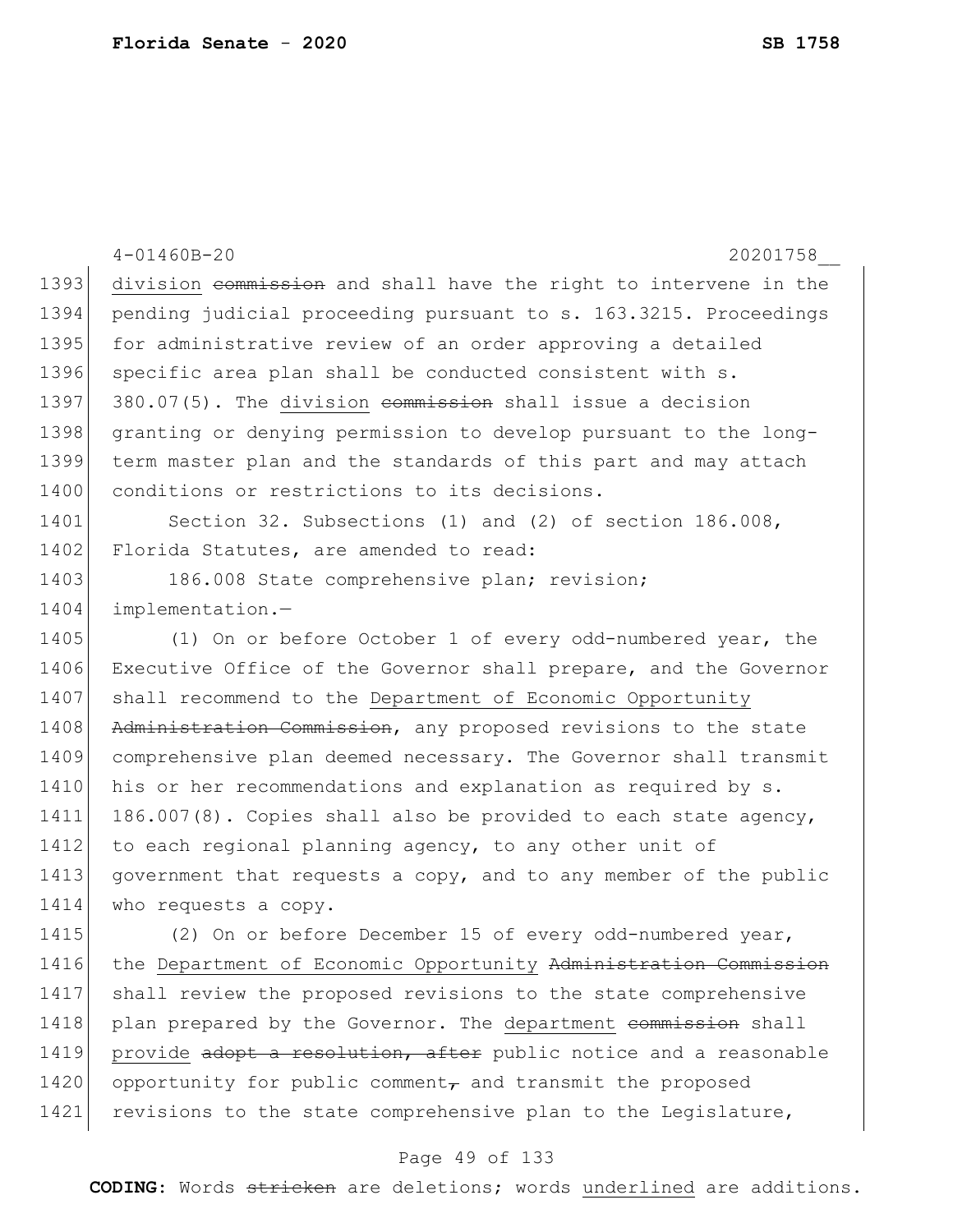|      | 20201758<br>$4 - 01460B - 20$                                               |
|------|-----------------------------------------------------------------------------|
| 1422 | together with any amendments approved by the department                     |
| 1423 | commission and any dissenting reports. The department commission            |
| 1424 | shall identify those portions of the plan that are not based on             |
| 1425 | existing law.                                                               |
| 1426 | Section 33. Section 186.515, Florida Statutes, is amended                   |
| 1427 | to read:                                                                    |
| 1428 | 186.515 Creation of regional planning councils under                        |
| 1429 | chapter 163. Nothing in ss. 186.501-186.507, 186.513, and this              |
| 1430 | section is intended to repeal or limit the provisions of chapter            |
| 1431 | 163; however, the local general-purpose governments serving as              |
| 1432 | voting members of the governing body of a regional planning                 |
| 1433 | council created pursuant to ss. 186.501-186.507, 186.513, and               |
| 1434 | this section are not authorized to create a regional planning               |
| 1435 | council pursuant to chapter 163 unless an agency, other than a              |
| 1436 | regional planning council created pursuant to ss. 186.501-                  |
| 1437 | 186.507, 186.513, and this section, is designated to exercise               |
| 1438 | the powers and duties in any one or more of ss. 163.3164 and                |
| 1439 | 380.031(14) <del>ss. 163.3164 and 380.031(15)</del> ; in which case, such a |
| 1440 | regional planning council is also without authority to exercise             |
| 1441 | the powers and duties in s. 163.3164 or s. 380.031(14) $\frac{1}{12}$       |
| 1442 | $380.031(15)$ .                                                             |
| 1443 | Section 34. Subsection (1) and paragraphs (e) and (f) of                    |
| 1444 | subsection (2) of section 190.005, Florida Statutes, are amended            |
| 1445 | to read:                                                                    |
| 1446 | 190.005 Establishment of district.-                                         |
| 1447 | (1) The exclusive and uniform method for the establishment                  |
| 1448 | of a community development district with a size of 2,500 acres              |
| 1449 | or more shall be pursuant to a rule, adopted under chapter 120              |
| 1450 | by the Department of Economic Opportunity Florida Land and Water            |
|      |                                                                             |

### Page 50 of 133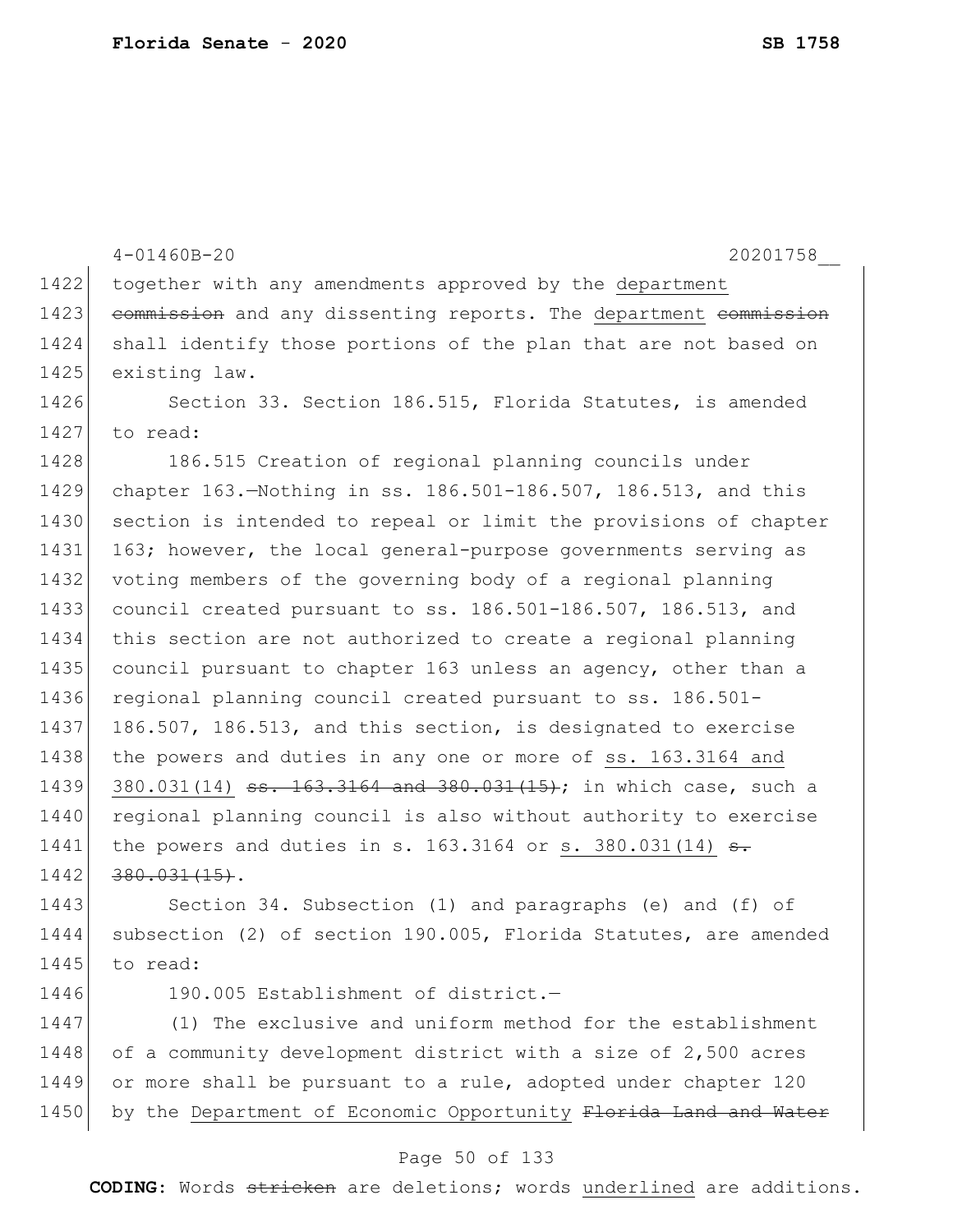|      | $4 - 01460B - 20$<br>20201758                                    |
|------|------------------------------------------------------------------|
| 1451 | Adjudicatory Commission, granting a petition for the             |
| 1452 | establishment of a community development district.               |
| 1453 | (a) A petition for the establishment of a community              |
| 1454 | development district shall be filed by the petitioner with the   |
| 1455 | Department of Economic Opportunity Florida Land and Water        |
| 1456 | Adjudicatory Commission. The petition shall contain:             |
| 1457 | 1. A metes and bounds description of the external                |
| 1458 | boundaries of the district. Any real property within the         |
| 1459 | external boundaries of the district which is to be excluded from |
| 1460 | the district shall be specifically described, and the last known |
| 1461 | address of all owners of such real property shall be listed. The |
| 1462 | petition shall also address the impact of the proposed district  |
| 1463 | on any real property within the external boundaries of the       |
| 1464 | district which is to be excluded from the district.              |
| 1465 | 2. The written consent to the establishment of the district      |
| 1466 | by all landowners whose real property is to be included in the   |
| 1467 | district or documentation demonstrating that the petitioner has  |
| 1468 | control by deed, trust agreement, contract, or option of 100     |
| 1469 | percent of the real property to be included in the district, and |
| 1470 | when real property to be included in the district is owned by a  |
| 1471 | governmental entity and subject to a ground lease as described   |
| 1472 | in s. 190.003(14), the written consent by such governmental      |
| 1473 | entity.                                                          |
| 1474 | 3. A designation of five persons to be the initial members       |
| 1475 | of the board of supervisors, who shall serve in that office      |
| 1476 | until replaced by elected members as provided in s. 190.006.     |

1477 4. The proposed name of the district.

1478 5. A map of the proposed district showing current major 1479 trunk water mains and sewer interceptors and outfalls if in

### Page 51 of 133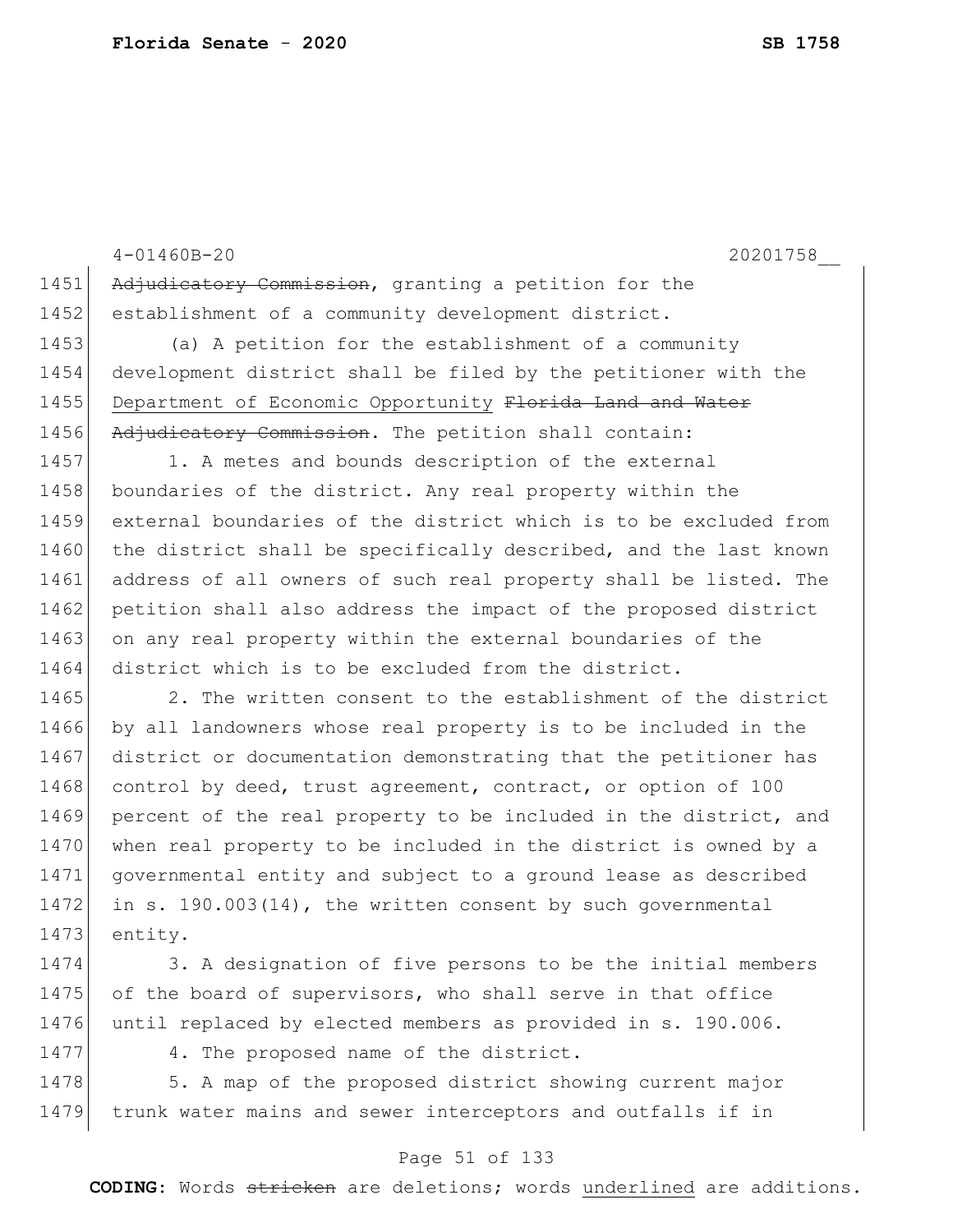```
4-01460B-20 20201758__
1480 existence.
1481 6. Based upon available data, the proposed timetable for
1482 construction of the district services and the estimated cost of
1483 constructing the proposed services. These estimates shall be
1484 submitted in good faith but are not binding and may be subject
1485 to change.
1486 7. A designation of the future general distribution,
1487 location, and extent of public and private uses of land proposed
1488 for the area within the district by the future land use plan
1489 element of the effective local government comprehensive plan of 
1490 which all mandatory elements have been adopted by the applicable
1491 general-purpose local government in compliance with the 
1492 Community Planning Act.
1493 8. A statement of estimated requlatory costs in accordance
1494 with the requirements of s. 120.541.
1495 (b) Prior to filing the petition, the petitioner shall:
1496 1. Pay a filing fee of $15,000 to the county, if located
1497 within an unincorporated area, or to the municipality, if
1498 located within an incorporated area, and to each municipality
1499 the boundaries of which are contiguous with, or contain all or a 
1500 portion of the land within, the external boundaries of the
1501 district.
1502 2. Submit a copy of the petition to the county, if located
1503 within an unincorporated area, or to the municipality, if
1504 located within an incorporated area, and to each municipality
1505 the boundaries of which are contiguous with, or contain all or a
1506 portion of, the land within the external boundaries of the 
1507 district.
1508 3. If land to be included within a district is located
```
### Page 52 of 133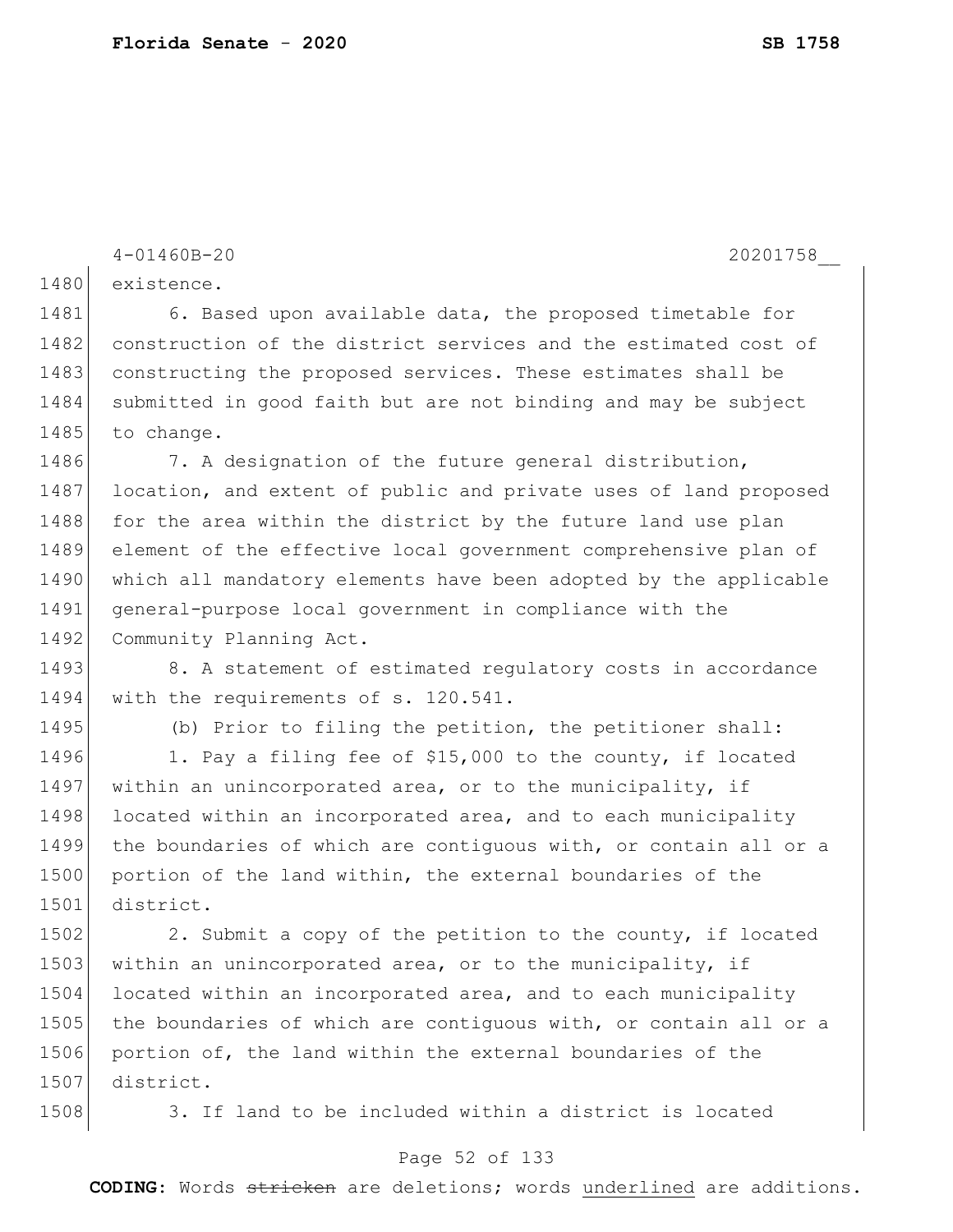|      | $4 - 01460B - 20$<br>20201758                                            |
|------|--------------------------------------------------------------------------|
| 1509 | partially within the unincorporated area of one or more counties         |
| 1510 | and partially within a municipality or within two or more                |
| 1511 | municipalities, pay a \$15,000 filing fee to each entity.                |
| 1512 | Districts established across county boundaries shall be required         |
| 1513 | to maintain records, hold meetings and hearings, and publish             |
| 1514 | notices only in the county where the majority of the acreage             |
| 1515 | within the district lies.                                                |
| 1516 | (c) Such county and each such municipality required by law               |
| 1517 | to receive a petition may conduct a public hearing to consider           |
| 1518 | the relationship of the petition to the factors specified in             |
| 1519 | paragraph (e). The public hearing shall be concluded within 45           |
| 1520 | days after the date the petition is filed unless an extension of         |
| 1521 | time is requested by the petitioner and granted by the county or         |
| 1522 | municipality. The county or municipality holding such public             |
| 1523 | hearing may by resolution express its support of, or objection           |
| 1524 | to the granting of, the petition by the Department of Economic           |
| 1525 | Opportunity Florida Land and Water Adjudicatory Commission. A            |
| 1526 | resolution must base any objection to the granting of the                |
| 1527 | petition upon the factors specified in paragraph (e). Such               |
| 1528 | county or municipality may present its resolution of support or          |
| 1529 | objection at the Department of Economic Opportunity Florida Land         |
| 1530 | and Water Adjudicatory Commission hearing and shall be afforded          |
| 1531 | an opportunity to present relevant information in support of its         |
| 1532 | resolution.                                                              |
| 1533 | (d) A local public hearing on the petition shall be                      |
| 1E21 | $\alpha$ andusted by a beaming officer in confermance $\ddot{x}$ the the |

 conducted by a hearing officer in conformance with the applicable requirements and procedures of the Administrative Procedure Act. The hearing shall include oral and written comments on the petition pertinent to the factors specified in

### Page 53 of 133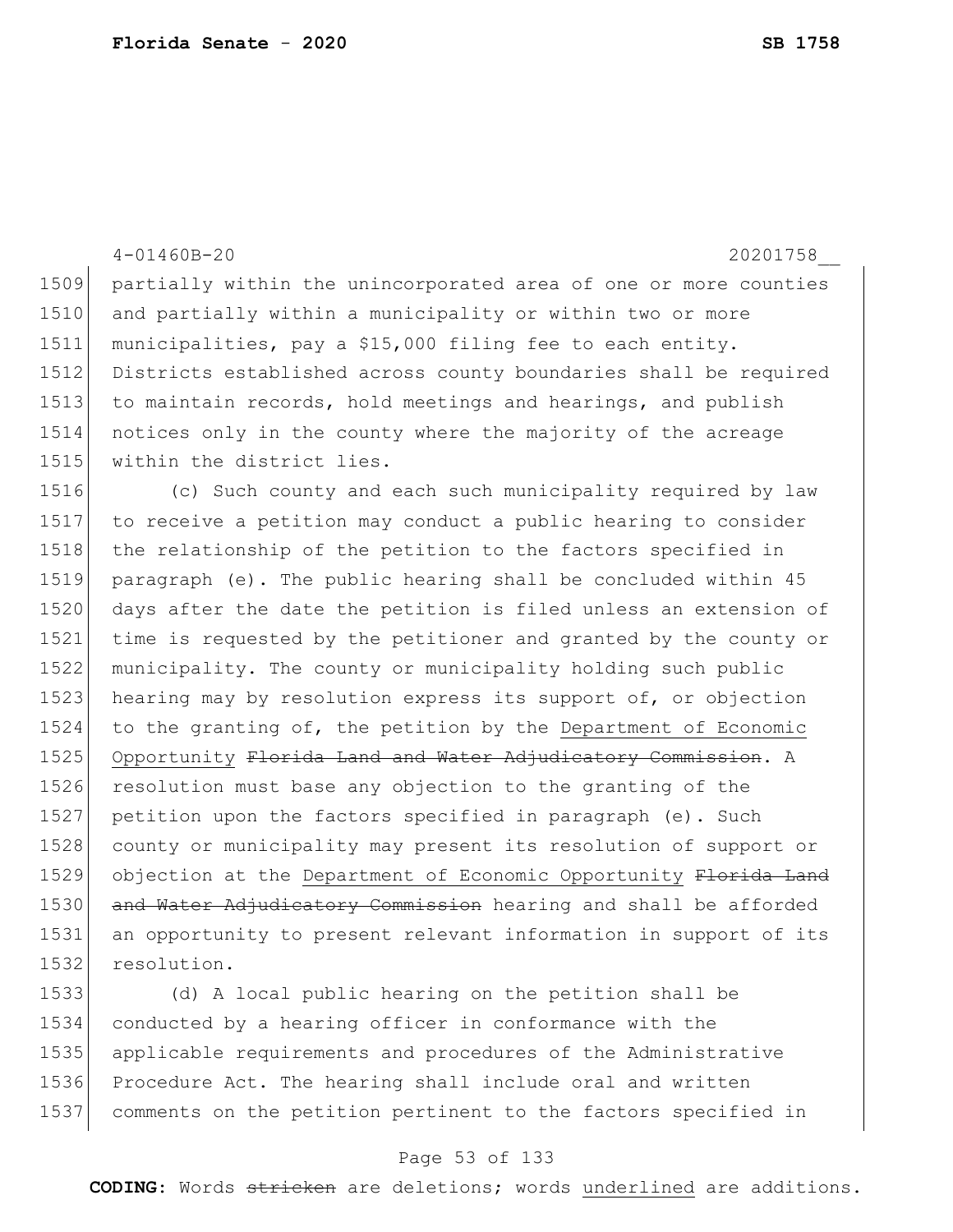4-01460B-20 20201758\_\_ paragraph (e). The hearing shall be held at an accessible location in the county in which the community development district is to be located. The petitioner shall cause a notice of the hearing to be published in a newspaper at least once a 1542 week for the 4 successive weeks immediately prior to the 1543 hearing. Such notice shall give the time and place for the hearing, a description of the area to be included in the district, which description shall include a map showing clearly 1546 the area to be covered by the district, and any other relevant information which the establishing governing bodies may require. 1548 The advertisement shall not be placed in that portion of the newspaper where legal notices and classified advertisements appear. The advertisement shall be published in a newspaper of general paid circulation in the county and of general interest and readership in the community, not one of limited subject 1553 matter, pursuant to chapter 50. Whenever possible, the advertisement shall appear in a newspaper that is published at 1555 least 5 days a week, unless the only newspaper in the community is published fewer than 5 days a week. In addition to being published in the newspaper, the map referenced above must be 1558 part of the online advertisement required pursuant to s. 50.0211. All affected units of general-purpose local government 1560 and the general public shall be given an opportunity to appear at the hearing and present oral or written comments on the 1562 petition.

1563 (e) The Department of Economic Opportunity Florida Land and 1564 Water Adjudicatory Commission shall consider the entire record 1565 of the local hearing, the transcript of the hearing, resolutions 1566 adopted by local general-purpose governments as provided in

#### Page 54 of 133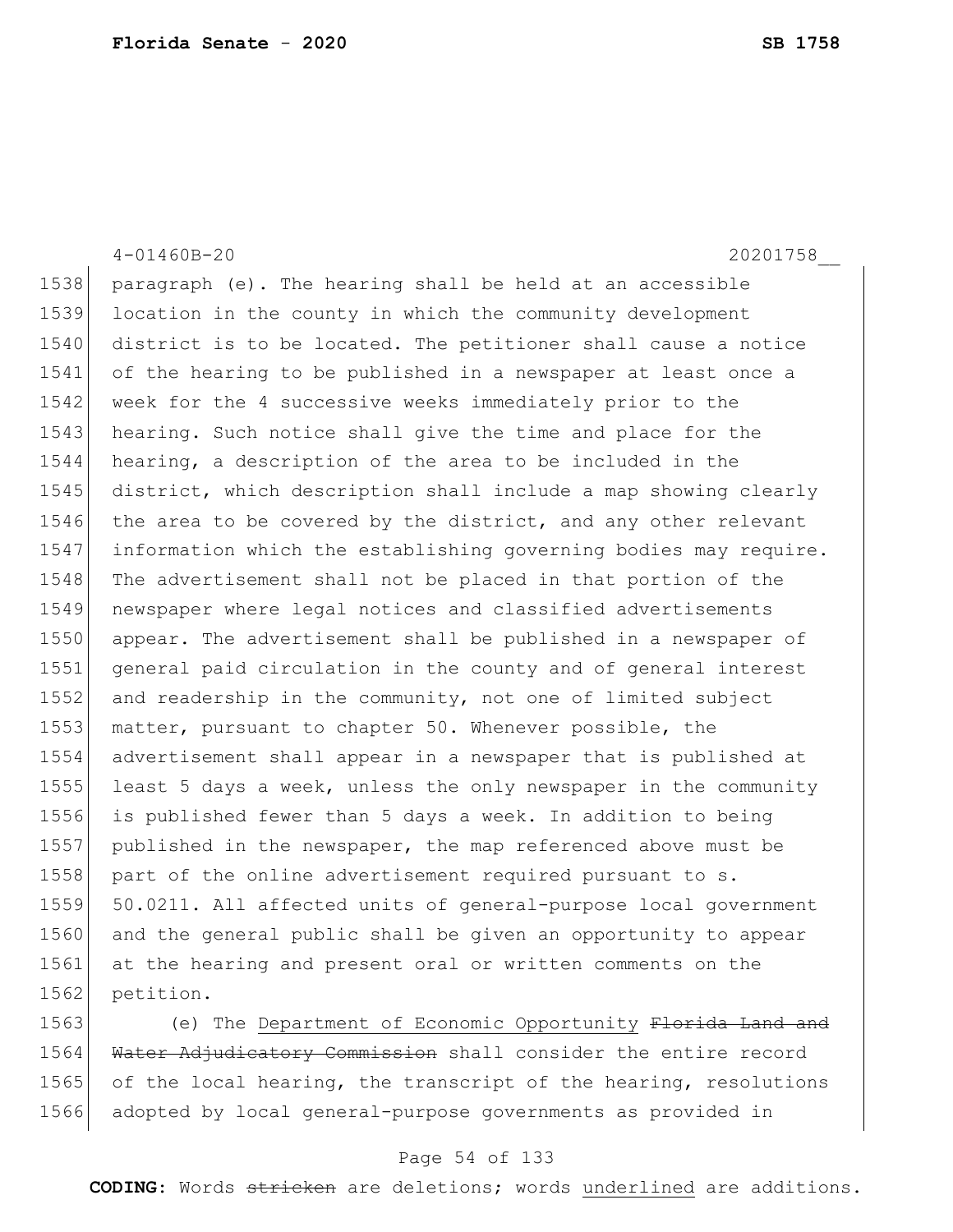|      | $4 - 01460B - 20$<br>20201758                                    |
|------|------------------------------------------------------------------|
| 1567 | paragraph (c), and the following factors and make a              |
| 1568 | determination to grant or deny a petition for the establishment  |
| 1569 | of a community development district:                             |
| 1570 | 1. Whether all statements contained within the petition          |
| 1571 | have been found to be true and correct.                          |
| 1572 | 2. Whether the establishment of the district is                  |
| 1573 | inconsistent with any applicable element or portion of the state |
| 1574 | comprehensive plan or of the effective local government          |
| 1575 | comprehensive plan.                                              |
| 1576 | 3. Whether the area of land within the proposed district is      |
| 1577 | of sufficient size, is sufficiently compact, and is sufficiently |
| 1578 | contiguous to be developable as one functional interrelated      |
| 1579 | community.                                                       |
| 1580 | 4. Whether the district is the best alternative available        |
| 1581 | for delivering community development services and facilities to  |
| 1582 | the area that will be served by the district.                    |
| 1583 | 5. Whether the community development services and                |
| 1584 | facilities of the district will be incompatible with the         |
| 1585 | capacity and uses of existing local and regional community       |
| 1586 | development services and facilities.                             |
| 1587 | 6. Whether the area that will be served by the district is       |
| 1588 | amenable to separate special-district government.                |
| 1589 | (f) The Department of Economic Opportunity Florida Land          |
| 1590 | Water Adjudicatory Commission shall not adopt any rule which     |
| 1591 | would expand, modify, or delete any provision of the uniform     |
| 1592 | community development district charter as set forth in ss.       |
| 1593 | 190.006-190.041, except as provided in s. 190.012. A rule        |
| 1594 | establishing a community development district shall only contain |
| 1595 | the following:                                                   |
|      |                                                                  |

# Page 55 of 133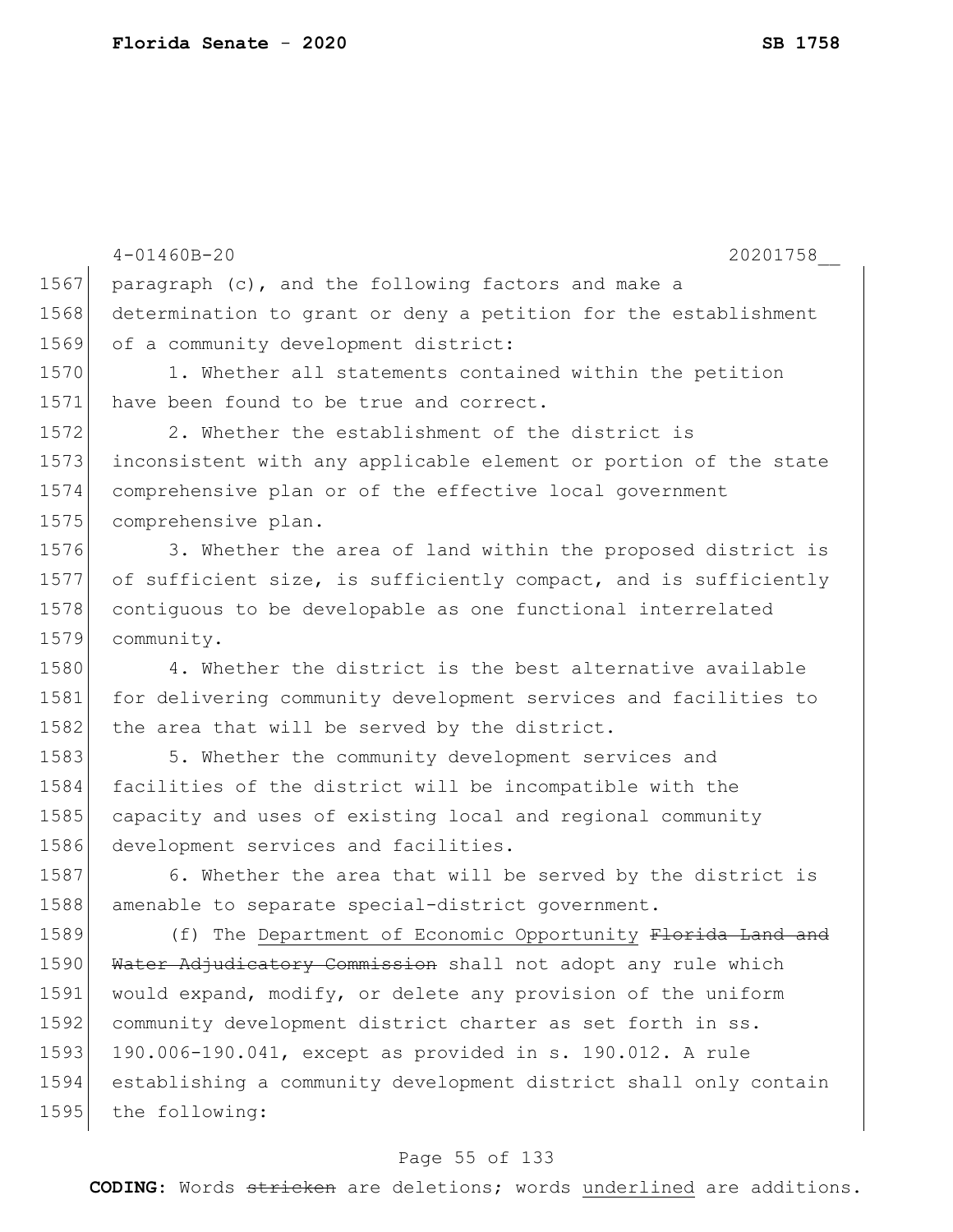```
4-01460B-20 20201758__
1596 1. A metes and bounds description of the external
1597 boundaries of the district and any real property within the 
1598 external boundaries of the district which is to be excluded.
1599 2. The names of five persons designated to be the initial 
1600 members of the board of supervisors.
1601 3. The name of the district.
1602 (g) The Department of Economic Opportunity Florida Land and
1603 Water Adjudicatory Commission may adopt rules setting forth its
1604 procedures for considering petitions to establish, expand,
1605 modify, or delete uniform community development districts or
1606 portions thereof consistent with the provisions of this section.
1607 (2) The exclusive and uniform method for the establishment
1608 of a community development district of less than 2,500 acres in
1609 size or a community development district of up to 7,000 acres in 
1610 size located within a connected-city corridor established
1611 pursuant to s. 163.3246(13) shall be pursuant to an ordinance 
1612 adopted by the county commission of the county having
1613 jurisdiction over the majority of land in the area in which the 
1614 district is to be located granting a petition for the 
1615 establishment of a community development district as follows:
1616 (e) If all of the land in the area for the proposed 
1617 district is within the territorial jurisdiction of a municipal 
1618 corporation, then the petition requesting establishment of a 
1619 community development district under this act shall be filed by 
1620 the petitioner with that particular municipal corporation. In
1621 such event, the duties of the county, hereinabove described, in
1622 action upon the petition shall be the duties of the municipal 
1623 corporation. If any of the land area of a proposed district is
1624 within the land area of a municipality, the county commission
```
#### Page 56 of 133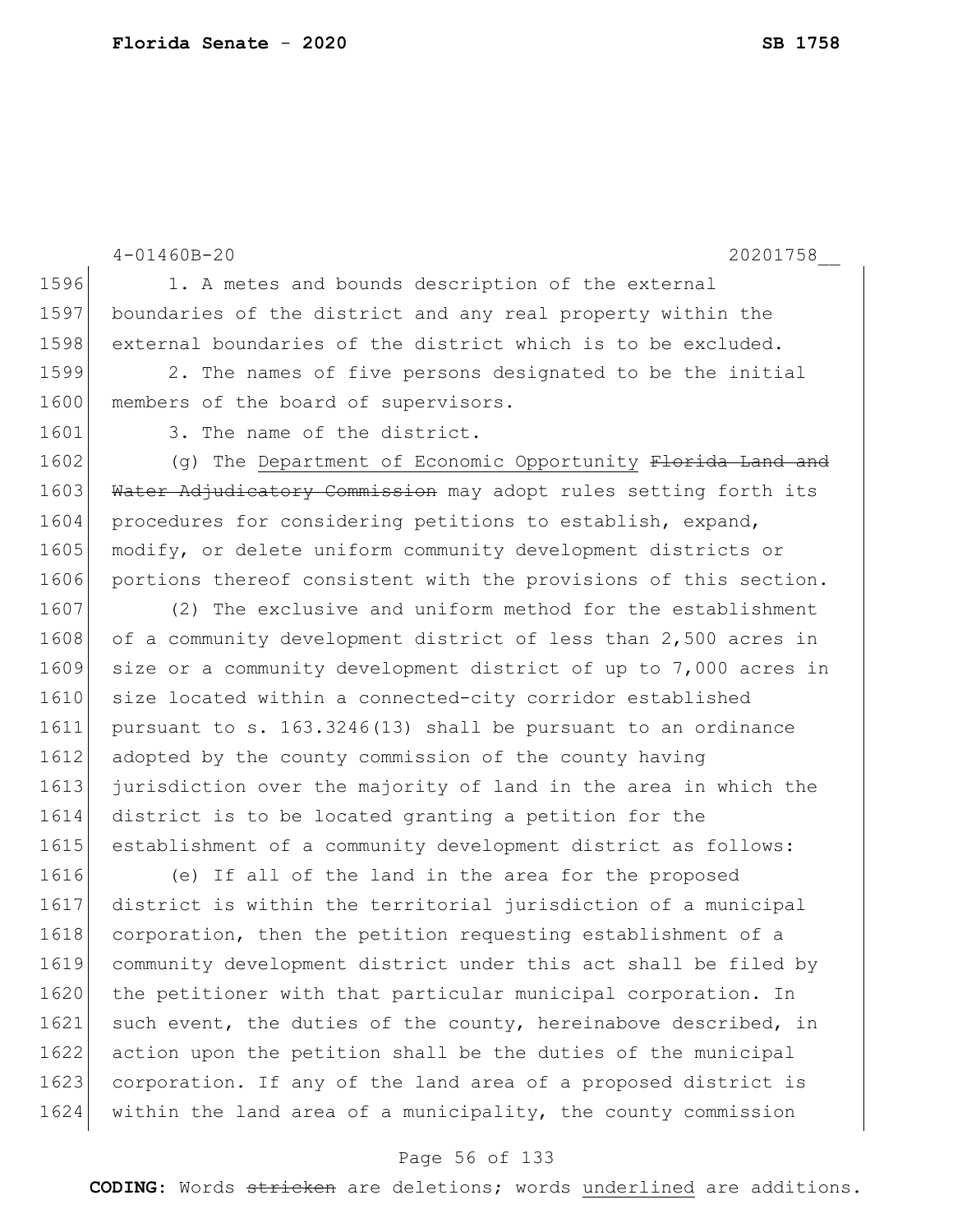|      | $4 - 01460B - 20$<br>20201758                                    |
|------|------------------------------------------------------------------|
| 1625 | may not create the district without municipal approval. If all   |
| 1626 | of the land in the area for the proposed district, even if less  |
| 1627 | than 2,500 acres, is within the territorial jurisdiction of two  |
| 1628 | or more municipalities or two or more counties, except for       |
| 1629 | proposed districts within a connected-city corridor established  |
| 1630 | pursuant to s. 163.3246(13), the petition shall be filed with    |
| 1631 | the Department of Economic Opportunity Florida Land and Water    |
| 1632 | Adjudicatory Commission and proceed in accordance with           |
| 1633 | subsection (1).                                                  |
| 1634 | (f) Notwithstanding any other provision of this subsection,      |
| 1635 | within 90 days after a petition for the establishment of a       |
| 1636 | community development district has been filed pursuant to this   |
| 1637 | subsection, the governing body of the county or municipal        |
| 1638 | corporation may transfer the petition to the Department of       |
| 1639 | Economic Opportunity Florida Land and Water Adjudicatory         |
| 1640 | Commission, which shall make the determination to grant or deny  |
| 1641 | the petition as provided in subsection $(1)$ . A county or       |
| 1642 | municipal corporation shall have no right or power to grant or   |
| 1643 | deny a petition that has been transferred to the Department of   |
| 1644 | Economic Opportunity Florida Land and Water Adjudicatory         |
| 1645 | Commission.                                                      |
| 1646 | Section 35. Paragraph (d) of subsection (1) and subsection       |
| 1647 | (10) of section 190.046, Florida Statutes, are amended to read:  |
| 1648 | 190.046 Termination, contraction, or expansion of                |
| 1649 | district.-                                                       |
| 1650 | (1) A landowner or the board may petition to contract or         |
| 1651 | expand the boundaries of a community development district in the |
| 1652 | following manner:                                                |
| 1653 | (d) 1. For those districts initially established by              |
|      | Page 57 of 133                                                   |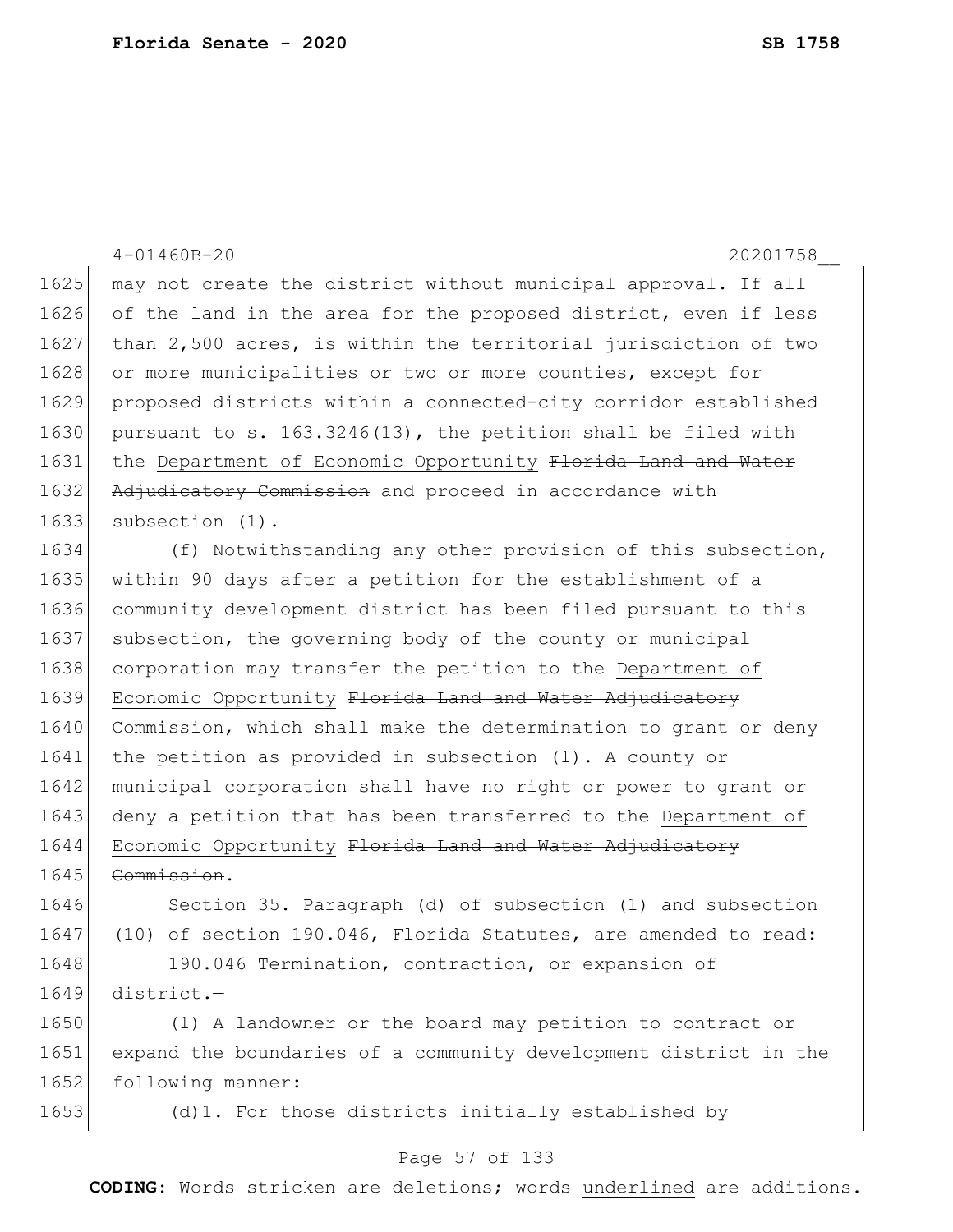4-01460B-20 20201758\_\_ 1654 administrative rule pursuant to s. 190.005(1), the petition 1655 shall be filed with the Department of Economic Opportunity 1656 Florida Land and Water Adjudicatory Commission. 1657 2. Prior to filing the petition, the petitioner shall pay a 1658 filing fee of \$1,500, to the county if the district or the land 1659 to be added or deleted from the district is located within an 1660 unincorporated area or to the municipality if the district or 1661 the land to be added or deleted is located within an 1662 incorporated area, and to each municipality the boundaries of 1663 which are contiguous with or contain all or a portion of the 1664 land within or to be added to or deleted from the external 1665 boundaries of the district. The petitioner shall submit a copy 1666 of the petition to the same entities entitled to receive the 1667 filing fee. In addition, if the district is not the petitioner, 1668 the petitioner shall file the petition with the district board 1669 of supervisors. 1670 3. Each county and each municipality shall have the option 1671 of holding a public hearing as provided by  $s. 190.005(1)(c)$ . 1672 However, the public hearing shall be limited to consideration of 1673 the contents of the petition and whether the petition for 1674 amendment should be supported by the county or municipality.

1675 4. The district board of supervisors shall, in lieu of a 1676 hearing officer, hold the local public hearing provided for by 1677 s. 190.005(1)(d). This local public hearing shall be noticed in 1678 the same manner as provided in s. 190.005(1)(d). Within 45 days 1679 of the conclusion of the hearing, the district board of 1680 supervisors shall transmit to the Department of Economic 1681 Opportunity Florida Land and Water Adjudicatory Commission the 1682 full record of the local hearing, the transcript of the hearing,

#### Page 58 of 133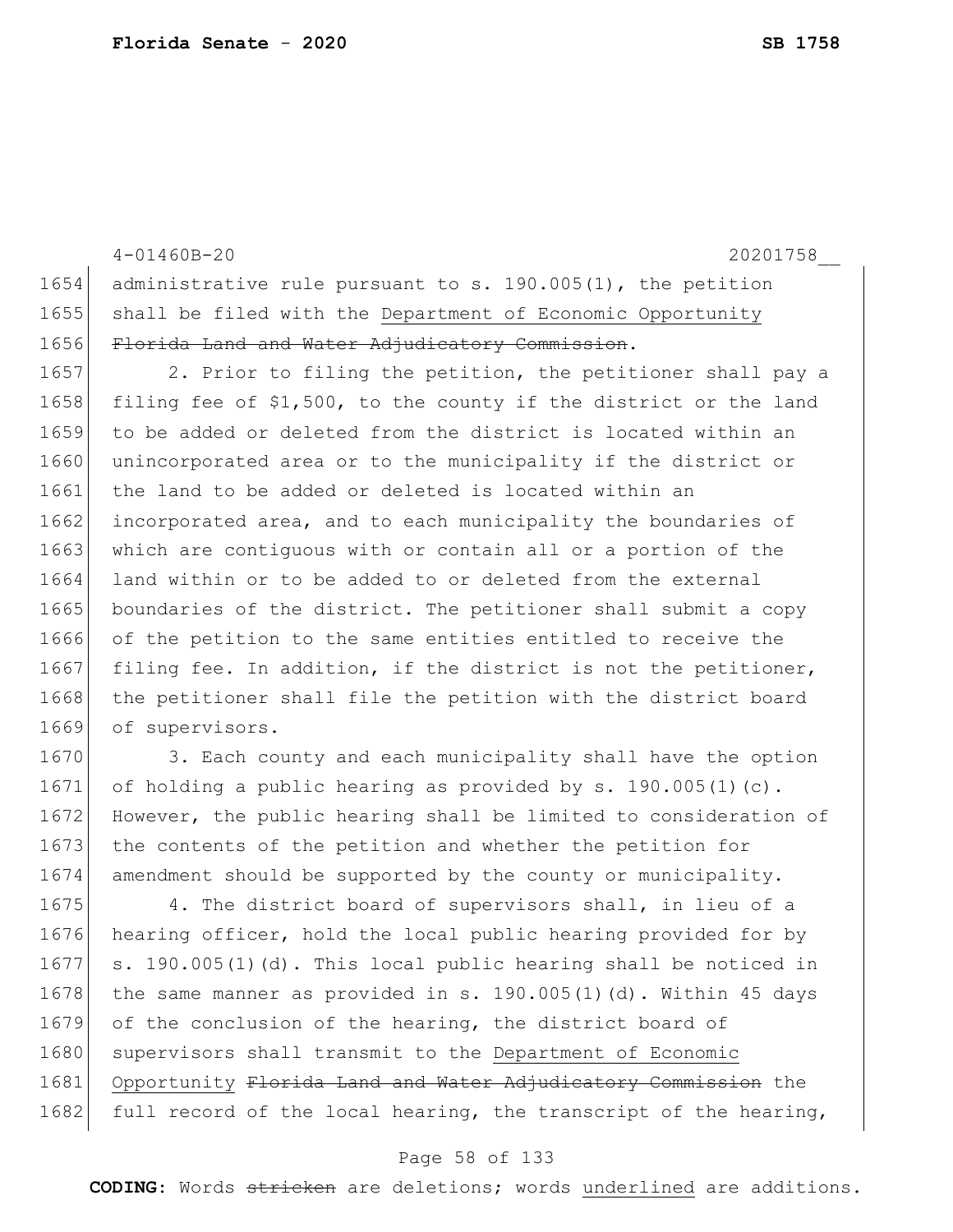|      | $4 - 01460B - 20$<br>20201758                                       |
|------|---------------------------------------------------------------------|
| 1683 | any resolutions adopted by the local general-purpose                |
| 1684 | governments, and its recommendation whether to grant the            |
| 1685 | petition for amendment. The department commission shall then        |
| 1686 | proceed in accordance with s. 190.005(1)(e).                        |
| 1687 | 5. A rule amending a district boundary shall describe the           |
| 1688 | land to be added or deleted.                                        |
| 1689 | (10) If a district has no outstanding financial obligations         |
| 1690 | and no operating or maintenance responsibilities, upon the          |
| 1691 | petition of the district, the district may be dissolved by a        |
| 1692 | nonemergency ordinance of the general-purpose local governmental    |
| 1693 | entity that established the district or, if the district was        |
| 1694 | established by rule of the Department of Economic Opportunity       |
| 1695 | Florida Land and Water Adjudicatory Commission, the district may    |
| 1696 | be dissolved by repeal of such rule of the department               |
| 1697 | commission.                                                         |
| 1698 | Section 36. Paragraph (b) of subsection (1) of section              |
| 1699 | 195.087, Florida Statutes, is amended to read:                      |
| 1700 | 195.087 Property appraisers and tax collectors to submit            |
| 1701 | budgets to Department of Revenue.-                                  |
| 1702 | (1)                                                                 |
| 1703 | (b) The Division of Administrative Hearings Governor and            |
| 1704 | Cabinet, sitting as the Administration Commission, may hear         |
| 1705 | appeals from the final action of the department upon a written      |
| 1706 | request being filed by the property appraiser or the presiding      |
| 1707 | officer of the county commission no later than 15 days after the    |
| 1708 | conclusion of the hearing held pursuant to s. $200.065(2)$ (d). The |
| 1709 | filing of an appeal does not relieve the county commission of       |
| 1710 | its obligation to fund the department-approved final budget         |
| 1711 | during the pendency of the appeal. The Department of Management     |
|      | Page 59 of 133                                                      |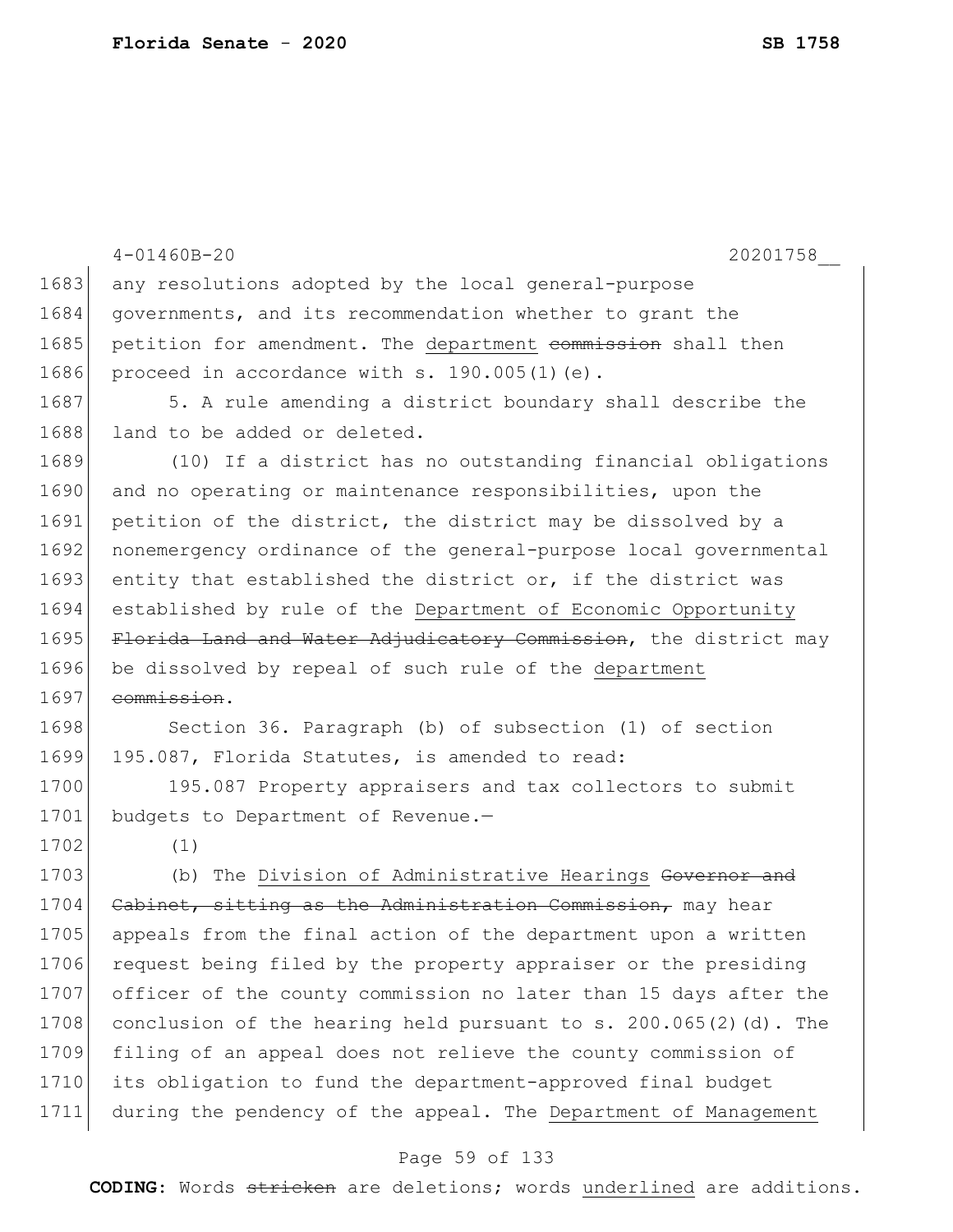4-01460B-20 20201758\_\_ 1712 Services Administration Commission may amend the budget if it 1713 finds that any aspect of the budget is unreasonable in light of 1714 the workload of the office of the property appraiser in the 1715 county under review. The budget request as approved by the 1716 department and as amended by the Department of Management 1717 Services commission shall become the operating budget of the 1718 property appraiser for the ensuing fiscal year beginning October 1719 1, except that the budget so approved may subsequently be 1720 amended under the same procedure. After final approval, the 1721 property appraiser shall make no transfer of funds between 1722 accounts without the written approval of the department. 1723 However, all moneys received by property appraisers in complying 1724 with chapter 119 shall be accounted for in the same manner as 1725 provided for in s. 218.36, for moneys received as county fees 1726 and commissions, and any such moneys may be used and expended in 1727 the same manner and to the same extent as funds budgeted for the 1728 office and no budget amendment shall be required. 1729 Section 37. Subsection (2) of section 206.27, Florida

1730 Statutes, is amended to read:

1731 206.27 Records and files as public records.

1732 (2) This section does not require Nothing herein shall be 1733 construed as requiring the department to provide as a public 1734 record any information concerning audits in progress or those 1735 records and files of the department described in this section 1736 which are currently the subject of pending investigation by the 1737 Department of Revenue or the Florida Department of Law 1738 Enforcement. It is specifically provided that the foregoing 1739 information shall be exempt from the provisions of s. 119.07(1) 1740 and shall be considered confidential pursuant to s. 213.053;

#### Page 60 of 133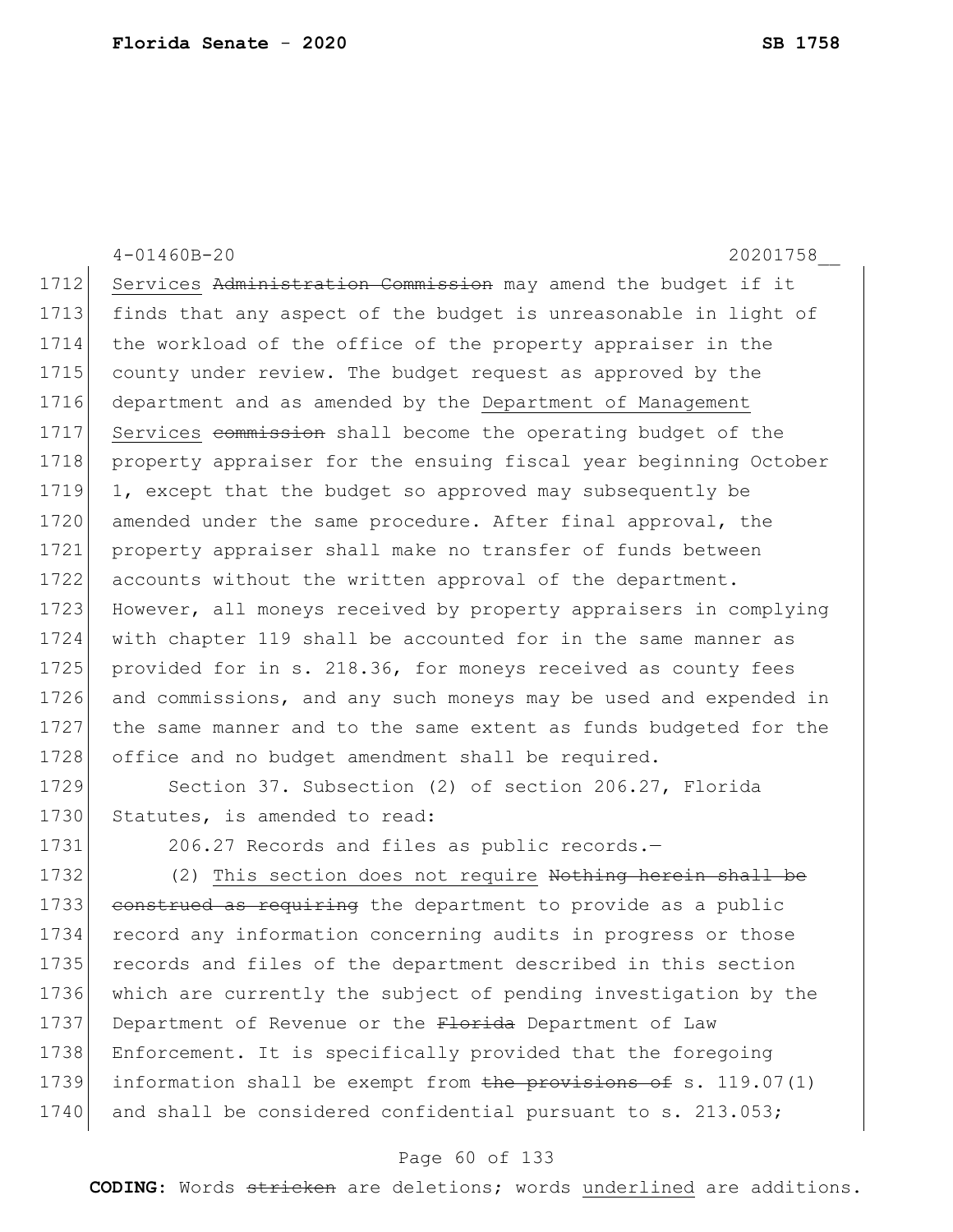4-01460B-20 20201758\_\_ 1741 however, the department may make available to the secretary 1742 executive director of the Department of Highway Safety and Motor 1743 Vehicles or his or her designee, exclusively for official 1744 purposes in administering chapter 207, any information 1745 concerning any audit in progress, and the provisions of s. 1746 213.053(8) requiring a written agreement and maintenance of 1747 confidentiality by the recipient, and the penalty for breach of 1748 confidentiality, shall apply if the department makes such 1749 information available. An Any officer, employee, or former 1750 officer or employee of the department who divulges any such 1751 information in any manner except for such official purposes or 1752 under s. 213.053 commits is quilty of a misdemeanor of the first 1753 degree, punishable as provided in s. 775.082 or s. 775.083. 1754 Section 38. Paragraph (a) of subsection (2) of section 1755 207.021, Florida Statutes, is amended to read: 1756 207.021 Informal conferences; settlement or compromise of 1757 taxes, penalties, or interest.-1758 (2)(a) The secretary executive director or his or her 1759 designee may enter into a closing agreement with a taxpayer 1760 settling or compromising the taxpayer's liability for any tax, 1761 interest, or penalty assessed under this chapter. Each agreement 1762 must be in writing, in the form of a closing agreement approved 1763 by the department, and signed by the secretary executive 1764 director or his or her designee. The agreement is final and 1765 conclusive, except upon a showing of material fraud or 1766 misrepresentation of material fact. The department may not make 1767 an additional assessment against the taxpayer for the tax, 1768 interest, or penalty specified in the closing agreement for the 1769 time specified in the closing agreement, and the taxpayer may

#### Page 61 of 133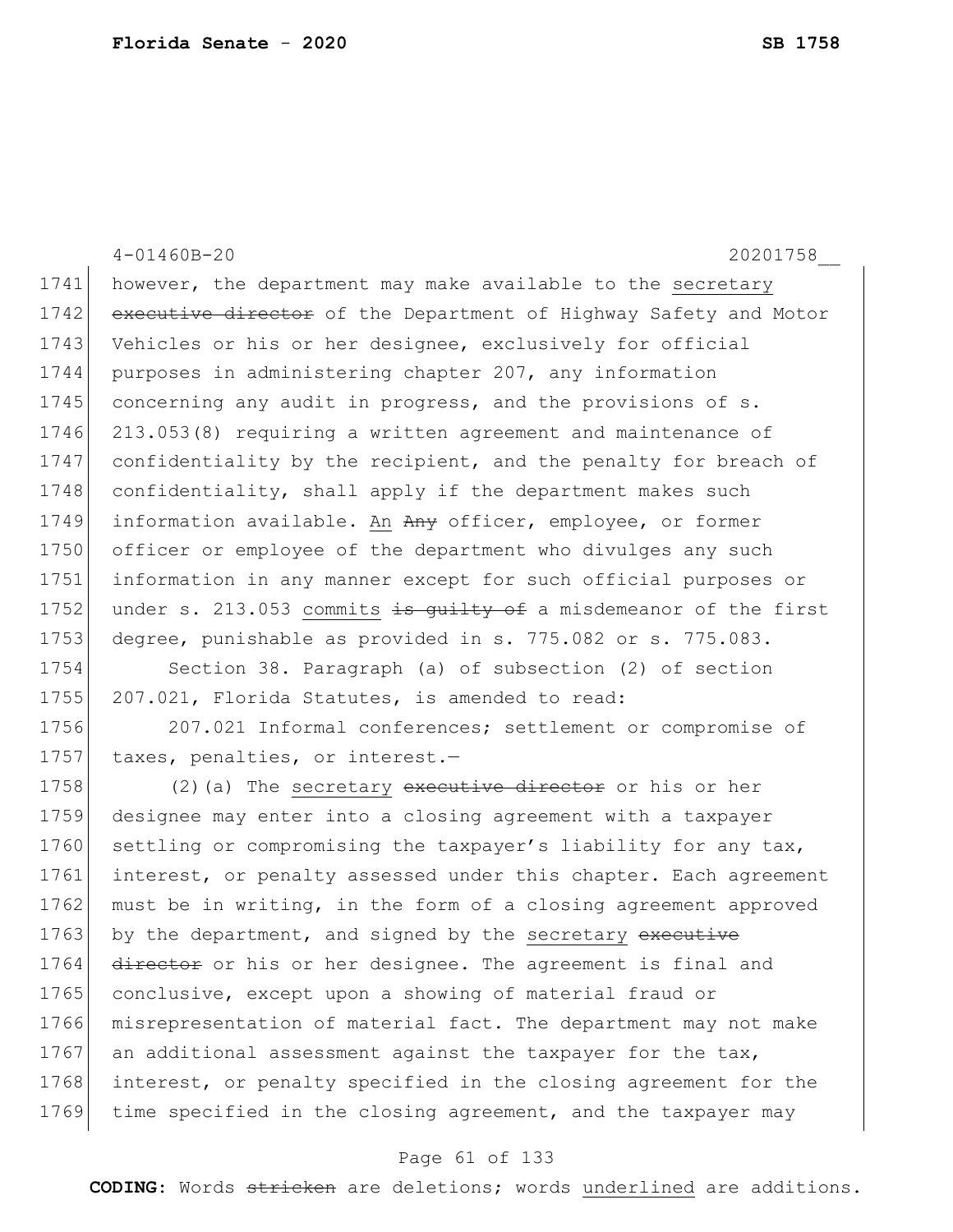|      | $4 - 01460B - 20$<br>20201758                                    |
|------|------------------------------------------------------------------|
| 1770 | not institute a judicial or administrative proceeding to recover |
| 1771 | any tax, interest, or penalty paid pursuant to the closing       |
| 1772 | agreement. The secretary executive director of the department or |
| 1773 | his or her designee may approve the closing agreement.           |
| 1774 | Section 39. Paragraph (d) of subsection (2) of section           |
| 1775 | 212.055, Florida Statutes, is amended to read:                   |
| 1776 | 212.055 Discretionary sales surtaxes; legislative intent;        |
| 1777 | authorization and use of proceeds.-It is the legislative intent  |
| 1778 | that any authorization for imposition of a discretionary sales   |
| 1779 | surtax shall be published in the Florida Statutes as a           |
| 1780 | subsection of this section, irrespective of the duration of the  |
| 1781 | levy. Each enactment shall specify the types of counties         |
| 1782 | authorized to levy; the rate or rates which may be imposed; the  |
| 1783 | maximum length of time the surtax may be imposed, if any; the    |
| 1784 | procedure which must be followed to secure voter approval, if    |
| 1785 | required; the purpose for which the proceeds may be expended;    |
| 1786 | and such other requirements as the Legislature may provide.      |
| 1787 | Taxable transactions and administrative procedures shall be as   |
| 1788 | provided in s. 212.054.                                          |
| 1789 | (2) LOCAL GOVERNMENT INFRASTRUCTURE SURTAX.-                     |
| 1790 | (d) The proceeds of the surtax authorized by this                |
| 1791 | subsection and any accrued interest shall be expended by the     |
| 1792 | school district, within the county and municipalities within the |
| 1793 | county, or, in the case of a negotiated joint county agreement,  |

 within another county, to finance, plan, and construct 1795 infrastructure; to acquire any interest in land for public 1796 recreation, conservation, or protection of natural resources or to prevent or satisfy private property rights claims resulting 1798 from limitations imposed by the designation of an area of

### Page 62 of 133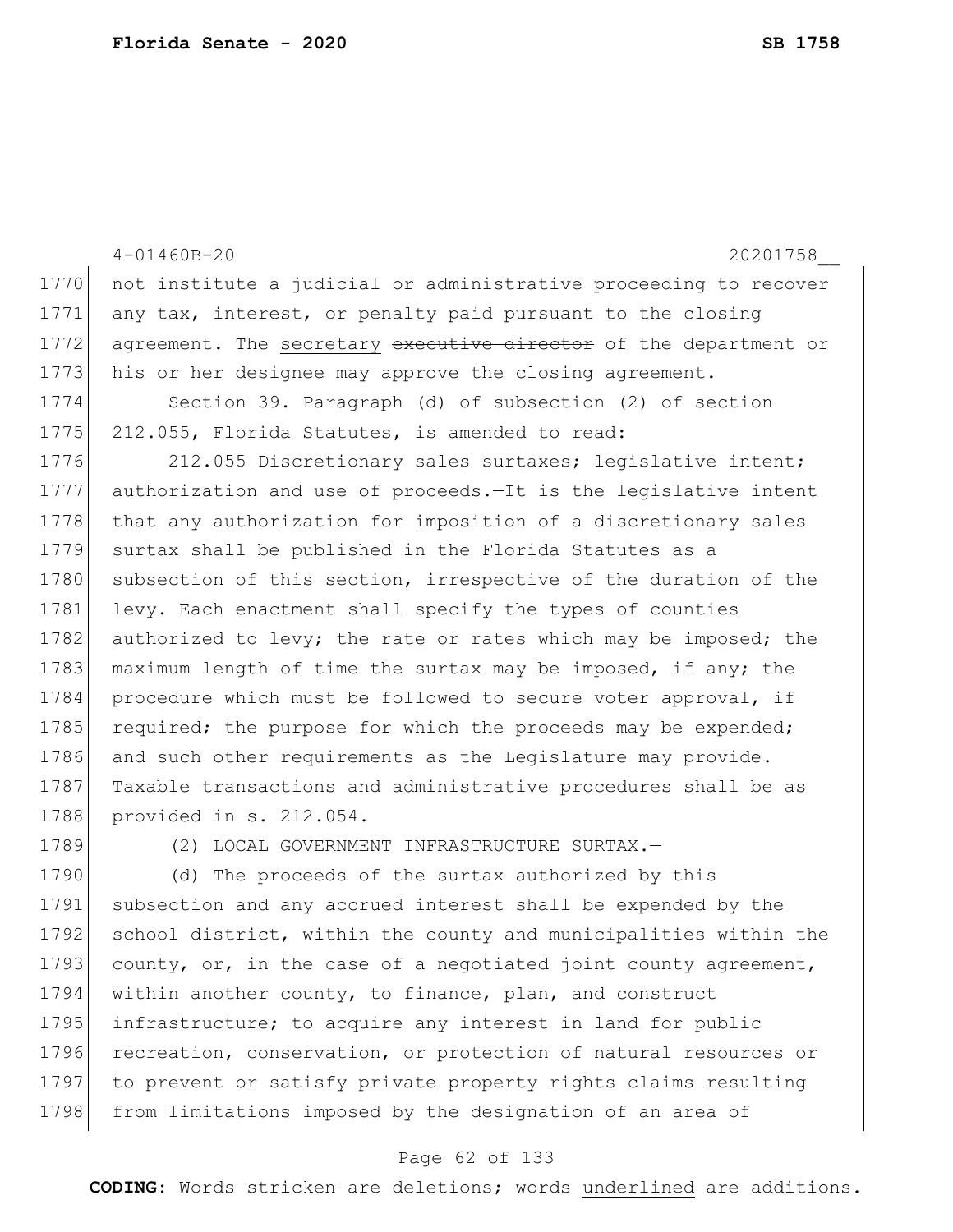|      | $4 - 01460B - 20$<br>20201758                                    |
|------|------------------------------------------------------------------|
| 1799 | critical state concern; to provide loans, grants, or rebates to  |
| 1800 | residential or commercial property owners who make energy        |
| 1801 | efficiency improvements to their residential or commercial       |
| 1802 | property, if a local government ordinance authorizing such use   |
| 1803 | is approved by referendum; or to finance the closure of county-  |
| 1804 | owned or municipally owned solid waste landfills that have been  |
| 1805 | closed or are required to be closed by order of the Department   |
| 1806 | of Environmental Protection. Any use of the proceeds or interest |
| 1807 | for purposes of landfill closure before July 1, 1993, is         |
| 1808 | ratified. The proceeds and any interest may not be used for the  |
| 1809 | operational expenses of infrastructure, except that a county     |
| 1810 | that has a population of fewer than 75,000 and that is required  |
| 1811 | to close a landfill may use the proceeds or interest for long-   |
| 1812 | term maintenance costs associated with landfill closure.         |
| 1813 | Counties, as defined in s. 125.011, and charter counties may, in |
| 1814 | addition, use the proceeds or interest to retire or service      |
| 1815 | indebtedness incurred for bonds issued before July 1, 1987, for  |
| 1816 | infrastructure purposes, and for bonds subsequently issued to    |
| 1817 | refund such bonds. Any use of the proceeds or interest for       |
| 1818 | purposes of retiring or servicing indebtedness incurred for      |
| 1819 | refunding bonds before July 1, 1999, is ratified.                |
| 1820 | 1. For the purposes of this paragraph, the term                  |
| 1821 | "infrastructure" means:                                          |

1822 a. Any fixed capital expenditure or fixed capital outlay 1823 associated with the construction, reconstruction, or improvement of public facilities that have a life expectancy of 5 or more 1825 years, any related land acquisition, land improvement, design, 1826 and engineering costs, and all other professional and related 1827 costs required to bring the public facilities into service. For

### Page 63 of 133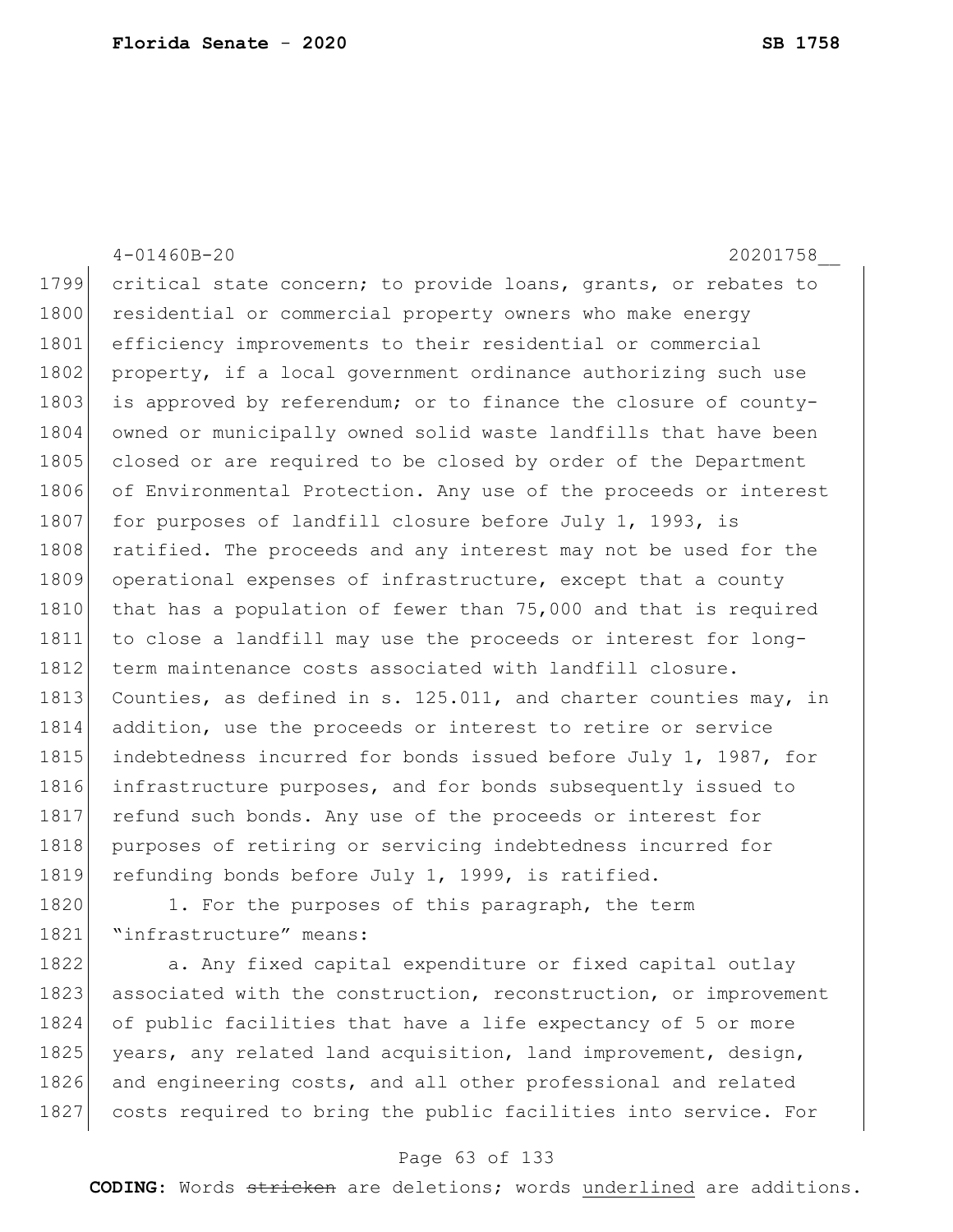|      | $4 - 01460B - 20$<br>20201758                                               |
|------|-----------------------------------------------------------------------------|
| 1828 | purposes of this sub-subparagraph, the term "public facilities"             |
| 1829 | means facilities as defined in s. 163.3164(38) <del>s. 163.3164(39)</del> , |
| 1830 | s. $163.3221(13)$ , or s. $189.012(5)$ , and includes facilities that       |
| 1831 | are necessary to carry out governmental purposes, including, but            |
| 1832 | not limited to, fire stations, general governmental office                  |
| 1833 | buildings, and animal shelters, regardless of whether the                   |
| 1834 | facilities are owned by the local taxing authority or another               |
| 1835 | governmental entity.                                                        |
| 1836 | b. A fire department vehicle, an emergency medical service                  |
| 1837 | vehicle, a sheriff's office vehicle, a police department                    |
| 1838 | vehicle, or any other vehicle, and the equipment necessary to               |
| 1839 | outfit the vehicle for its official use or equipment that has a             |
| 1840 | life expectancy of at least 5 years.                                        |
| 1841 | c. Any expenditure for the construction, lease, or                          |
| 1842 | maintenance of, or provision of utilities or security for,                  |
| 1843 | facilities, as defined in s. 29.008.                                        |
| 1844 | d. Any fixed capital expenditure or fixed capital outlay                    |
| 1845 | associated with the improvement of private facilities that have             |
| 1846 | a life expectancy of 5 or more years and that the owner agrees              |
| 1847 | to make available for use on a temporary basis as needed by a               |
| 1848 | local government as a public emergency shelter or a staging area            |
| 1849 | for emergency response equipment during an emergency officially             |
| 1850 | declared by the state or by the local government under s.                   |
| 1851 | 252.38. Such improvements are limited to those necessary to                 |
| 1852 | comply with current standards for public emergency evacuation               |
| 1853 | shelters. The owner must enter into a written contract with the             |
| 1854 | local government providing the improvement funding to make the              |
| 1855 | private facility available to the public for purposes of                    |
| 1856 | emergency shelter at no cost to the local government for a                  |

# Page 64 of 133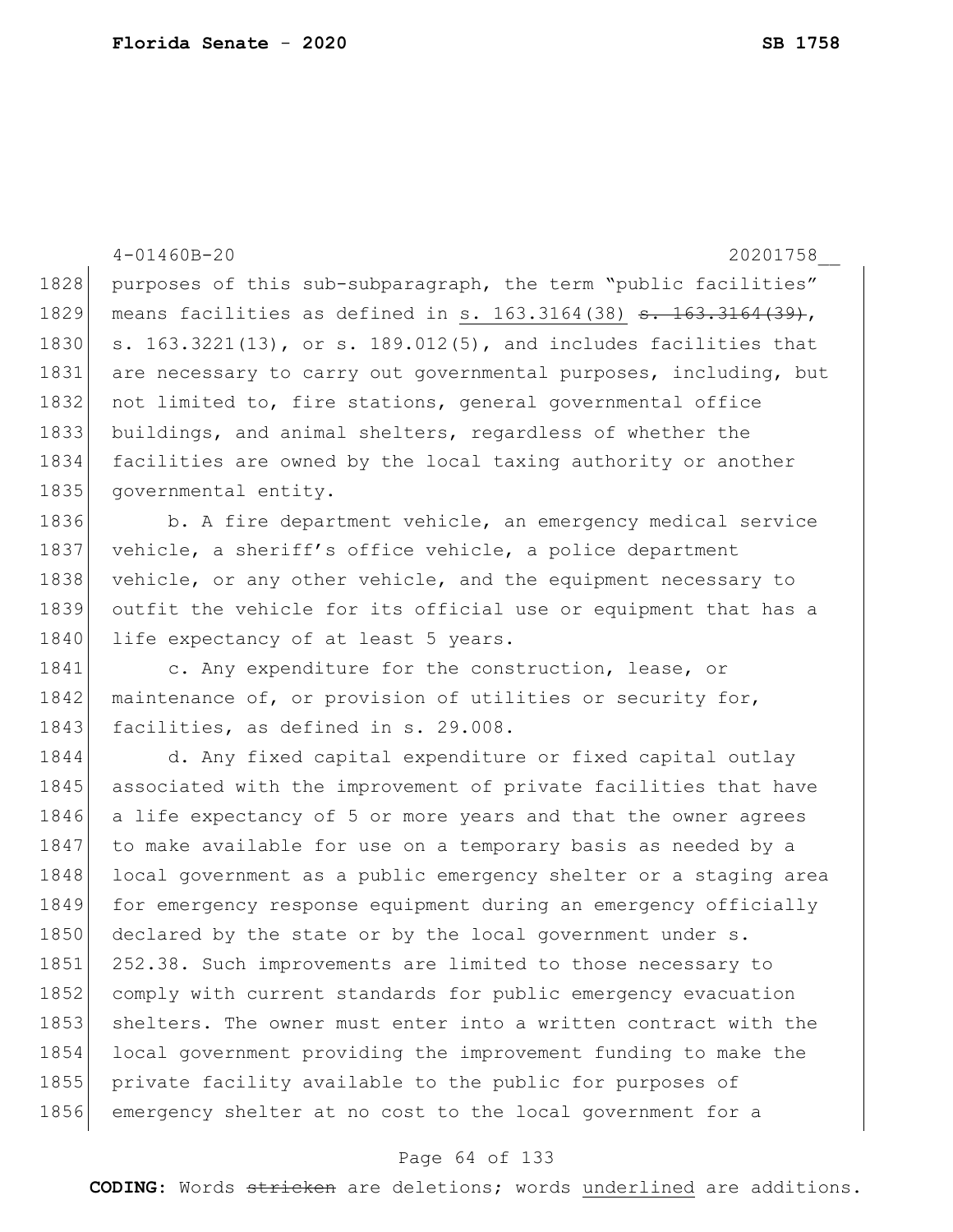4-01460B-20 20201758\_\_ 1857 minimum of 10 years after completion of the improvement, with 1858 the provision that the obligation will transfer to any 1859 subsequent owner until the end of the minimum period. 1860 e. Any land acquisition expenditure for a residential 1861 housing project in which at least 30 percent of the units are 1862 affordable to individuals or families whose total annual 1863 household income does not exceed 120 percent of the area median 1864 income adjusted for household size, if the land is owned by a 1865 local government or by a special district that enters into a 1866 written agreement with the local government to provide such 1867 housing. The local government or special district may enter into 1868 a ground lease with a public or private person or entity for 1869 nominal or other consideration for the construction of the 1870 residential housing project on land acquired pursuant to this 1871 sub-subparagraph. 1872 f. Instructional technology used solely in a school 1873 district's classrooms. As used in this sub-subparagraph, the

1874 term "instructional technology" means an interactive device that 1875 assists a teacher in instructing a class or a group of students 1876 and includes the necessary hardware and software to operate the 1877 interactive device. The term also includes support systems in 1878 which an interactive device may mount and is not required to be 1879 affixed to the facilities.

1880 2. For the purposes of this paragraph, the term "energy 1881 efficiency improvement" means any energy conservation and 1882 efficiency improvement that reduces consumption through 1883 conservation or a more efficient use of electricity, natural 1884 gas, propane, or other forms of energy on the property, 1885 including, but not limited to, air sealing; installation of

#### Page 65 of 133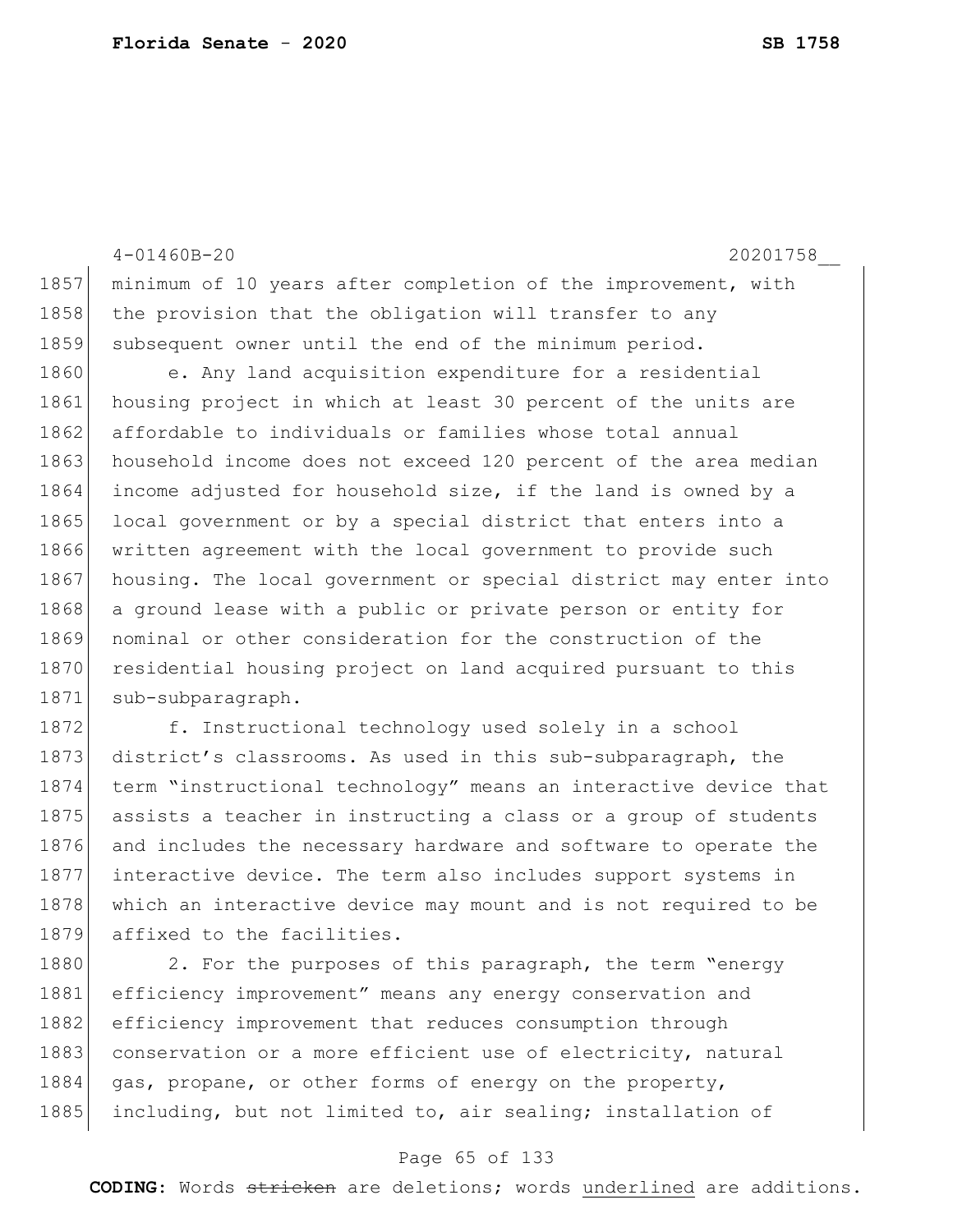|      | $4 - 01460B - 20$<br>20201758                                    |
|------|------------------------------------------------------------------|
| 1886 | insulation; installation of energy-efficient heating, cooling,   |
| 1887 | or ventilation systems; installation of solar panels; building   |
| 1888 | modifications to increase the use of daylight or shade;          |
| 1889 | replacement of windows; installation of energy controls or       |
| 1890 | energy recovery systems; installation of electric vehicle        |
| 1891 | charging equipment; installation of systems for natural gas fuel |
| 1892 | as defined in s. 206.9951; and installation of efficient         |
| 1893 | lighting equipment.                                              |
| 1894 | 3. Notwithstanding any other provision of this subsection,       |
| 1895 | a local government infrastructure surtax imposed or extended     |
| 1896 | after July 1, 1998, may allocate up to 15 percent of the surtax  |
| 1897 | proceeds for deposit into a trust fund within the county's       |
| 1898 | accounts created for the purpose of funding economic development |
| 1899 | projects having a general public purpose of improving local      |
| 1900 | economies, including the funding of operational costs and        |
| 1901 | incentives related to economic development. The ballot statement |
| 1902 | must indicate the intention to make an allocation under the      |
| 1903 | authority of this subparagraph.                                  |
| 1904 | Section 40. Subsection (1) of section 215.619, Florida           |
| 1905 | Statutes, is amended to read:                                    |
| 1906 | 215.619 Bonds for Everglades restoration.-                       |
| 1907 | (1) The issuance of Everglades restoration bonds to finance      |
| 1908 | or refinance the cost of the acquisition and improvement of      |
| 1909 | land, water areas, and related property interests and resources  |
| 1910 | for the purpose of implementing the Comprehensive Everglades     |
| 1911 | Restoration Plan under s. 373.470, the Lake Okeechobee Watershed |
| 1912 | Protection Plan under s. 373.4595, the Caloosahatchee River      |
| 1913 | Watershed Protection Plan under s. 373.4595, the St. Lucie River |
| 1914 | Watershed Protection Plan under s. 373.4595, the City of Key     |

### Page 66 of 133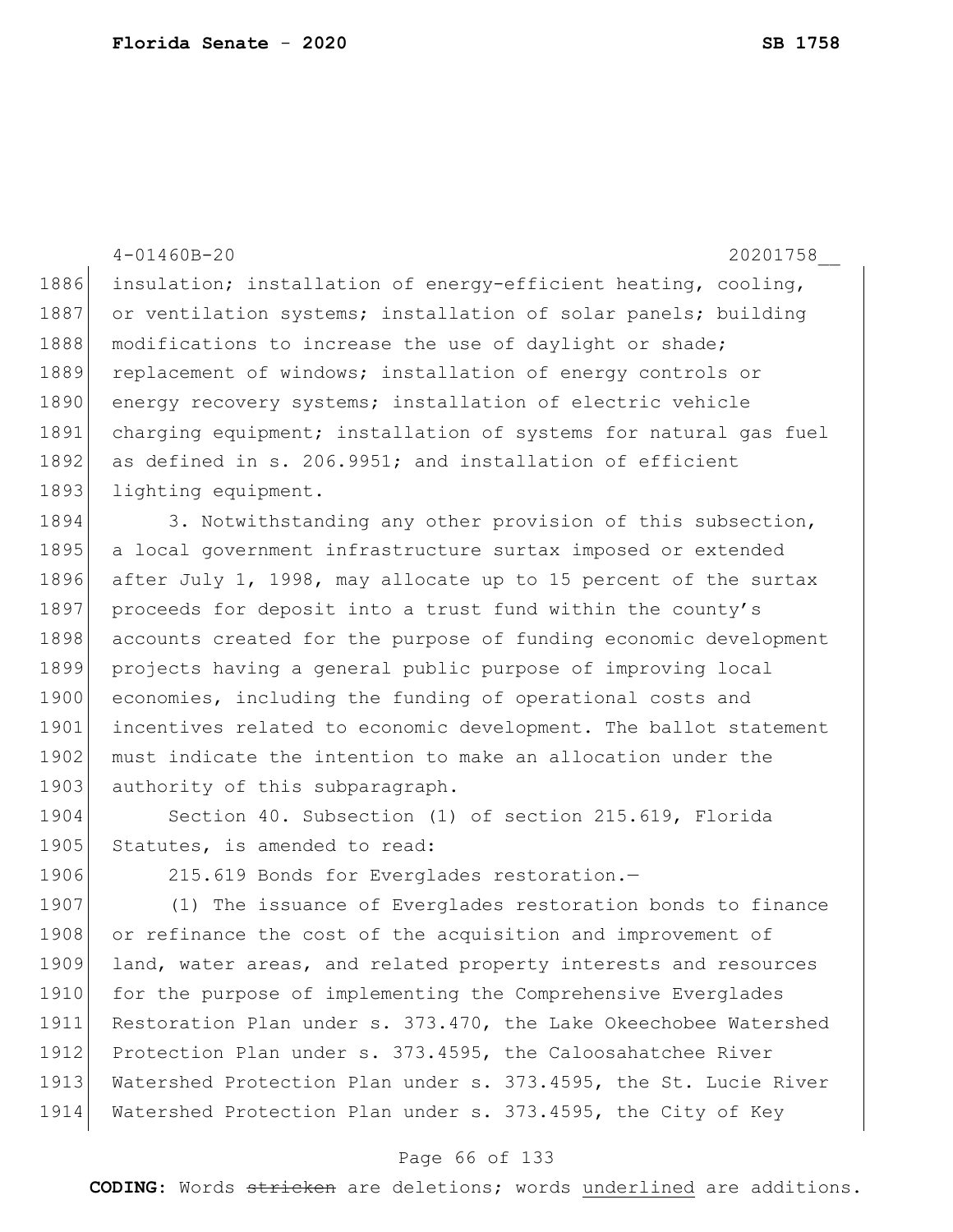4-01460B-20 20201758\_\_ 1915 West Area of Critical State Concern as designated by the 1916 Administration Commission under s. 380.05, and the Florida Keys 1917 Area of Critical State Concern protection program under ss. 1918 380.05 and 380.0552 in order to restore and conserve natural 1919 systems through implementation of water management projects, 1920 including projects that protect, restore, or enhance nearshore 1921 | water quality and fisheries, such as stormwater or canal 1922 restoration projects, projects to protect water resources 1923 available to the Florida Keys, including wastewater management 1924 projects identified in the Keys Wastewater Plan, dated November 1925 2007, and submitted to the Florida House of Representatives on 1926 December 4, 2007, is authorized in accordance with s. 11(e), 1927 Art. VII of the State Constitution. 1928 (a) Everglades restoration bonds, except refunding bonds, 1929 may be issued only in fiscal years 2002-2003 through 2019-2020 1930 and may not be issued in an amount exceeding \$100 million per 1931 fiscal year unless: 1932 1. The Department of Environmental Protection has requested 1933 additional amounts in order to achieve cost savings or 1934 accelerate the purchase of land; or 1935 2. The Legislature authorizes an additional amount of bonds 1936 not to exceed \$200 million, and limited to \$50 million per 1937 fiscal year, specifically for the purpose of funding the Florida 1938 Keys Area of Critical State Concern protection program and the 1939 City of Key West Area of Critical State Concern. Proceeds from

1940 the bonds shall be managed by the Department of Environmental 1941 Protection for the purpose of entering into financial assistance 1942 agreements with local governments located in the Florida Keys 1943 Area of Critical State Concern or the City of Key West Area of

#### Page 67 of 133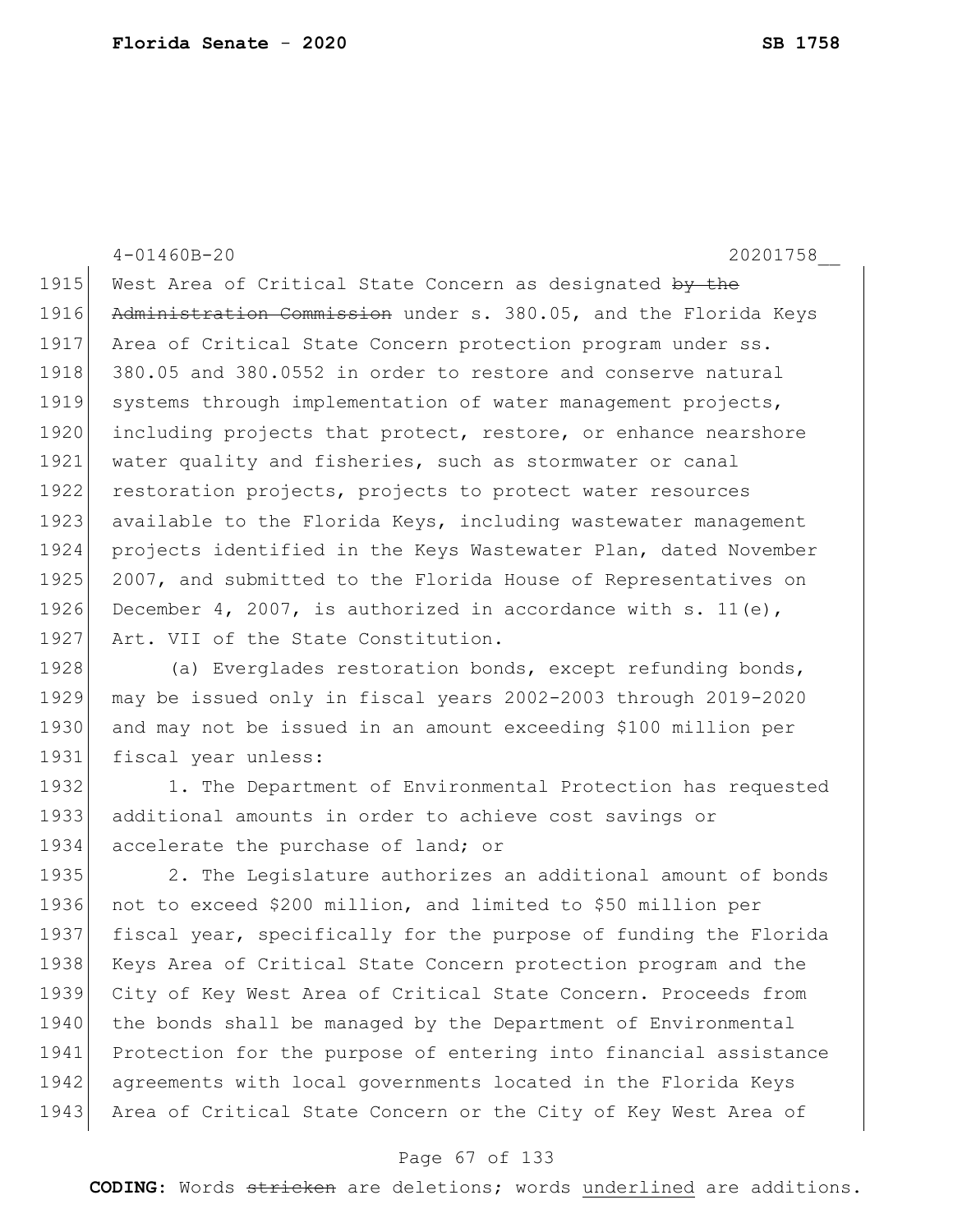|      | $4 - 01460B - 20$<br>20201758                                    |
|------|------------------------------------------------------------------|
| 1944 | Critical State Concern to finance or refinance the cost of       |
| 1945 | constructing sewage collection, treatment, and disposal          |
| 1946 | facilities or building projects that protect, restore, or        |
| 1947 | enhance nearshore water quality and fisheries, such as           |
| 1948 | stormwater or canal restoration projects and projects to protect |
| 1949 | water resources available to the Florida Keys.                   |
| 1950 | (b) The duration of Everglades restoration bonds may not         |
| 1951 | exceed 20 annual maturities and must mature by December $31$ ,   |
| 1952 | 2047. Except for refunding bonds, a series of bonds may not be   |
| 1953 | issued unless an amount equal to the debt service coming due in  |
| 1954 | the year of issuance has been appropriated by the Legislature.   |
| 1955 | Not more than 58.25 percent of documentary stamp taxes collected |
| 1956 | may be taken into account for the purpose of satisfying an       |
| 1957 | additional bonds test set forth in any authorizing resolution    |
| 1958 | for bonds issued on or after July 1, 2015. Beginning July 1,     |
| 1959 | 2010, the Legislature shall analyze the ratio of the state's     |
| 1960 | debt to projected revenues before authorizing the issuance of    |
| 1961 | bonds under this section.                                        |
| 1962 | Section 41. Subsection (1) of section 215.95, Florida            |
| 1963 | Statutes, is amended to read:                                    |
| 1964 | 215.95 Financial Management Information Board.-                  |
| 1965 | (1) There is created, as part of the Administ                    |
| 1966 | Commission, the Financial Management Information Board. The      |
| 1967 | board shall be composed of the Governor, the Chief Financial     |
| 1968 | Officer, the Commissioner of Agriculture, and the Attorney       |
| 1969 | General. The Governor shall be chair of the board. The Governor  |
| 1970 | or the Chief Financial Officer may call a meeting of the board   |

1971 at any time the need arises.

1972 Section 42. Subsection (2) of section 216.182, Florida

### Page 68 of 133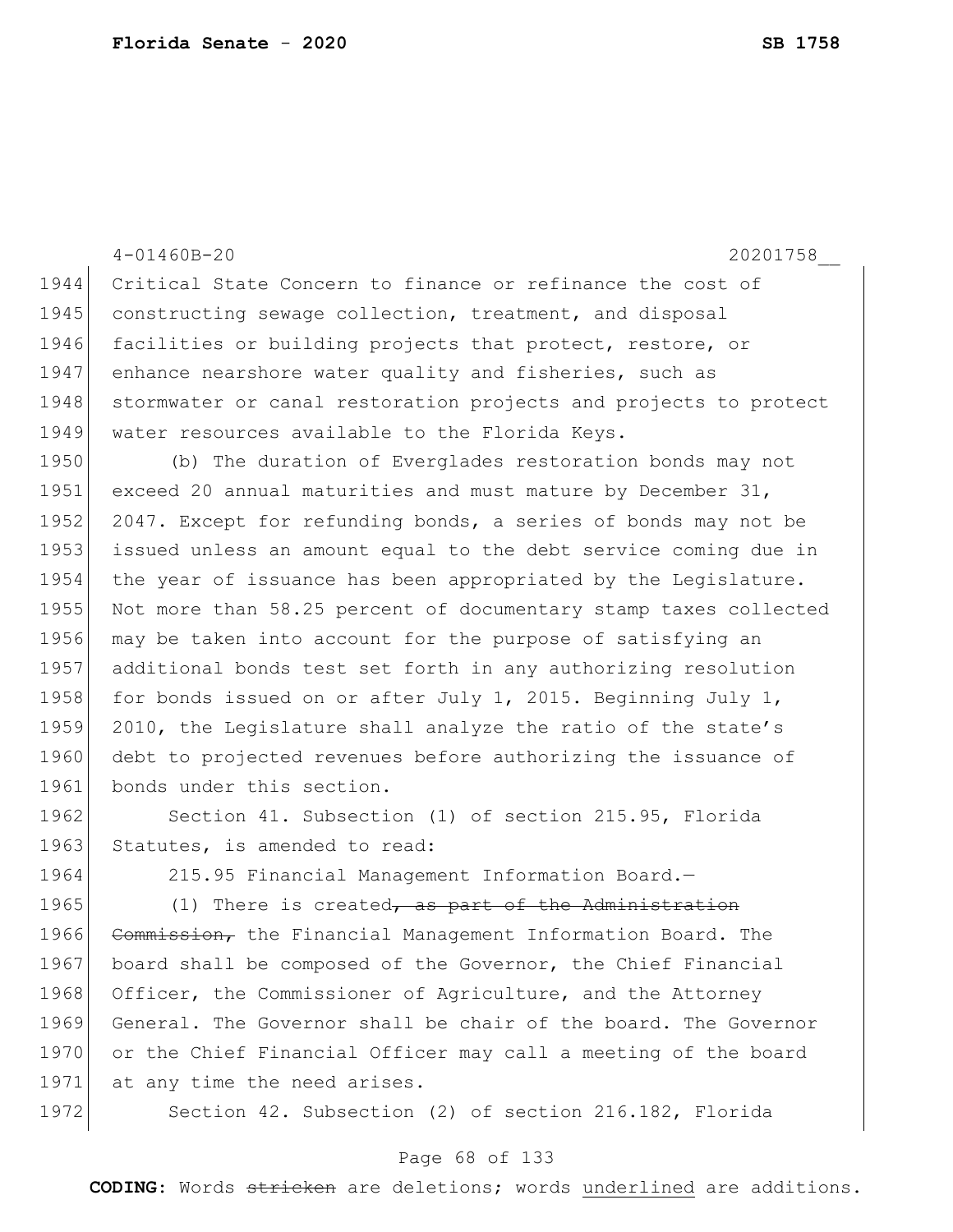|      | $4 - 01460B - 20$<br>20201758                                    |
|------|------------------------------------------------------------------|
| 1973 | Statutes, is amended to read:                                    |
| 1974 | 216.182 Approval of fixed capital outlay program plan.-          |
| 1975 | (2) Any department under the direct supervision of a member      |
| 1976 | of the Cabinet or of a board consisting of the Governor and      |
| 1977 | members of the Cabinet which contends that the determination of  |
| 1978 | the program plan by the Executive Office of the Governor         |
| 1979 | pursuant to subsection (1) is contrary to the orderly            |
| 1980 | implementation of legislative authorization shall have the right |
| 1981 | to have the issue reviewed by the Department of Management       |
| 1982 | Services after a substantial interest hearing by the Division of |
| 1983 | Administrative Hearings Administration Commission, which shall   |
| 1984 | decide such issue by majority vote. The appropriations           |
| 1985 | committees of the Legislature may advise the Department of       |
| 1986 | Management Services and the Division of Administrative Hearings  |
| 1987 | Administration Commission on the issue.                          |
| 1988 | Section 43. Subsection (2) of section 216.192, Florida           |
| 1989 | Statutes, is amended to read:                                    |
| 1990 | 216.192 Release of appropriations; revision of budgets.-         |
| 1991 | (2) Any department under the direct supervision of a member      |
| 1992 | of the Cabinet or of a board consisting of the Governor and      |
| 1993 | members of the Cabinet which contends that the plan for releases |
| 1994 | of funds appropriated to it is contrary to the approved          |
| 1995 | operating budget shall have the right to have the issue reviewed |
| 1996 | by the administrative law judge of the Division of               |
| 1997 | Administrative Hearings which shall issue a final order on the   |
| 1998 | issue Administration Commission which shall decide such issue by |
| 1999 | majority vote.                                                   |
| 2000 | Section 44. Section 259.045, Florida Statutes, is amended        |
| 2001 | to read:                                                         |

# Page 69 of 133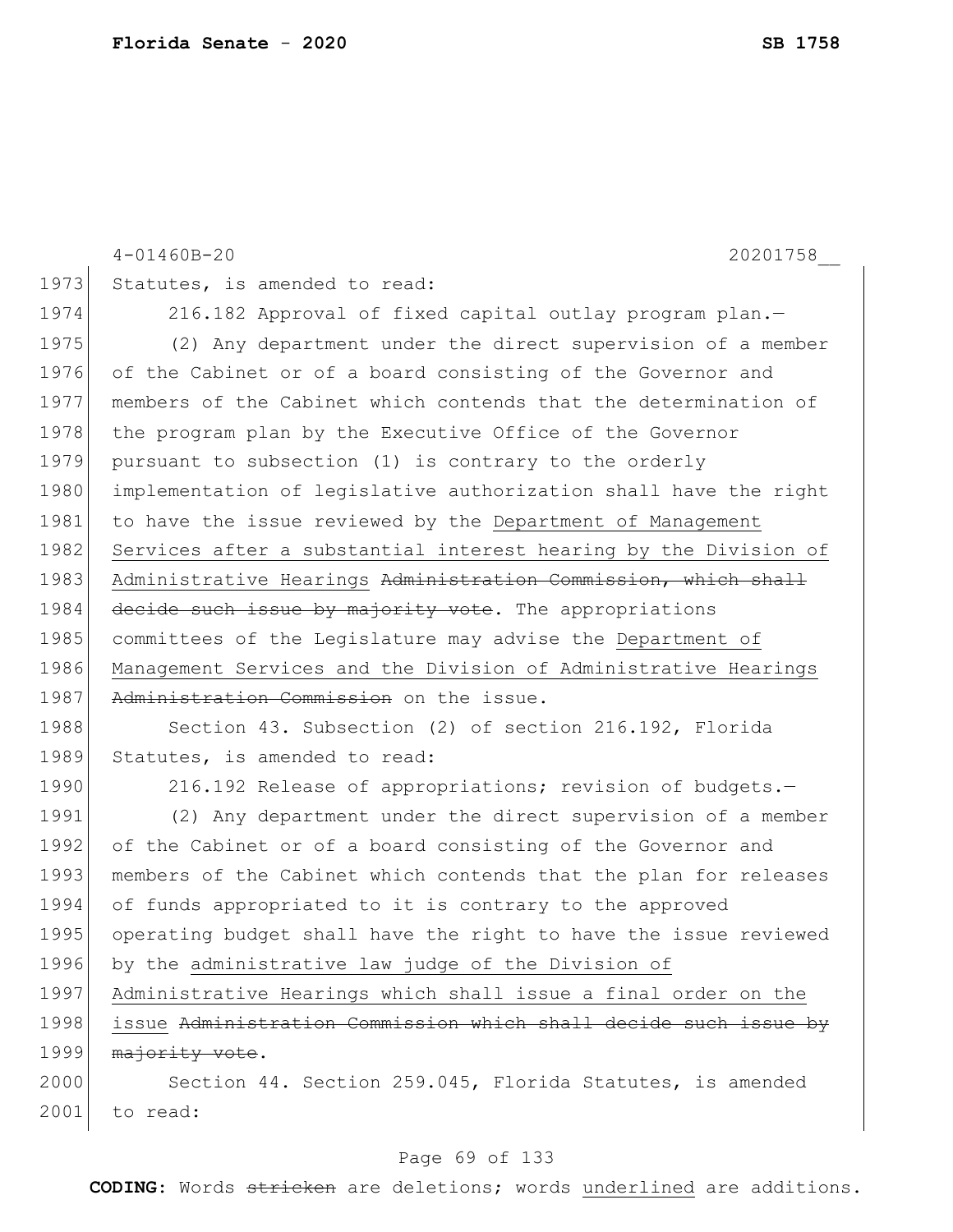4-01460B-20 20201758\_\_ 2002 259.045 Purchase of lands in areas of critical state 2003 concern; recommendations by department and land authorities.-2004 Within 45 days after the designation of Administration 2005 Commission designates an area as an area of critical state 2006 concern under s. 380.05, and annually thereafter, the Department 2007 of Environmental Protection shall consider the recommendations 2008 of the state land planning agency pursuant to  $s. 380.05(1)(a)$ 2009 relating to purchase of lands within an area of critical state 2010 concern or lands outside an area of critical state concern that 2011 directly impact an area of critical state concern, which may 2012 include lands used to preserve and protect water supply, and 2013 shall make recommendations to the board with respect to the 2014 purchase of the fee or any lesser interest in any such lands  $2015$  that are: 2016 (1) Environmentally endangered lands; 2017 (2) Outdoor recreation lands; 2018 (3) Lands that conserve sensitive habitat; 2019 (4) Lands that protect, restore, or enhance nearshore water 2020 quality and fisheries; 2021 (5) Lands used to protect and enhance water supply to the 2022 Florida Keys, including alternative water supplies such as 2023 reverse osmosis and reclaimed water systems; or 2024 (6) Lands used to prevent or satisfy private property 2025 rights claims resulting from limitations imposed by the 2026 designation of an area of critical state concern if the 2027 acquisition of such lands fulfills a public purpose listed in s.  $2028$  259.032(2) or if the parcel is wholly or partially, at the time 2029 of acquisition, on one of the board's approved acquisition lists 2030 established pursuant to this chapter. For the purposes of this

### Page 70 of 133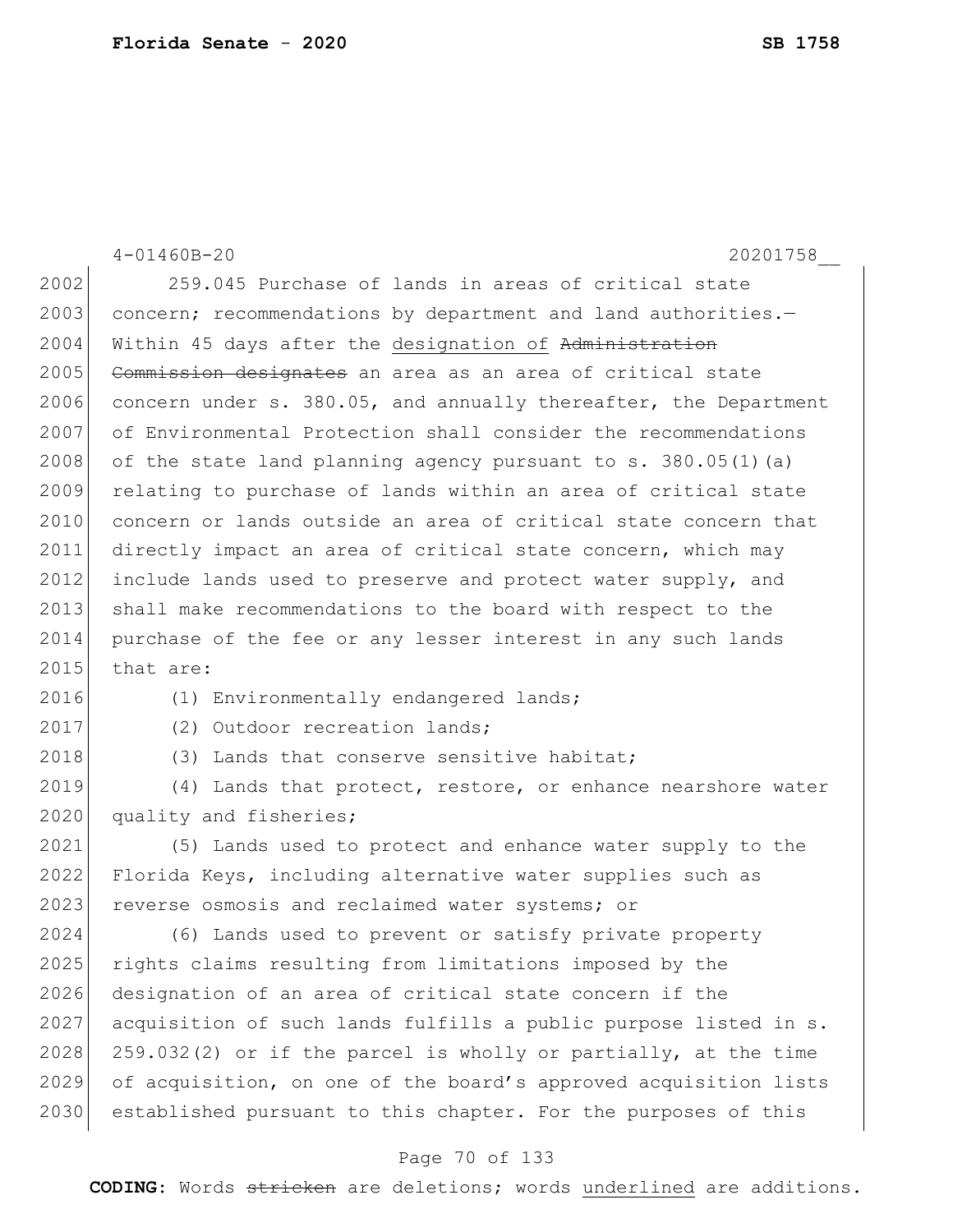|      | $4 - 01460B - 20$<br>20201758                                    |
|------|------------------------------------------------------------------|
| 2031 | subsection, if a parcel is estimated to be worth \$500,000 or    |
| 2032 | less and the director of the Division of State Lands finds that  |
| 2033 | the cost of an outside appraisal is not justified, a comparable  |
| 2034 | sales analysis, an appraisal prepared by the Division of State   |
| 2035 | Lands, or other reasonably prudent procedures may be used by the |
| 2036 | Division of State Lands to estimate the value of the parcel,     |
| 2037 | provided the public's interest is reasonably protected.          |
| 2038 |                                                                  |
| 2039 | The department, a local government, a special district, or a     |
| 2040 | land authority within an area of critical state concern may make |
| 2041 | recommendations with respect to additional purchases which were  |
| 2042 | not included in the state land planning agency recommendations.  |
| 2043 | Section 45. Paragraph (a) of subsection (2) of section           |
| 2044 | 282.709, Florida Statutes, is amended to read:                   |
| 2045 | 282.709 State agency law enforcement radio system and            |
| 2046 | interoperability network.-                                       |
| 2047 | (2) The Joint Task Force on State Agency Law Enforcement         |
| 2048 | Communications is created adjunct to the department to advise    |
| 2049 | the department of member-agency needs relating to the planning,  |
| 2050 | designing, and establishment of the statewide communication      |
| 2051 | system.                                                          |
| 2052 | (a) The Joint Task Force on State Agency Law Enforcement         |
| 2053 | Communications shall consist of the following members:           |
| 2054 | 1. A representative of the Division of Alcoholic Beverages       |
| 2055 | and Tobacco of the Department of Business and Professional       |
| 2056 | Regulation who shall be appointed by the secretary of the        |
| 2057 | department.                                                      |
| 2058 | 2. A representative of the Division of Florida Highway           |

Patrol of the Department of Highway Safety and Motor Vehicles

### Page 71 of 133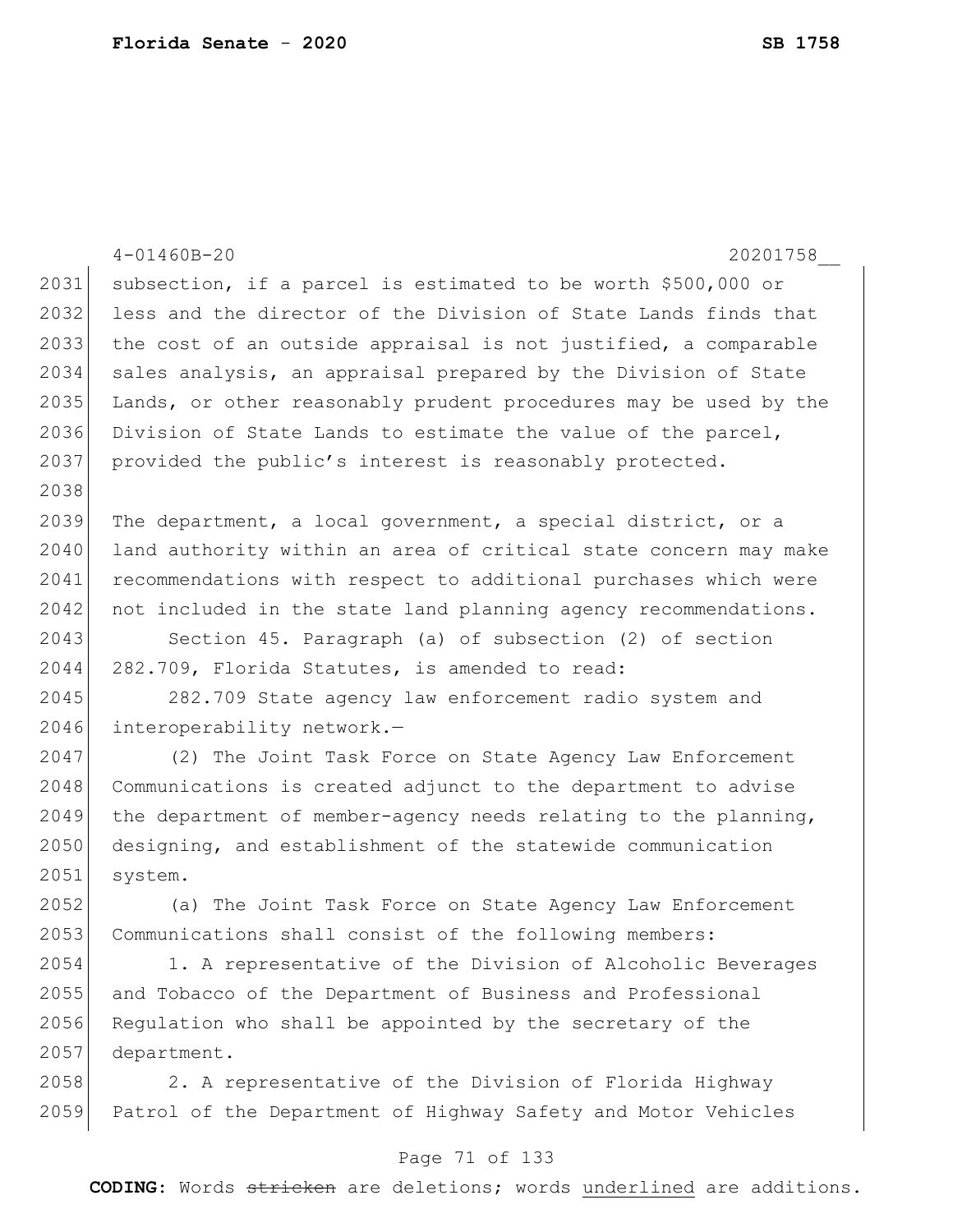|      | $4 - 01460B - 20$<br>20201758                                   |
|------|-----------------------------------------------------------------|
| 2060 | who shall be appointed by the secretary executive director of   |
| 2061 | the department.                                                 |
| 2062 | 3. A representative of the Department of Law Enforcement        |
| 2063 | who shall be appointed by the executive director of the         |
| 2064 | department.                                                     |
| 2065 | 4. A representative of the Fish and Wildlife Conservation       |
| 2066 | Commission who shall be appointed by the executive director of  |
| 2067 | the commission.                                                 |
| 2068 | 5. A representative of the Division of Law Enforcement of       |
| 2069 | the Department of Environmental Protection who shall be         |
| 2070 | appointed by the secretary of the department.                   |
| 2071 | 6. A representative of the Department of Corrections who        |
| 2072 | shall be appointed by the secretary of the department.          |
| 2073 | 7. A representative of the Department of Financial Services     |
| 2074 | who shall be appointed by the Chief Financial Officer.          |
| 2075 | 8. A representative of the Department of Agriculture and        |
| 2076 | Consumer Services who shall be appointed by the Commissioner of |
| 2077 | Agriculture.                                                    |
| 2078 | 9. A representative of the Florida Sheriffs Association who     |
| 2079 | shall be appointed by the president of the Florida Sheriffs     |
| 2080 | Association.                                                    |
| 2081 | Section 46. Paragraphs (b) and (d) of subsection (12) of        |
| 2082 | section 288.975, Florida Statutes, are amended to read:         |
| 2083 | 288.975 Military base reuse plans.-                             |
| 2084 | (12) Following receipt of a petition, the petitioning party     |
| 2085 | or parties and the host local government shall seek resolution  |
| 2086 | of the issues in dispute. The issues in dispute shall be        |
| 2087 | resolved as follows:                                            |
| 2088 | (b) If resolution of the dispute cannot be achieved within      |
|      |                                                                 |

# Page 72 of 133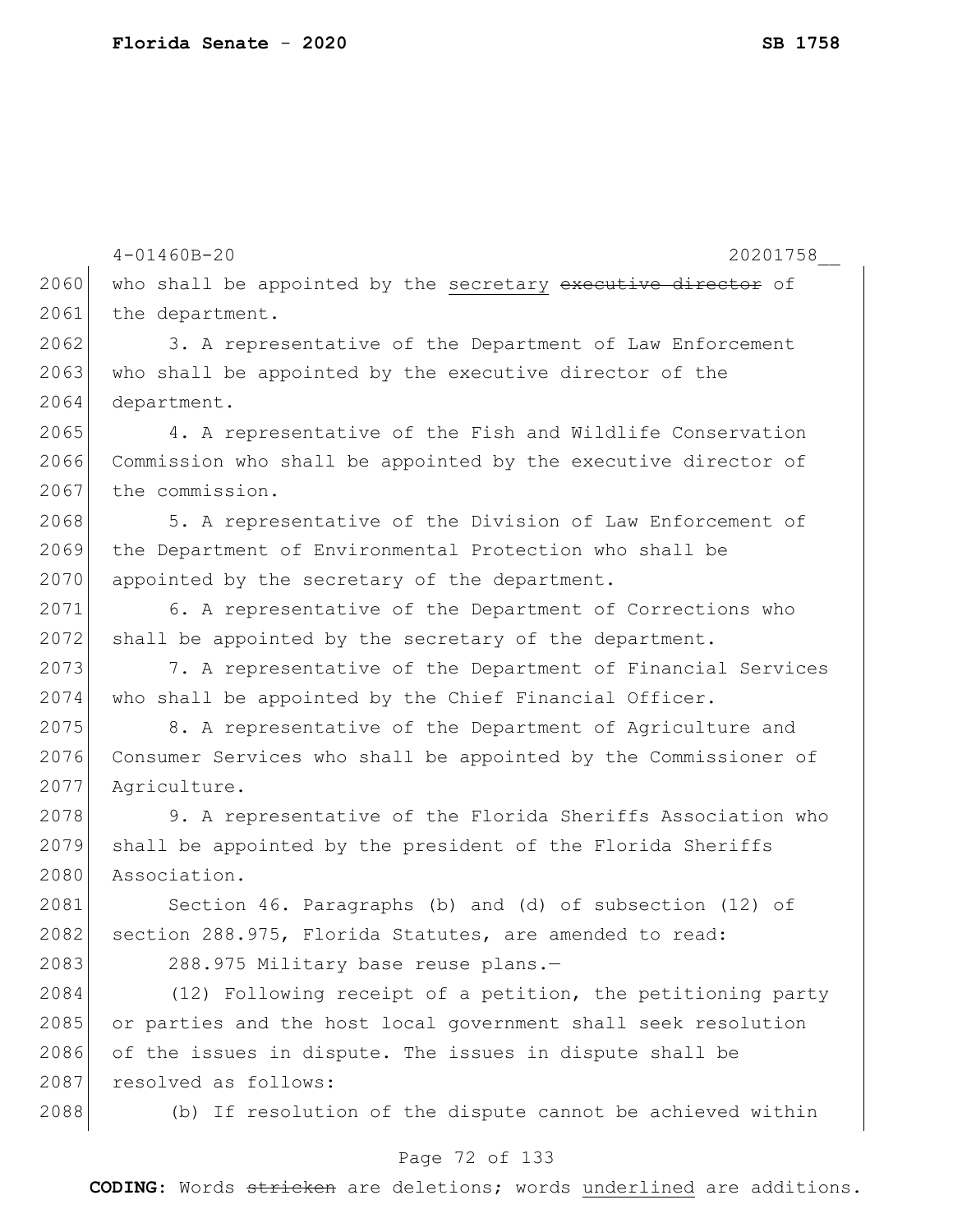4-01460B-20 20201758\_\_ 2089 45 days, the petitioning parties and host local government may 2090 extend such dispute resolution for up to 45 days. If resolution 2091 of the dispute cannot be achieved with the above timeframes, the 2092 issues in dispute shall be submitted to the state land planning 2093 agency. If the issues stem from multiple petitions, the 2094 mediation shall be consolidated into a single proceeding. The 2095 state land planning agency shall have 45 days to hold informal 2096 hearings, if necessary, identify the issues in dispute, prepare 2097 a record of the proceedings, and provide recommended solutions 2098 to the parties. If the parties fail to implement the recommended 2099 solutions within 45 days, the state land planning agency shall 2100 submit the matter to the Division of Administrative Hearings 2101 Administration Commission for final action. The report to the 2102 Division of Administrative Hearings Administration Commission 2103 shall list each issue in dispute, describe the nature and basis 2104 for each dispute, identify the recommended solutions provided to 2105 the parties, and make recommendations for actions the Division 2106 of Administrative Hearings Administration Commission should take 2107 to resolve the disputed issues. 2108 (d) Within 45 days after receiving the report from the 2109 state land planning agency, the Division of Administrative

2110 Hearings Administration Commission shall take action to resolve 2111 the issues in dispute. In deciding upon a proper resolution, the 2112 Division of Administrative Hearings Administration Commission 2113 shall consider the nature of the issues in dispute, any requests 2114 for a formal administrative hearing pursuant to chapter 120, the 2115 compliance of the parties with this section, the extent of the 2116 conflict between the parties, the comparative hardships and the 2117 public interest involved. If the Division of Administrative

### Page 73 of 133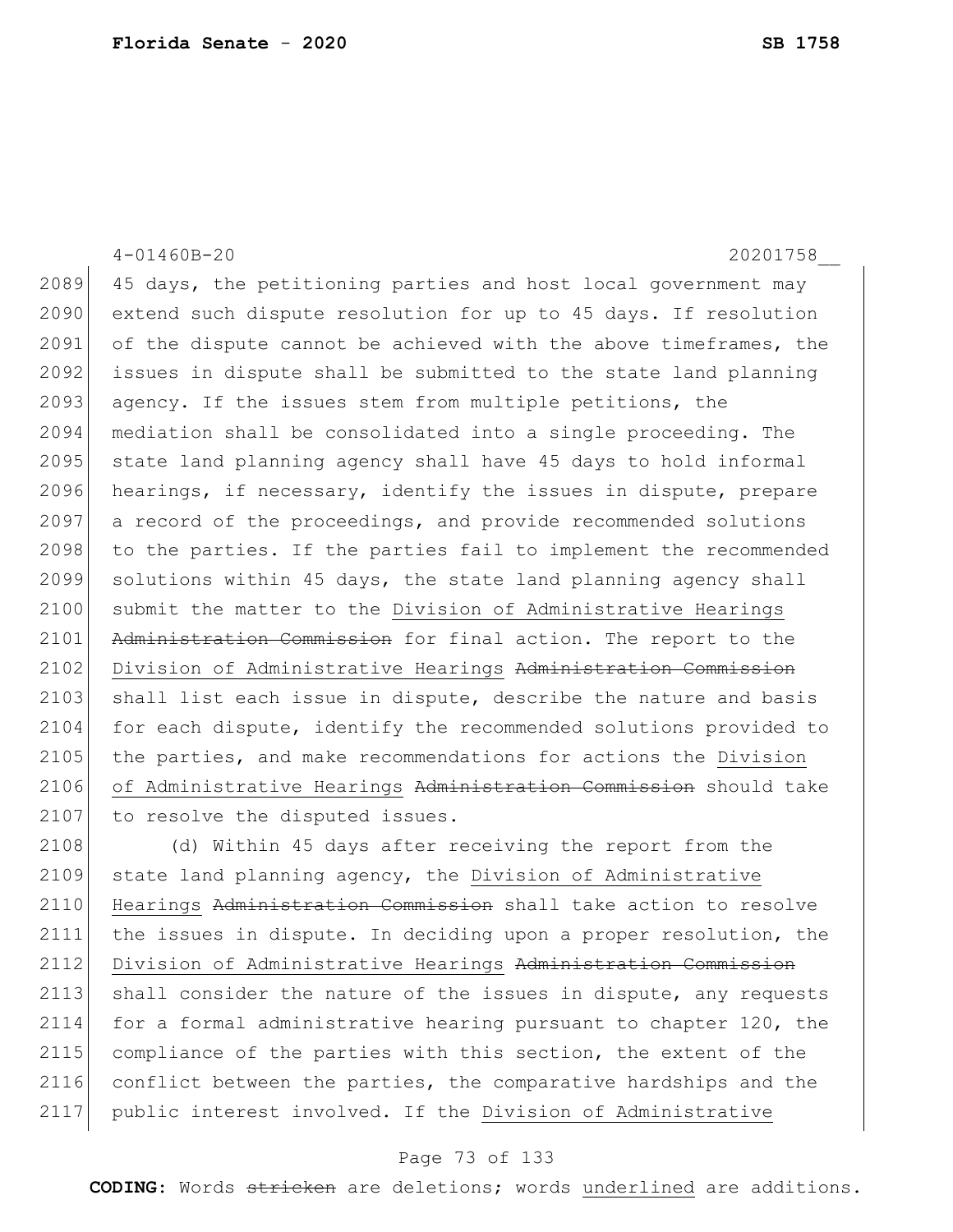4-01460B-20 20201758\_\_ 2118 Hearings Administration Commission incorporates in its final 2119 order a term or condition that requires any local government to 2120 amend its local government comprehensive plan, the local 2121 government shall amend its plan within 60 days after the 2122 issuance of the order. A public hearing on such amendment or 2123 amendments pursuant to s.  $163.3184(11)(b)1$ . is not required. The 2124 final order of the Division of Administrative Hearings  $2125$  Administration Commission is subject to appeal pursuant to s. 2126 120.68. If the order of the Division of Administrative Hearings 2127 Administration Commission is appealed, the time for the local 2128 government to amend its plan shall be tolled during the pendency 2129 of any local, state, or federal administrative or judicial 2130 proceeding relating to the military base reuse plan. 2131 Section 47. Subsection (7) of section 316.545, Florida 2132 Statutes, is amended to read: 2133 316.545 Weight and load unlawful; special fuel and motor 2134 fuel tax enforcement; inspection; penalty; review.-2135 (7) There is created within the Department of 2136 Transportation the Commercial Motor Vehicle Review Board, 2137 consisting of three permanent members who shall be the Secretary 2138 of Transportation, the Secretary executive director of the 2139 Department of Highway Safety and Motor Vehicles, and the 2140 Commissioner of Agriculture, or their authorized 2141 representatives, and four additional members appointed pursuant 2142 to paragraph (b), which may review any penalty imposed upon any 2143 vehicle or person under the provisions of this chapter relating 2144 to weights imposed on the highways by the axles and wheels of 2145 motor vehicles, to special fuel and motor fuel tax compliance, 2146 or to violations of safety requlations.

### Page 74 of 133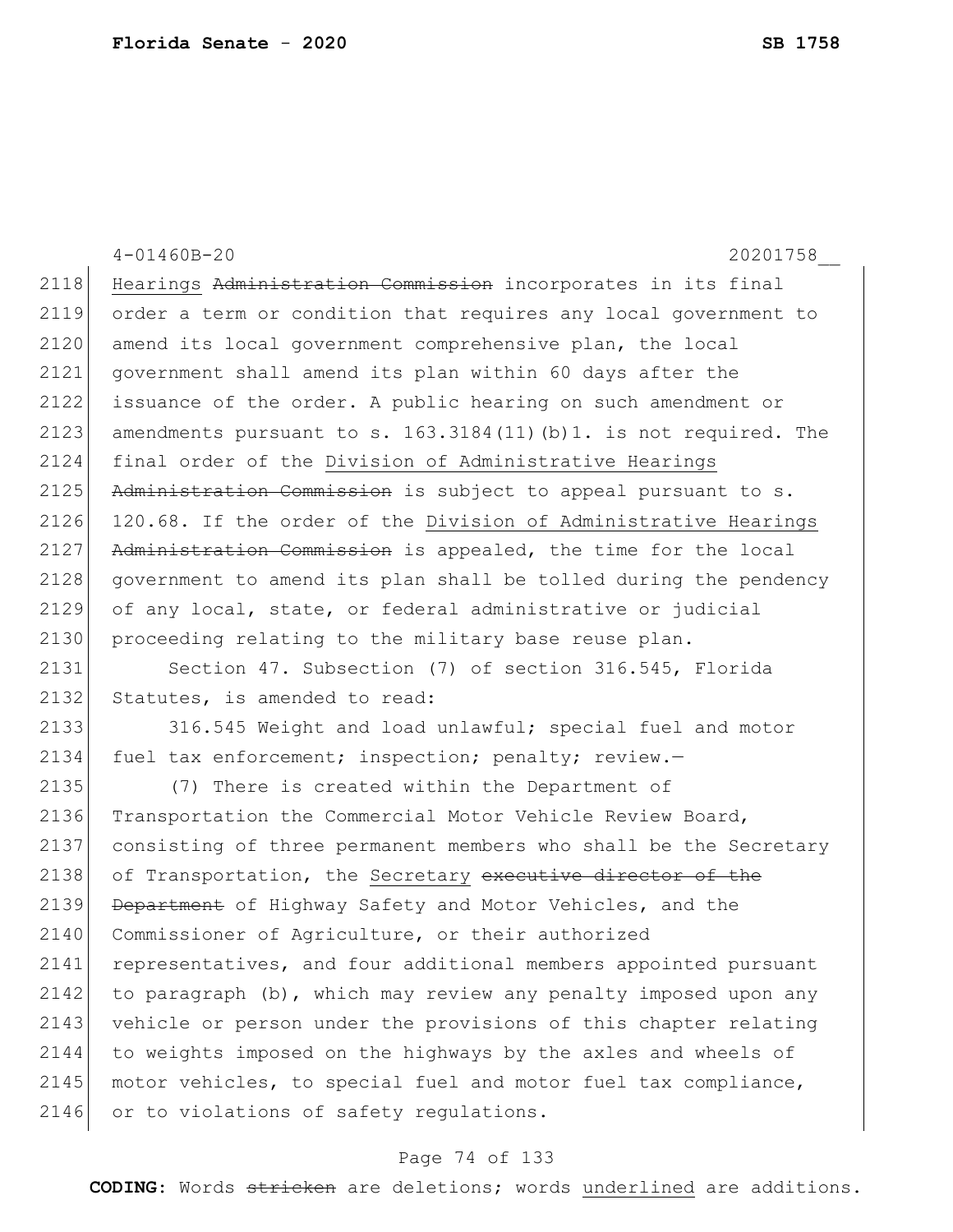```
4-01460B-20 20201758__
2147 (a) The Secretary of Transportation or his or her
2148 authorized representative shall be the chair of the review
2149 board.
2150 (b) The Governor shall appoint one member from the road 
2151 construction industry, one member from the trucking industry, 
2152 and one member with a general business or legal background. The
2153 Commissioner of Agriculture shall appoint one member from the 
2154 agriculture industry. Each member appointed under this paragraph 
2155 must be a registered voter and resident of the state and must 
2156 possess business experience in the private sector. Members
2157 appointed under pursuant to this paragraph shall each serve a 2-
2158 year term. A vacancy occurring during the term of a member
2159 appointed under this paragraph shall be filled only for the 
2160 remainder of the unexpired term. Members of the board appointed
2161 under this paragraph may be removed from office by the Governor
2162 for misconduct, malfeasance, misfeasance, or nonfeasance in
2163 office.
2164 (c) Each member, before entering upon his or her official
```
2165 duties, shall take and subscribe to an oath before an official 2166 authorized by law to administer oaths that he or she will  $2167$  honestly, faithfully, and impartially perform the duties 2168 devolving upon him or her in office as a member of the review 2169 board and that he or she will not neglect any duties imposed 2170 upon him or her by s.  $316.3025$ , s.  $316.550$ , or this section.

2171 (d) The chair of the review board is responsible for the 2172 administrative functions of the review board.

2173 (e) Four members of the board constitute a quorum, and the  $2174$  vote of four members is  $\frac{117}{100}$  be necessary for any action taken 2175 by the board. A vacancy on the board does not impair the right

### Page 75 of 133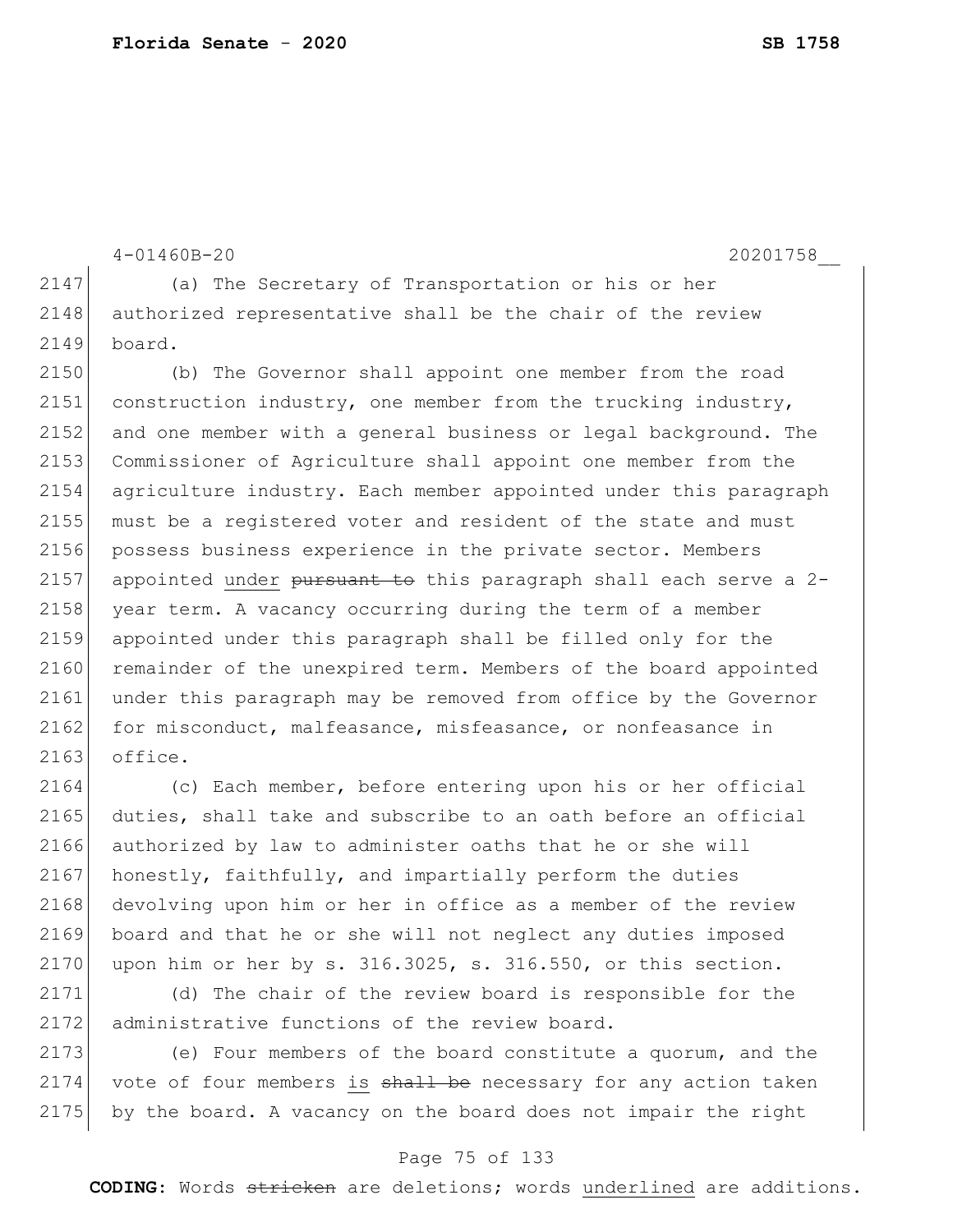```
4-01460B-20 20201758__
2176 of a quorum of the board to exercise all of the rights and
2177 perform all of the duties of the board.
2178 (f) The review board may hold sessions and conduct
2179 proceedings at any place within the state. As an alternative to 
2180 physical appearance, and in addition to any other method of
2181 appearance authorized by rule, the Department of Transportation
2182 shall provide space and video conference capability at each
2183 district office to enable a person requesting a hearing to
2184 appear remotely before the board, regardless of the physical 
2185 location of the board proceeding.
2186 Section 48. Paragraph (a) of subsection (2) of section
2187 320.275, Florida Statutes, is amended to read:
2188 320.275 Automobile Dealers Industry Advisory Board.
2189 (2) MEMBERSHIP, TERMS, MEETINGS.-
2190 (a) The board shall be composed of 12 members. The 
2191 secretary executive director of the Department of Highway Safety
2192 and Motor Vehicles shall appoint the members from names
2193 submitted by the entities for the designated categories the
2194 member will represent. The secretary executive director shall
2195 appoint one representative of the Department of Highway Safety 
2196 and Motor Vehicles; two representatives of the independent motor 
2197 vehicle industry as recommended by the Florida Independent 
2198 Automobile Dealers Association; two representatives of the
2199 franchise motor vehicle industry as recommended by the Florida 
2200 Automobile Dealers Association; one representative of the
2201 auction motor vehicle industry who is from an auction chain and
2202 is recommended by a group affiliated with the National Auto 
2203 Auction Association; one representative of the auction motor
2204 vehicle industry who is from an independent auction and is
```
#### Page 76 of 133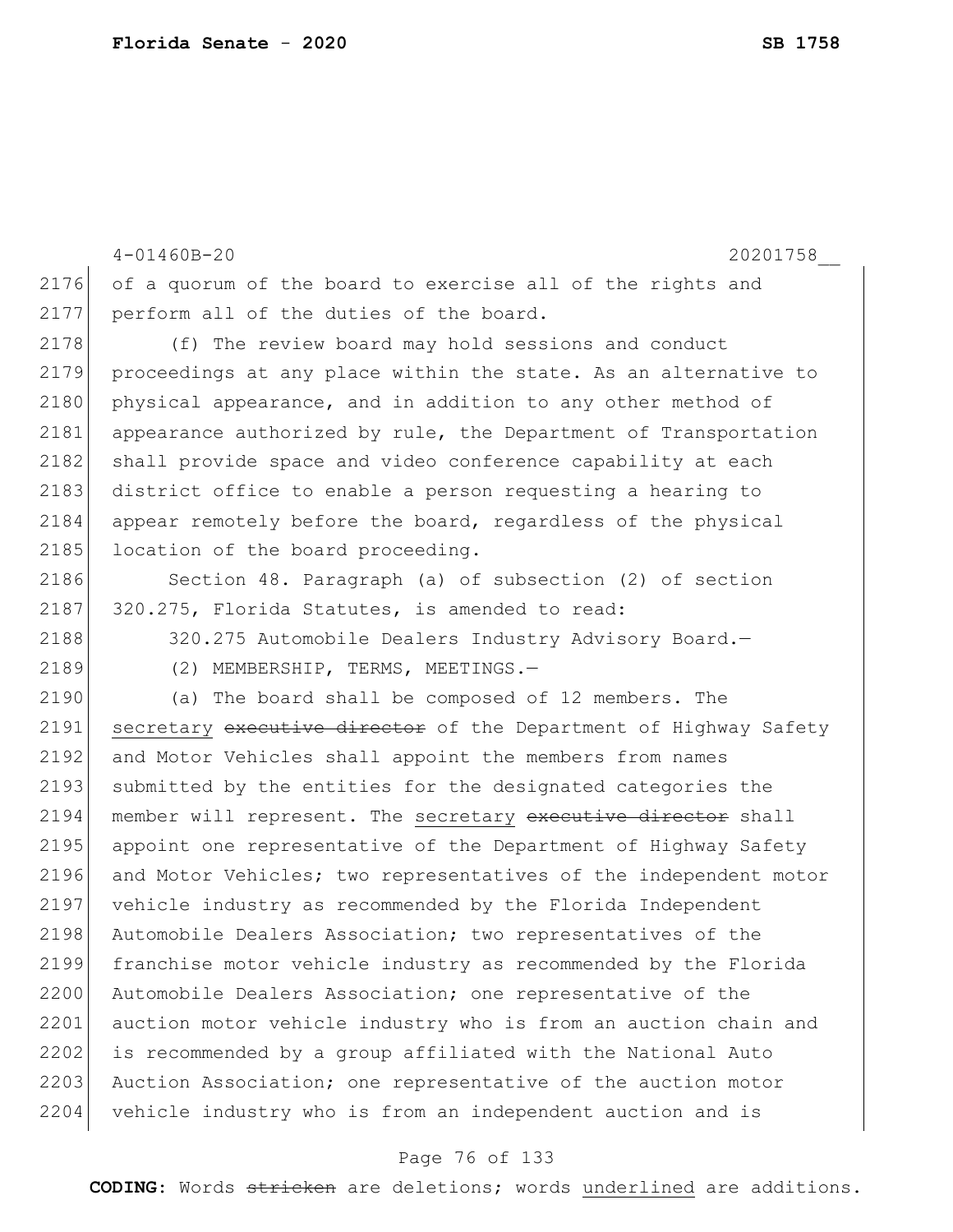|      | $4 - 01460B - 20$<br>20201758                                    |
|------|------------------------------------------------------------------|
| 2205 | recommended by a group affiliated with the National Auto Auction |
| 2206 | Association; one representative from the Department of Revenue;  |
| 2207 | a Florida tax collector representative recommended by the        |
| 2208 | Florida Tax Collectors Association; one representative from the  |
| 2209 | Better Business Bureau; one representative from the Department   |
| 2210 | of Agriculture and Consumer Services, who must represent the     |
| 2211 | Division of Consumer Services; and one representative of the     |
| 2212 | insurance industry who writes motor vehicle dealer surety bonds. |
| 2213 | Section 49. Subsection (1) of section 322.125, Florida           |
| 2214 | Statutes, is amended to read:                                    |
| 2215 | 322.125 Medical Advisory Board.-                                 |
| 2216 | (1) There shall be a Medical Advisory Board composed of not      |
| 2217 | fewer than 12 or more than 25 members, at least one of whom must |
| 2218 | be 60 years of age or older and all but one of whose medical and |
| 2219 | other specialties must relate to driving abilities, which number |
| 2220 | must include a doctor of medicine who is employed by the         |
| 2221 | Department of Highway Safety and Motor Vehicles in Tallahassee,  |
| 2222 | who shall serve as administrative officer for the board. The     |
| 2223 | secretary executive director of the Department of Highway Safety |
| 2224 | and Motor Vehicles shall recommend persons to serve as board     |
| 2225 | members. Every member but two must be a doctor of medicine       |
| 2226 | licensed to practice medicine in this or any other state. One    |
| 2227 | member must be an optometrist licensed to practice optometry in  |
| 2228 | this state. One member must be a chiropractic physician licensed |
| 2229 | to practice chiropractic medicine in this state. Members shall   |
| 2230 | be approved by the Cabinet and shall serve 4-year staggered      |
| 2231 | terms. The board membership must, to the maximum extent          |
| 2232 | possible, consist of equal representation of the disciplines of  |
| 2233 | the medical community treating the mental or physical            |
|      |                                                                  |

# Page 77 of 133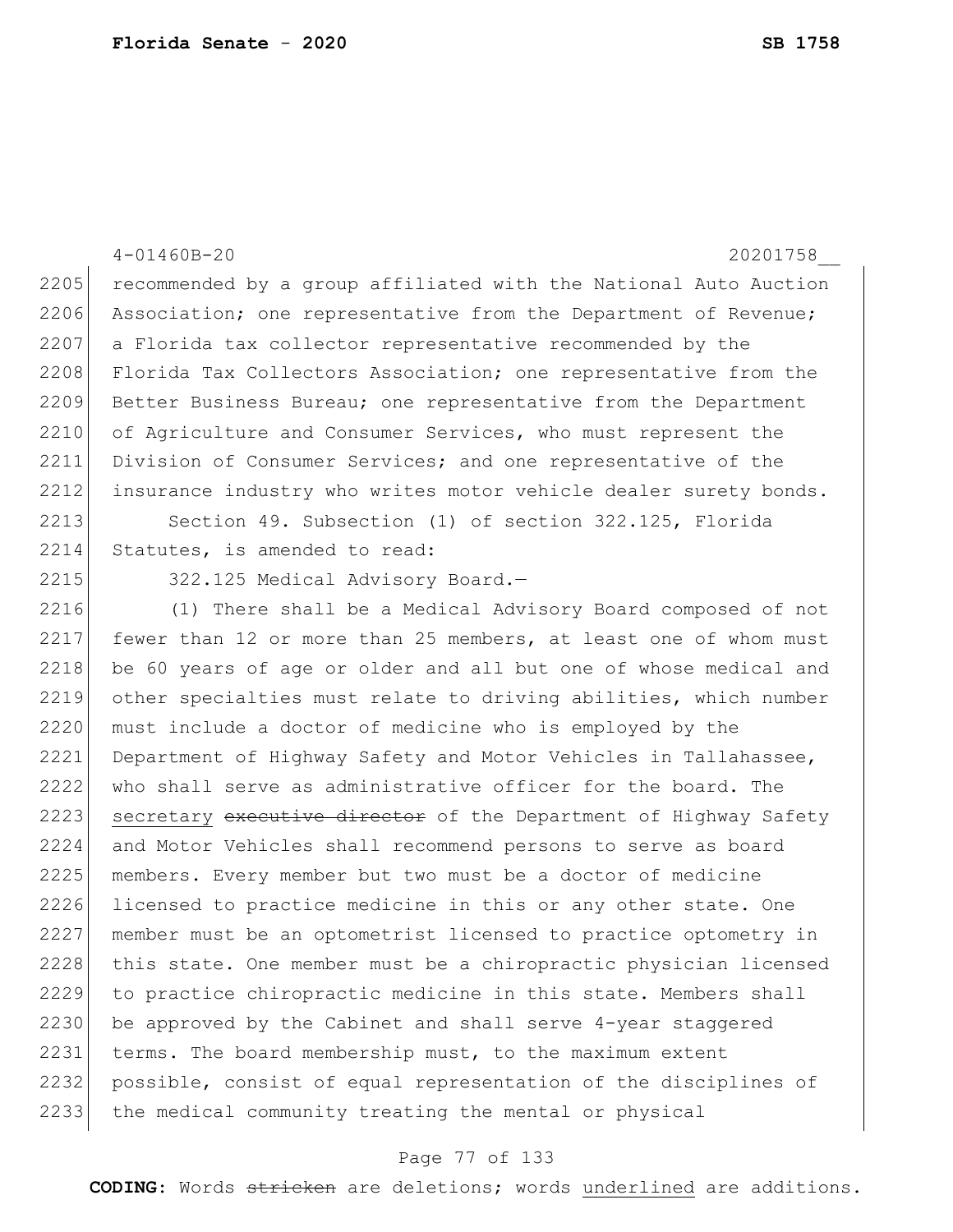|      | $4 - 01460B - 20$<br>20201758                                    |
|------|------------------------------------------------------------------|
| 2234 | disabilities that could affect the safe operation of motor       |
| 2235 | vehicles.                                                        |
| 2236 | Section 50. Section 331.353, Florida Statutes, is amended        |
| 2237 | to read:                                                         |
| 2238 | 331.353 Rulemaking authority. The Administration Commission      |
| 2239 | and State agencies shall have authority to adopt rules           |
| 2240 | containing procedures for review of spaceport plans and          |
| 2241 | amendments and development orders for projects applied for or    |
| 2242 | issued under this act.                                           |
| 2243 | Section 51. Paragraph (b) of subsection (5) of section           |
| 2244 | 336.025, Florida Statutes, is amended to read:                   |
| 2245 | 336.025 County transportation system; levy of local option       |
| 2246 | fuel tax on motor fuel and diesel fuel.-                         |
| 2247 | (5)                                                              |
| 2248 | (b) Any dispute as to the determination by the county of         |
| 2249 | distribution proportions shall be resolved through an appeal to  |
| 2250 | the Division of Administrative Hearings Administration           |
| 2251 | Commission in accordance with procedures developed by the        |
| 2252 | Division of Administrative Hearings commission. Pending final    |
| 2253 | disposition of such proceeding, the tax shall be collected       |
| 2254 | pursuant to this section, and such funds shall be held in escrow |
| 2255 | by the clerk of the circuit court of the county until final      |
| 2256 | disposition.                                                     |
| 2257 | Section 52. Subsection (1) of section 337.243, Florida           |
| 2258 | Statutes, is amended to read:                                    |
| 2259 | 337.243 Notification of land use changes in designated           |
| 2260 | transportation corridors.-                                       |
| 2261 | (1) If a local government designates a transportation            |
| 2262 | corridor that includes a facility on the State Highway System in |
|      |                                                                  |

# Page 78 of 133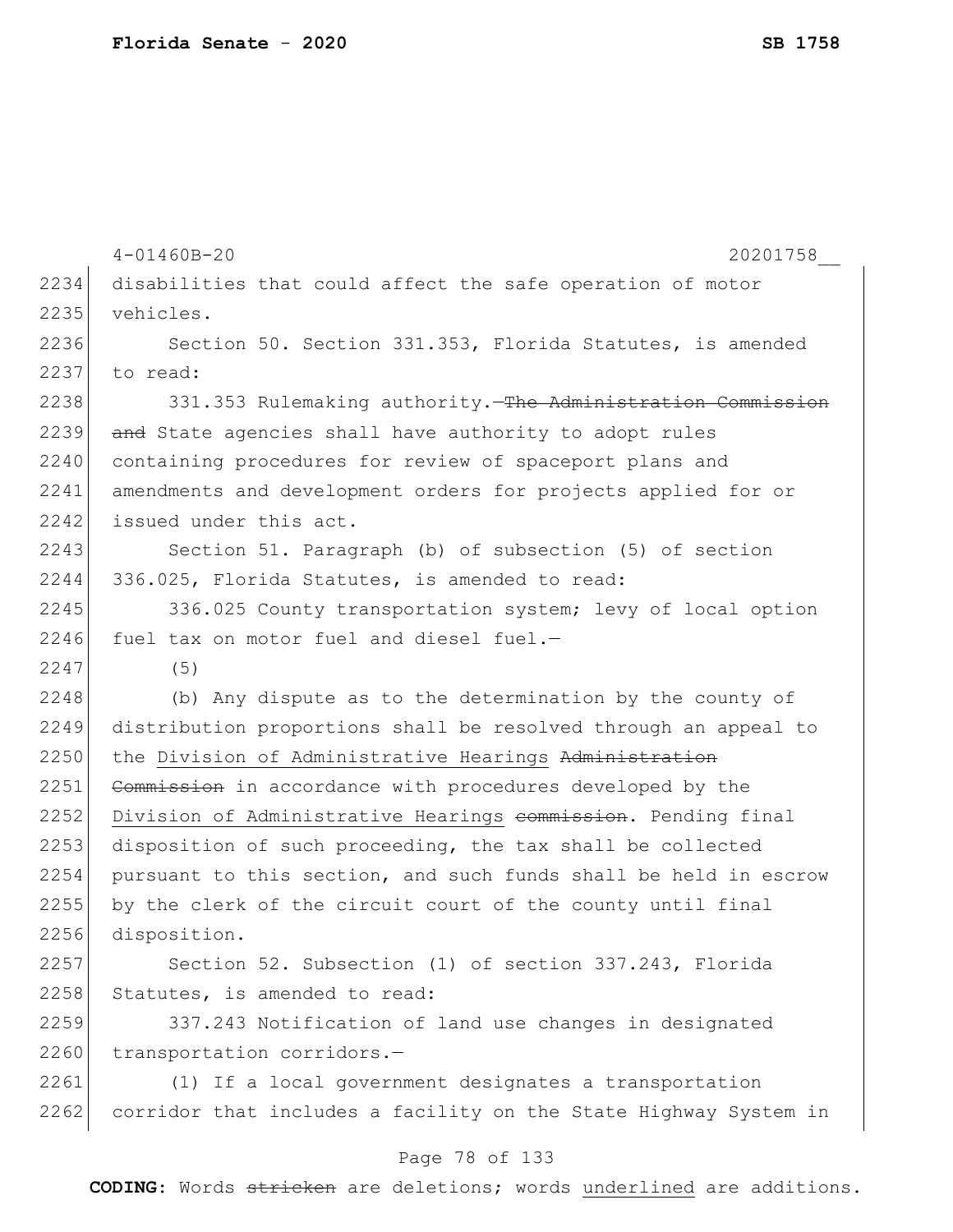|      | 20201758<br>$4 - 01460B - 20$                                             |
|------|---------------------------------------------------------------------------|
| 2263 | its local government comprehensive plan and has adopted a                 |
| 2264 | transportation corridor management ordinance, the local                   |
| 2265 | governmental entity shall give reasonable notice by certified             |
| 2266 | mail to the department prior to approving any substantial zoning          |
| 2267 | change or subdivision plat changes or granting of a building              |
| 2268 | permit or development permit, as defined in s. $380.031(3)$ <del>s.</del> |
| 2269 | 380.031(4), for land use or the erection, alteration, or moving           |
| 2270 | of a building for property within the designated transportation           |
| 2271 | corridor which would substantially impair the viability of the            |
| 2272 | corridor for future transportation uses. This notification                |
| 2273 | requirement shall not apply to any routine maintenance or                 |
| 2274 | emergency repairs to existing structures. Upon notification, the          |
| 2275 | department shall determine whether to purchase the property               |
| 2276 | affected or to initiate eminent domain proceedings. The                   |
| 2277 | department's determination shall not affect the granting or               |
| 2278 | denial of the permit by the local government. The local                   |
| 2279 | government shall not be liable to the department for failure to           |
| 2280 | make notification to the department pursuant to this section.             |
| 2281 | Section 53. Subsections $(3)$ and $(4)$ of section 369.305,               |
| 2282 | Florida Statutes, are amended to read:                                    |
| 2283 | 369.305 Review of local comprehensive plans, land                         |
| 2284 | development requilations. Wekiva River development permits, and           |

| development regulations, Wekiva River development permits, and 2285 amendments.-

2286 (3) If the department determines that the local comprehensive plan and land development regulations as amended 2288 or supplemented comply with the provisions of subsection (1), 2289 the department shall petition the Department of Economic 2290 Opportunity Governor and Cabinet to confirm its determination. 2291 If the department determines that the amendments and any new

### Page 79 of 133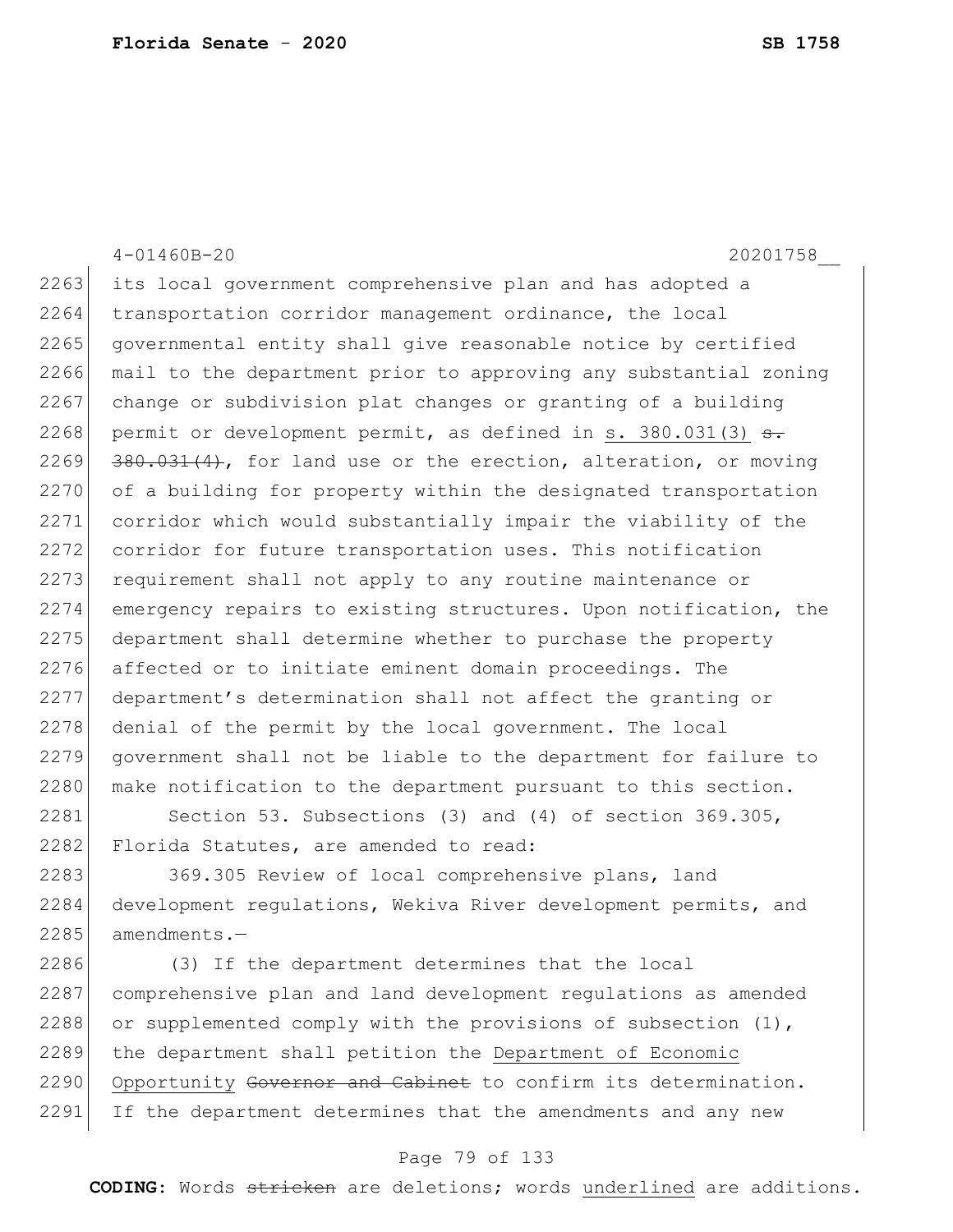4-01460B-20 20201758\_\_ 2292 land development regulations that a county has adopted do not 2293 meet the criteria established in subsection  $(1)$ , or the 2294 department receives no amendments or new land development 2295 regulations and determines that the county's existing local 2296 comprehensive plan and land development regulations do not 2297 comply with the provisions of subsection  $(1)$ , the department 2298 shall petition the Department of Economic Opportunity Governor 2299 and Cabinet to order the county to adopt such amendments to its 2300 local comprehensive plan or land development requiations or such 2301 new land development regulations as it deems necessary to meet 2302 the criteria in subsection (1). A determination or petition made 2303 by the department pursuant to this subsection shall not be final 2304 agency action. 2305 (4) The Department of Economic Opportunity Governor and 2306 Cabinet, sitting as the Land and Water Adjudicatory Commission, 2307 shall render an order on the petition. Any local government 2308 comprehensive plan amendments directly related to the 2309 requirements of this subsection and subsections  $(1)$ ,  $(2)$ , and 2310 (3) may be initiated by a local planning agency and considered 2311 by the local governing body without regard to statutory or local 2312 ordinance limitations on the frequency of consideration of 2313 amendments to local comprehensive plans. 2314 Section 54. Section 373.114, Florida Statutes, is amended  $2315$  to read:

2316 373.114 Land and Water Adjudicatory Commission; Review of 2317 district rules and orders; department review of district rules.-

2318 (1) Except as provided in subsection (2), the department 2319 has Governor and Cabinet, sitting as the Land and Water 2320 Adjudicatory Commission, have the exclusive authority to review

### Page 80 of 133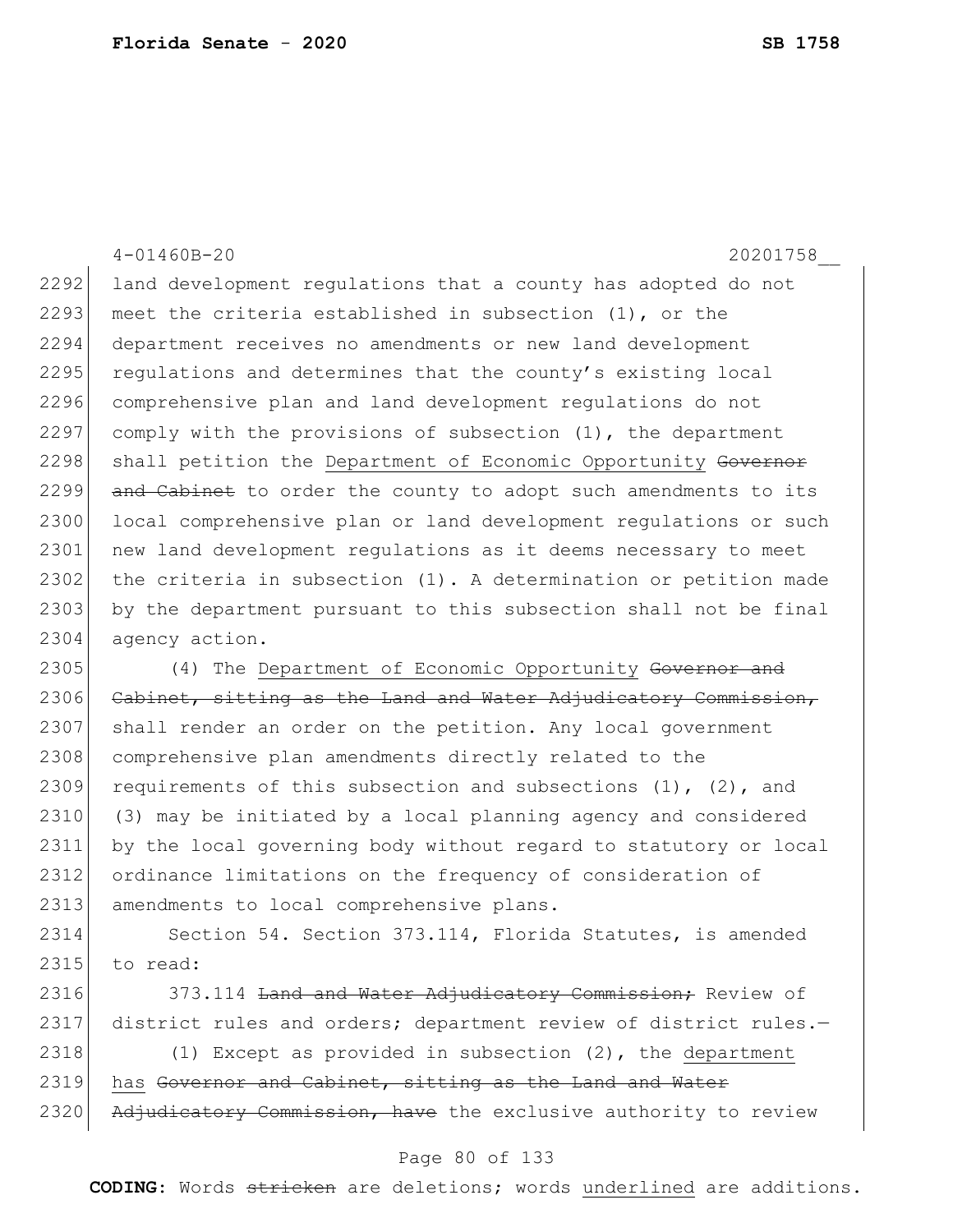4-01460B-20 20201758\_\_ 2321 any order or rule of a water management district, other than a 2322 rule relating to an internal procedure of the district or a 2323 final order resulting from an evidentiary hearing held under s. 2324 120.569 or s. 120.57 or a rule that has been adopted after 2325 issuance of a final order resulting from an evidentiary hearing 2326 held under s. 120.56, to ensure consistency with the provisions 2327 and purposes of this chapter. Subsequent to the legislative 2328 ratification of the delineation methodology pursuant to s. 2329 373.421(1), this subsection also shall apply to an order of the 2330 department, or a local government exercising delegated 2331 authority, pursuant to ss. 373.403-373.443, except an order 2332 pertaining to activities or operations subject to conceptual 2333 plan approval pursuant to chapter 378 or a final order resulting 2334 from an evidentiary hearing held under s. 120.569 or s. 120.57. 2335 (a) Such review may be initiated by the department or by a 2336 party to the proceeding below by filing a request for review 2337 with the department Land and Water Adjudicatory Commission and 2338 serving a copy on the department and on any person named in the 2339 rule or order within 20 days after adoption of the rule or the 2340 rendering of the order. For the purposes of this section, the 2341 term "party" means any affected person who submitted oral or 2342 written testimony, sworn or unsworn, of a substantive nature 2343 which stated with particularity objections to or support for the 2344 rule or order that are cognizable within the scope of the 2345 provisions and purposes of this chapter. In order for the 2346 department commission to accept a request for review initiated 2347 by a party below, with regard to a specific order, the 2348 department three members of the commission must determine on the 2349 basis of the record below that the activity authorized by the

#### Page 81 of 133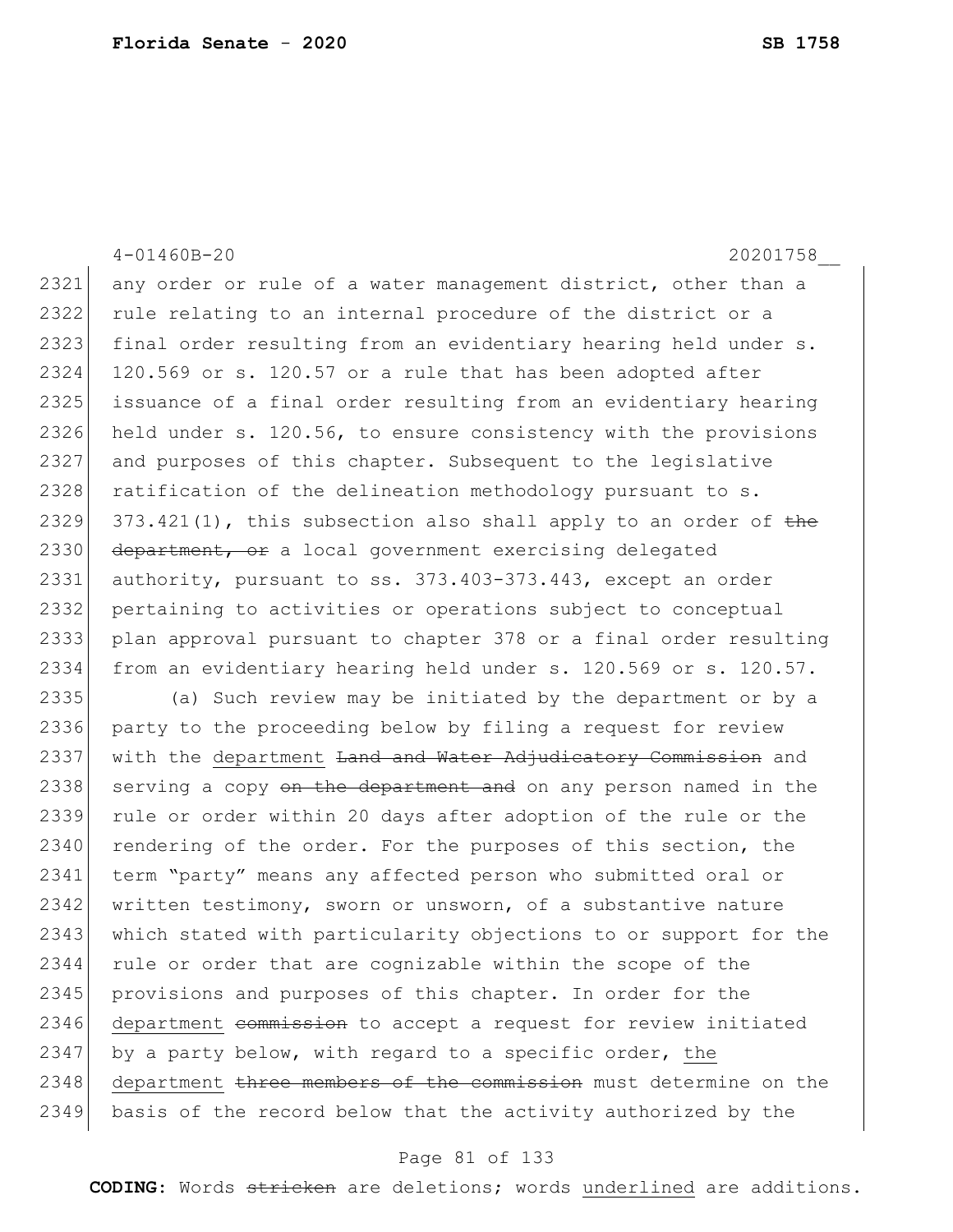4-01460B-20 20201758\_\_ 2350 order would substantially affect natural resources of statewide 2351 or regional significance. Review of an order may also be 2352 accepted if the department determines three members of the 2353 commission determine that the order raises issues of policy, 2354 statutory interpretation, or rule interpretation that have 2355 regional or statewide significance from the standpoint of agency 2356 precedent. The party requesting the department commission to 2357 review an order must allege with particularity, and the 2358 department commission must find, that: 2359 1. The order is in conflict with statutory requirements; or

2360 2. The order is in conflict with the requirements of a duly 2361 adopted rule.

2362 (b) Review by the department <del>Land and Water Adjudicatory</del> 2363 Commission is appellate in nature and shall be based solely on 2364 the record below unless the department commission determines 2365 that a remand for a formal evidentiary proceeding is necessary 2366 to develop additional findings of fact. If there is no 2367 evidentiary administrative proceeding resulting from a remand or 2368 referral for findings of fact by the department commission, then 2369 the facts contained in the proposed agency action or proposed 2370 water management district action, including any technical staff 2371 report, shall be deemed undisputed. The matter shall be heard by 2372 the department commission not more than 60 days after receipt of 2373 the request for review, unless waived by the parties; provided, 2374 however, such time limit shall be tolled by a referral or remand 2375 pursuant to this paragraph. The department commission may refer 2376 a request for review to the Division of Administrative Hearings 2377 for the production of findings of fact, limited to those needed 2378 to render the decision requested, to supplement the record, if

### Page 82 of 133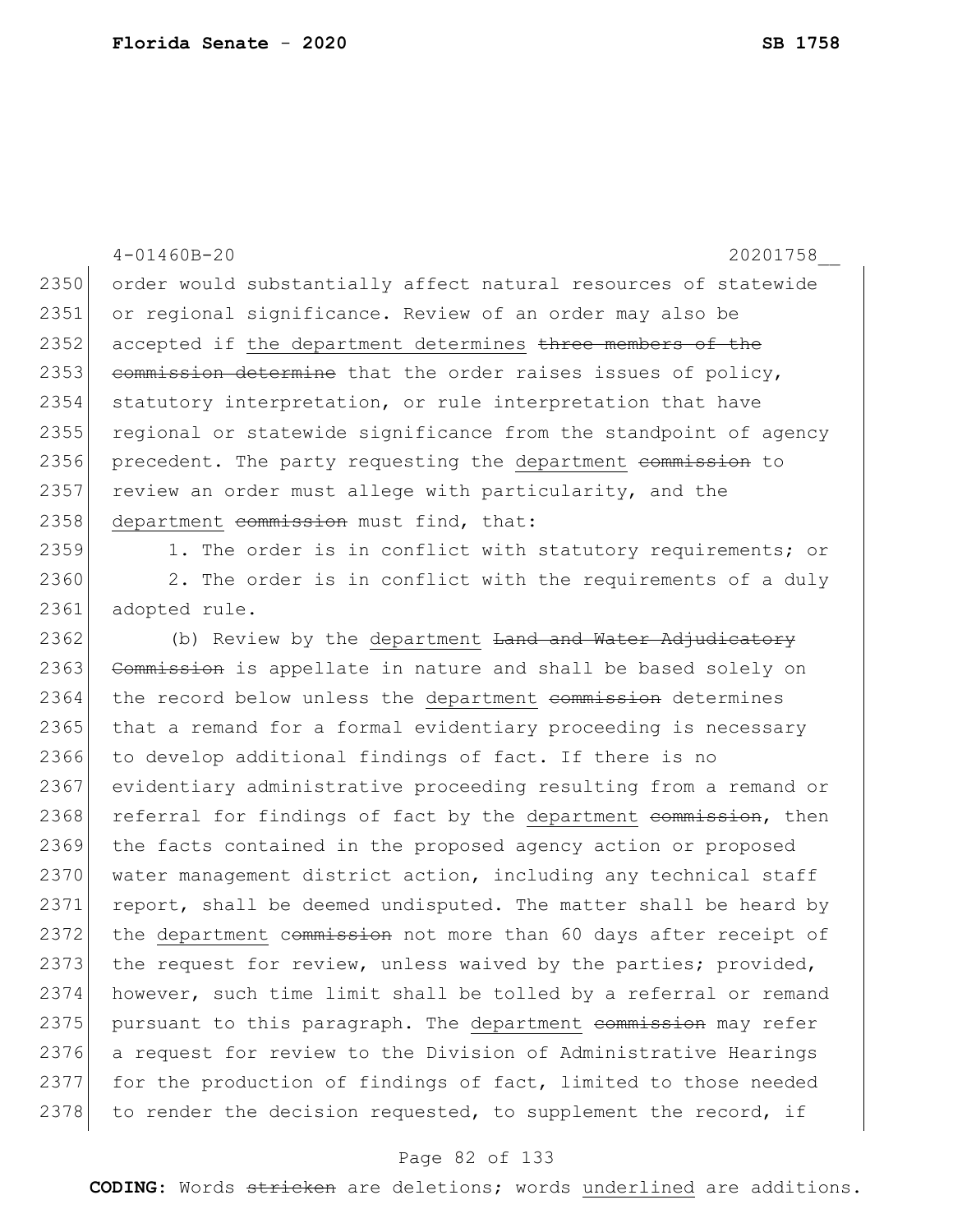4-01460B-20 20201758\_\_

 $2379$  the department a majority of the commission determines that 2380 supplementary findings of fact are essential to determine the 2381 consistency of a rule or order with the provisions and purposes 2382 of this chapter. Alternatively, the department <del>commission</del> may 2383 remand the matter to the agency below for additional findings of 2384 fact, limited to those needed to render the decision requested, 2385 to supplement the record, if the department  $a$  majority of the 2386 commission determines that supplementary findings of fact are 2387 essential to determine the consistency of a rule or order with 2388 the provisions and purposes of this chapter. Such proceedings 2389 must be conducted and the findings transmitted to the department 2390 commission within 90 days of the remand or referral.

2391 (c) If the department <del>Land and Water Adjudicatory</del> 2392 Commission determines that a rule of a water management district 2393 is not consistent with the provisions and purposes of this 2394 chapter, it may require the water management district to 2395 initiate rulemaking proceedings to amend or repeal the rule. If 2396 the department commission determines that an order is not 2397 consistent with the provisions and purposes of this chapter, the 2398 department commission may rescind or modify the order or remand 2399 the proceeding for further action consistent with the order of 2400 the department <del>Land and Water Adjudicatory Commission</del> only if  $2401$  the department commission determines that the activity 2402 authorized by the order would substantially affect natural 2403 resources of statewide or regional significance. In the case of 2404 an order which does not itself substantially affect natural 2405 resources of statewide or regional significance, but which 2406 raises issues of policy that have regional or statewide  $2407$  significance from the standpoint of agency precedent, the

### Page 83 of 133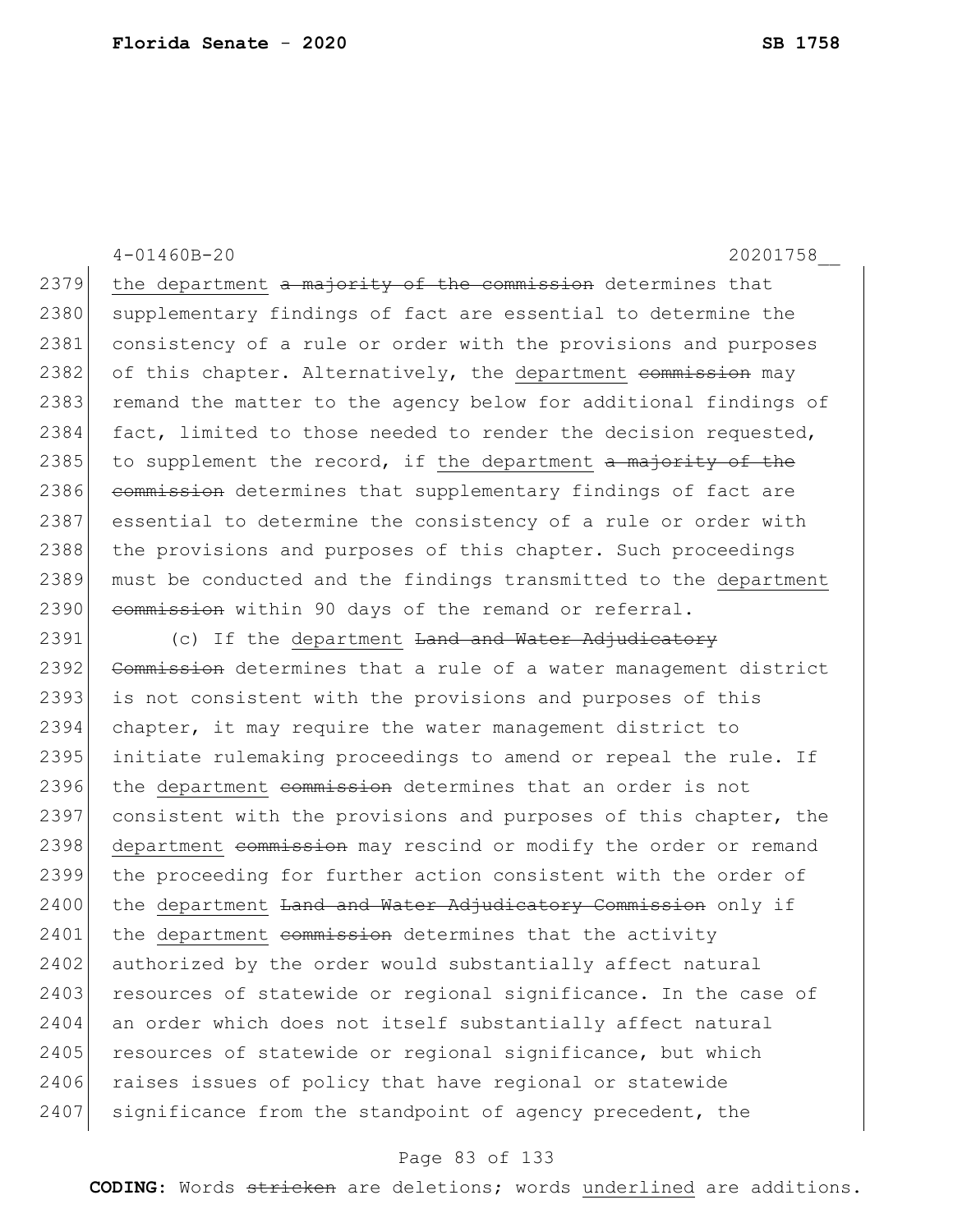4-01460B-20 20201758\_\_ 2408 department commission may direct the district to initiate 2409 rulemaking to amend its rules to assure that future actions are 2410 consistent with the provisions and purposes of this chapter 2411 without modifying the order. 2412 (d) In a review under this section of a construction permit 2413 issued pursuant to a conceptual permit under part IV, which 2414 conceptual permit is issued after July 1, 1993, a party to the 2415 review may not raise an issue which was or could have been 2416 raised in a review of the conceptual permit under this section. 2417 (e) A request for review under this section shall not be a 2418 precondition to the seeking of judicial review pursuant to s. 2419 120.68 or the seeking of an administrative determination of rule 2420 validity pursuant to s. 120.56. 2421 (f) The department Florida Land and Water Adjudicatory 2422 Commission may adopt rules to set forth its procedures for 2423 reviewing an order or rule of a water management district 2424 consistent with the provisions of this section. 2425 (q) For the purpose of this section, it shall be presumed 2426 that activity authorized by an order will not affect resources 2427 of statewide or regional significance if the proposed activity: 2428 1. Occupies an area less than 10 acres in size, and 2429 2. Does not create impervious surfaces greater than 2 acres 2430 in size, and 2431 3. Is not located within 550 feet of the shoreline of a 2432 named body of water designated as Outstanding Florida Waters, 2433 and 2434 4. Does not adversely affect threatened or endangered 2435 species. 2436

### Page 84 of 133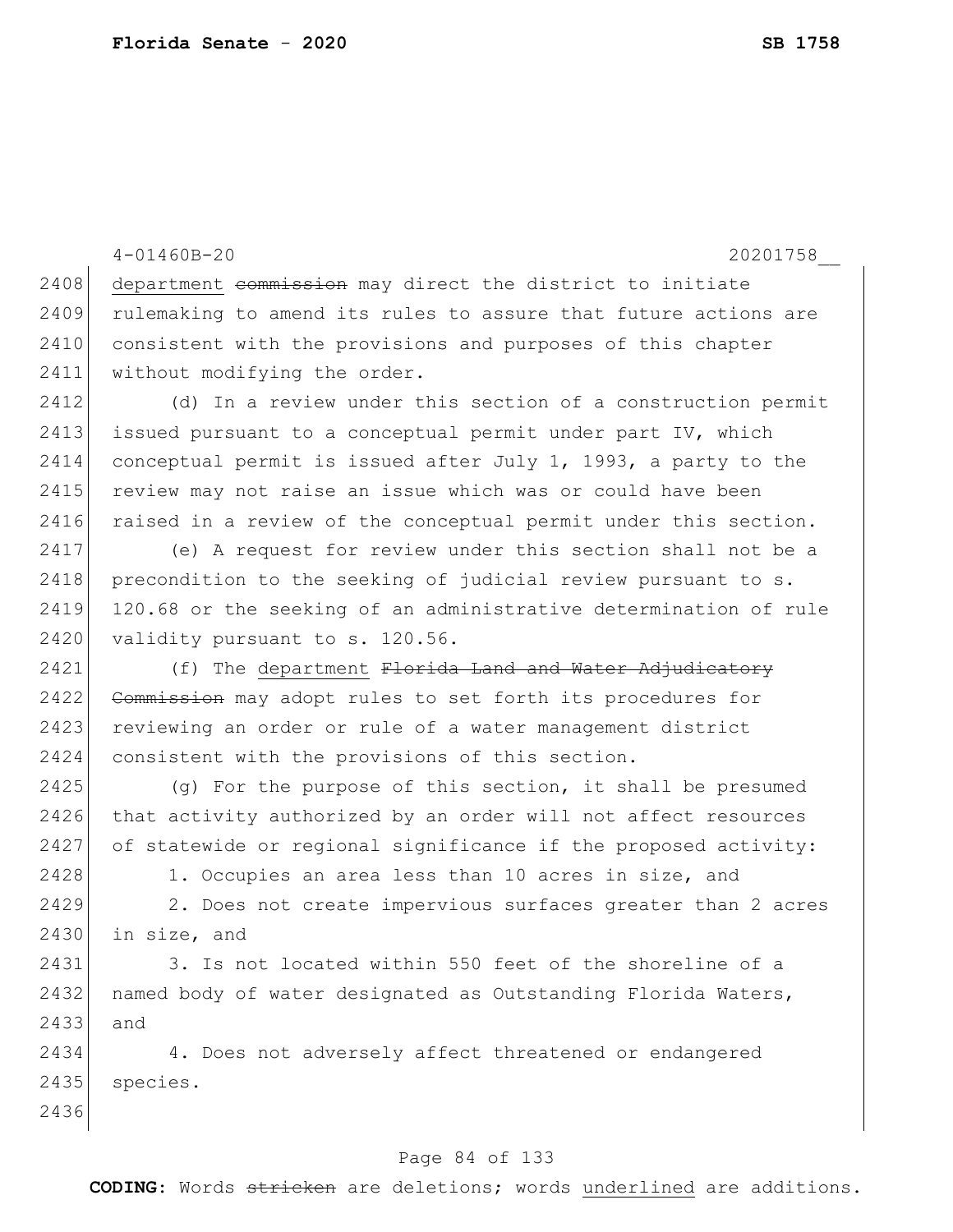|      | $4 - 01460B - 20$<br>20201758                                    |
|------|------------------------------------------------------------------|
| 2437 | This paragraph shall not operate to hold that any activity that  |
| 2438 | exceeds these limits is presumed to affect resources of          |
| 2439 | statewide or regional significance. The determination of whether |
| 2440 | an activity will substantially affect resources of statewide or  |
| 2441 | regional significance shall be made on a case-by-case basis,     |
| 2442 | based upon facts contained in the record below.                  |
| 2443 | (2) The department shall have the exclusive authority to         |
| 2444 | review rules of the water management districts, other than rules |
| 2445 | relating to internal management of the districts, to ensure      |
| 2446 | consistency with the water resource implementation rule as set   |
| 2447 | forth in the rules of the department. Within 30 days after       |
| 2448 | adoption or revision of any water management district rule, the  |
| 2449 | department shall initiate a review of such rule pursuant to this |
| 2450 | section.                                                         |
| 2451 | (a) Within 30 days after adoption of a rule, any affected        |
| 2452 | person may request that a hearing be held before the secretary   |
| 2453 | of the department, at which hearing evidence and argument may be |
| 2454 | presented relating to the consistency of the rule with the water |
| 2455 | resource implementation rule, by filing a request for hearing    |
| 2456 | with the department and serving a copy on the water management   |
| 2457 | district.                                                        |
| 2458 | (b) If the department determines that the rule is                |
| 2459 | inconsistent with the water resource implementation rule, it may |
| 2460 | order the water management district to initiate rulemaking       |
| 2461 | proceedings to amend or repeal the rule.                         |
| 2462 | (c) An order of the department requiring amendment or            |
| 2463 | repeal of a rule may be appealed pursuant to s. 120.68 to the    |
| 2464 | Land and Water Adjudicatory Commission by the water management   |
| 2465 | district or any other party to the proceeding before the         |

## Page 85 of 133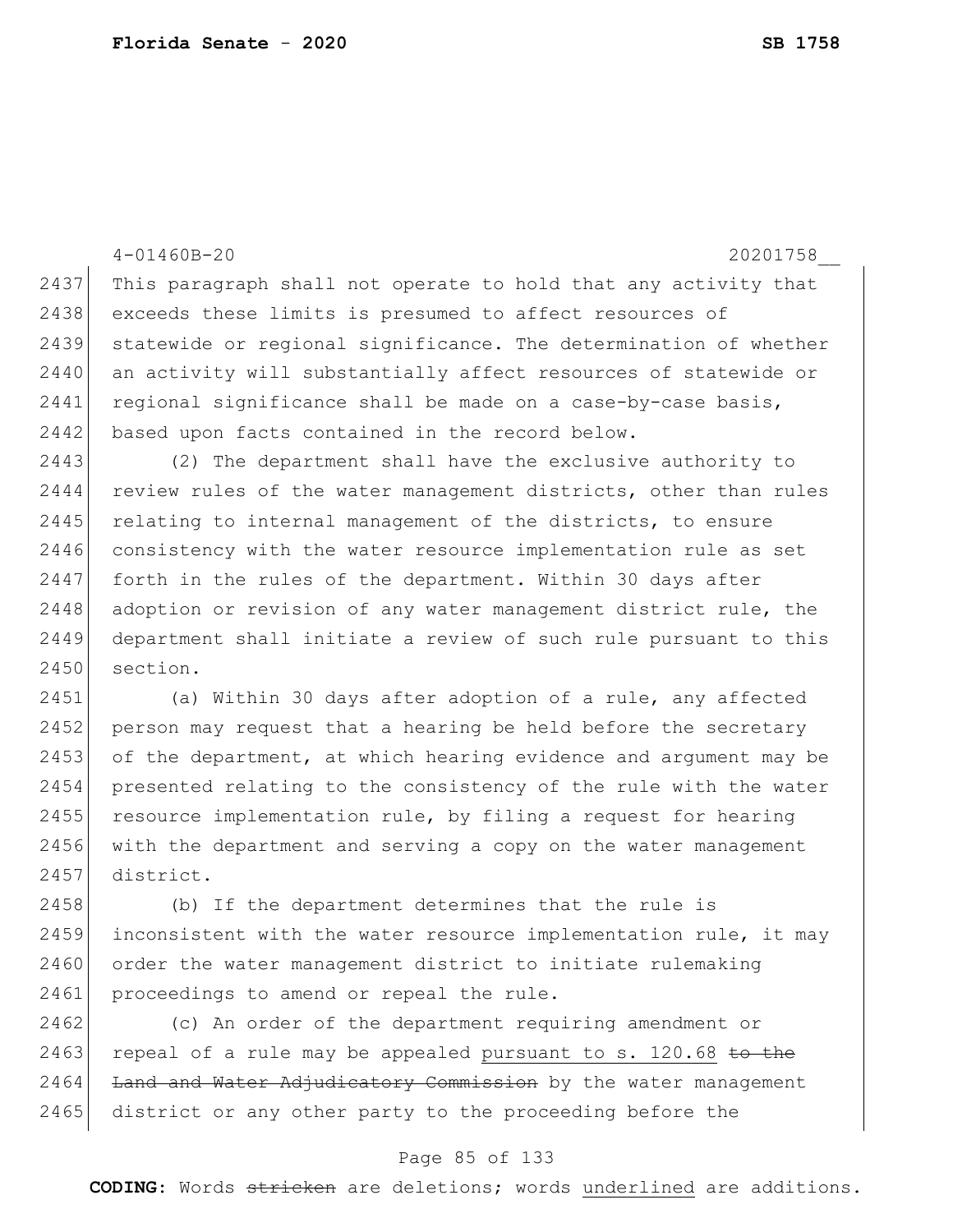|      | $4 - 01460B - 20$<br>20201758                                    |
|------|------------------------------------------------------------------|
| 2466 | secretary.                                                       |
| 2467 | Section 55. Paragraph (c) of subsection (3) of section           |
| 2468 | 373.139, Florida Statutes, is amended to read:                   |
| 2469 | 373.139 Acquisition of real property.-                           |
| 2470 | (3) The initial 5-year work plan and any subsequent              |
| 2471 | modifications or additions thereto shall be adopted by each      |
| 2472 | water management district after a public hearing. Each water     |
| 2473 | management district shall provide at least 14 days' advance      |
| 2474 | notice of the hearing date and shall separately notify each      |
| 2475 | county commission within which a proposed work plan project or   |
| 2476 | project modification or addition is located of the hearing date. |
| 2477 | (c) The Secretary of Environmental Protection shall release      |
| 2478 | acquisition moneys from the appropriate account or trust fund to |
| 2479 | a district following receipt of a resolution adopted by the      |
| 2480 | governing board identifying the lands being acquired and         |
| 2481 | certifying that such acquisition is consistent with the 5-year   |
| 2482 | work plan of acquisition and other provisions of this section.   |
| 2483 | The governing board also shall provide to the Secretary of       |
| 2484 | Environmental Protection a copy of all certified appraisals used |
| 2485 | to determine the value of the land to be purchased. Each parcel  |
| 2486 | to be acquired must have at least one appraisal. Two appraisals  |
| 2487 | are required when the estimated value of the parcel exceeds \$1  |
| 2488 | million. However, when both appraisals exceed \$1 million and    |
| 2489 | differ significantly, a third appraisal may be obtained. If the  |
| 2490 | purchase price is greater than the appraisal price, the          |
| 2491 | governing board shall submit written justification for the       |
| 2492 | increased price. The Secretary of Environmental Protection may   |
| 2493 | withhold moneys for any purchase that is not consistent with the |
| 2494 | 5-year plan or the intent of this section or that is in excess   |

# Page 86 of 133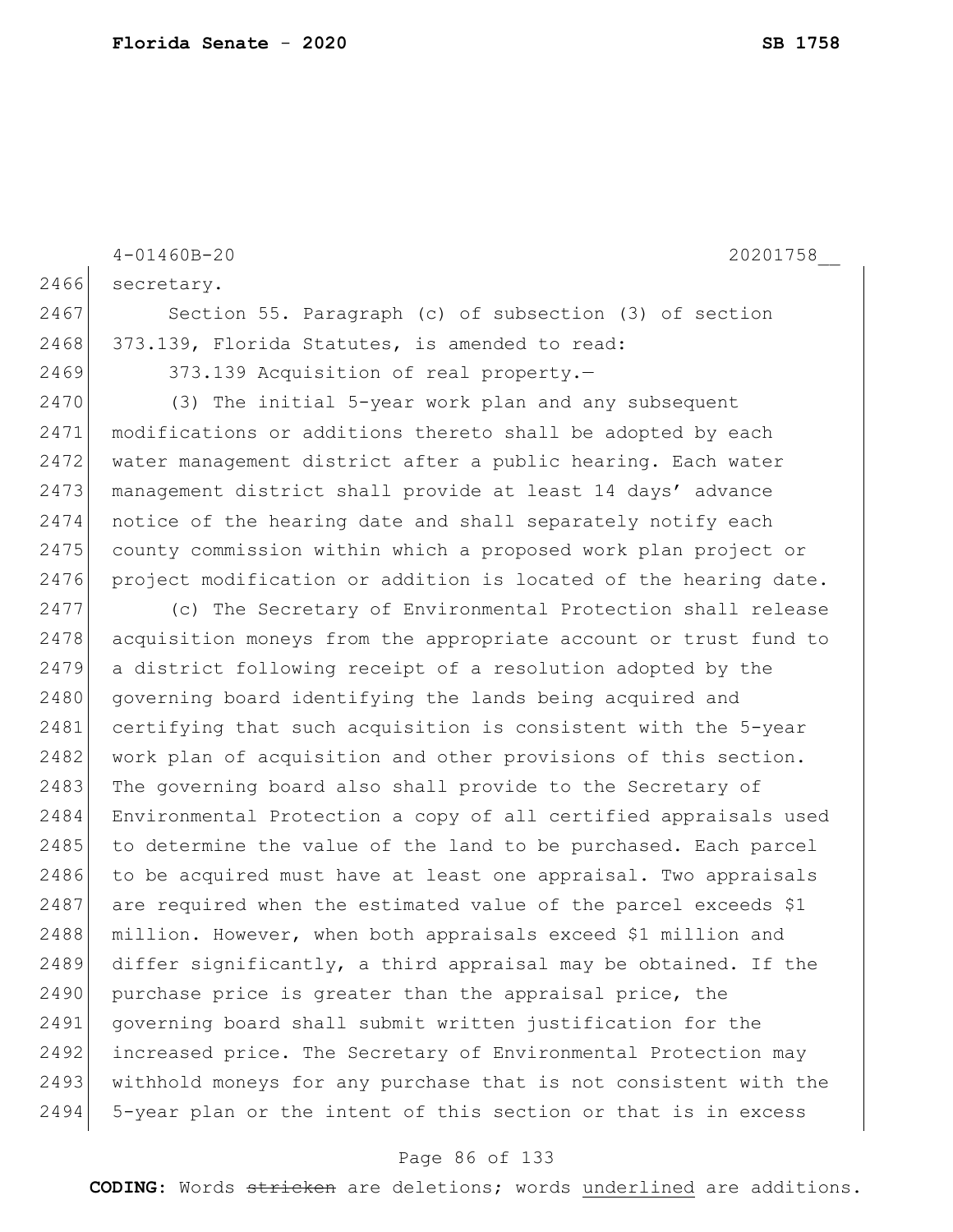|      | $4 - 01460B - 20$<br>20201758                                    |
|------|------------------------------------------------------------------|
| 2495 | of appraised value. The governing board may appeal any denial to |
| 2496 | the Division of Administrative Hearings Land and Water           |
| 2497 | Adjudicatory Commission pursuant to s. 373.114.                  |
| 2498 | Section 56. Subsection (1) of section 373.217, Florida           |
| 2499 | Statutes, is amended to read:                                    |
| 2500 | 373.217 Superseded laws and regulations.-                        |
| 2501 | (1) It is the intent of the Legislature to provide a means       |
| 2502 | whereby reasonable programs for the issuance of permits          |
| 2503 | authorizing the consumptive use of particular quantities of      |
| 2504 | water may be authorized by the Department of Environmental       |
| 2505 | Protection, subject to judicial review and also subject to       |
| 2506 | review by the Governor and Cabinet, sitting as the Land and      |
| 2507 | Water Adjudicatory Commission as provided in s. 373.114.         |
| 2508 | Section 57. Subsections (11) and (13) of section 373.2295,       |
| 2509 | Florida Statutes, are amended to read:                           |
| 2510 | 373.2295 Interdistrict transfers of groundwater.-                |
| 2511 | (11) If, after the final order of the department or final        |
| 2512 | agency action under this section, the proposed use of the site   |
| 2513 | designated in the application for groundwater production,        |
| 2514 | treatment, or transmission facilities does not conform with the  |
| 2515 | existing zoning ordinances, a rezoning application may be        |
| 2516 | submitted. If local authorities deny the application for         |
| 2517 | rezoning, the applicant may appeal this decision to the          |
| 2518 | Department of Economic Opportunity Land and Water Adjudicatory   |
| 2519 | Commission, which shall authorize a variance or nonconforming    |
| 2520 | use to the existing comprehensive plan and zoning ordinances,    |
| 2521 | unless the Department of Economic Opportunity commission         |
| 2522 | determines after notice and hearing that such variance or        |
| 2523 | nonconforming use is contrary to the public interest.            |

# Page 87 of 133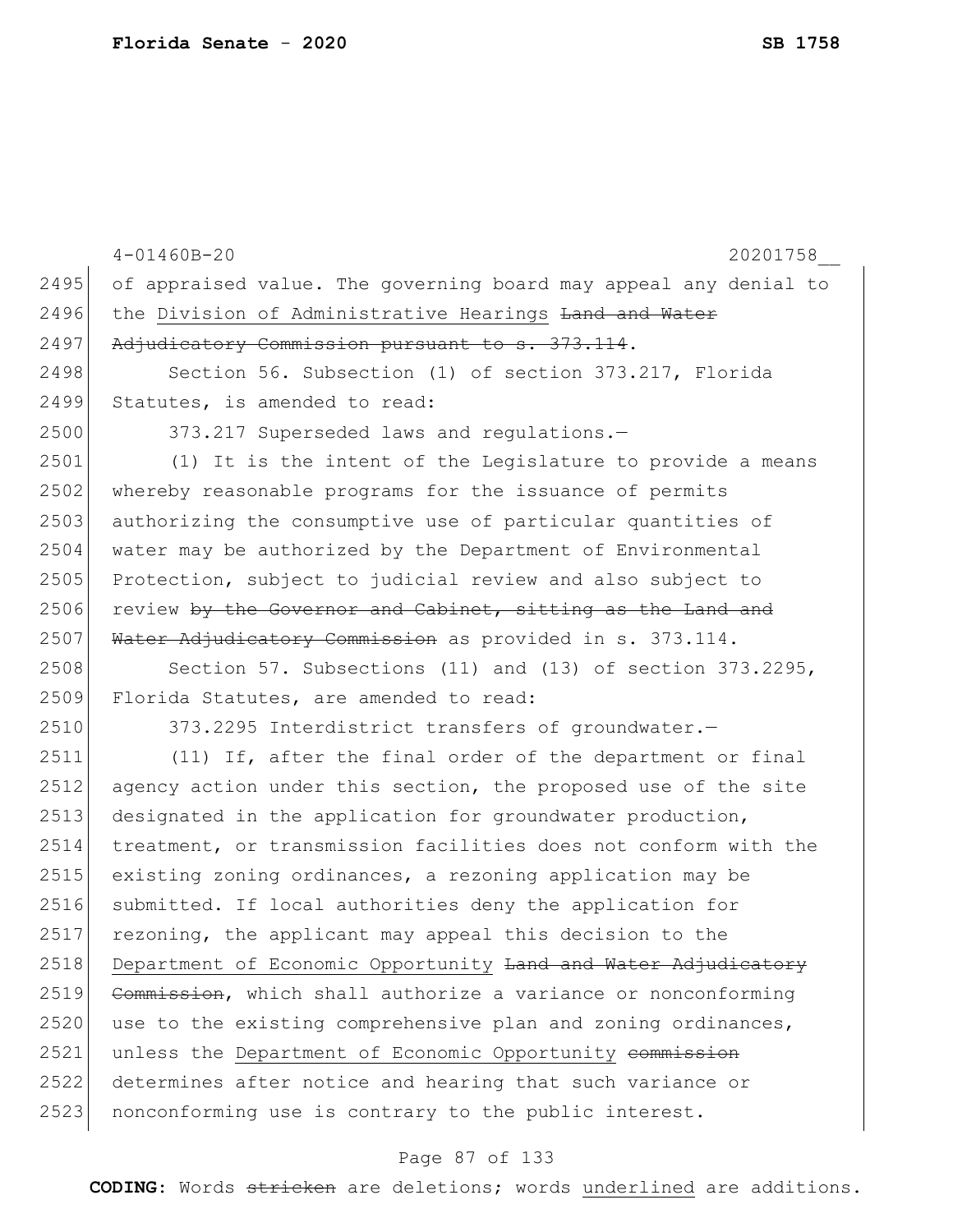4-01460B-20 20201758\_\_ 2524 (13) When a consumptive use permit under this section is 2525 granted for water use beyond the boundaries of a local 2526 government from which or through which the groundwater is 2527 withdrawn or transferred and a local government denies a permit 2528 required under chapter 125 or chapter 153 for a facility or any 2529 infrastructure which produces, treats, transmits, or distributes 2530 such groundwater, the person or unit of government applying for 2531 the permit under chapter 125 or chapter 153 may appeal the 2532 denial to the Department of Economic Opportunity Land and Water 2533 Adjudicatory Commission. The Department of Economic Opportunity 2534 commission shall review the local government action for 2535 consistency with this chapter and the interdistrict groundwater 2536 transfer permit and may reverse, modify, or approve the local 2537 government's action. 2538 Section 58. Paragraph (b) of subsection (1) of section 2539 373.4275, Florida Statutes, is amended to read: 2540 373.4275 Review of consolidated orders.— 2541 (1) Beginning on the effective date of the rules adopted

 $2542$  under s.  $373.427(1)$ , review of any consolidated order rendered 2543 pursuant to s. 373.427(1) shall be governed by the provisions of  $2544$  s. 373.114(1). However, the term "party" shall mean any person 2545 who participated as a party in a proceeding under ss. 120.569  $2546$  and 120.57 on the concurrently reviewed authorizations, permits, 2547 waivers, variances, or approvals, or any affected person who 2548 submitted to the department, water management district, or board 2549 of trustees oral or written testimony, sworn or unsworn, of a 2550 substantive nature which stated with particularity objections to 2551 or support for the authorization, permit, waiver, variance, or 2552 approval, provided that such testimony was cognizable within the

### Page 88 of 133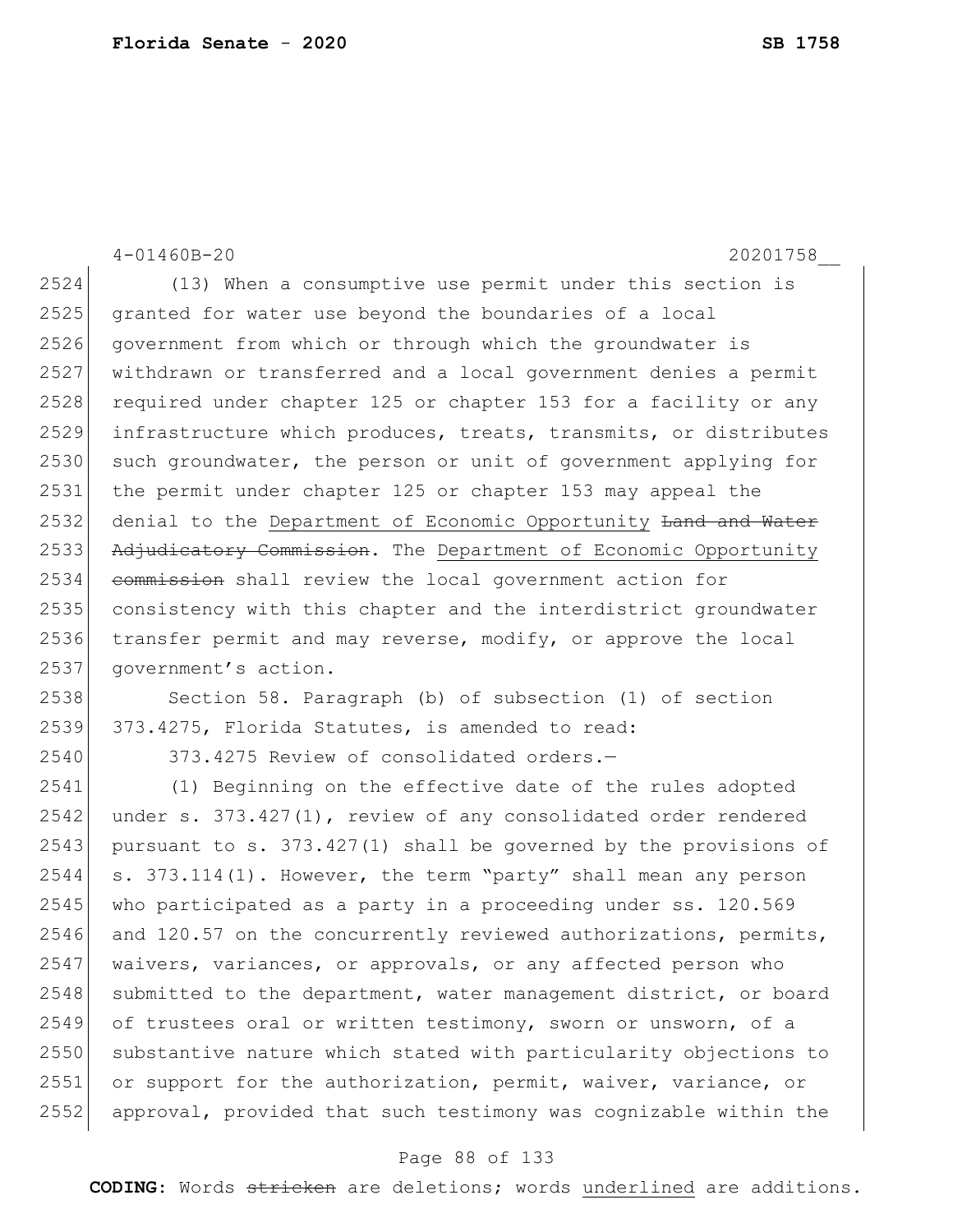4-01460B-20 20201758\_\_ 2553 scope of this chapter or the applicable provisions of chapter 2554 161, chapter 253, or chapter 258 when the consolidated notice of 2555 intent includes an authorization, permit, waiver, variance, or 2556 approval under those chapters. In such cases, the standard of 2557 review shall also ensure consistency with the applicable 2558 provisions and purposes of chapter 161, chapter 253, or chapter 2559 258 when the consolidated order includes an authorization, 2560 permit, waiver, variance, or approval under those chapters. If 2561 the consolidated order subject to review includes approval or 2562 denial of proprietary authorization to use submerged lands on 2563 which the board of trustees has previously acted, as described  $2564$  in s. 373.427(2), the scope of review under this section shall 2565 not encompass such proprietary decision, but the standard of 2566 review shall also ensure consistency with the applicable 2567 provisions and purposes of chapter 161 when the consolidated 2568 order includes a permit, waiver, or approval under that chapter. 2569 (b) If a consolidated order includes proprietary 2570 authorization under chapter 253 or chapter 258 to use submerged 2571 lands owned by the Board of Trustees of the Internal Improvement

2572 Trust Fund for an activity for which the authority has been 2573 delegated to take final agency action without action of the 2574 board of trustees, the following additional provisions and 2575 exceptions to s.  $373.114(1)$  apply:

2576 1. The Governor and Cabinet shall sit concurrently as the 2577 Land and Water Adjudicatory Commission and the Board of Trustees 2578 of the Internal Improvement Trust Fund in exercising the 2579 exclusive authority to review the order;

2580 2. The review may also be initiated by the Governor or any 2581 member of the Cabinet within 20 days after the rendering of the

### Page 89 of 133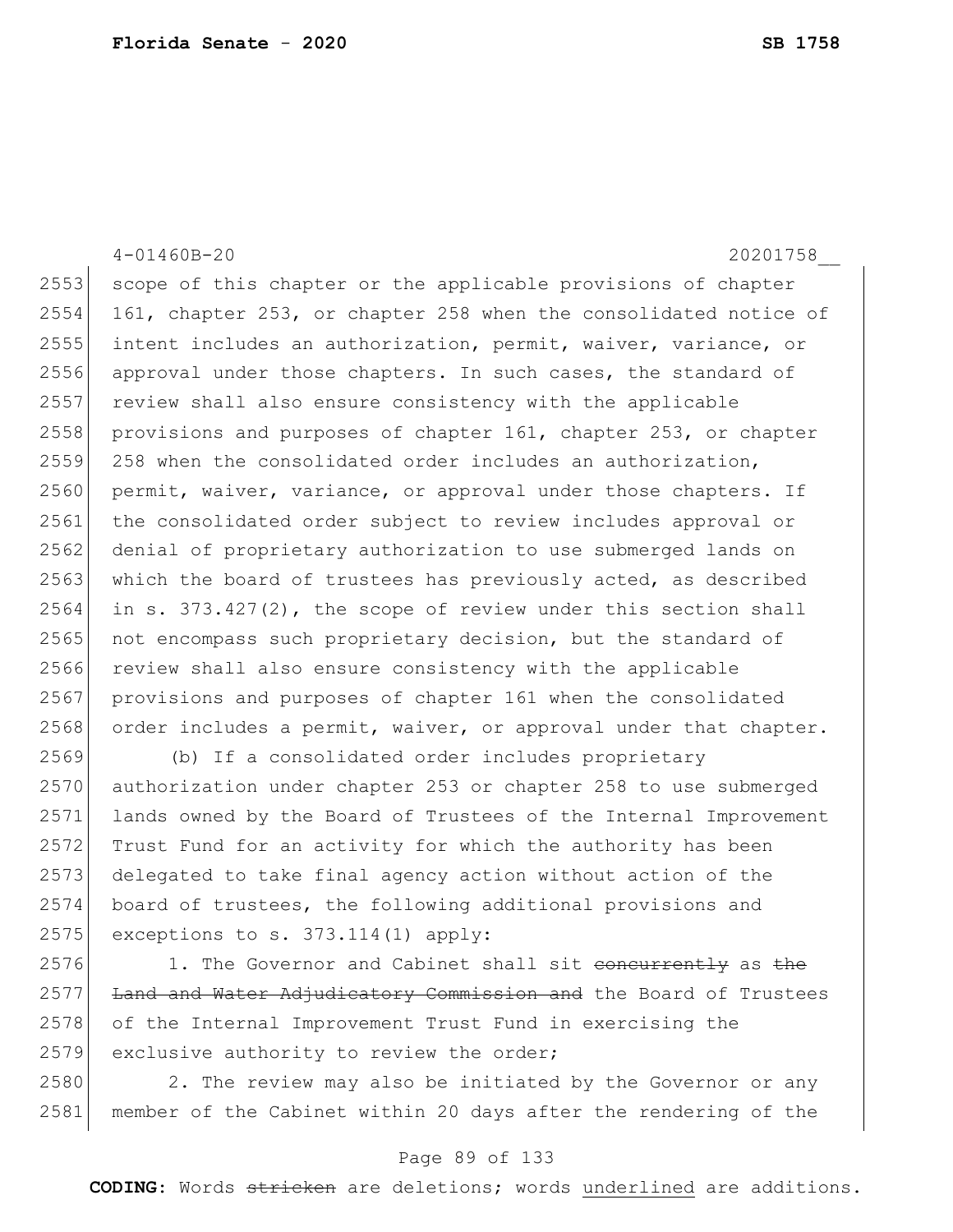4-01460B-20 20201758\_\_ 2582 order in which case the other provisions of s. 373.114(1)(a) 2583 regarding acceptance of a request for review do not apply; and 2584 3. If the Governor and Cabinet find that an authorization 2585 to use submerged lands is not consistent with chapter 253 or 2586 chapter 258, any authorization, permit, waiver, or approval 2587 authorized or granted by the consolidated order must be 2588 rescinded or modified or the proceeding must be remanded for 2589 further action consistent with the order issued under this 2590 section. 2591 Section 59. Subsection (6) of section 373.703, Florida 2592 Statutes, is amended to read: 2593 373.703 Water production; general powers and duties. - In the 2594 performance of, and in conjunction with, its other powers and 2595 duties, the governing board of a water management district 2596 existing pursuant to this chapter: 2597 (6) May provide water and financial assistance to regional 2598 water supply authorities, but may not provide water to counties 2599 and municipalities which are located within the area of such 2600 authority without the specific approval of the authority or, in 2601 the event of the authority's disapproval, the approval of the 2602 Governor and Cabinet sitting as the Land and Water Adjudicatory 2603 Commission. The district may supply water at rates and upon 2604 terms mutually agreed to by the parties or, if they do not 2605 agree, as set by the governing board and specifically approved 2606 by the department Governor and Cabinet sitting as the Land and 2607 Water Adjudicatory Commission. 2608 Section 60. Paragraph (c) of subsection (1) of section 2609 377.2425, Florida Statutes, is amended to read:

2610 377.2425 Manner of providing security for geophysical

### Page 90 of 133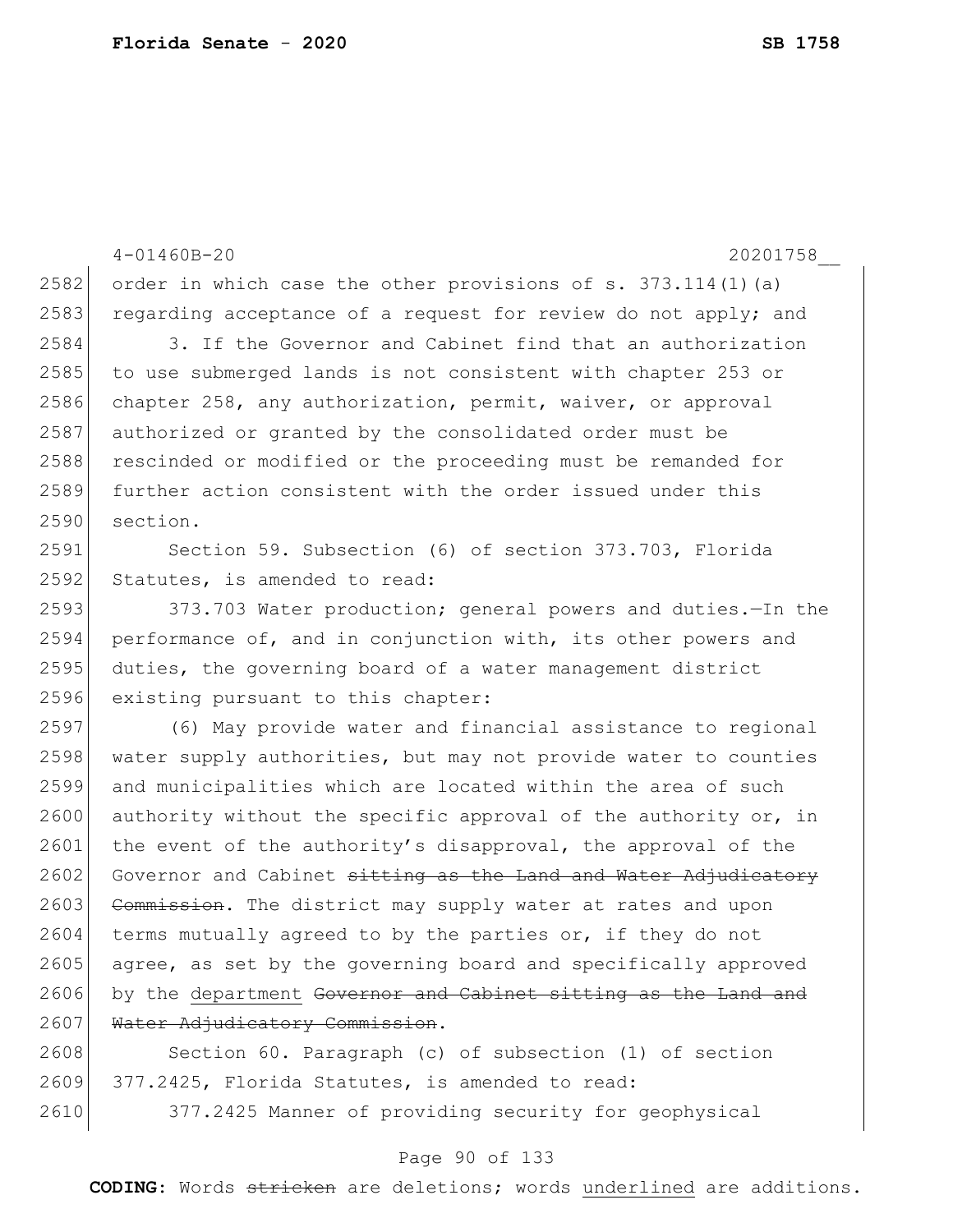4-01460B-20 20201758\_\_ 2611 exploration, drilling, and production.-2612 (1) Prior to granting a permit to conduct geophysical 2613 operations; drilling of exploratory, injection, or production 2614 wells; producing oil and gas from a wellhead; or transporting 2615 oil and gas through a field-gathering system, the department 2616 shall require the applicant or operator to provide surety that 2617 these operations will be conducted in a safe and environmentally 2618 compatible manner. 2619 (c) An applicant for a drilling or operating permit for 2620 operations planned in coastal waters that by their nature 2621 warrant greater surety shall provide surety only in accordance 2622 with paragraph (a), or similar proof of financial responsibility 2623 other than as provided in paragraph (b). For all such 2624 applications, including applications pending at the effective 2625 date of this act and notwithstanding the provisions of paragraph  $2626$  (b), the Governor and Cabinet in their capacity as the 2627 Administration Commission, at the recommendation of the 2628 Department of Environmental Protection $\tau$  shall set a reasonable 2629 amount of surety required under this subsection. The surety 2630 amount shall be based on the projected cleanup costs and natural 2631 resources damages resulting from a maximum oil spill and adverse 2632 hydrographic and atmospheric conditions that would tend to 2633 transport the oil into environmentally sensitive areas, as 2634 determined by the Department of Environmental Protection. 2635 Section 61. Subsection (1) of section 380.031, Florida 2636 Statutes, is amended to read: 2637 380.031 Definitions.—As used in this chapter: 2638 (1) "Administration commission" or "commission" means the 2639 Governor and the Cabinet; and for purposes of this chapter the

#### Page 91 of 133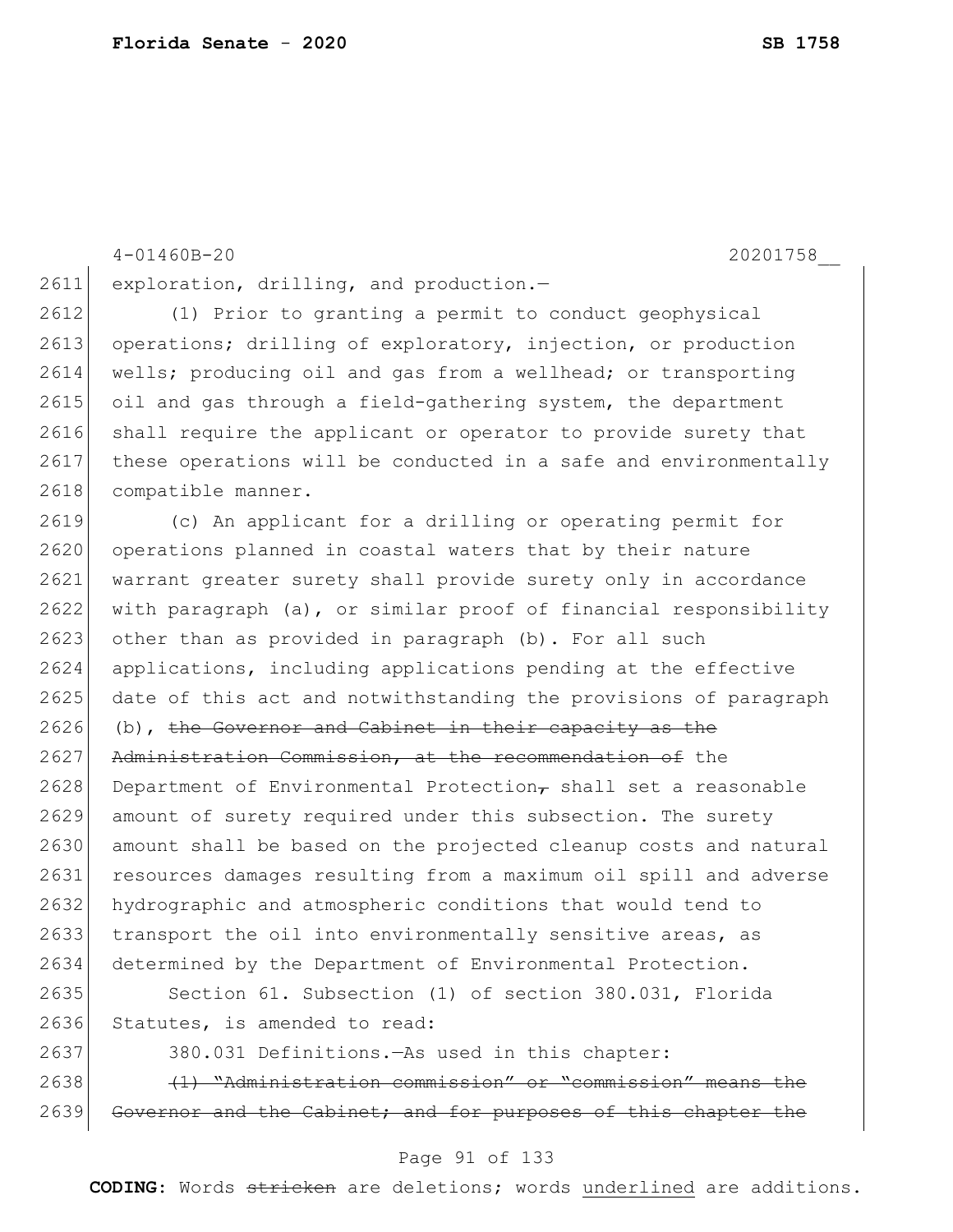|      | $4 - 01460B - 20$<br>20201758                                    |
|------|------------------------------------------------------------------|
| 2640 | commission shall act on a simple majority.                       |
| 2641 | Section 62. Paragraph (b) of subsection (2) of section           |
| 2642 | 380.032, Florida Statutes, is amended to read:                   |
| 2643 | 380.032 State land planning agency; powers and duties.-The       |
| 2644 | state land planning agency shall have the power and the duty to: |
| 2645 | (2)                                                              |
| 2646 | (b) Within 20 days following adoption, any substantially         |
| 2647 | affected party may initiate review of any rule adopted by the    |
| 2648 | state land planning agency interpreting the guidelines and       |
| 2649 | standards by filing a request for review with the Division of    |
| 2650 | Administrative Hearings Administration Commission and serving a  |
| 2651 | copy on the state land planning agency. Filing a request for     |
| 2652 | review shall stay the effectiveness of the rule pending a        |
| 2653 | decision by the Division of Administrative Hearings              |
| 2654 | Administration Commission. Within 45 days following receipt of a |
| 2655 | request for review, the Division of Administrative Hearings      |
| 2656 | commission shall either reject the rule or approve the rule,     |
| 2657 | with or without modification.                                    |
| 2658 | Section 63. Subsections $(3)$ , $(4)$ , and $(5)$ of section     |
| 2659 | 380.045, Florida Statutes, are amended to read:                  |
| 2660 | 380.045 Resource planning and management committees;             |
| 2661 | objectives; procedures.-                                         |
| 2662 | (3) Not later than 12 months after its appointment by the        |
| 2663 | Governor, the committee shall either adopt a proposed voluntary  |
| 2664 | resource planning and management program for the area under      |
| 2665 | study or recommend that a voluntary resource planning and        |
| 2666 | management program not be adopted. The proposed voluntary        |
| 2667 | resource planning and management program shall contain the       |
| 2668 | committee findings with respect to problems that endanger those  |
|      |                                                                  |

# Page 92 of 133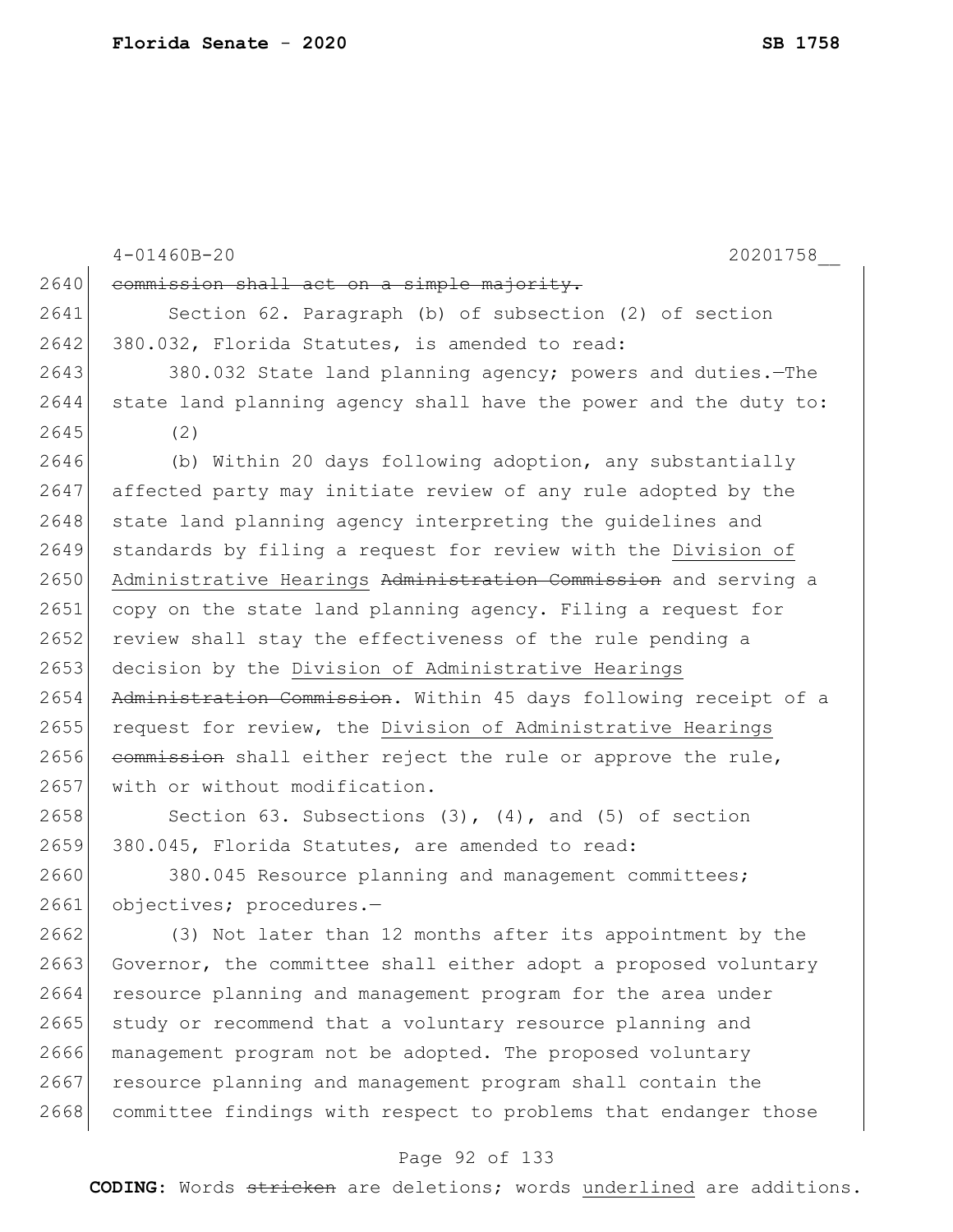|      | $4 - 01460B - 20$<br>20201758                                    |
|------|------------------------------------------------------------------|
| 2669 | resources, facilities, and areas described in s. 380.05(2) and   |
| 2670 | shall contain detailed recommendations for state, regional, and  |
| 2671 | local governmental actions necessary to resolve current and      |
| 2672 | prevent future problems identified by the committee. A major     |
| 2673 | objective of the proposed voluntary resource planning and        |
| 2674 | management program shall be the effective coordination of state, |
| 2675 | regional, and local planning; program implementation; and        |
| 2676 | regulatory activities for comprehensive resource management. The |
| 2677 | committee shall submit the proposed voluntary resource planning  |
| 2678 | and management program to the head of the state land planning    |
| 2679 | agency at the Department of Economic Opportunity, who shall      |
| 2680 | transmit the program along with the recommendations of the       |
| 2681 | agency for monitoring and enforcing the program, as well as any  |
| 2682 | other recommendations deemed appropriate, to the Administration  |
| 2683 | Commission.                                                      |
| 2684 | (4) The Department of Economic Opportunity Administrati          |

2685 Commission shall by resolution approve, approve as modified, or 2686 reject the proposed voluntary resource planning and management 2687 program and state land planning agency recommendations; and the 2688 Department of Economic Opportunity Administration Commission 2689 shall request each state or regional agency that is responsible 2690 for implementing a portion of an approved program to conduct its 2691 programs and regulatory activities in a manner consistent with 2692 the approved program. Each state and regional agency involved in 2693 implementing the program shall cooperate to the maximum extent 2694 possible in ensuring that the program is given full effect.

2695  $(5)$  The state land planning agency shall monitor report to 2696 the Administration Commission within 12 months of the approval 2697 of the program by the commission concerning the implementation

### Page 93 of 133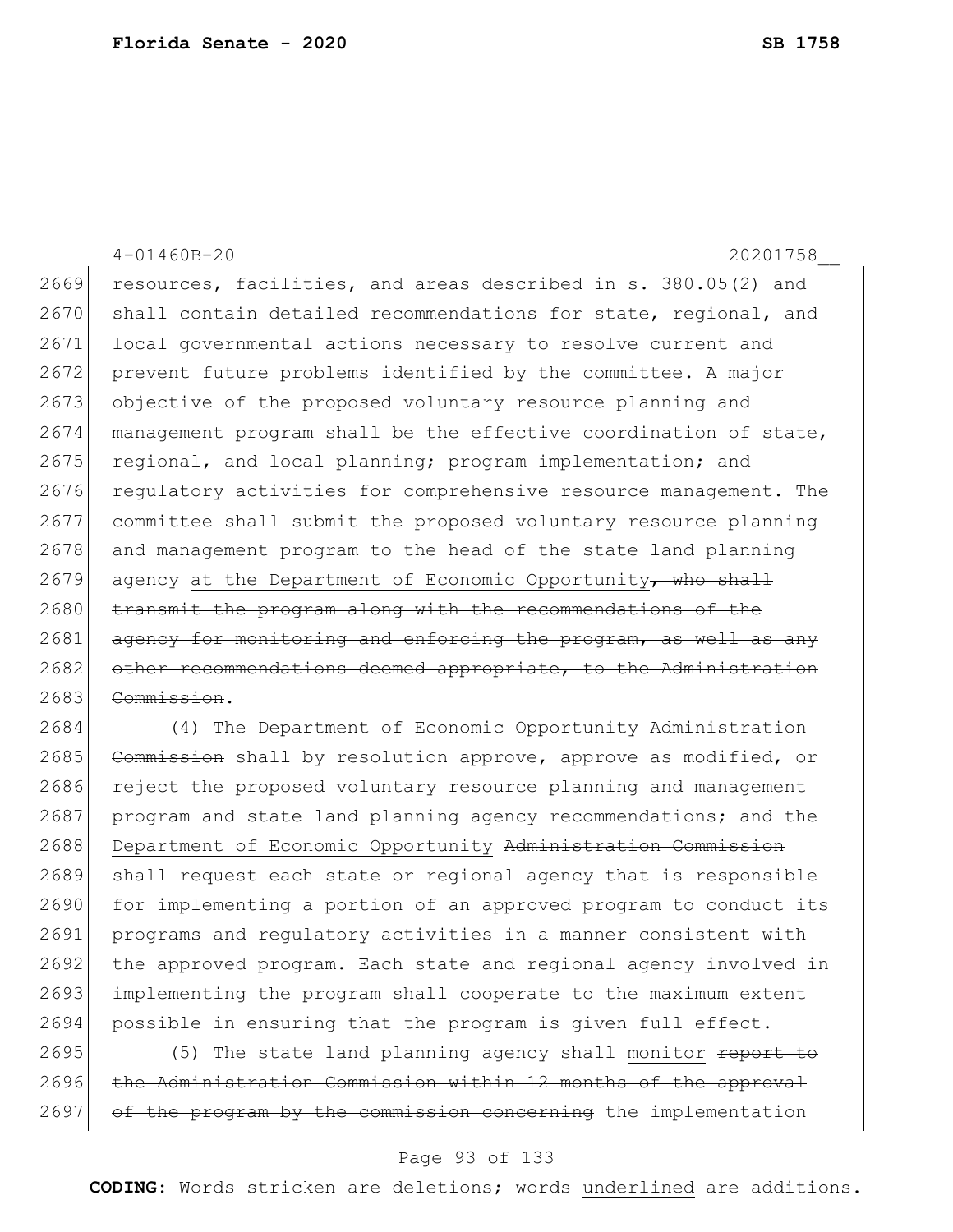|      | $4 - 01460B - 20$<br>20201758                                                    |
|------|----------------------------------------------------------------------------------|
| 2698 | and the effects of the approved voluntary resource planning and                  |
| 2699 | management program, which. The report shall include, but shall                   |
| 2700 | not be limited to:                                                               |
| 2701 | (a) An assessment of state agency compliance with the                            |
| 2702 | program, including the degree to which the program                               |
| 2703 | recommendations have been integrated into agency planning,                       |
| 2704 | program implementation, regulatory activities, and rules;                        |
| 2705 | (b) An assessment of the compliance by each affected local                       |
| 2706 | government with the program;                                                     |
| 2707 | (c) An evaluation of state, regional, and local monitoring                       |
| 2708 | and enforcement activities and recommendations for improving                     |
| 2709 | such activities; and                                                             |
| 2710 | (d) A determination recommendation as to whether or not all                      |
| 2711 | or any portion of the study area should be designated an area of                 |
| 2712 | critical state concern pursuant to s. 380.05.                                    |
| 2713 |                                                                                  |
| 2714 | The state land planning agency may engage in additional                          |
| 2715 | monitoring make such other reports to the commission as it deems                 |
| 2716 | necessary, including determining recommending that all or any                    |
| 2717 | portion of the study area be designated an area of critical                      |
| 2718 | state concern because of special circumstances in the study area                 |
| 2719 | or in the implementation of the approved voluntary resource                      |
| 2720 | planning and management program.                                                 |
| 2721 | Section 64. Subsections $(1)$ , $(3)$ , $(4)$ , $(5)$ , $(8)$ , $(9)$ , $(10)$ , |
| 2722 | (11), (12), (15), and (22) of section 380.05, Florida Statutes,                  |
| 2723 | are amended to read:                                                             |
| 2724 | 380.05 Areas of critical state concern.-                                         |
| 2725 | (1) (a) The state land planning agency may from time to time                     |
| 2726 | determine recommend to the Administration Commission specific                    |
|      |                                                                                  |

# Page 94 of 133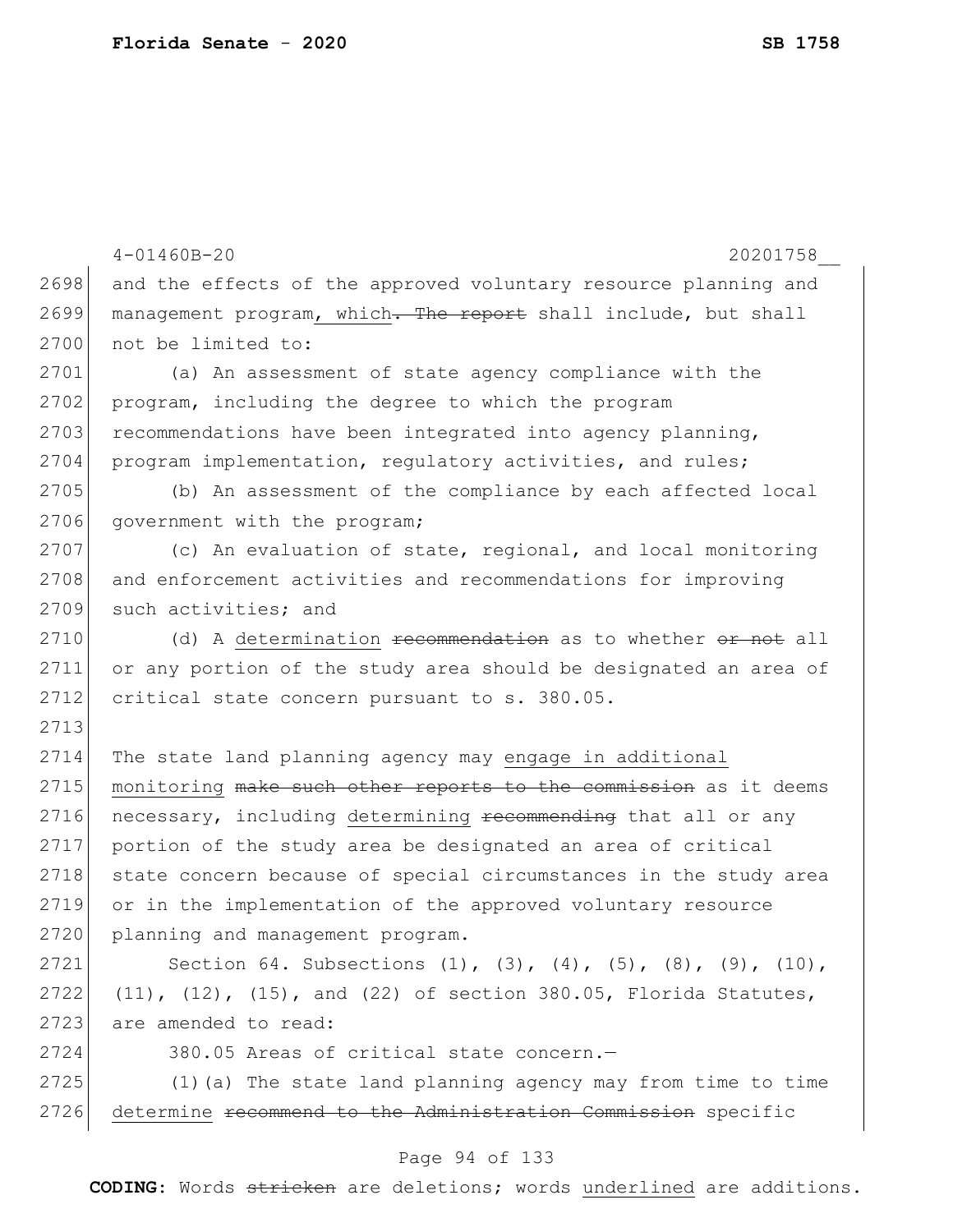|      | $4 - 01460B - 20$<br>20201758                                    |
|------|------------------------------------------------------------------|
| 2727 | areas of critical state concern. In its determination            |
| 2728 | recommendation, the agency shall include recommendations and     |
| 2729 | findings with respect to the purchase of lands situated within   |
| 2730 | the boundaries of the proposed area as environmentally           |
| 2731 | endangered lands and outdoor recreation lands under the Land     |
| 2732 | Conservation Program. The agency also shall include any report   |
| 2733 | or recommendation of a resource planning and management          |
| 2734 | committee appointed pursuant to s. 380.045; the dangers that     |
| 2735 | would result from uncontrolled or inadequate development of the  |
| 2736 | area and the advantages that would be achieved from the          |
| 2737 | development of the area in a coordinated manner; a detailed      |
| 2738 | boundary description of the proposed area; specific principles   |
| 2739 | for quiding development within the area; an inventory of lands   |
| 2740 | owned by the state, federal, county, and municipal governments   |
| 2741 | within the proposed area; and a list of the state agencies with  |
| 2742 | programs that affect the purpose of the designation. The agency  |
| 2743 | shall recommend actions which the local government and state and |
| 2744 | regional agencies must accomplish in order to implement the      |
| 2745 | principles for quiding development. These actions may include,   |
| 2746 | but need not be limited to, revisions of the local comprehensive |
| 2747 | plan and adoption of land development regulations, density       |
| 2748 | requirements, and special permitting requirements.               |
| 2749 | (b) Within 45 days following completion of its                   |
| 2750 | determination receipt of a recommendation from the agency, the   |
| 2751 | Department of Economic Opportunity commission shall either       |

2752 reject the determination recommendation as tendered or adopt the 2753 determination recommendation with or without modification and by rule designate the area of critical state concern. Any rule that 2755 designates an area of critical state concern must include:

### Page 95 of 133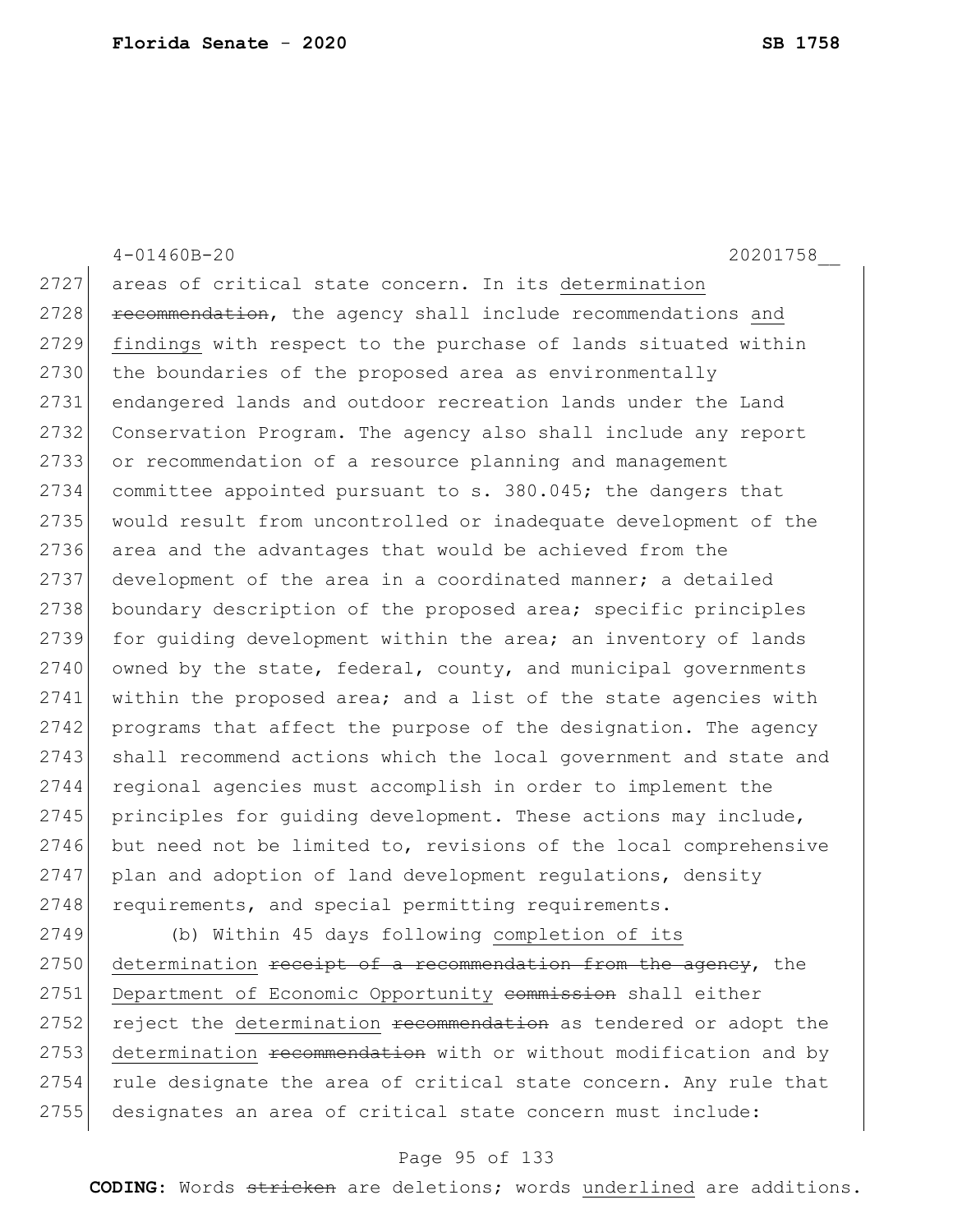|      | $4 - 01460B - 20$<br>20201758                                    |
|------|------------------------------------------------------------------|
| 2756 | 1. A detailed boundary description of the area.                  |
| 2757 | 2. Principles for quiding development.                           |
| 2758 | 3. A clear statement of the purpose for the designation.         |
| 2759 | 4. A precise checklist of actions which, when implemented,       |
| 2760 | will result in repeal of the designation by the Department of    |
| 2761 | Economic Opportunity Administration Commission, and the agencies |
| 2762 | or entities responsible for taking those actions.                |
| 2763 | 5. A list of those issues or programs for which mechanisms       |
| 2764 | must be in place to assure ongoing implementation of the actions |
| 2765 | taken to result in repeal of the designation.                    |
| 2766 | 6. A list of the state agencies which, in addition to those      |
| 2767 | specified in subsection $(22)$ , administer programs that affect |
| 2768 | the purpose of the designation.                                  |
| 2769 |                                                                  |
| 2770 | The rule shall become effective 20 days after being filed with   |
| 2771 | the Secretary of State, except that an emergency rule adopted by |
| 2772 | the Department of Economic Opportunity eommission and            |
| 2773 | designating an area of critical state concern shall become       |
| 2774 | effective immediately on being filed. Any rule adopted pursuant  |
| 2775 | to this paragraph shall be presented to the Legislature for      |
| 2776 | review pursuant to paragraph (c). A statement of estimated       |
| 2777 | regulatory costs prepared pursuant to s. 120.541 shall not be a  |
| 2778 | ground for a challenge of the rule; however, a landowner shall   |
| 2779 | not be precluded from using adverse economic results as grounds  |
| 2780 | for challenge. Such principles for quiding development shall     |
| 2781 | apply to any development undertaken subsequent to the            |
| 2782 | legislative review pursuant to paragraph (c) of the designation  |
| 2783 | of the area of critical state concern with or without            |
| 2784 | modification but prior to the adoption of land development rules |
|      |                                                                  |

# Page 96 of 133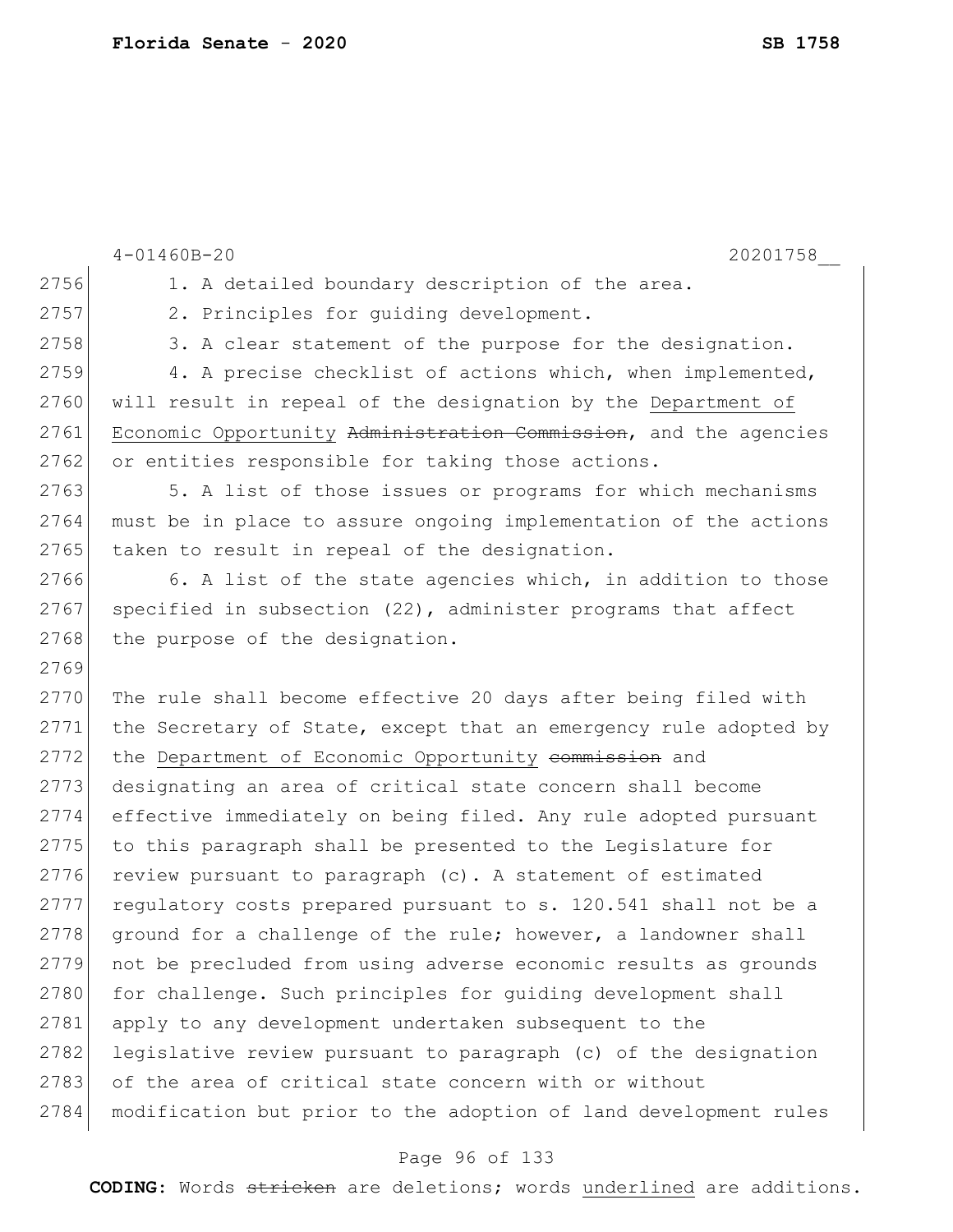4-01460B-20 20201758\_\_ 2785 and regulations or a local comprehensive plan for the critical 2786 area pursuant to subsections (6) and (8). No boundaries or 2787 principles for quiding development shall be adopted without a 2788 specific finding by the department commission that the 2789 boundaries or principles are consistent with the purpose of the 2790 designation. The department commission is not authorized to 2791 adopt any rule that would provide for a moratorium on 2792 development in any area of critical state concern. 2793 (c) A rule adopted by the department commission pursuant to 2794 paragraph (b) designating an area of critical state concern and 2795 principles for quiding development shall be submitted to the 2796 President of the Senate and the Speaker of the House of 2797 Representatives for review no later than 30 days prior to the 2798 next regular session of the Legislature. The Legislature may 2799 reject, modify, or take no action relative to the adopted rule. 2800 In its deliberations, the Legislature may consider, among other 2801 factors, whether a resource planning and management committee 2802 has established a program pursuant to s. 380.045. In addition to 2803 any other data and information required pursuant to this 2804 chapter, each rule presented to the Legislature shall include a 2805 detailed legal description of the boundary of the area of 2806 critical state concern, proposed principles for guiding 2807 development, and a detailed statement of how the area meets the 2808 criteria for designation as provided in subsection  $(2)$ .

2809 (d) If, after the repeal of the boundary designation of an 2810 area of critical state concern pursuant to subsection  $(15)$ , the 2811 state land planning agency determines that the administration of 2812 the local land development regulations or a local comprehensive 2813 plan within a formerly designated area is inadequate to protect

### Page 97 of 133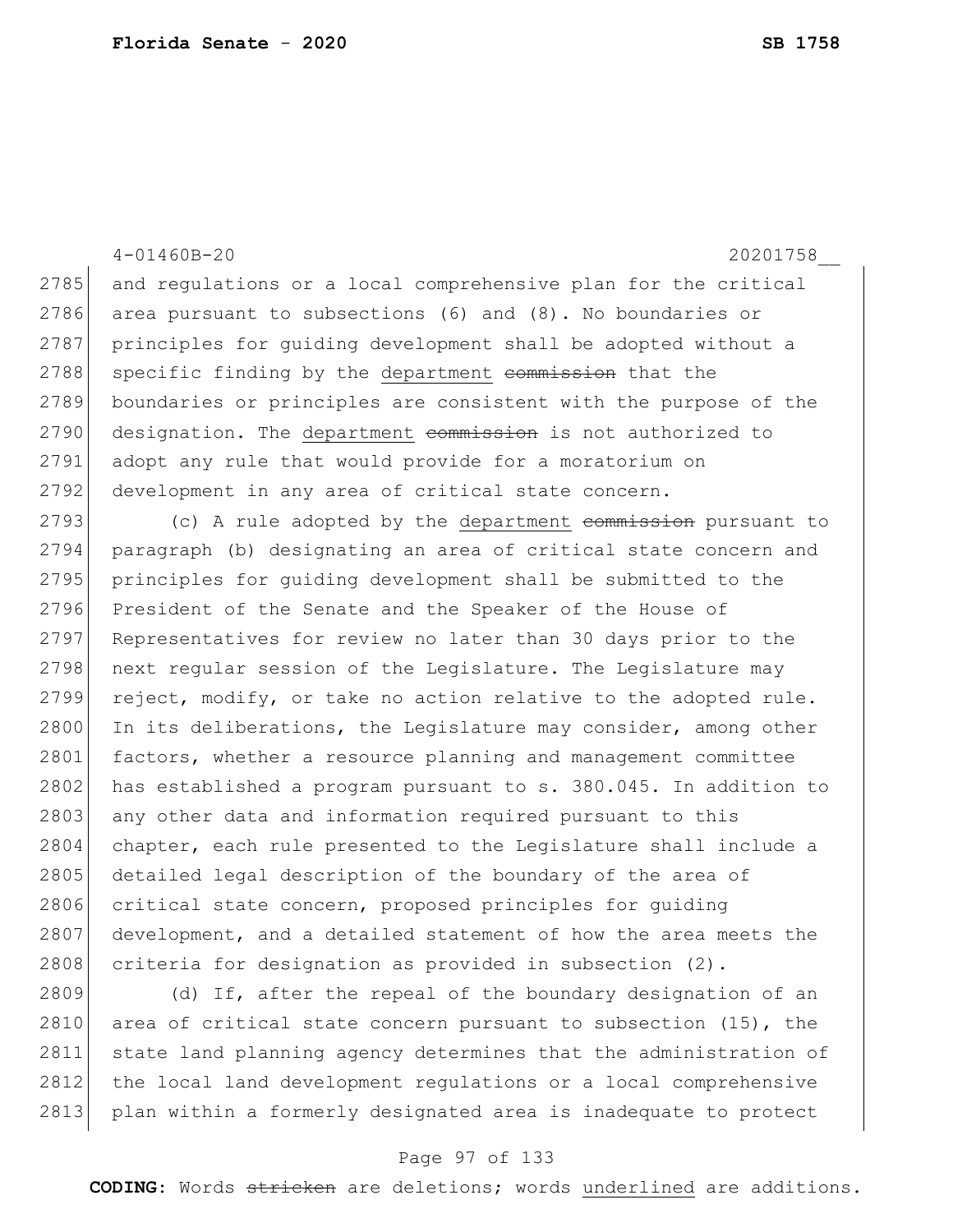4-01460B-20 20201758\_\_ 2814 the former area of critical state concern, then the state land 2815 planning agency may redesignate it recommend to the commission 2816 that the area be redesignated as an area of critical state 2817 concern. Within 45 days following the receipt of the  $2818$  recommendation from the agency, the commission shall either 2819 reject the recommendation as tendered or adopt the same with or 2820 without modification. The Department of Economic Opportunity 2821 commission may, by rule, make such redesignation effective 2822 immediately, at which time the boundaries, regulations, and 2823 plans in effect at the time the previous designation was 2824 repealed shall be reinstated. Within 90 days of such  $2825$  redesignation, the department commission shall begin rulemaking 2826 procedures to designate the area an area of critical state 2827 concern under paragraph (b). 2828 (3) Each regional planning agency may recommend to the 2829 state land planning agency from time to time areas wholly or 2830 partially within its jurisdiction that meet the criteria for 2831 areas of critical state concern as defined in this section. Each

2832 regional planning agency shall solicit from the local 2833 governments within its jurisdiction suggestions as to areas to 2834 be recommended. A local government in an area where there is no 2835 regional planning agency may recommend to the state land 2836 planning agency from time to time areas wholly or partially 2837 within its jurisdiction that meet the criteria for areas of 2838 critical state concern as defined in this section. If the state 2839 land planning agency does not recommend to the department 2840 commission as an area of critical state concern an area 2841 substantially similar to one that has been recommended, it shall 2842 respond in writing as to its reasons therefor.

### Page 98 of 133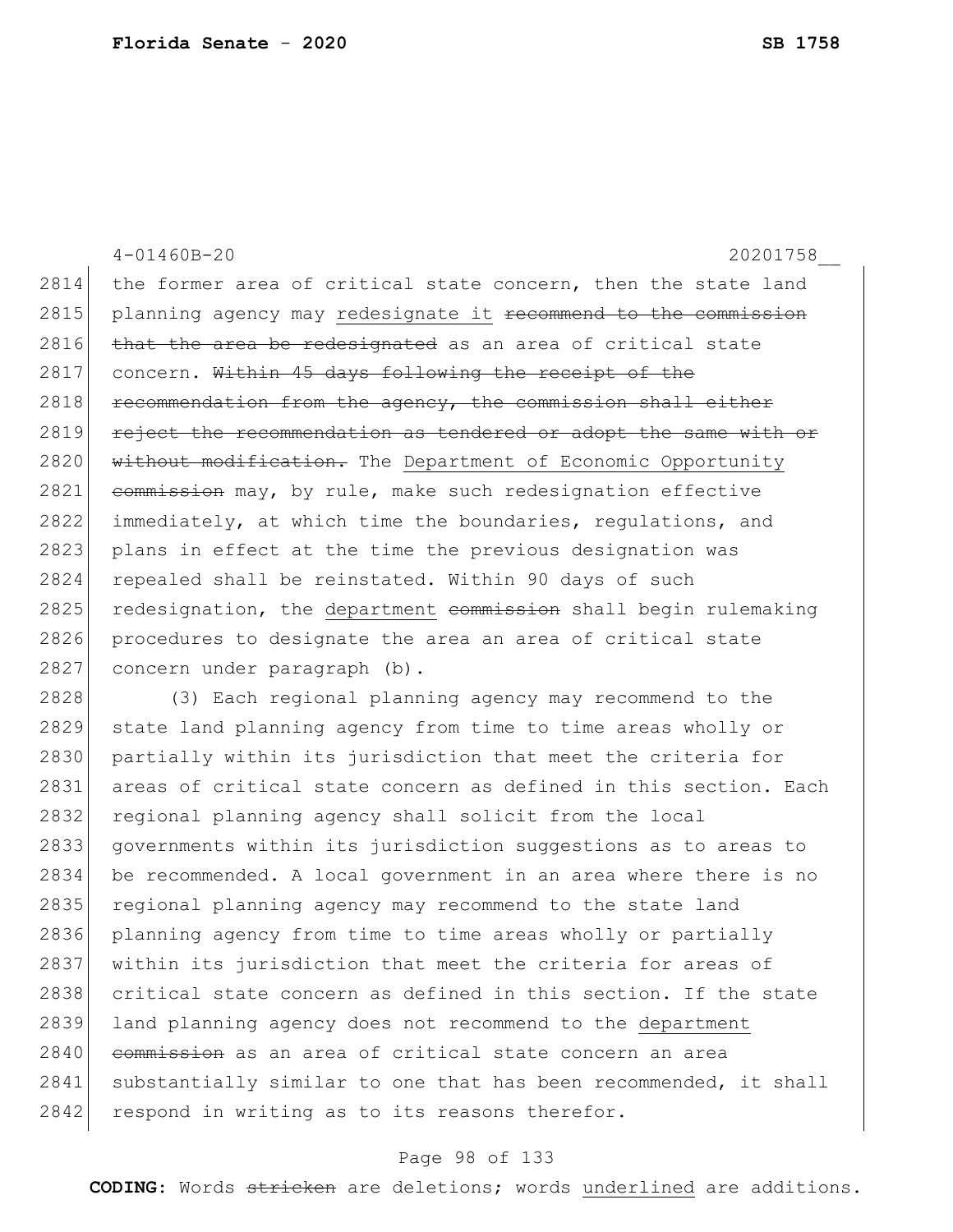4-01460B-20 20201758\_\_ 2843 (4) Prior to making a determination submitting any  $2844$  recommendation to the commission under subsection (1), the state 2845 land planning agency shall give notice to any committee 2846 appointed pursuant to s. 380.045 and to all local governments 2847 and regional planning agencies that include within their 2848 boundaries any part of any area of critical state concern 2849 proposed to be designated by the rule, in addition to any notice 2850 otherwise required under chapter 120. 2851 (5) After the Department of Economic Opportunity commission 2852 adopts a rule designating the boundaries of, and principles for 2853 guiding development in, an area of critical state concern and 2854 within 180 days of such adoption, the local government having 2855 jurisdiction may submit to the state land planning agency its 2856 existing land development regulations and local comprehensive  $2857$  plan for the area, if any, or shall prepare, adopt, and submit 2858 the new or modified requlations and plan, the local government 2859 taking into consideration the principles set forth in the rule 2860 designating the area. 2861 (8) If any local government fails to submit land 2862 development regulations or a local comprehensive plan, or if the 2863 requiations or plan or plan amendment submitted do not comply 2864 with the principles for guiding development set out in the rule 2865 designating the area of critical state concern, within 120 days 2866 after the adoption of the rule designating an area of critical  $2867$  state concern, or within 120 days after the issuance of a 2868 recommended order on the compliance of the plan or plan 2869 amendment pursuant to s. 163.3184, or within 120 days after the 2870 effective date of an order rejecting a proposed land development 2871 regulation, the state land planning agency shall determine

### Page 99 of 133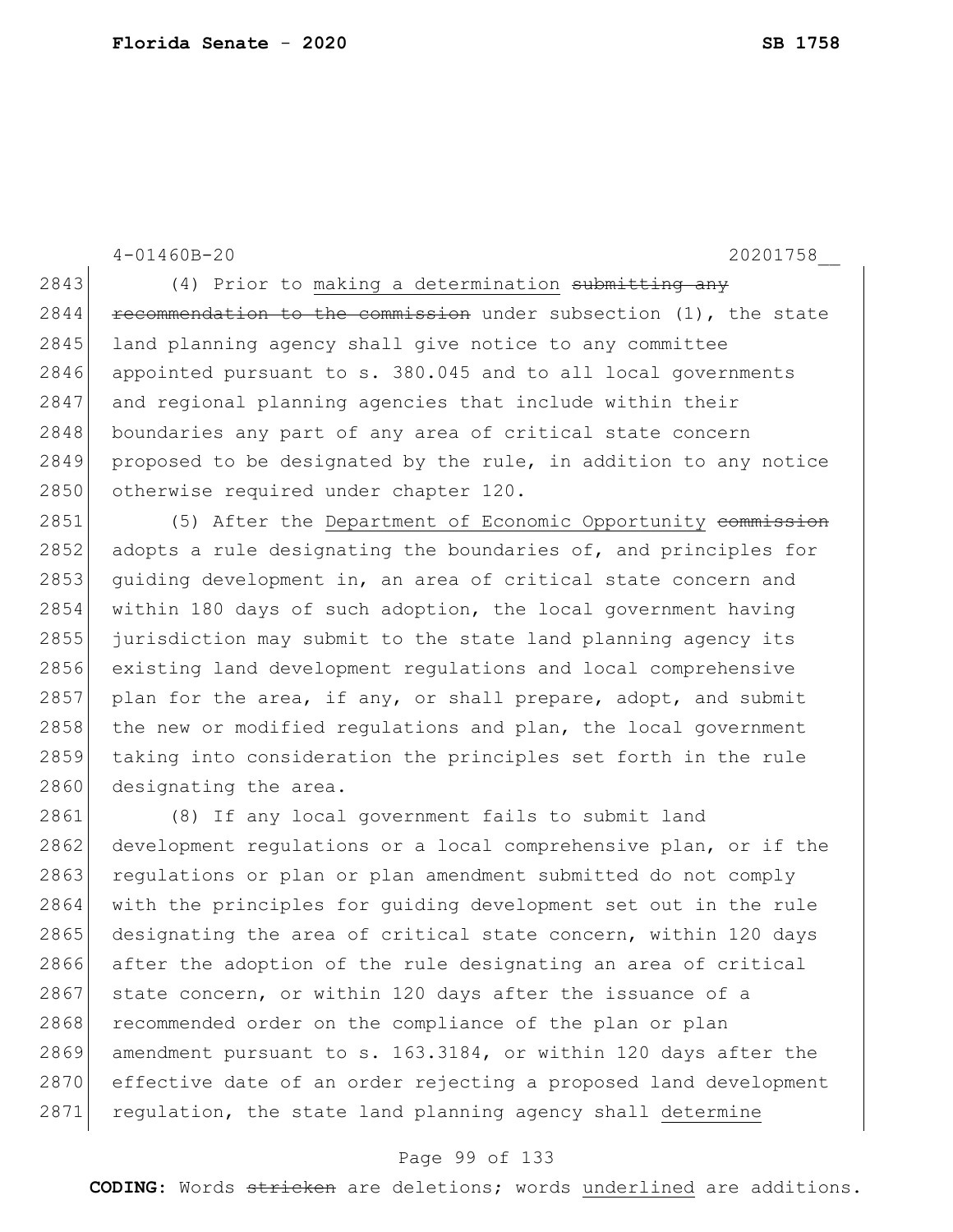|      | $4 - 01460B - 20$<br>20201758                                      |
|------|--------------------------------------------------------------------|
| 2872 | submit to the commission recommended land development              |
| 2873 | regulations and a local comprehensive plan or portions thereof,    |
| 2874 | with or without modification, applicable to that local             |
| 2875 | government's portion of the area of critical state concern.        |
| 2876 | Within 45 days following receipt of the recommendation from the    |
| 2877 | agency, the commission shall either reject the recommendation as   |
| 2878 | tendered or adopt the recommendation with or without               |
| 2879 | modification, and by rule establish land development requlations   |
| 2880 | and a local comprehensive plan applicable to that local            |
| 2881 | government's portion of the area of critical state concern.        |
| 2882 | However, such rule shall not become effective prior to             |
| 2883 | legislative review of an area of critical state concern pursuant   |
| 2884 | to paragraph $(1)$ $(c)$ . In the rule, the Department of Economic |
| 2885 | Opportunity commission shall specify the extent to which its       |
| 2886 | land development regulations, plans, or plan amendments will       |
| 2887 | supersede, or will be supplementary to, local land development     |
| 2888 | regulations and plans. Notice of any proposed rule issued under    |
| 2889 | this section shall be given to all local governments and           |
| 2890 | regional planning agencies in the area of critical state           |
| 2891 | concern, in addition to any other notice required under chapter    |
| 2892 | 120. The land development regulations and local comprehensive      |
| 2893 | plan adopted by the Department of Economic Opportunity             |
| 2894 | commission under this section may include any type of regulation   |
| 2895 | and plan that could have been adopted by the local government.     |
| 2896 | Any land development regulations or local comprehensive plan or    |
| 2897 | plan amendments adopted by the Department of Economic              |
| 2898 | Opportunity commission under this section shall be administered    |
| 2899 | by the local government as part of, or in the absence of, the      |
| 2900 | local land development regulations and local comprehensive plan.   |

# Page 100 of 133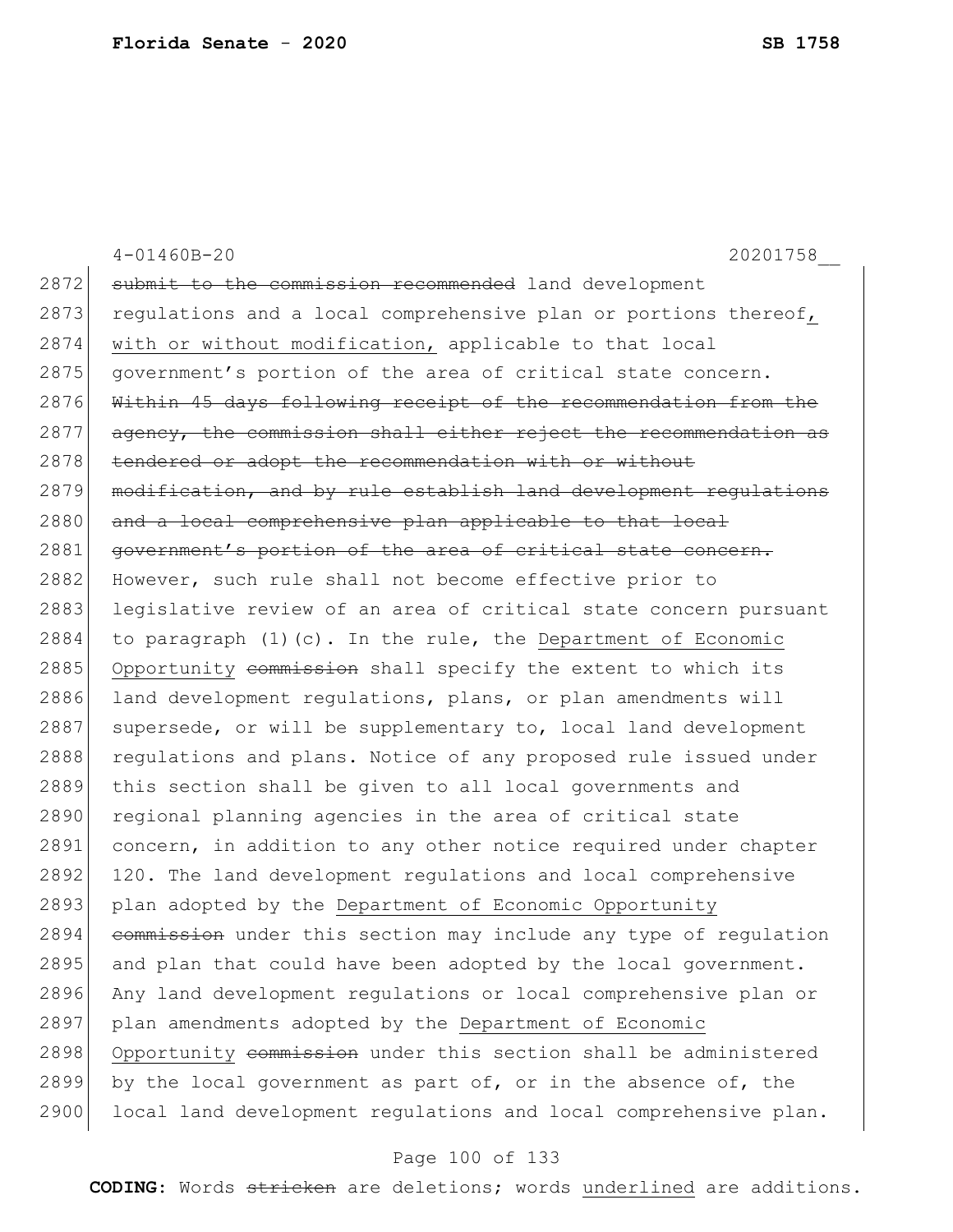4-01460B-20 20201758\_\_ 2901 (9) If, within 12 months after the Department of Economic 2902 Opportunity commission adopts a rule designating an area of 2903 critical state concern, land development regulations or local 2904 comprehensive plans for the area have not become effective under 2905 either subsection  $(6)$  or subsection  $(8)$ , the designation of the 2906 area as an area of critical state concern terminates. No part of 2907 such area may be recommended for redesignation until at least 12 2908 months after the date the designation terminates pursuant to 2909 this subsection. The running of the 12-month period subsequent 2910 to the initial designation shall be tolled upon challenge 2911 pursuant to the provisions of chapter 120 to either the 2912 designation of the area of critical state concern or the 2913 adoption of land development regulations and local comprehensive 2914 plans under subsection (6) or subsection (8). 2915 (10) At any time after the adoption of land development 2916 regulations and plans by the Department of Economic Opportunity  $2917$  commission under this section, a local government may propose 2918 land development regulations or a local comprehensive plan 2919 which, if approved by the state land planning agency as provided 2920 in subsection  $(6)$ , will supersede any regulations or plans 2921 adopted under subsection (8). 2922 (11) Land development regulations or a local comprehensive 2923 plan submitted by a local government in an area of critical 2924 state concern and approved pursuant to subsection (6) may be 2925 amended or rescinded by the local government, but the amendment 2926 or rescission becomes effective only upon approval thereof by

2927 the state land planning agency. The state land planning agency 2928 shall either approve or reject the requested changes within 60 2929 days of receipt thereof. Land development regulations or local

### Page 101 of 133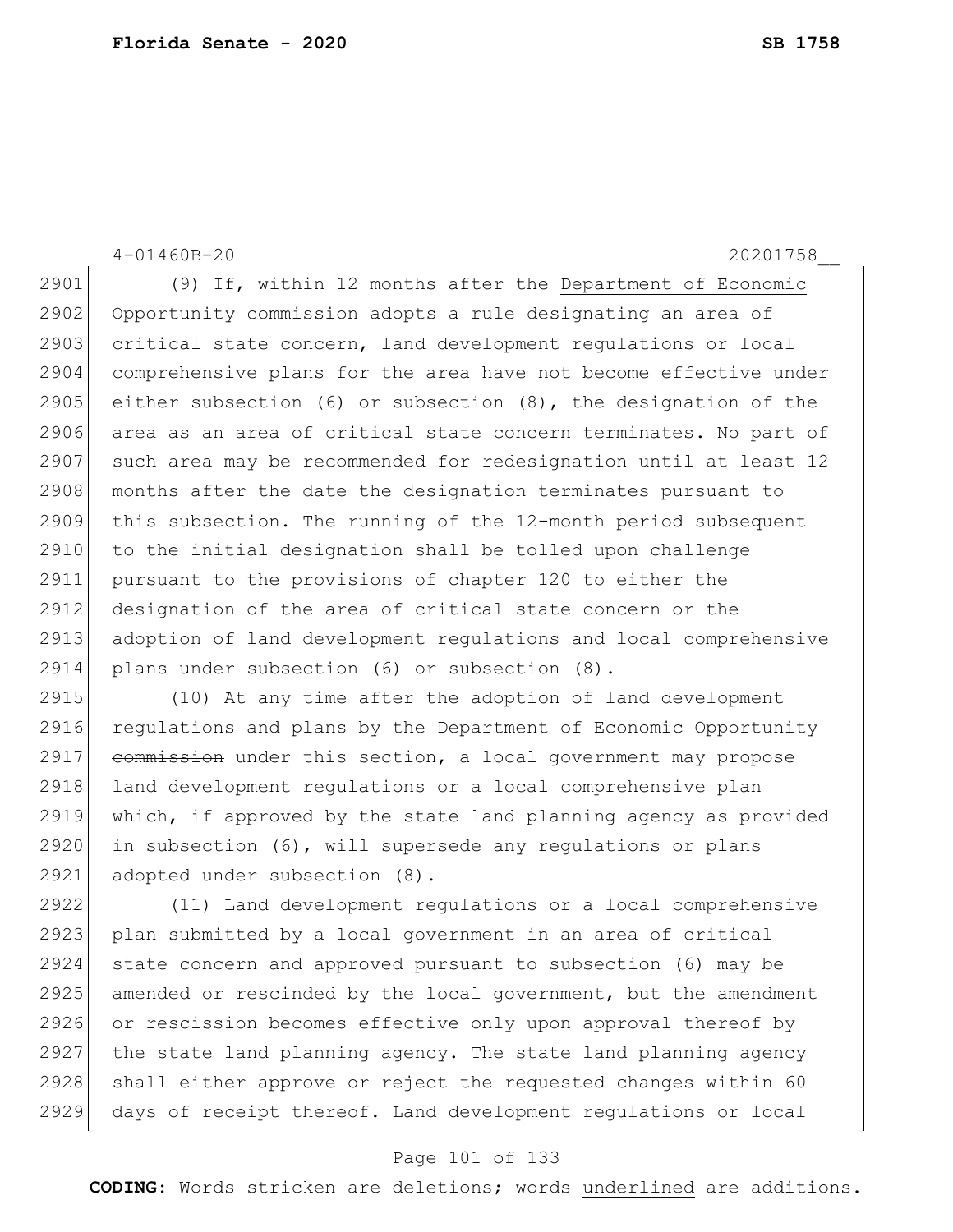4-01460B-20 20201758\_\_ 2930 comprehensive plans for an area of critical state concern 2931 adopted by the Department of Economic Opportunity commission 2932 under subsection (8) may be amended or rescinded by rule by the 2933 Department of Economic Opportunity commission in the same manner 2934 as for original adoption. 2935 (12) Upon the request of a substantially interested person 2936 pursuant to s.  $120.54(7)$ , a local government or regional 2937 planning agency within the designated area, or the state land 2938 planning agency, the Department of Economic Opportunity 2939 commission may by rule remove, contract, or expand any 2940 designated boundary. Boundary expansions are subject to 2941 legislative review pursuant to paragraph  $(1)(c)$ . No boundary may 2942 be modified without a specific finding by the Department of 2943 Economic Opportunity commission that such changes are consistent 2944 with necessary resource protection. The total boundaries of an 2945 entire area of critical state concern shall not be removed by 2946 the Department of Economic Opportunity commission unless a 2947 minimum time of 1 year has elapsed from the adoption of 2948 requiations and a local comprehensive plan pursuant to 2949 subsection  $(1)$ , subsection  $(6)$ , subsection  $(8)$ , or subsection 2950 (10). Before totally removing such boundaries, the Department of 2951 Economic Opportunity commission shall make findings that the 2952 regulations and plans adopted pursuant to subsection  $(1)$ , 2953 subsection  $(6)$ , subsection  $(8)$ , or subsection  $(10)$  are being 2954 effectively implemented by local governments within the area of 2955 critical state concern to protect the area and that adopted 2956 local government comprehensive plans within the area have been 2957 conformed to principles for guiding development for the area. 2958 (15) Any rule adopted pursuant to this section designating

### Page 102 of 133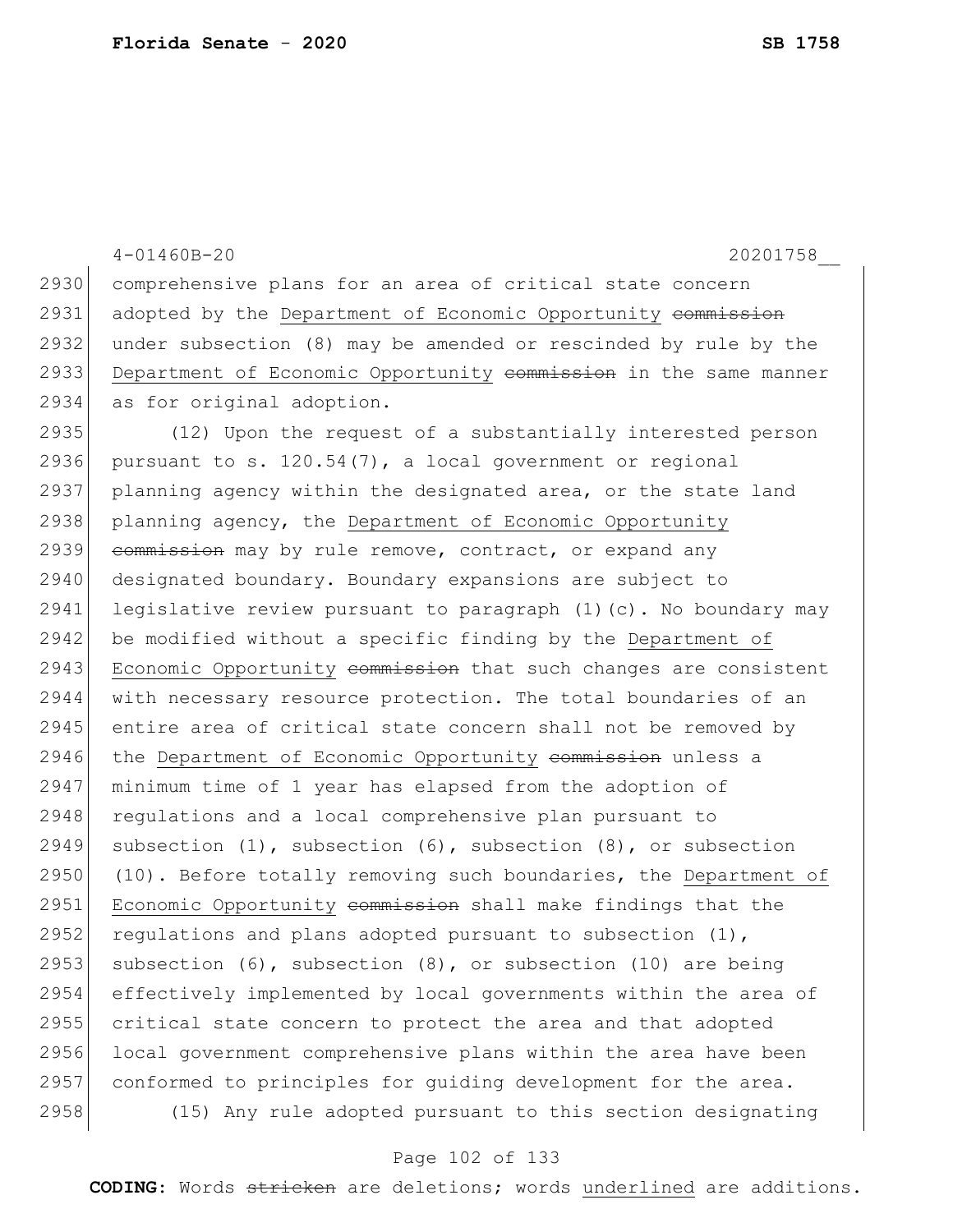4-01460B-20 20201758\_\_ 2959 the boundaries of an area of critical state concern and the 2960 principles for quiding development therein shall be repealed by 2961 the Department of Economic Opportunity commission no earlier 2962 than 12 months and no later than 3 years after approval by the 2963 state land planning agency or adoption by the Department of 2964 Economic Opportunity commission of all land development 2965 regulations and local comprehensive plans pursuant to subsection 2966 (6), subsection  $(8)$ , or subsection  $(10)$ , and the implementation 2967 of all the actions listed in the designation rule for repeal of 2968 the designation. Any repeal pursuant to this subsection may be 2969 limited to any portion of the area of critical state concern.  $2970$  The repeal must be contingent upon approval by the state land 2971 planning agency of local land development regulations and plans 2972 pursuant to subsection  $(6)$  or subsection  $(10)$  and upon such 2973 requiations and plans being effective for a period of 12 months. 2974 (22) All state agencies with rulemaking authority for 2975 programs that affect a designated area of critical state concern 2976 shall review those programs for consistency with the purpose of 2977 the designation and principles for guiding development, and 2978 shall adopt specific permitting standards and criteria 2979 applicable in the designated area, or otherwise amend the 2980 program, as necessary to further the purpose of the designation. 2981 (a)1. Within 6 months after the effective date of the rule

2982 or statute that designates an area of critical state concern, 2983 and at any time thereafter as directed by the Department of 2984 Economic Opportunity Administration Commission, the Department 2985 of Environmental Protection, the Department of Health, the water 2986 management districts with jurisdiction over any portion of the 2987 area of critical state concern, and any other state agency

### Page 103 of 133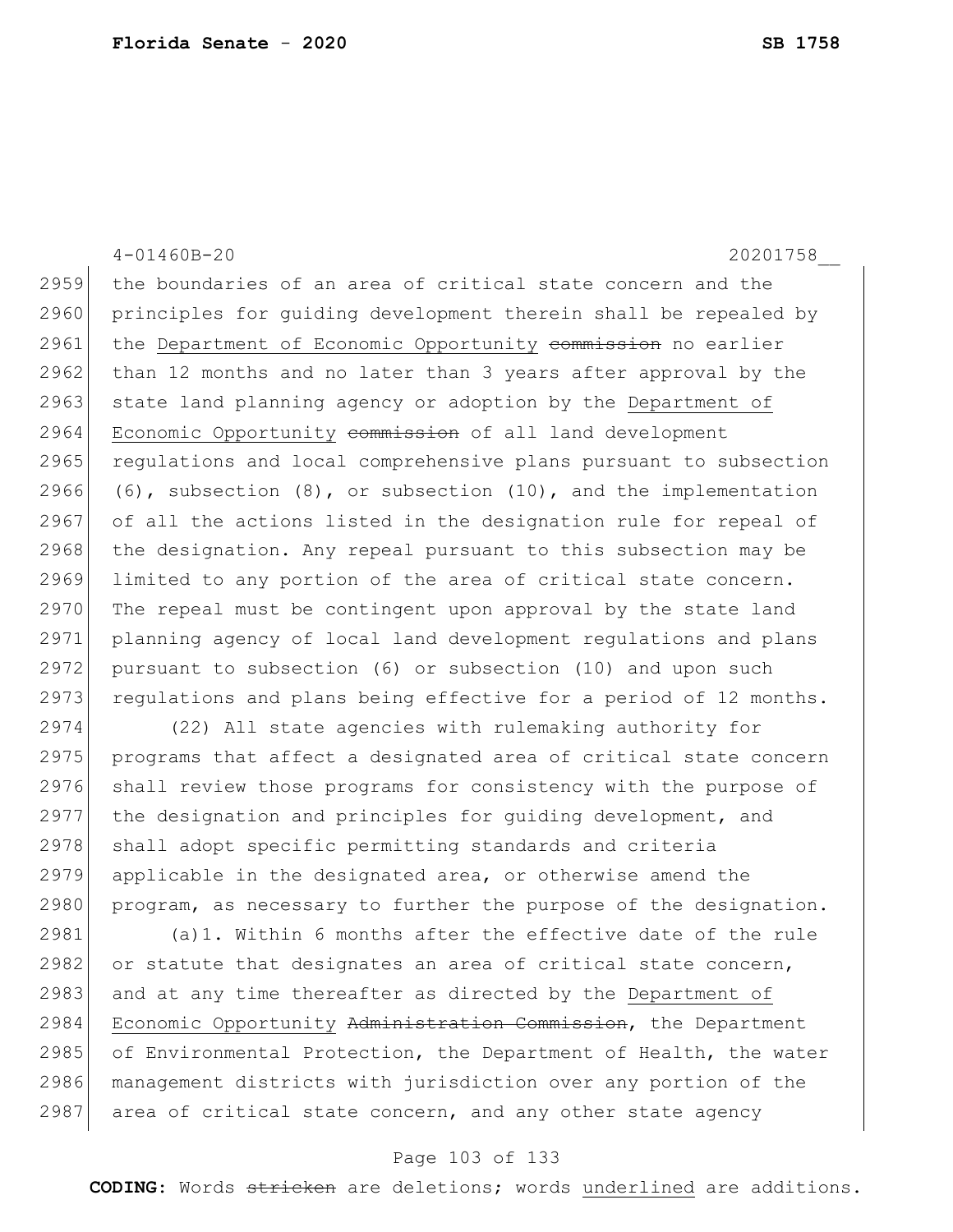3016 on the proposed amendments.

4-01460B-20 20201758\_\_ 2988 specified in the designation rule, shall each submit a report to 2989 the Department of Economic Opportunity Administration 2990 Commission, and a copy of the report to the state land planning 2991 agency. The report shall evaluate the effect of the reporting 2992 agency's programs upon the purpose of the designation. 2993 2. If different permitting standards or criteria, or other 2994 changes to the program, are necessary in order to further the 2995 purpose of the designation, the report shall recommend rules 2996 which further that purpose and which are consistent with the 2997 principles for guiding development. The report shall explain and 2998 justify the reasons for any different permitting standards or 2999 criteria that may be recommended. The Department of Economic 3000 Opportunity commission shall reject the agency's recommendation, 3001 or accept it with or without modification and direct the agency 3002 to adopt rules, including any changes. Any rule adopted pursuant  $3003$  to this paragraph shall be consistent with the principles for 3004 guiding development, and shall apply only within the boundary of 3005 the designated area. The agency shall file a copy of the adopted 3006 rule with the Department of Economic Opportunity Administration 3007 Commission and the state land planning agency. 3008 3. If statutory changes are required in order to implement 3009 the permitting standards or criteria that are necessary to 3010 further the purpose of the designation, the report shall 3011 recommend statutory amendments. The Department of Economic 3012 Opportunity Administration Commission shall submit any report 3013 that recommends statutory amendments to the President of the 3014 Senate and the Speaker of the House of Representatives, together 3015 with the department's Administration Commission's recommendation

### Page 104 of 133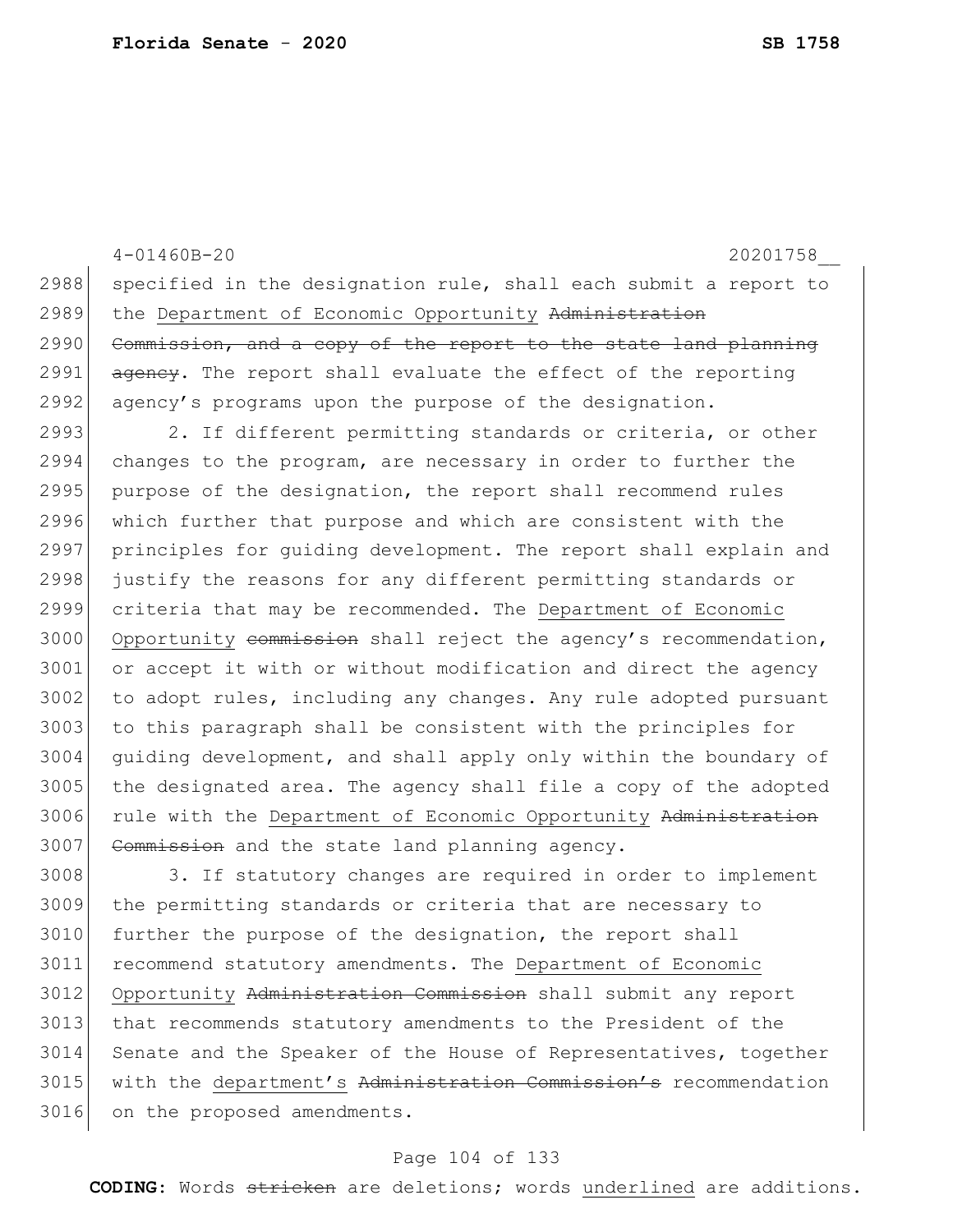```
4-01460B-20 20201758__
3017 (b) The Department of Economic Opportunity Administration
3018 Commission has authority to adopt rules pursuant to ss.
3019 120.536(1) and 120.54 to implement the provisions of this
3020 subsection.
3021 Section 65. Subsections (3) and (4) of section 380.055, 
3022 Florida Statutes, are amended to read:
3023 380.055 Big Cypress Area.—
3024 (3) DESIGNATION AS AREA OF CRITICAL STATE CONCERN.—The "Big 
3025 Cypress Area," as defined in this subsection, is hereby 
3026 designated as an area of critical state concern. "Big Cypress 
3027 Area" means the area generally depicted on the map entitled 
3028 "Boundary Map, Big Cypress National Freshwater Reserve, 
3029 Florida," numbered BC-91,001 and dated November 1971, which is 
3030 on file and available for public inspection in the office of the 
3031 National Park Service, Department of the Interior, Washington, 
3032 D.C., and in the office of the Board of Trustees of the Internal 
3033 Improvement Trust Fund, which is the area proposed as the 
3034 Federal Big Cypress National Freshwater Reserve, Florida, and 
3035 that area described as follows: Sections 1, 2, 11, 12 and 13 in
3036 Township 49 South, Range 31 East; and Township 49 South, Range 
3037 32 East, less Sections 19, 30 and 31; and Township 49 South,
3038 Range 33 East; and Township 49 South, Range 34 East; and
3039 Sections 1 through 5 and 10 through 14 in Township 50 South, 
3040 Range 32 East; and Sections 1 through 18 and 20 through 25 in 
3041 Township 50 South, Range 33 East; and Township 50 South, Range 
3042 34 East, less Section 31; and Sections 1 and 2 in Township 51 
3043 South, Range 34 East; All in Collier County, Florida, which
3044 described area shall be known as the "Big Cypress National 
3045 Preserve Addition, Florida," together with such contiguous land
```
### Page 105 of 133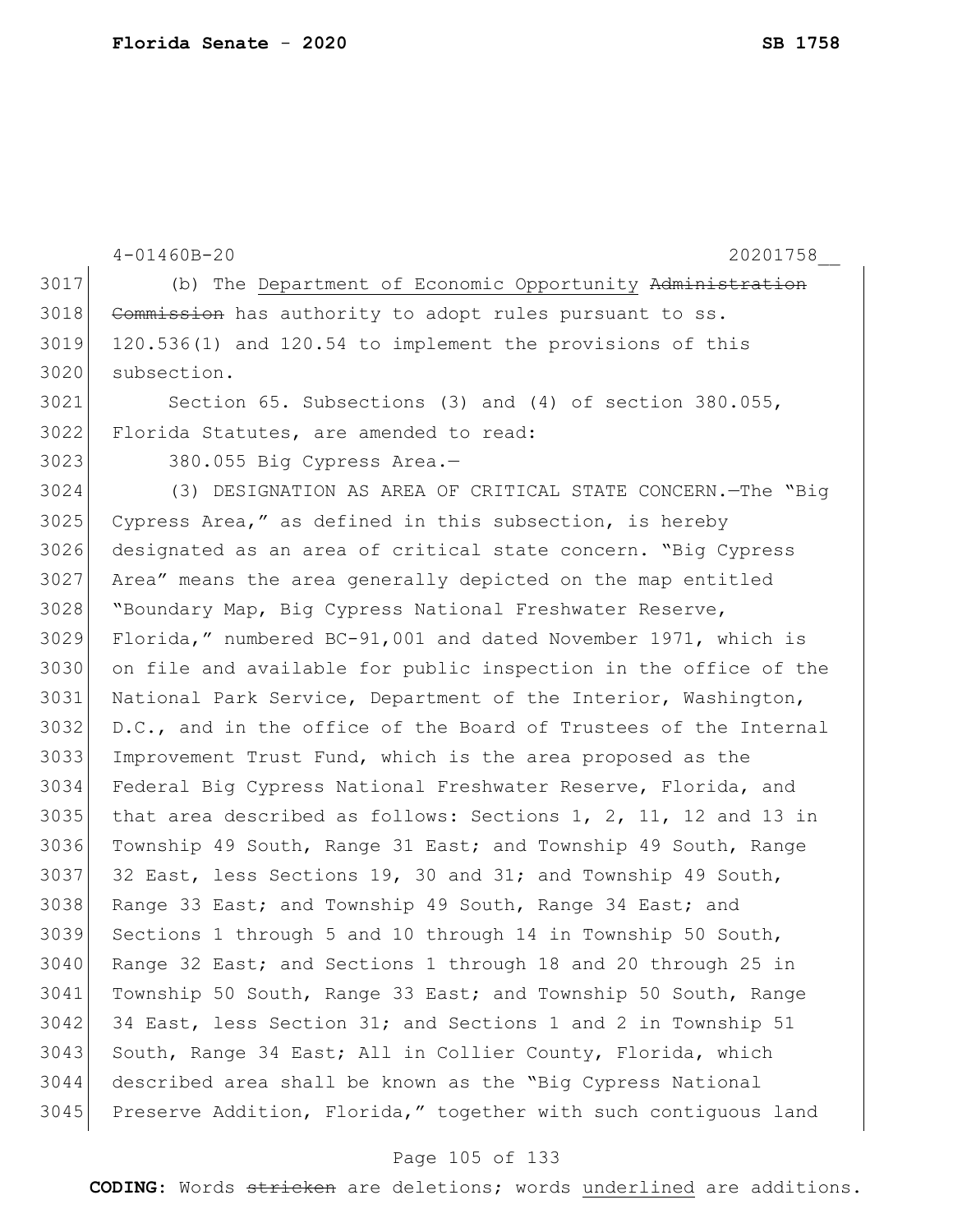|      | $4 - 01460B - 20$<br>20201758                                             |
|------|---------------------------------------------------------------------------|
| 3046 | and water areas as are ecologically linked with the Everglades            |
| 3047 | National Park, certain of the estuarine fisheries of South                |
| 3048 | Florida, or the freshwater aquifer of South Florida, the                  |
| 3049 | definitive boundaries of which shall be set in the following              |
| 3050 | manner: Within 120 days following the effective date of this              |
| 3051 | act, the state land planning agency shall determine recommend             |
| 3052 | definitive boundaries for the Big Cypress Area <del>to the</del>          |
| 3053 | Administration Commission, after giving notice to all local               |
| 3054 | governments and regional planning agencies which include within           |
| 3055 | their boundaries any part of the area proposed to be included in          |
| 3056 | the Big Cypress Area and holding such hearings as the state land          |
| 3057 | planning agency deems appropriate. Within 45 days after the               |
| 3058 | conclusion of such hearings following receipt of the recommended          |
| 3059 | boundaries, the Department of Economic Opportunity                        |
| 3060 | Administration Commission shall adopt, modify, or reject the              |
| 3061 | recommendation and shall by rule establish the boundaries of the          |
| 3062 | area defined as the Big Cypress Area.                                     |
| 3063 | (4) ADOPTION OF LAND DEVELOPMENT REGULATIONS. - The                       |
| 3064 | provisions of s. $380.05(5) - (11)$ , $(17)$ , and $(20)$ shall not apply |
| 3065 | to the Big Cypress Area. All other provisions of this chapter             |
| 3066 | shall apply to the Big Cypress Area. Any provision of this                |
| 3067 | chapter to the contrary notwithstanding, the state land planning          |
| 3068 | agency has the right, and its duty shall be, to determine the             |
| 3069 | submit recommended land development regulations applicable to             |
| 3070 | the Big Cypress Area to the Administration Commission concurrent          |
| 3071 | with the boundaries determined recommended pursuant to                    |
| 3072 | subsection (3). The Department of Economic Opportunity may adopt          |

3073 such determination Administration Commission shall either reject 3074 the recommendation as tendered or adopt the same by rule with or

### Page 106 of 133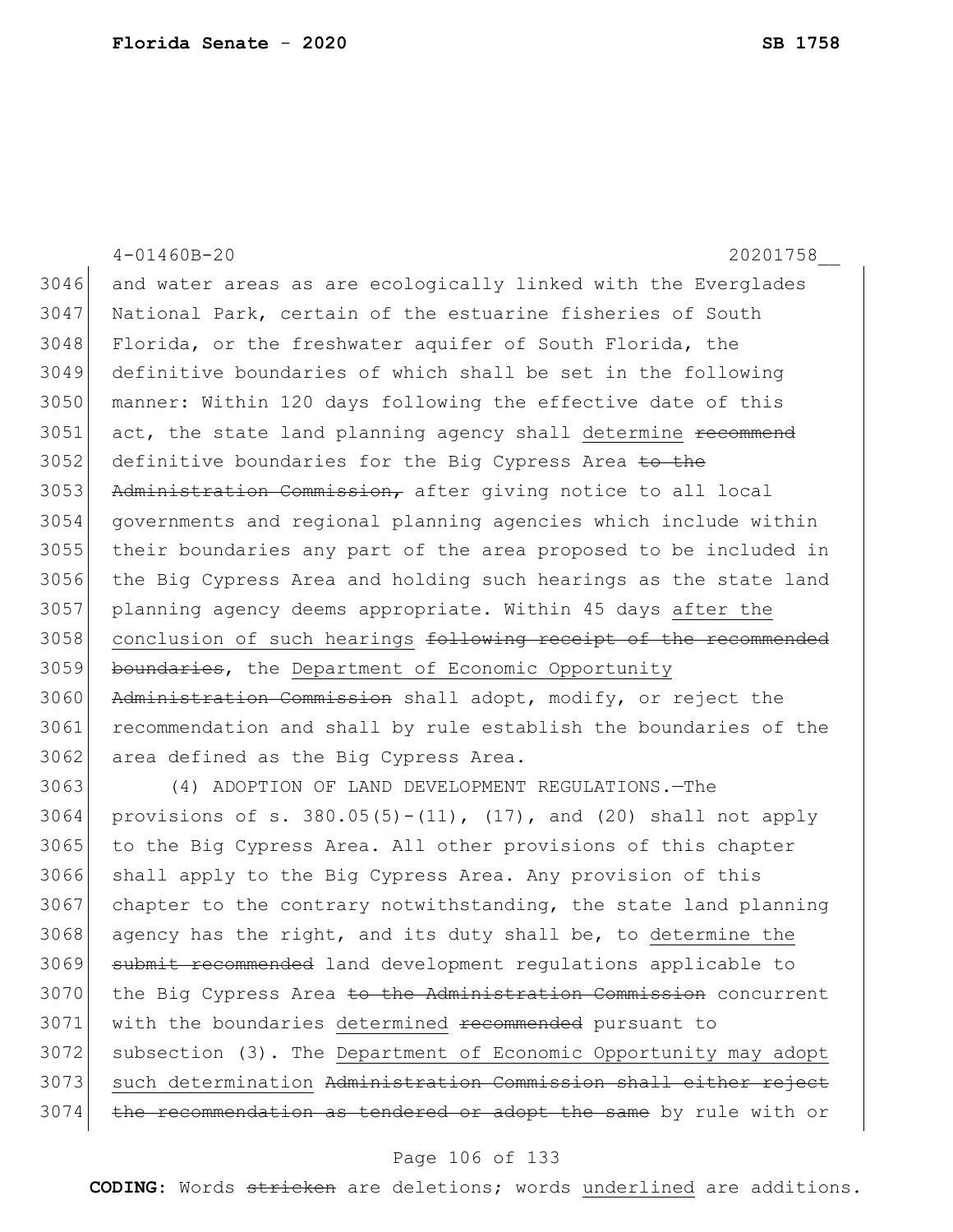|      | $4 - 01460B - 20$<br>20201758                                    |
|------|------------------------------------------------------------------|
| 3075 | without modification. The Department of Economic Opportunity     |
| 3076 | commission shall specify the extent to which regulations adopted |
| 3077 | pursuant to this section supersede local land development        |
| 3078 | requlations.                                                     |
| 3079 | Section 66. Subsection (4) and paragraph (b) of subsection       |
| 3080 | (9) of section 380.0552, Florida Statutes, are amended to read:  |
| 3081 | 380.0552 Florida Keys Area; protection and designation as        |
| 3082 | area of critical state concern.-                                 |
| 3083 | (4) REMOVAL OF DESIGNATION.-                                     |
| 3084 | (a) The designation of the Florida Keys Area as an area of       |
| 3085 | critical state concern under this section may be recommended for |
| 3086 | removal upon fulfilling the legislative intent under subsection  |
| 3087 | (2) and completion of all the work program tasks specified in    |
| 3088 | rules of the Department of Economic Opportunity Administration   |
| 3089 | Commission.                                                      |
| 3090 | (b) Beginning November 30, 2010, The state land planning         |
| 3091 | agency shall annually submit a written report to the Governor    |
| 3092 | Administration Commission describing the progress of the Florida |
| 3093 | Keys Area toward completing the work program tasks specified in  |
| 3094 | the Department of Economic Opportunity's commission rules. The   |
| 3095 | land planning agency shall recommend removing the Florida Keys   |
| 3096 | Area from being designated as an area of critical state concern  |
| 3097 | to the Governor commission if it determines that:                |
| 3098 | 1. All of the work program tasks have been completed,            |
| 3099 | including construction of, operation of, and connection to       |
| 3100 | central wastewater management facilities pursuant to s.          |
| 3101 | 403.086(10) and upgrade of onsite sewage treatment and disposal  |
| 3102 | systems pursuant to s. $381.0065(4)(1)$ ;                        |

3103 2. All local comprehensive plans and land development

### Page 107 of 133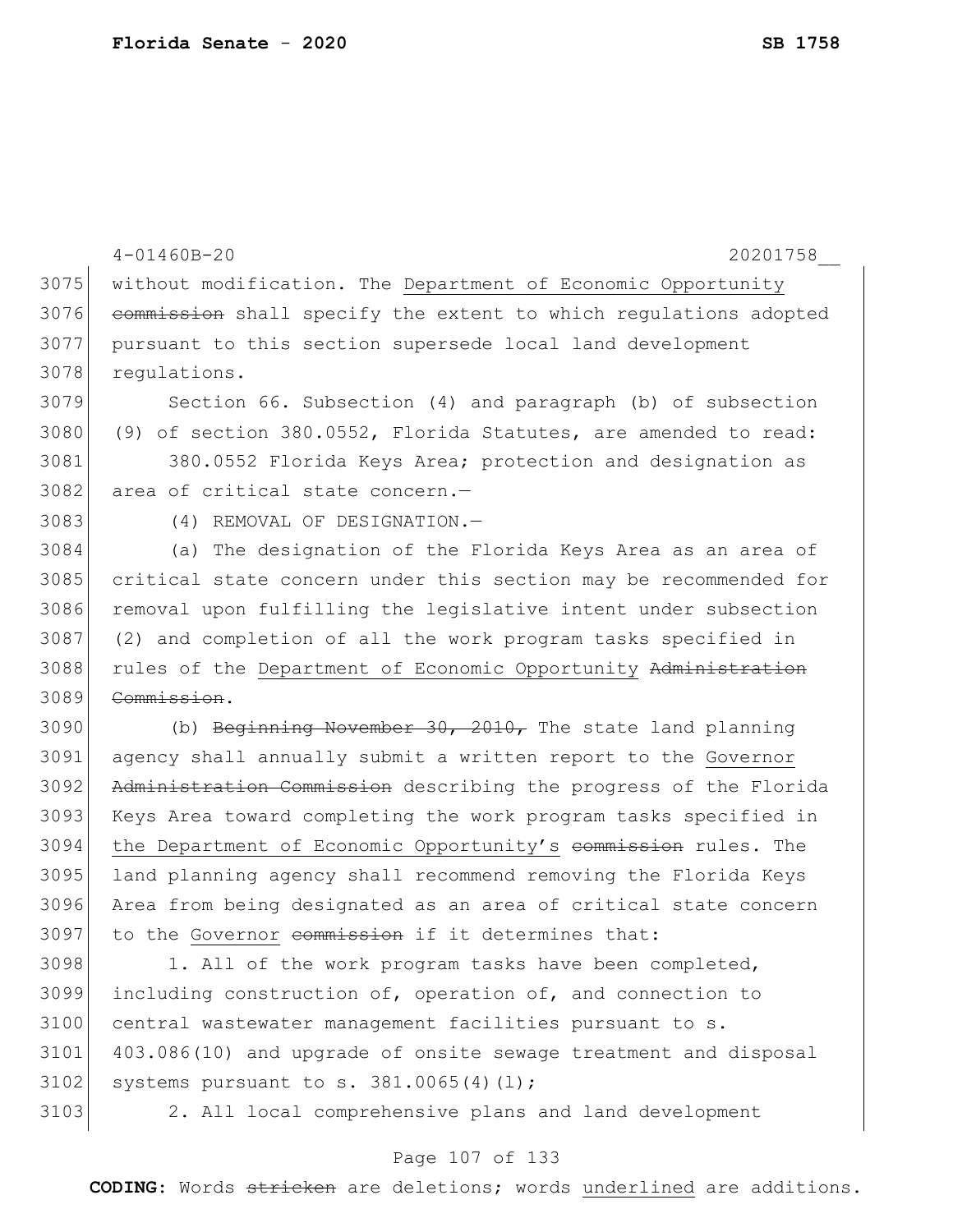|      | $4 - 01460B - 20$<br>20201758                                    |
|------|------------------------------------------------------------------|
| 3104 | regulations and the administration of such plans and regulations |
| 3105 | are adequate to protect the Florida Keys Area, fulfill the       |
| 3106 | legislative intent specified in subsection $(2)$ , and are       |
| 3107 | consistent with and further the principles quiding development;  |
| 3108 | and                                                              |
| 3109 | 3. A local government has adopted a resolution at a public       |
| 3110 | hearing recommending the removal of the designation.             |
| 3111 | (c) After receipt of the state land planning agency report       |
| 3112 | and recommendation, the Governor Administration Commission shall |
| 3113 | determine whether the requirements have been fulfilled and may   |
| 3114 | remove the designation of the Florida Keys as an area of         |
| 3115 | critical state concern. If the Governor commission removes the   |
| 3116 | designation, the Department of Economic Opportunity it shall     |
| 3117 | initiate rulemaking to repeal any rules relating to such         |
| 3118 | designation within 60 days. If, after receipt of the state land  |
| 3119 | planning agency's report and recommendation, the Governor        |
| 3120 | commission finds that the requirements for recommending removal  |
| 3121 | of designation have not been met, the Department of Economic     |
| 3122 | Opportunity commission shall provide a written report to the     |
| 3123 | local governments within 30 days after the Governor makes making |
| 3124 | such a finding detailing the tasks that must be completed by the |
| 3125 | local government.                                                |
| 3126 | (d) The Governor's Administration Commission's                   |
| 3127 | determination concerning the removal of the designation of the   |
| 3128 | Florida Keys as an area of critical state concern may be         |
| 3129 | reviewed pursuant to chapter 120. All proceedings shall be       |

3130 conducted by the Division of Administrative Hearings and must be 3131 initiated within 30 days after the Governor commission issues 3132 his or her  $\pm t$ s determination.

## Page 108 of 133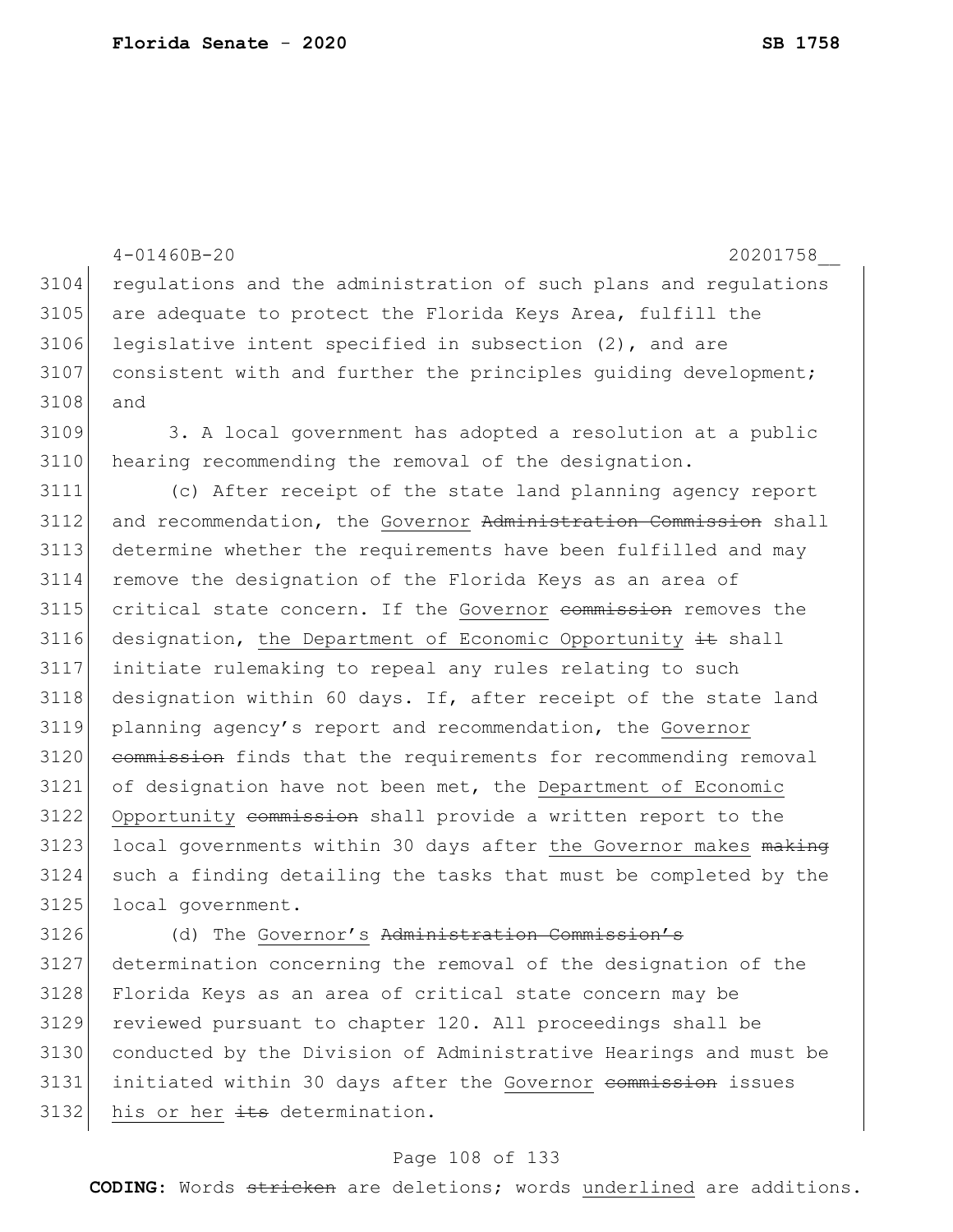4-01460B-20 20201758\_\_ (e) After removal of the designation of the Florida Keys as an area of critical state concern, the state land planning agency shall review proposed local comprehensive plans, and any amendments to existing comprehensive plans, which are applicable to the Florida Keys Area, the boundaries of which were described 3138 in chapter 28-29, Florida Administrative Code, as of January 1, 2006, for compliance as defined in s. 163.3184. All procedures and penalties described in s. 163.3184 apply to the review conducted pursuant to this paragraph. 3142 (f) The Department of Economic Opportunity Administration 3143 Commission may adopt rules or revise existing rules as necessary to administer this subsection. (9) MODIFICATION TO PLANS AND REGULATIONS.— (b) The state land planning agency, after consulting with the appropriate local government, may, no more than once per 3148 year, recommend to the Governor Administration Commission the enactment, amendment, or rescission of a land development regulation or element of a local comprehensive plan. Within 45 days following the receipt of such recommendation, the Governor 3152 commission shall reject the recommendation, or accept it with or without modification and the Department of Economic Opportunity shall adopt it by rule, including any changes. Such local development regulation or plan must be in compliance with the principles for guiding development. Section 67. Subsections (4) and (9) and paragraph (f) of

3158 subsection (10) of section 380.0555, Florida Statutes, are amended to read:

 380.0555 Apalachicola Bay Area; protection and designation 3161 as area of critical state concern.-

### Page 109 of 133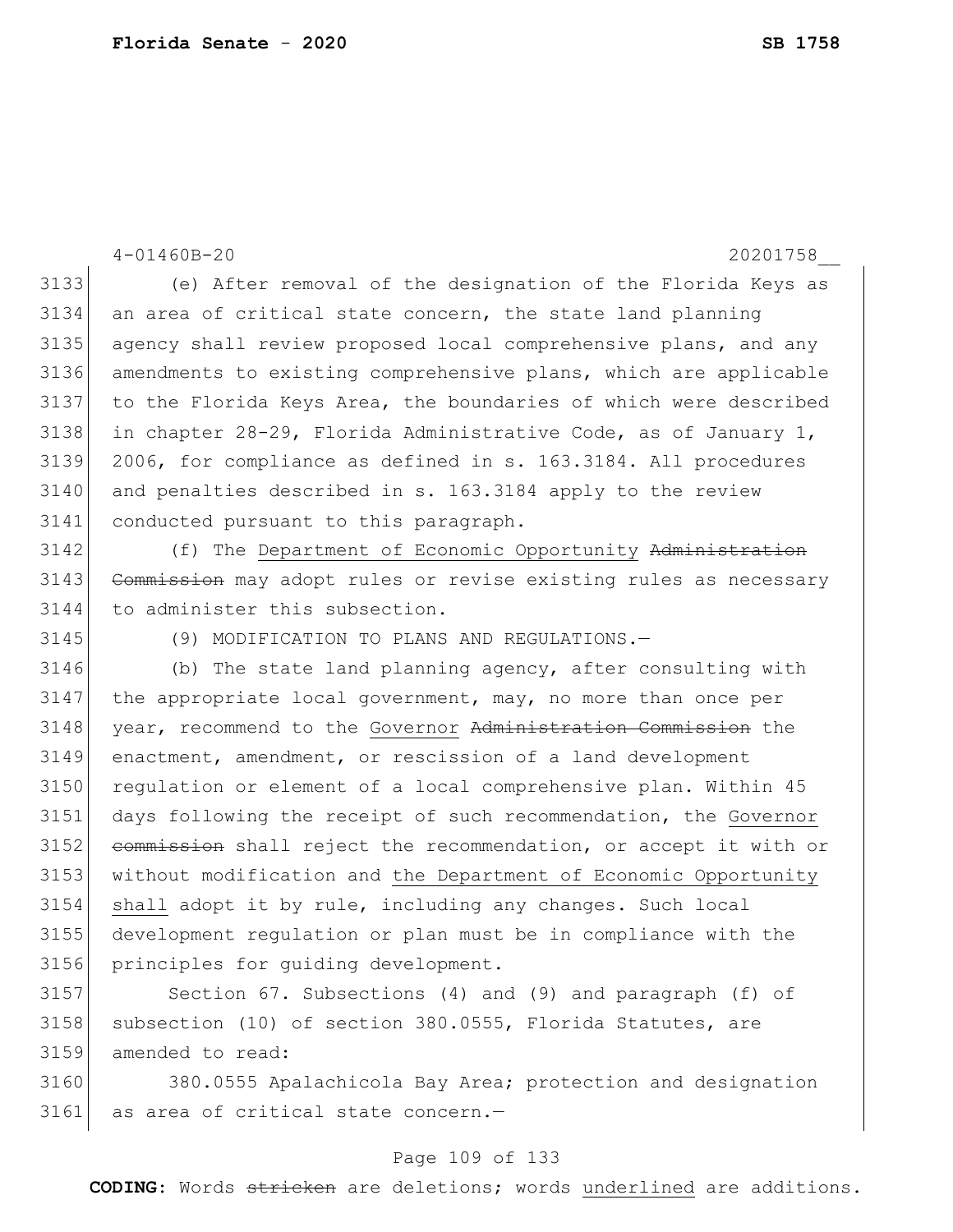4-01460B-20 20201758\_\_ 3162 (4) REMOVAL OF DESIGNATION. The state land planning agency 3163 may recommend to the Governor Administration Commission the 3164 removal of the designation from all or part of the area  $3165$  specified in subsection  $(3)$ , if it determines that all local 3166 land development regulations and local comprehensive plans and 3167 the administration of such regulations and plans are adequate to 3168 protect the Apalachicola Bay Area, continue to carry out the  $3169$  legislative intent set forth in subsection  $(2)$ , and are in 3170 compliance with the principles for guiding development set forth 3171 in subsection (7). If the Governor Administration Commission 3172 concurs with the recommendations of the state land planning 3173 agency to remove any area from the designation, the Department 3174 of Economic Opportunity  $\pm$ t shall, within 45 days after receipt 3175 of the recommendation, initiate rulemaking to remove the 3176 designation. The state land planning agency shall make 3177 recommendations to the Governor Administration Commission 3178 annually.

 (9) MODIFICATION TO PLANS AND REGULATIONS.—Any land 3180 development regulation or element of a local comprehensive plan in the Apalachicola Bay Area may be enacted, amended, or rescinded by a local government, but the enactment, amendment, 3183 or rescission becomes effective only upon the approval thereof by the state land planning agency. The state land planning agency shall review the proposed change to determine if it complies with the principles for guiding development specified in subsection (7) and must approve or reject the requested 3188 change as provided in s. 380.05. Further, the state land planning agency, after consulting with the appropriate local 3190 government, may, from time to time, determine recommend the

### Page 110 of 133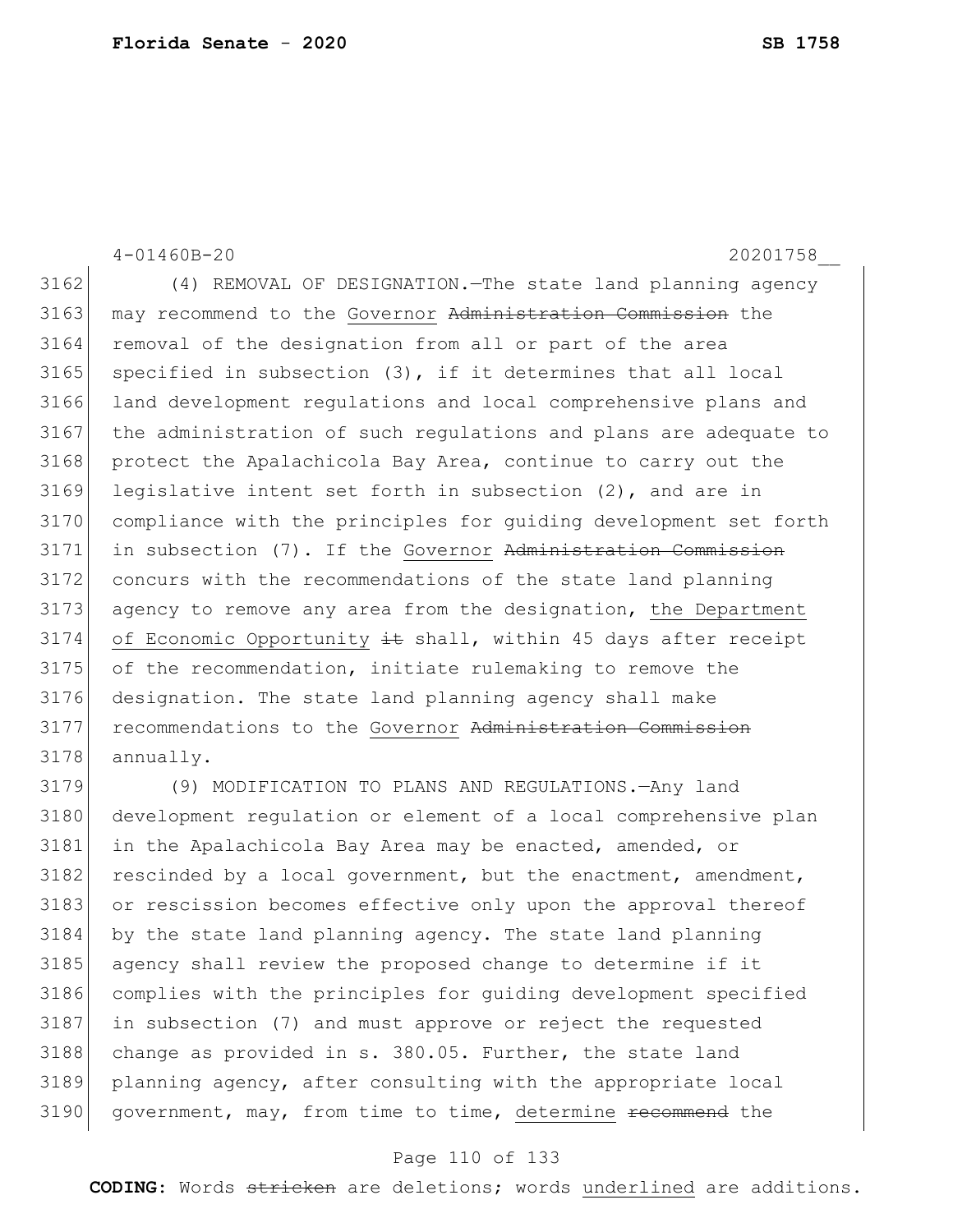| 3191<br>enactment, amendment, or rescission of a land development<br>3192<br>regulation or element of a comprehensive plan. Within 45 days<br>3193<br>following the determination receipt of such recommendation by<br>3194<br>the state land planning agency or enactment, amendment, or<br>3195<br>rescission by a local government the Department of Economic<br>3196<br>Opportunity commission shall reject the determination<br>3197<br>recommendation, enactment, amendment, or rescission or accept it<br>3198<br>with or without modification and adopt, by rule, any changes.<br>3199<br>Any such local land development regulation or comprehensive plan<br>3200<br>or part of such regulation or plan may be adopted by the<br>3201<br>Department of Economic Opportunity commission if it finds that<br>3202<br>it is in compliance with the principles for quiding development.<br>3203<br>(10) REQUIREMENTS; LOCAL GOVERNMENTS.-<br>3204<br>(f) Franklin County and the municipalities within it shall,<br>3205<br>beginning 12 months from June 18, 1985, prepare semiannual<br>3206<br>reports on the implementation of paragraphs (b)-(e) on the<br>3207<br>environmental status of the Apalachicola Bay Area. The state<br>3208<br>land planning agency may prescribe additional detailed<br>3209<br>information required to be reported. Each report shall be<br>3210<br>delivered to the resource planning and management committee and<br>3211<br>the state land planning agency for review and recommendations.<br>3212<br>The state land planning agency shall review each report and<br>3213<br>consider such reports when making a determination<br>3214<br>recommendations to the Administration Commission pursuant to<br>3215<br>subsection (9).<br>3216<br>Section 68. Subsection (2) and paragraph (b) of subsection<br>3217<br>(11) of section 380.06, Florida Statutes, are amended to read:<br>3218<br>380.06 Developments of regional impact.-<br>3219<br>(2) STATEWIDE GUIDELINES AND STANDARDS. - The statewide | 20201758<br>$4 - 01460B - 20$ |
|-----------------------------------------------------------------------------------------------------------------------------------------------------------------------------------------------------------------------------------------------------------------------------------------------------------------------------------------------------------------------------------------------------------------------------------------------------------------------------------------------------------------------------------------------------------------------------------------------------------------------------------------------------------------------------------------------------------------------------------------------------------------------------------------------------------------------------------------------------------------------------------------------------------------------------------------------------------------------------------------------------------------------------------------------------------------------------------------------------------------------------------------------------------------------------------------------------------------------------------------------------------------------------------------------------------------------------------------------------------------------------------------------------------------------------------------------------------------------------------------------------------------------------------------------------------------------------------------------------------------------------------------------------------------------------------------------------------------------------------------------------------------------------------------------------------------------------------------------------------------------------------------------------------------------------------------------------------------------------------------------------------------------------------------------------|-------------------------------|
|                                                                                                                                                                                                                                                                                                                                                                                                                                                                                                                                                                                                                                                                                                                                                                                                                                                                                                                                                                                                                                                                                                                                                                                                                                                                                                                                                                                                                                                                                                                                                                                                                                                                                                                                                                                                                                                                                                                                                                                                                                                     |                               |
|                                                                                                                                                                                                                                                                                                                                                                                                                                                                                                                                                                                                                                                                                                                                                                                                                                                                                                                                                                                                                                                                                                                                                                                                                                                                                                                                                                                                                                                                                                                                                                                                                                                                                                                                                                                                                                                                                                                                                                                                                                                     |                               |
|                                                                                                                                                                                                                                                                                                                                                                                                                                                                                                                                                                                                                                                                                                                                                                                                                                                                                                                                                                                                                                                                                                                                                                                                                                                                                                                                                                                                                                                                                                                                                                                                                                                                                                                                                                                                                                                                                                                                                                                                                                                     |                               |
|                                                                                                                                                                                                                                                                                                                                                                                                                                                                                                                                                                                                                                                                                                                                                                                                                                                                                                                                                                                                                                                                                                                                                                                                                                                                                                                                                                                                                                                                                                                                                                                                                                                                                                                                                                                                                                                                                                                                                                                                                                                     |                               |
|                                                                                                                                                                                                                                                                                                                                                                                                                                                                                                                                                                                                                                                                                                                                                                                                                                                                                                                                                                                                                                                                                                                                                                                                                                                                                                                                                                                                                                                                                                                                                                                                                                                                                                                                                                                                                                                                                                                                                                                                                                                     |                               |
|                                                                                                                                                                                                                                                                                                                                                                                                                                                                                                                                                                                                                                                                                                                                                                                                                                                                                                                                                                                                                                                                                                                                                                                                                                                                                                                                                                                                                                                                                                                                                                                                                                                                                                                                                                                                                                                                                                                                                                                                                                                     |                               |
|                                                                                                                                                                                                                                                                                                                                                                                                                                                                                                                                                                                                                                                                                                                                                                                                                                                                                                                                                                                                                                                                                                                                                                                                                                                                                                                                                                                                                                                                                                                                                                                                                                                                                                                                                                                                                                                                                                                                                                                                                                                     |                               |
|                                                                                                                                                                                                                                                                                                                                                                                                                                                                                                                                                                                                                                                                                                                                                                                                                                                                                                                                                                                                                                                                                                                                                                                                                                                                                                                                                                                                                                                                                                                                                                                                                                                                                                                                                                                                                                                                                                                                                                                                                                                     |                               |
|                                                                                                                                                                                                                                                                                                                                                                                                                                                                                                                                                                                                                                                                                                                                                                                                                                                                                                                                                                                                                                                                                                                                                                                                                                                                                                                                                                                                                                                                                                                                                                                                                                                                                                                                                                                                                                                                                                                                                                                                                                                     |                               |
|                                                                                                                                                                                                                                                                                                                                                                                                                                                                                                                                                                                                                                                                                                                                                                                                                                                                                                                                                                                                                                                                                                                                                                                                                                                                                                                                                                                                                                                                                                                                                                                                                                                                                                                                                                                                                                                                                                                                                                                                                                                     |                               |
|                                                                                                                                                                                                                                                                                                                                                                                                                                                                                                                                                                                                                                                                                                                                                                                                                                                                                                                                                                                                                                                                                                                                                                                                                                                                                                                                                                                                                                                                                                                                                                                                                                                                                                                                                                                                                                                                                                                                                                                                                                                     |                               |
|                                                                                                                                                                                                                                                                                                                                                                                                                                                                                                                                                                                                                                                                                                                                                                                                                                                                                                                                                                                                                                                                                                                                                                                                                                                                                                                                                                                                                                                                                                                                                                                                                                                                                                                                                                                                                                                                                                                                                                                                                                                     |                               |
|                                                                                                                                                                                                                                                                                                                                                                                                                                                                                                                                                                                                                                                                                                                                                                                                                                                                                                                                                                                                                                                                                                                                                                                                                                                                                                                                                                                                                                                                                                                                                                                                                                                                                                                                                                                                                                                                                                                                                                                                                                                     |                               |
|                                                                                                                                                                                                                                                                                                                                                                                                                                                                                                                                                                                                                                                                                                                                                                                                                                                                                                                                                                                                                                                                                                                                                                                                                                                                                                                                                                                                                                                                                                                                                                                                                                                                                                                                                                                                                                                                                                                                                                                                                                                     |                               |
|                                                                                                                                                                                                                                                                                                                                                                                                                                                                                                                                                                                                                                                                                                                                                                                                                                                                                                                                                                                                                                                                                                                                                                                                                                                                                                                                                                                                                                                                                                                                                                                                                                                                                                                                                                                                                                                                                                                                                                                                                                                     |                               |
|                                                                                                                                                                                                                                                                                                                                                                                                                                                                                                                                                                                                                                                                                                                                                                                                                                                                                                                                                                                                                                                                                                                                                                                                                                                                                                                                                                                                                                                                                                                                                                                                                                                                                                                                                                                                                                                                                                                                                                                                                                                     |                               |
|                                                                                                                                                                                                                                                                                                                                                                                                                                                                                                                                                                                                                                                                                                                                                                                                                                                                                                                                                                                                                                                                                                                                                                                                                                                                                                                                                                                                                                                                                                                                                                                                                                                                                                                                                                                                                                                                                                                                                                                                                                                     |                               |
|                                                                                                                                                                                                                                                                                                                                                                                                                                                                                                                                                                                                                                                                                                                                                                                                                                                                                                                                                                                                                                                                                                                                                                                                                                                                                                                                                                                                                                                                                                                                                                                                                                                                                                                                                                                                                                                                                                                                                                                                                                                     |                               |
|                                                                                                                                                                                                                                                                                                                                                                                                                                                                                                                                                                                                                                                                                                                                                                                                                                                                                                                                                                                                                                                                                                                                                                                                                                                                                                                                                                                                                                                                                                                                                                                                                                                                                                                                                                                                                                                                                                                                                                                                                                                     |                               |
|                                                                                                                                                                                                                                                                                                                                                                                                                                                                                                                                                                                                                                                                                                                                                                                                                                                                                                                                                                                                                                                                                                                                                                                                                                                                                                                                                                                                                                                                                                                                                                                                                                                                                                                                                                                                                                                                                                                                                                                                                                                     |                               |
|                                                                                                                                                                                                                                                                                                                                                                                                                                                                                                                                                                                                                                                                                                                                                                                                                                                                                                                                                                                                                                                                                                                                                                                                                                                                                                                                                                                                                                                                                                                                                                                                                                                                                                                                                                                                                                                                                                                                                                                                                                                     |                               |
|                                                                                                                                                                                                                                                                                                                                                                                                                                                                                                                                                                                                                                                                                                                                                                                                                                                                                                                                                                                                                                                                                                                                                                                                                                                                                                                                                                                                                                                                                                                                                                                                                                                                                                                                                                                                                                                                                                                                                                                                                                                     |                               |
|                                                                                                                                                                                                                                                                                                                                                                                                                                                                                                                                                                                                                                                                                                                                                                                                                                                                                                                                                                                                                                                                                                                                                                                                                                                                                                                                                                                                                                                                                                                                                                                                                                                                                                                                                                                                                                                                                                                                                                                                                                                     |                               |
|                                                                                                                                                                                                                                                                                                                                                                                                                                                                                                                                                                                                                                                                                                                                                                                                                                                                                                                                                                                                                                                                                                                                                                                                                                                                                                                                                                                                                                                                                                                                                                                                                                                                                                                                                                                                                                                                                                                                                                                                                                                     |                               |
|                                                                                                                                                                                                                                                                                                                                                                                                                                                                                                                                                                                                                                                                                                                                                                                                                                                                                                                                                                                                                                                                                                                                                                                                                                                                                                                                                                                                                                                                                                                                                                                                                                                                                                                                                                                                                                                                                                                                                                                                                                                     |                               |
|                                                                                                                                                                                                                                                                                                                                                                                                                                                                                                                                                                                                                                                                                                                                                                                                                                                                                                                                                                                                                                                                                                                                                                                                                                                                                                                                                                                                                                                                                                                                                                                                                                                                                                                                                                                                                                                                                                                                                                                                                                                     |                               |
|                                                                                                                                                                                                                                                                                                                                                                                                                                                                                                                                                                                                                                                                                                                                                                                                                                                                                                                                                                                                                                                                                                                                                                                                                                                                                                                                                                                                                                                                                                                                                                                                                                                                                                                                                                                                                                                                                                                                                                                                                                                     |                               |
|                                                                                                                                                                                                                                                                                                                                                                                                                                                                                                                                                                                                                                                                                                                                                                                                                                                                                                                                                                                                                                                                                                                                                                                                                                                                                                                                                                                                                                                                                                                                                                                                                                                                                                                                                                                                                                                                                                                                                                                                                                                     |                               |
|                                                                                                                                                                                                                                                                                                                                                                                                                                                                                                                                                                                                                                                                                                                                                                                                                                                                                                                                                                                                                                                                                                                                                                                                                                                                                                                                                                                                                                                                                                                                                                                                                                                                                                                                                                                                                                                                                                                                                                                                                                                     |                               |

# Page 111 of 133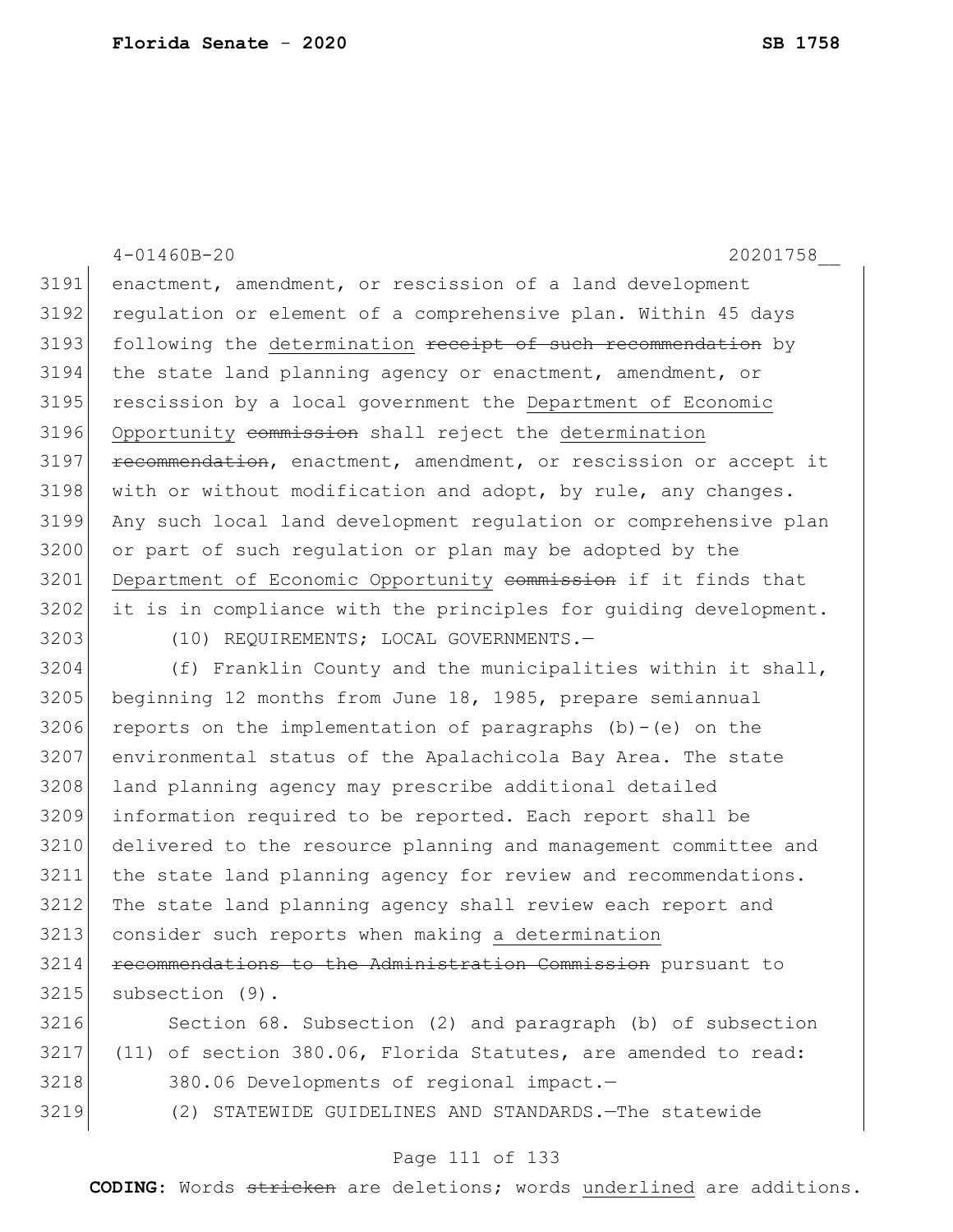|      | $4 - 01460B - 20$<br>20201758                                     |
|------|-------------------------------------------------------------------|
| 3220 | guidelines and standards and the exemptions specified in s.       |
| 3221 | 380.0651 and the statewide quidelines and standards adopted by    |
| 3222 | the Department of Economic Opportunity Administration Commission  |
| 3223 | and codified in chapter 73 chapter 28-24, Florida Administrative  |
| 3224 | Code, must be used in determining whether particular              |
| 3225 | developments are subject to the requirements of subsection (12).  |
| 3226 | The statewide guidelines and standards previously adopted by the  |
| 3227 | Department of Economic Opportunity Administration Commission and  |
| 3228 | approved by the Legislature shall remain in effect unless         |
| 3229 | superseded or repealed by statute. The statewide guidelines and   |
| 3230 | standards shall be applied as follows:                            |
| 3231 | (a) A development that is below 100 percent of all                |
| 3232 | numerical thresholds in the statewide guidelines and standards    |
| 3233 | is not subject to subsection (12).                                |
| 3234 | (b) A development that is at or above 100 percent of any          |
| 3235 | numerical threshold in the statewide guidelines and standards is  |
| 3236 | subject to subsection (12).                                       |
| 3237 | (11) ABANDONMENT OF DEVELOPMENTS OF REGIONAL IMPACT.-             |
| 3238 | (b) If requested by the owner, developer, or local                |
| 3239 | government, the development-of-regional-impact development order  |
| 3240 | must be abandoned by the local government having jurisdiction     |
| 3241 | upon a showing that all required mitigation related to the        |
| 3242 | amount of development which existed on the date of abandonment    |
| 3243 | has been completed or will be completed under an existing permit  |
| 3244 | or equivalent authorization issued by a governmental agency as    |
| 3245 | defined in s. 380.031 $\pm$ . 380.031(6), provided such permit or |
| 3246 | authorization is subject to enforcement through administrative    |
| 3247 | or judicial remedies. All development following abandonment must  |
| 3248 | be fully consistent with the current comprehensive plan and       |

# Page 112 of 133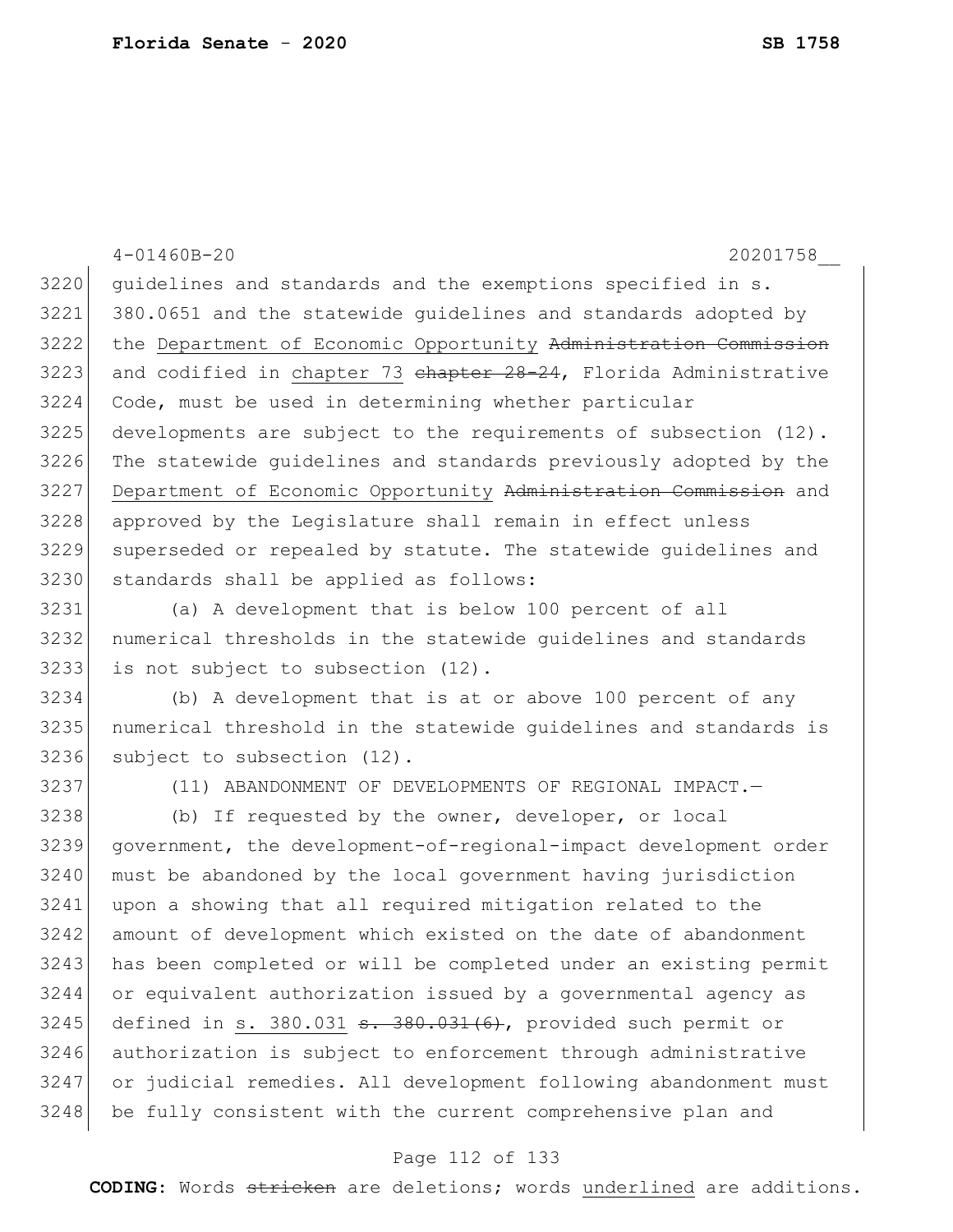```
4-01460B-20 20201758__
3249 applicable zoning.
3250 Section 69. Section 380.07, Florida Statutes, is amended to
3251 read:
3252 380.07 State Land Planning and Areas of Critical State 
3253 Concern Florida Land and Water Adjudicatory Commission.-
3254 (1) There is hereby created the Florida Land and Water
3255 Adjudicatory Commission, which shall consist of the
3256 Administration Commission. The Department of Economic
3257 Opportunity commission may adopt rules necessary to ensure
3258 compliance with the area of critical state concern program.
3259 (2) Whenever any local government issues any development 
3260 order in any area of critical state concern, or in regard to the 
3261 abandonment of any approved development of regional impact,
3262 copies of such orders as prescribed by rule by the state land
3263 planning agency shall be transmitted to the state land planning 
3264 agency, the regional planning agency, and the owner or developer
3265 of the property affected by such order. The state land planning
3266 agency shall adopt rules describing development order rendition 
3267 and effectiveness in designated areas of critical state concern.
3268 Within 45 days after the order is rendered, the owner, the
3269 developer, or the state land planning agency may appeal the 
3270 order to the Division of Administrative Hearings Florida Land
3271 and Water Adjudicatory Commission by filing a petition alleging
3272 that the development order is not consistent with this part.
3273 (3) Notwithstanding any other provision of law, an appeal
```
 of a development order in an area of critical state concern by the state land planning agency under this section may include 3276 consistency of the development order with the local comprehensive plan.

### Page 113 of 133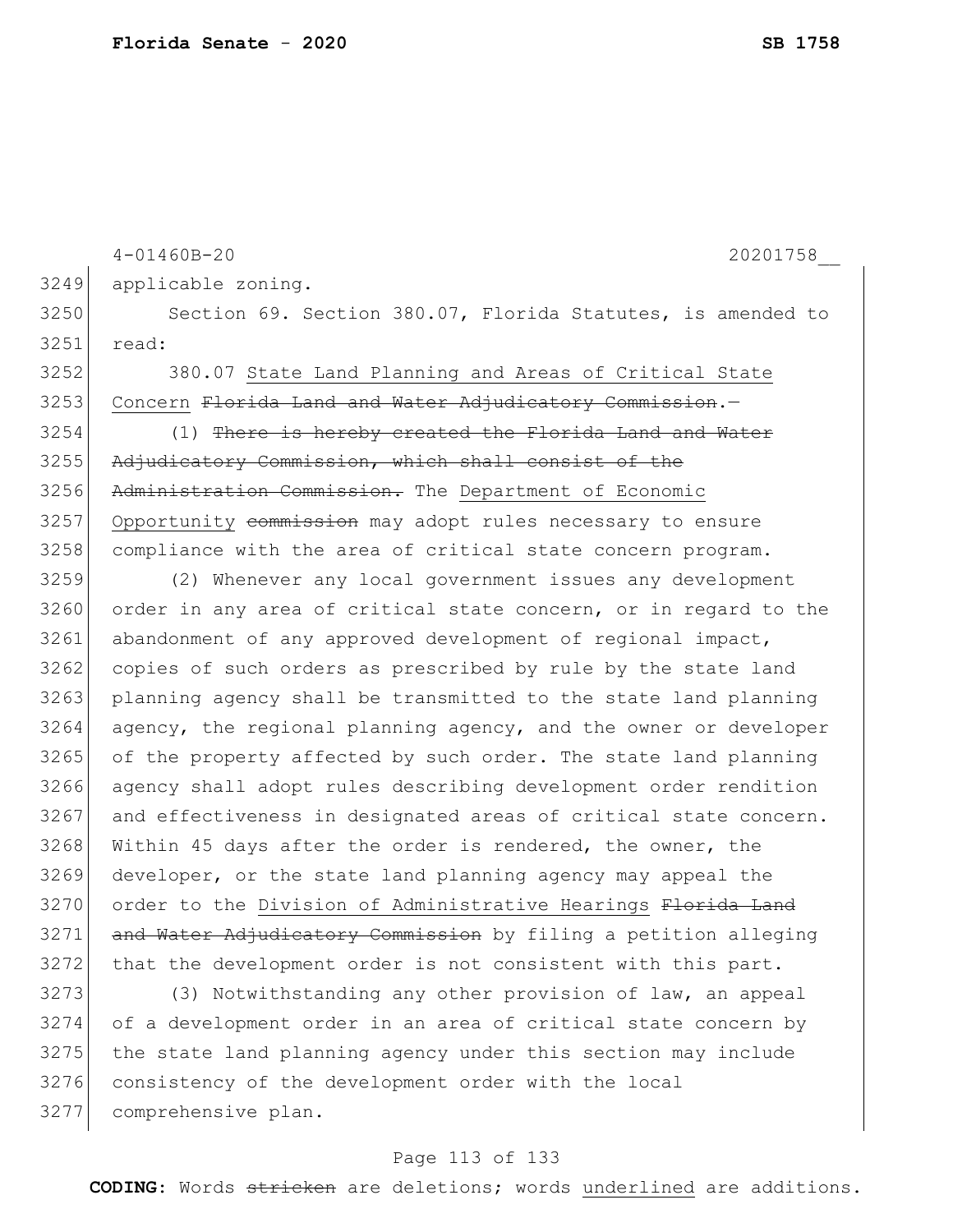```
4-01460B-20 20201758__
3278 (4) The appellant shall furnish a copy of the notice of
3279 appeal to the opposing party, as the case may be, and to the
3280 local government that issued the order. The filing of the notice
3281 of appeal stays the effectiveness of the order until after the 
3282 completion of the appeal process.
3283 (5) Before issuing a recommended an order, the Division of
3284 Administrative Hearings Florida Land and Water Adjudicatory
3285 Commission shall hold a hearing pursuant to chapter 120. The
3286 Division of Administrative Hearings commission shall encourage
3287 the submission of appeals on the record made pursuant to 
3288 subsection (7) in cases in which the development order was
3289 issued after a full and complete hearing before the local 
3290 government or an agency thereof.
3291 (6) After receipt of a recommended order from the Division 
3292 of Administrative Hearings, the Department of Economic 
3293 Opportunity The Florida Land and Water Adjudicatory Commission
3294 shall issue a final order pursuant to s. 120.57 decision
3295 granting or denying permission to develop pursuant to the
3296 standards of this chapter and may attach conditions and
3297 restrictions to its decisions.
3298 (7) If an appeal is filed with respect to any issues within 
3299 the scope of a permitting program authorized by chapter 161, 
3300 chapter 373, or chapter 403 and for which a permit or conceptual 
3301 review approval has been obtained before the issuance of a 
3302 development order, any such issue shall be specifically
3303 identified in the notice of appeal which is filed pursuant to 
3304 this section, together with other issues that constitute grounds 
3305 for the administrative review appeal. The administrative
3306 proceeding appeal may proceed with respect to issues within the
```
### Page 114 of 133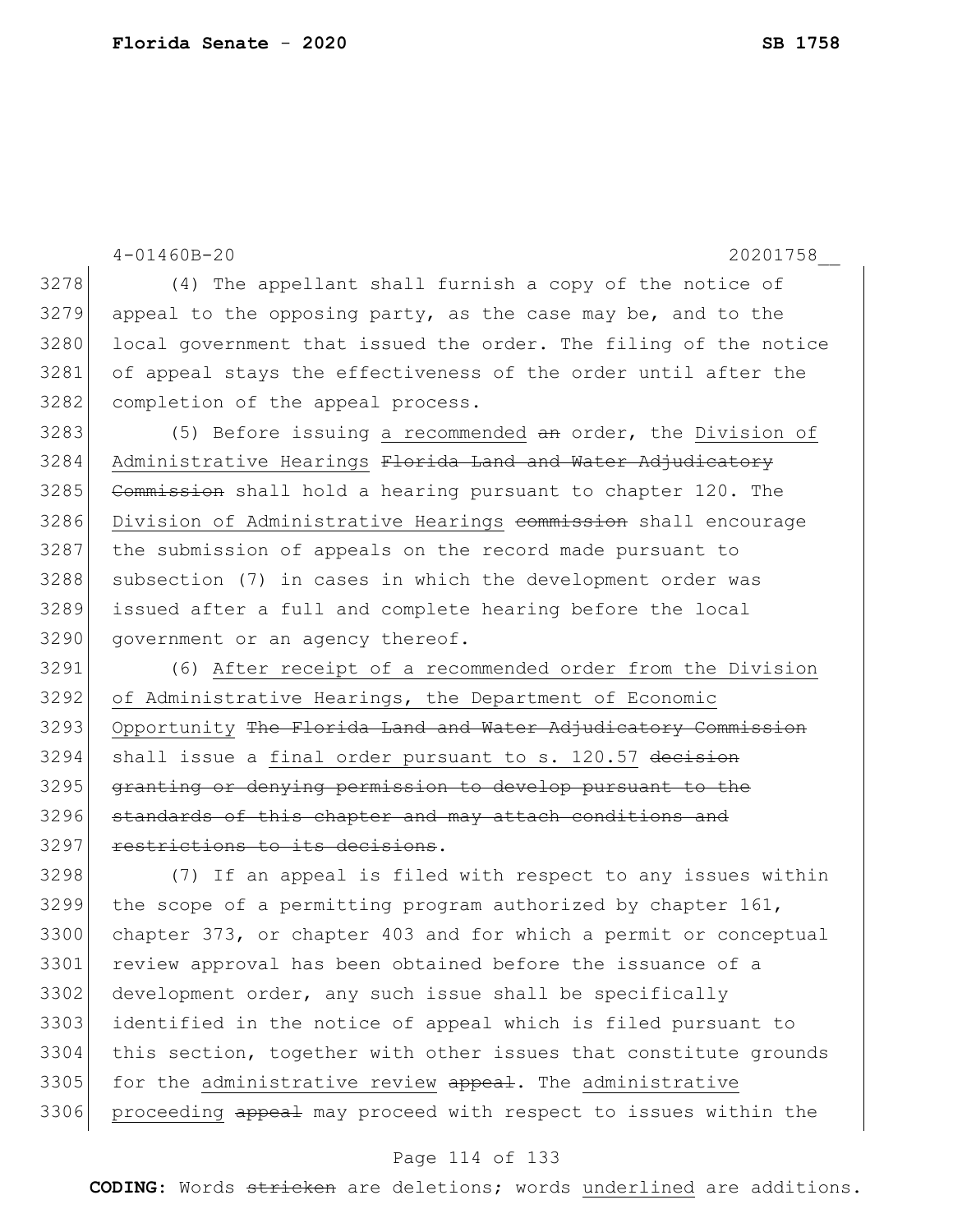4-01460B-20 20201758\_\_ 3307 scope of permitting programs for which a permit or conceptual 3308 review approval has been obtained before the issuance of a development order only after the administrative law judge issues 3310 an order <del>commission determines by majority vote at a regularly</del> 3311 scheduled commission meeting that statewide or regional interests may be adversely affected by the development. In making this determination, there is a rebuttable presumption that statewide and regional interests relating to issues within the scope of the permitting programs for which a permit or conceptual approval has been obtained are not adversely affected. 3318 Section 70. Subsection (2) of section 380.115, Florida Statutes, is amended to read: 380.115 Vested rights and duties; changes in statewide

 guidelines and standards.—A development that has received a development-of-regional-impact development order pursuant to s. 380.06 but is no longer required to undergo development-of- regional-impact review by operation of law may elect to rescind 3325 the development order pursuant to the following procedures:

 (2) If requested by the developer or landowner, the development-of-regional-impact development order shall be 3328 rescinded by the local government having jurisdiction upon a showing that all required mitigation related to the amount of development that existed on the date of rescission has been completed or will be completed under an existing permit or equivalent authorization issued by a governmental agency as 3333 defined in s. 380.031(5)  $\frac{1}{3}$   $\frac{1}{6}$ , if such permit or authorization is subject to enforcement through administrative or judicial remedies.

### Page 115 of 133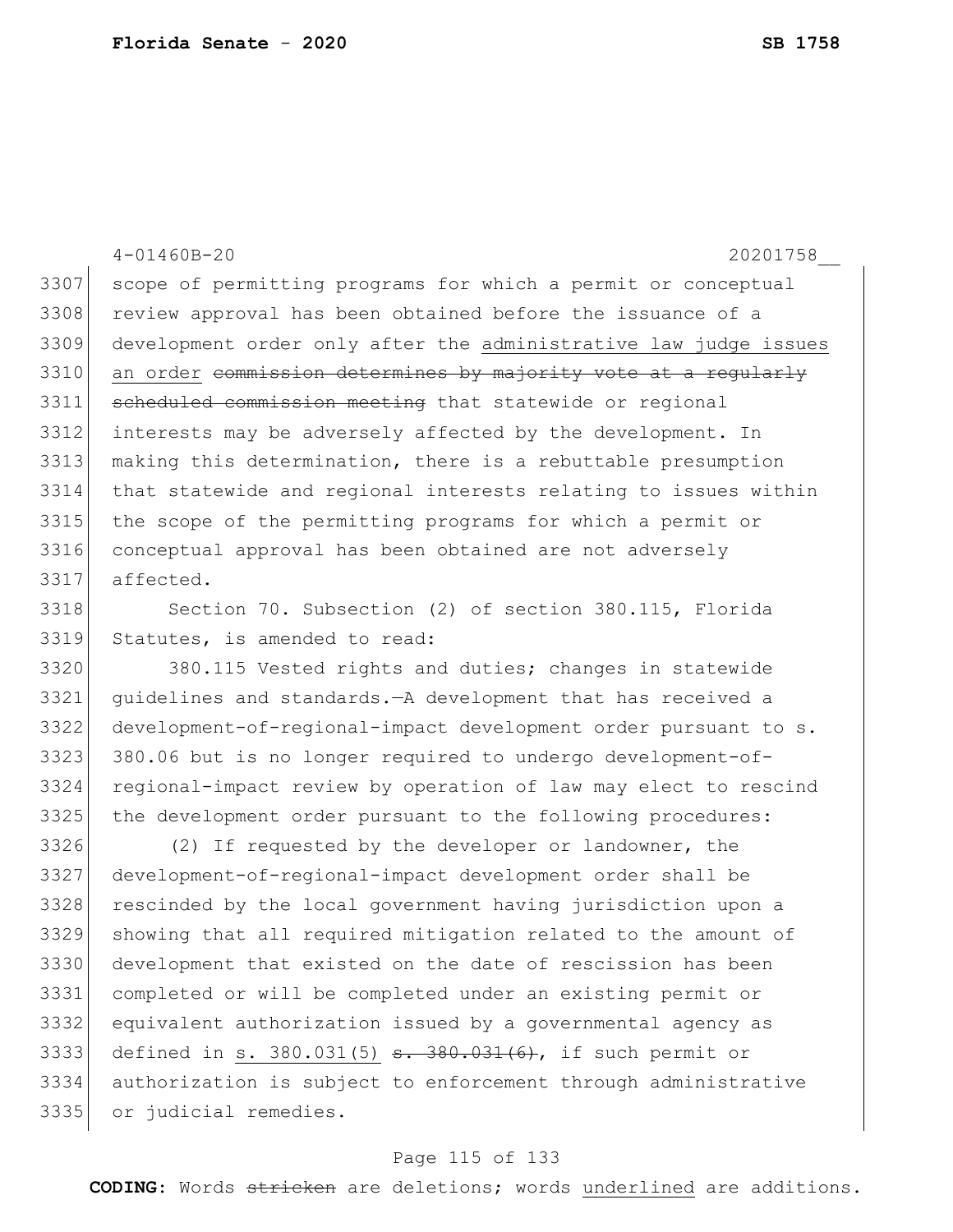4-01460B-20 20201758\_\_ 3336 Section 71. Paragraph (1) of subsection (4) of section 3337 381.0065, Florida Statutes, is amended to read: 3338 381.0065 Onsite sewage treatment and disposal systems; regulation.— (4) PERMITS; INSTALLATION; AND CONDITIONS.—A person may not construct, repair, modify, abandon, or operate an onsite sewage treatment and disposal system without first obtaining a permit approved by the department. The department may issue permits to carry out this section, but shall not make the issuance of such permits contingent upon prior approval by the Department of Environmental Protection, except that the issuance of a permit for work seaward of the coastal construction control line established under s. 161.053 shall be contingent upon receipt of any required coastal construction control line permit from the Department of Environmental Protection. A construction permit is valid for 18 months from the issuance date and may be extended by the department for one 90-day period under rules adopted by the department. A repair permit is valid for 90 days from the date of issuance. An operating permit must be obtained prior to the use of any aerobic treatment unit or if the establishment generates commercial waste. Buildings or establishments that use an aerobic treatment unit or generate commercial waste shall be 3358 inspected by the department at least annually to assure compliance with the terms of the operating permit. The operating permit for a commercial wastewater system is valid for 1 year from the date of issuance and must be renewed annually. The 3362 operating permit for an aerobic treatment unit is valid for 2 3363 years from the date of issuance and must be renewed every 2 years. If all information pertaining to the siting, location,

### Page 116 of 133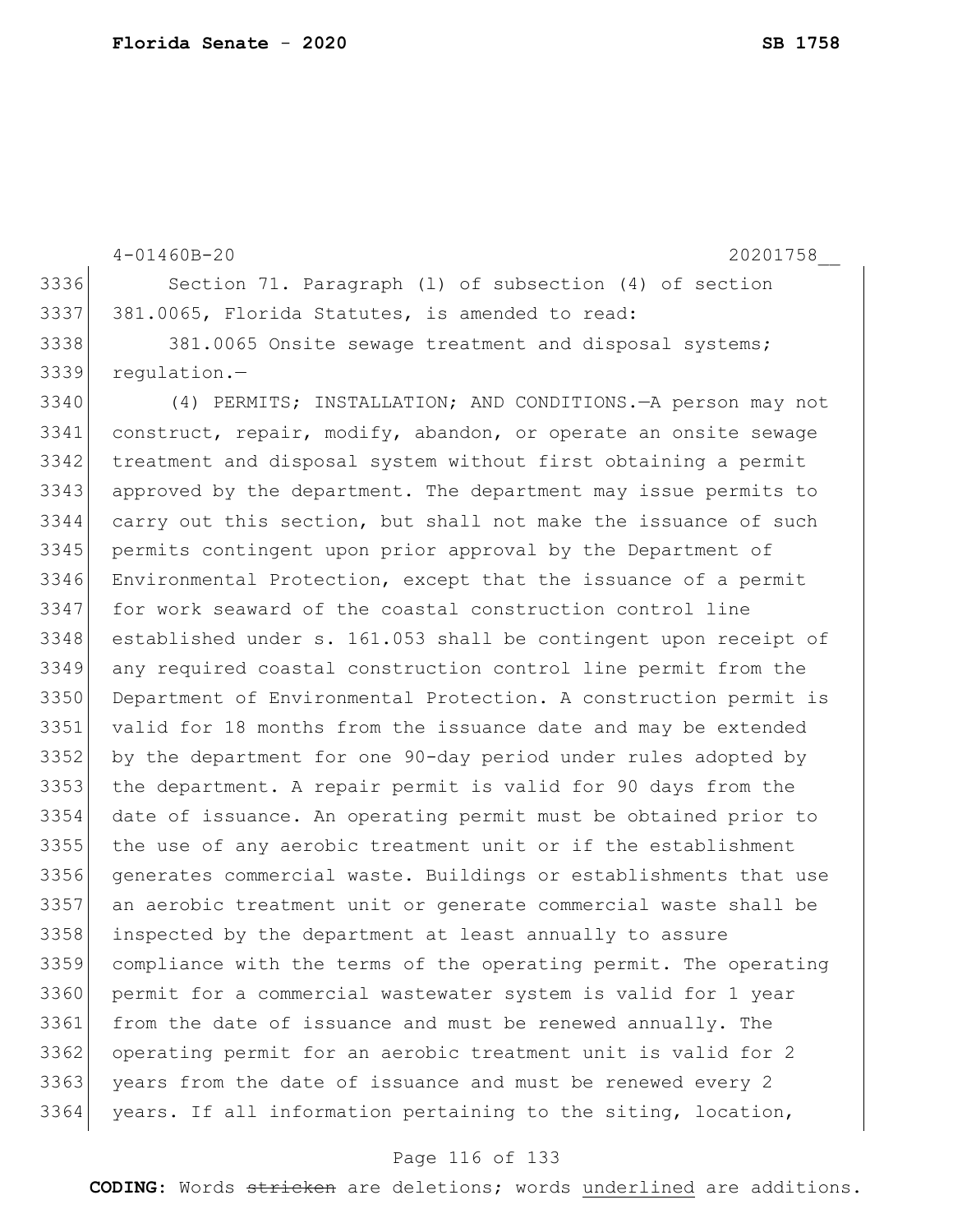4-01460B-20 20201758\_\_ and installation conditions or repair of an onsite sewage treatment and disposal system remains the same, a construction or repair permit for the onsite sewage treatment and disposal 3368 system may be transferred to another person, if the transferee 3369 files, within 60 days after the transfer of ownership, an amended application providing all corrected information and proof of ownership of the property. There is no fee associated with the processing of this supplemental information. A person 3373 may not contract to construct, modify, alter, repair, service, abandon, or maintain any portion of an onsite sewage treatment and disposal system without being registered under part III of chapter 489. A property owner who personally performs construction, maintenance, or repairs to a system serving his or her own owner-occupied single-family residence is exempt from registration requirements for performing such construction, maintenance, or repairs on that residence, but is subject to all permitting requirements. A municipality or political subdivision 3382 of the state may not issue a building or plumbing permit for any building that requires the use of an onsite sewage treatment and disposal system unless the owner or builder has received a 3385 construction permit for such system from the department. A building or structure may not be occupied and a municipality, political subdivision, or any state or federal agency may not authorize occupancy until the department approves the final installation of the onsite sewage treatment and disposal system. A municipality or political subdivision of the state may not approve any change in occupancy or tenancy of a building that uses an onsite sewage treatment and disposal system until the department has reviewed the use of the system with the proposed

#### Page 117 of 133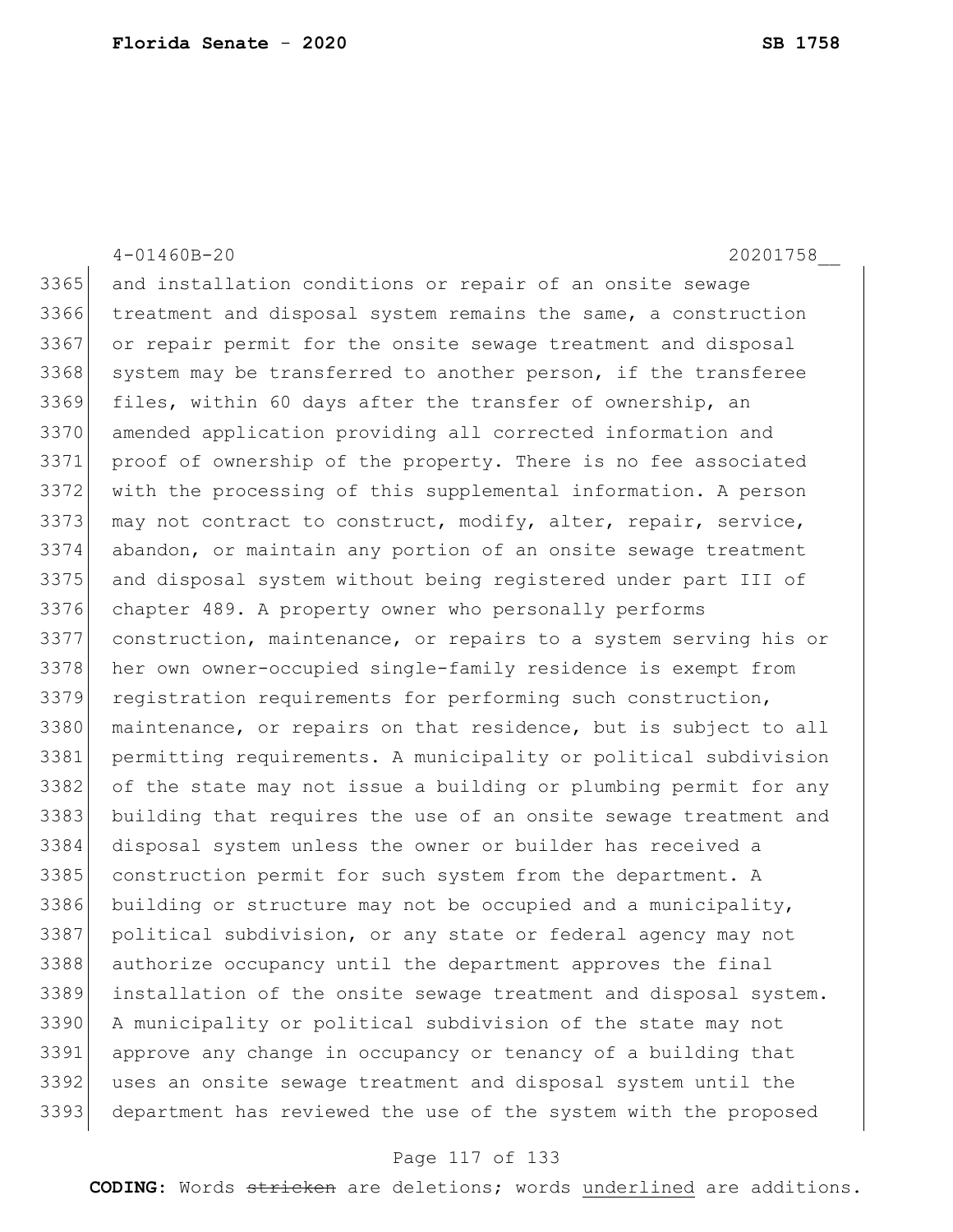4-01460B-20 20201758\_\_ 3394 change, approved the change, and amended the operating permit. 3395 (1) For the Florida Keys, the department shall adopt a 3396 special rule for the construction, installation, modification, 3397 operation, repair, maintenance, and performance of onsite sewage 3398 treatment and disposal systems which considers the unique soil 3399 conditions and water table elevations, densities, and setback 3400 requirements. On lots where a setback distance of 75 feet from 3401 surface waters, saltmarsh, and buttonwood association habitat 3402 areas cannot be met, an injection well, approved and permitted 3403 by the department, may be used for disposal of effluent from 3404 onsite sewage treatment and disposal systems. The following 3405 additional requirements apply to onsite sewage treatment and 3406 disposal systems in Monroe County: 3407 1. The county, each municipality, and those special 3408 districts established for the purpose of the collection, 3409 transmission, treatment, or disposal of sewage shall ensure, in  $3410$  accordance with the specific schedules adopted by the 3411 Administration Commission under s. 380.0552, the completion of 3412 onsite sewage treatment and disposal system upgrades to meet the 3413 requirements of this paragraph. 3414 2. Onsite sewage treatment and disposal systems must cease 3415 discharge by December 31, 2015, or must comply with department 3416 rules and provide the level of treatment which, on a permitted 3417 annual average basis, produces an effluent that contains no more 3418 than the following concentrations:

3419 a. Biochemical Oxygen Demand (CBOD5) of 10 mg/l.

3420 b. Suspended Solids of 10 mg/l.

3421 c. Total Nitrogen, expressed as N, of 10 mg/l or a 3422 reduction in nitrogen of at least 70 percent. A system that has

### Page 118 of 133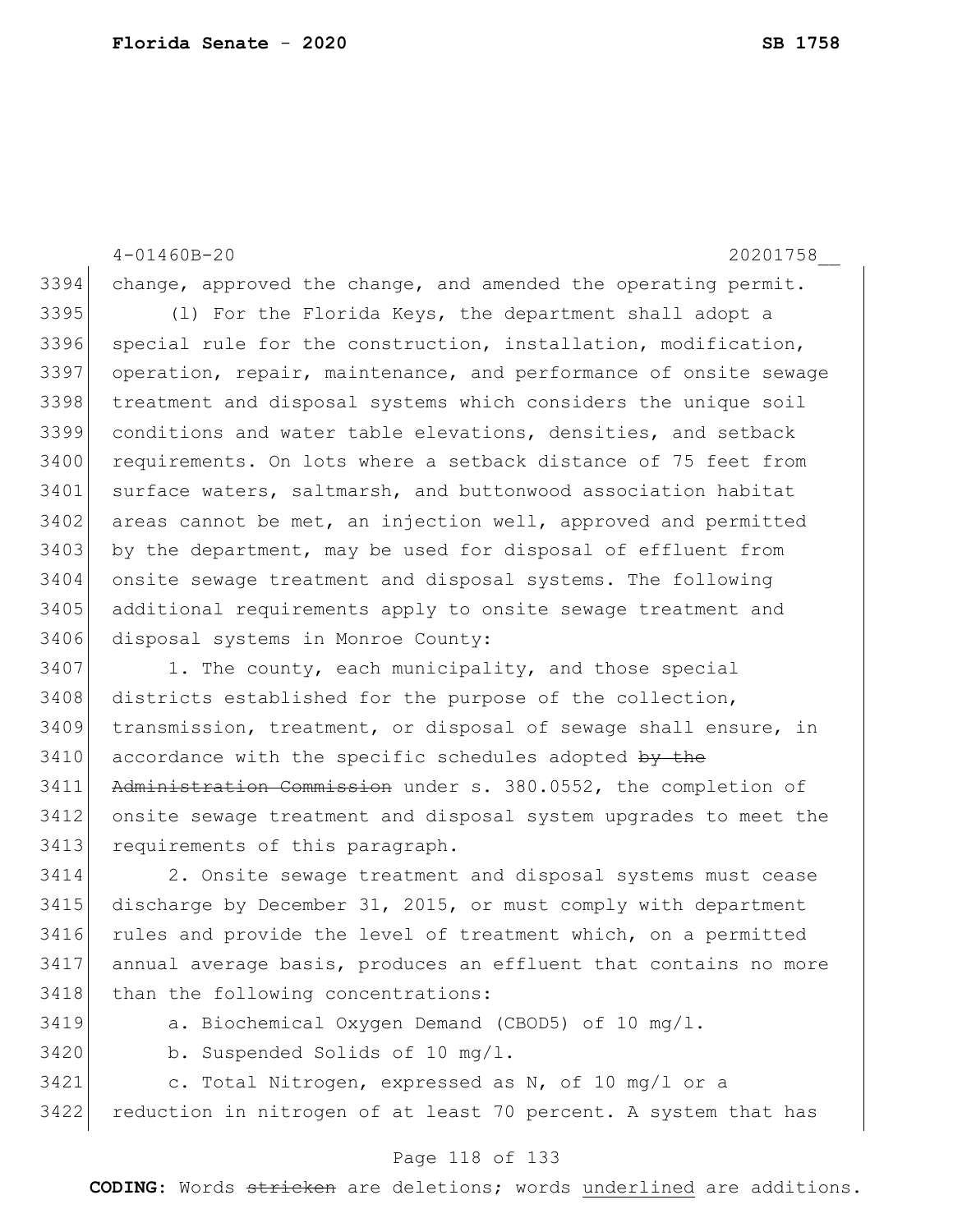|      | $4 - 01460B - 20$<br>20201758                                    |
|------|------------------------------------------------------------------|
| 3423 | been tested and certified to reduce nitrogen concentrations by   |
| 3424 | at least 70 percent shall be deemed to be in compliance with     |
| 3425 | this standard.                                                   |
| 3426 | d. Total Phosphorus, expressed as $P$ , of 1 mg/1.               |
| 3427 |                                                                  |
| 3428 | In addition, onsite sewage treatment and disposal systems        |
| 3429 | discharging to an injection well must provide basic disinfection |
| 3430 | as defined by department rule.                                   |
| 3431 | 3. In areas not scheduled to be served by a central sewer,       |
| 3432 | onsite sewage treatment and disposal systems must, by December   |
| 3433 | 31, 2015, comply with department rules and provide the level of  |
| 3434 | treatment described in subparagraph 2.                           |
| 3435 | 4. In areas scheduled to be served by central sewer by           |
| 3436 | December 31, 2015, if the property owner has paid a connection   |
| 3437 | fee or assessment for connection to the central sewer system,    |
| 3438 | the property owner may install a holding tank with a high water  |
| 3439 | alarm or an onsite sewage treatment and disposal system that     |
| 3440 | meets the following minimum standards:                           |
| 3441 | a. The existing tanks must be pumped and inspected and           |
| 3442 | certified as being watertight and free of defects in accordance  |
| 3443 | with department rule; and                                        |
| 3444 | b. A sand-lined drainfield or injection well in accordance       |
| 3445 | with department rule must be installed.                          |
| 3446 | 5. Onsite sewage treatment and disposal systems must be          |
| 3447 | monitored for total nitrogen and total phosphorus concentrations |
| 3448 | as required by department rule.                                  |
| 3449 | 6. The department shall enforce proper installation,             |
| 3450 | operation, and maintenance of onsite sewage treatment and        |
| 3451 | disposal systems pursuant to this chapter, including ensuring    |

# Page 119 of 133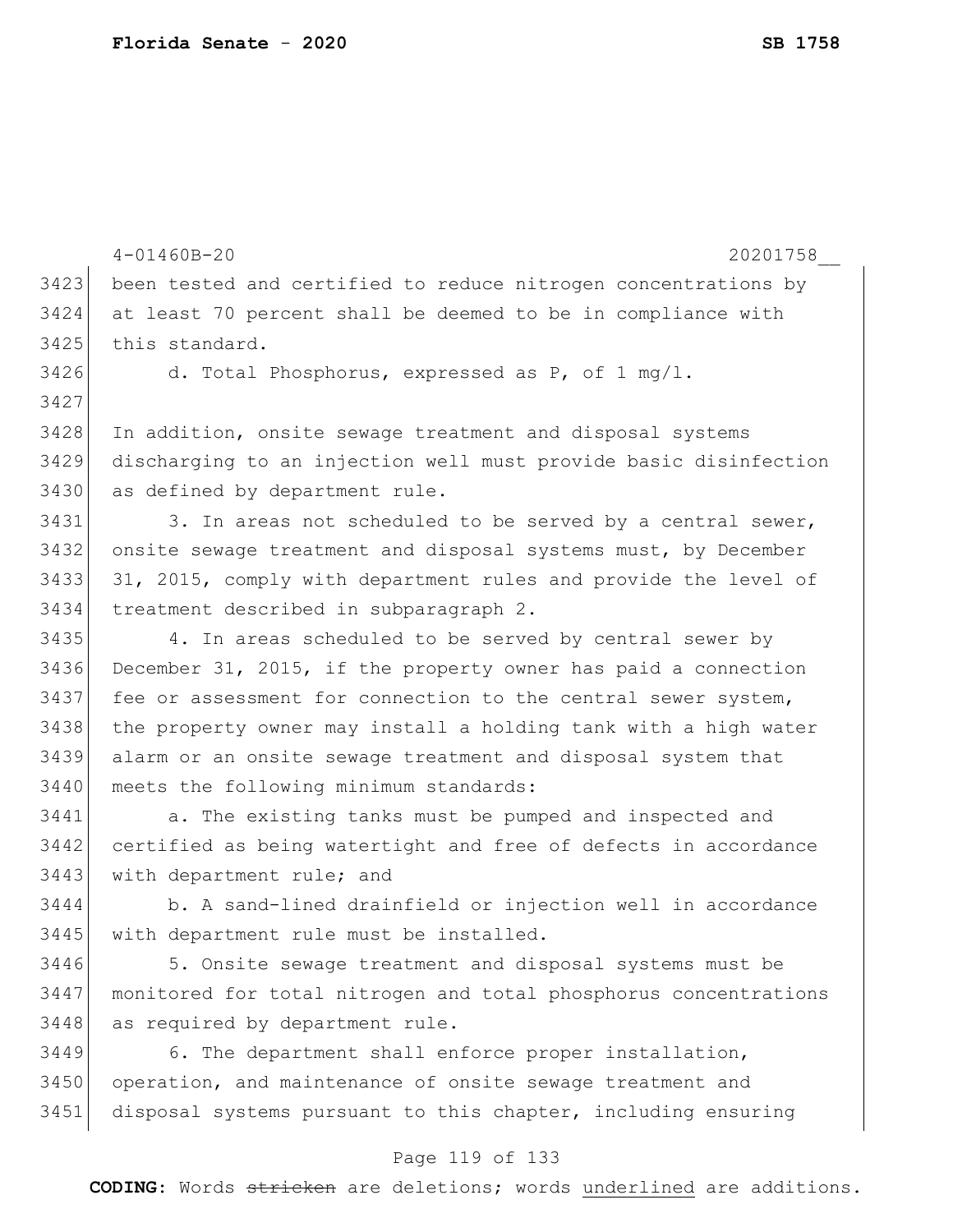4-01460B-20 20201758\_\_ 3452 that the appropriate level of treatment described in 3453 subparagraph 2. is met. 3454 7. The authority of a local government, including a special 3455 district, to mandate connection of an onsite sewage treatment 3456 and disposal system is governed by s. 4, chapter 99-395, Laws of 3457 Florida. 3458 8. Notwithstanding any other provision of law, an onsite 3459 sewage treatment and disposal system installed after July  $1$ , 3460 2010, in unincorporated Monroe County, excluding special 3461 wastewater districts, that complies with the standards in 3462 subparagraph 2. is not required to connect to a central sewer 3463 system until December 31, 2020. 3464 Section 72. Paragraph (c) of subsection (2) of section 3465 388.4111, Florida Statutes, is amended to read: 3466 388.4111 Public lands; arthropod control.— 3467 (2) 3468 (c) If the land management agency and the local arthropod 3469 control agency are unable to agree on a public lands control 3470 plan, the Florida Coordinating Council on Mosquito Control may 3471 recommend a control plan to the department, which shall propose 3472 a recommended public lands control plan. If the land management 3473 agency and the local arthropod control agency fail to agree to 3474 such recommended public lands control plan within 30 days of the 3475 rendering of such plan, either agency may petition the Division 3476 of Administrative Hearings <del>Land and Water Adjudicatory</del> 3477 Commission to determine whether the proposed control plan 3478 employs methods which are the minimum necessary and economically 3479 feasible to abate a public health or nuisance problem and which 3480 impose the least hazard to fish, wildlife, and other natural

### Page 120 of 133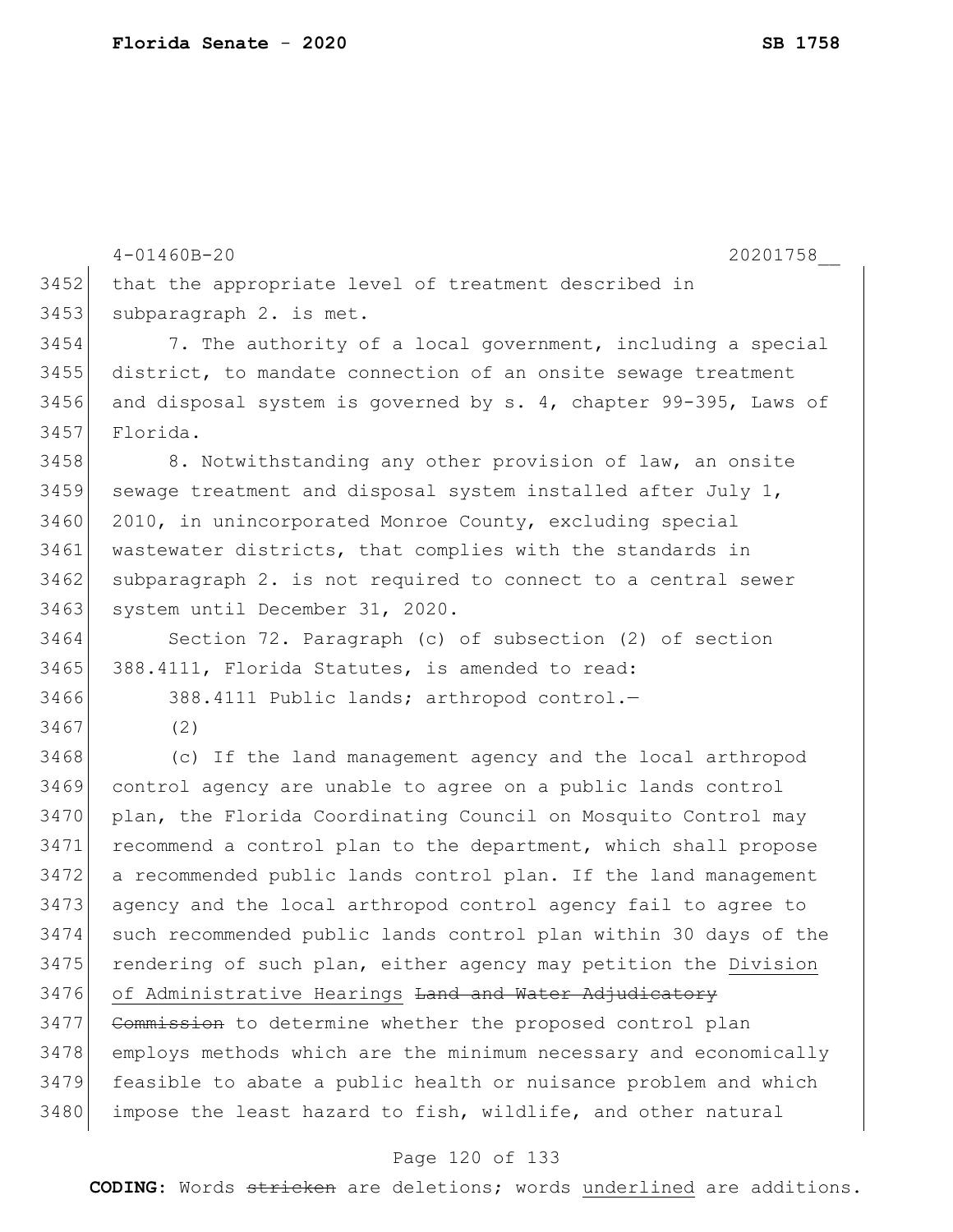|      | $4 - 01460B - 20$<br>20201758                                    |
|------|------------------------------------------------------------------|
| 3481 | resources protected or managed in such areas. Unless both        |
| 3482 | parties waive their right to a hearing, the Division of          |
| 3483 | Administrative Hearings Land and Water Adjudicatory Commission   |
| 3484 | shall direct a hearing officer to hold a hearing within the      |
| 3485 | jurisdiction of the local arthropod control agency pursuant to   |
| 3486 | the provisions of ss. 120.569 and 120.57 and submit a            |
| 3487 | recommended order. The Department of Economic Opportunity        |
| 3488 | commission shall, within 60 days of receipt of the recommended   |
| 3489 | order, issue a final order adopting a public lands control plan. |
| 3490 | Consistent with s. $120.57(1)(1)$ , the Department of Economic   |
| 3491 | Opportunity commission may adopt or modify the proposed control  |
| 3492 | plan. The Department of Economic Opportunity commission shall    |
| 3493 | adopt rules on the conduct of appeals before the department      |
| 3494 | commission.                                                      |
| 3495 | Section 73. Paragraph (b) of subsection (1) of section           |
| 3496 | 397.333, Florida Statutes, is amended to read:                   |
| 3497 | 397.333 Statewide Drug Policy Advisory Council.-                 |
| 3498 | (1)                                                              |
| 3499 | (b) The following state officials shall be appointed to          |
| 3500 | serve on the advisory council:                                   |
| 3501 | 1. The Attorney General, or his or her designee.                 |
| 3502 | 2. The executive director of the Department of Law               |
| 3503 | Enforcement, or his or her designee.                             |
| 3504 | 3. The Secretary of Children and Families, or his or her         |
| 3505 | designee.                                                        |
| 3506 | 4. The director of the Office of Planning and Budgeting in       |
| 3507 | the Executive Office of the Governor, or his or her designee.    |
| 3508 | 5. The Secretary of Corrections, or his or her designee.         |
| 3509 | 6. The Secretary of Juvenile Justice, or his or her              |
|      | Dana 121 of 133                                                  |

## Page 121 of 133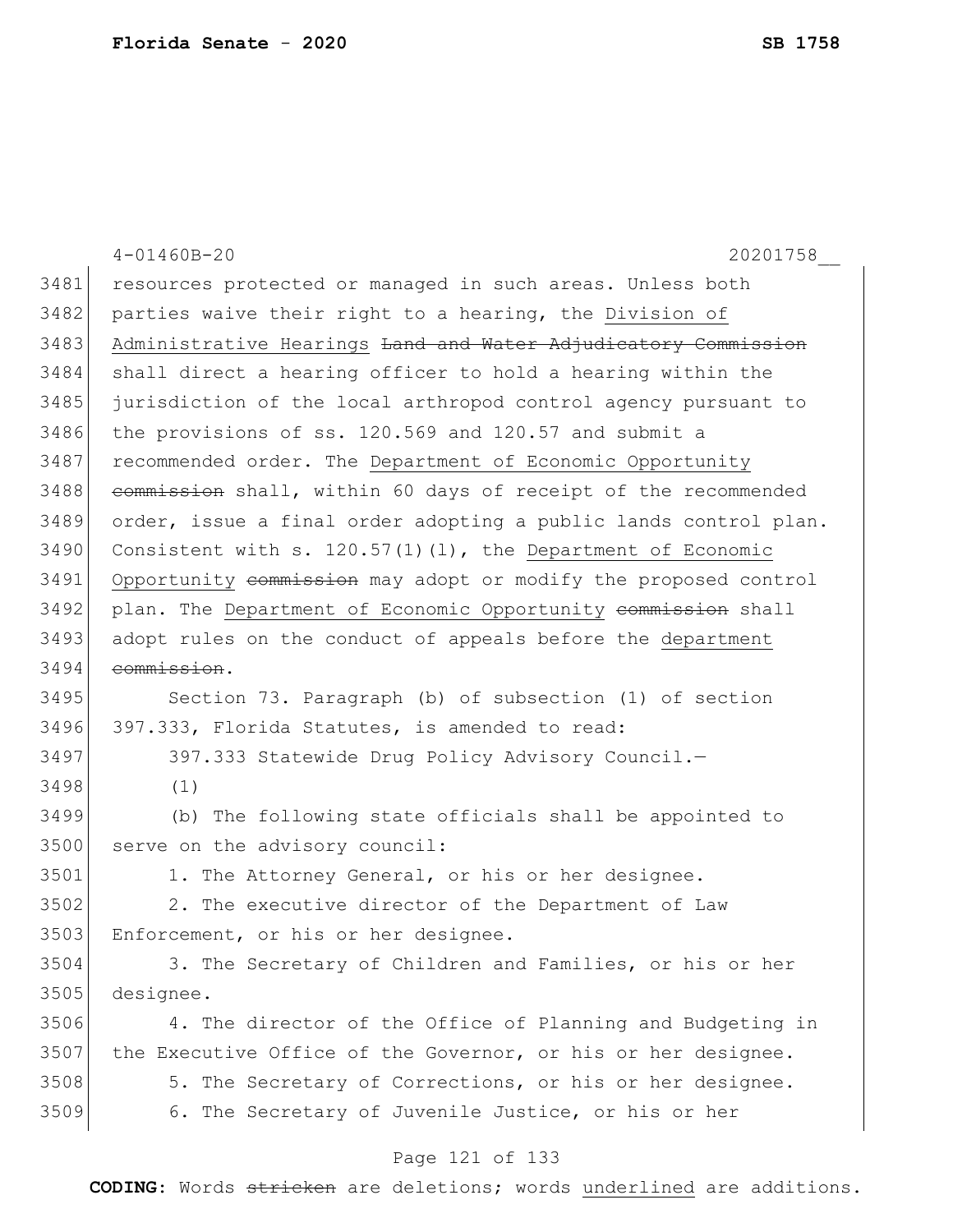|      | $4 - 01460B - 20$<br>20201758                                    |
|------|------------------------------------------------------------------|
| 3510 | designee.                                                        |
| 3511 | 7. The Commissioner of Education, or his or her designee.        |
| 3512 | 8. The Secretary executive director of the Department of         |
| 3513 | Highway Safety and Motor Vehicles, or his or her designee.       |
| 3514 | 9. The Adjutant General of the state as the Chief of the         |
| 3515 | Department of Military Affairs, or his or her designee.          |
| 3516 | Section 74. Subsection (34) of section 403.061, Florida          |
| 3517 | Statutes, is amended to read:                                    |
| 3518 | 403.061 Department; powers and duties. The department shall      |
| 3519 | have the power and the duty to control and prohibit pollution of |
| 3520 | air and water in accordance with the law and rules adopted and   |
| 3521 | promulgated by it and, for this purpose, to:                     |
| 3522 | (34) Adopt rules which may include stricter permitting and       |
| 3523 | enforcement provisions within Outstanding Florida Waters,        |
| 3524 | aquatic preserves, areas of critical state concern, and areas    |
| 3525 | subject to chapter 380 resource management plans adopted by rule |
| 3526 | by the Department of Economic Opportunity Administration         |
| 3527 | Commission, when the plans for an area include waters that are   |
| 3528 | particularly identified as needing additional protection, which  |
| 3529 | provisions are not inconsistent with the applicable rules        |
| 3530 | adopted for the management of such areas by the department and   |
| 3531 | the Department of Economic Opportunity Governor and Cabinet.     |
| 3532 |                                                                  |
| 3533 | The department shall implement such programs in conjunction with |
| 3534 | its other powers and duties and shall place special emphasis on  |
| 3535 | reducing and eliminating contamination that presents a threat to |
| 3536 | humans, animals or plants, or to the environment.                |
| 3537 | Section 75. Subsection (4) of section 581.217, Florida           |
| 3538 | Statutes, is amended to read:                                    |

# Page 122 of 133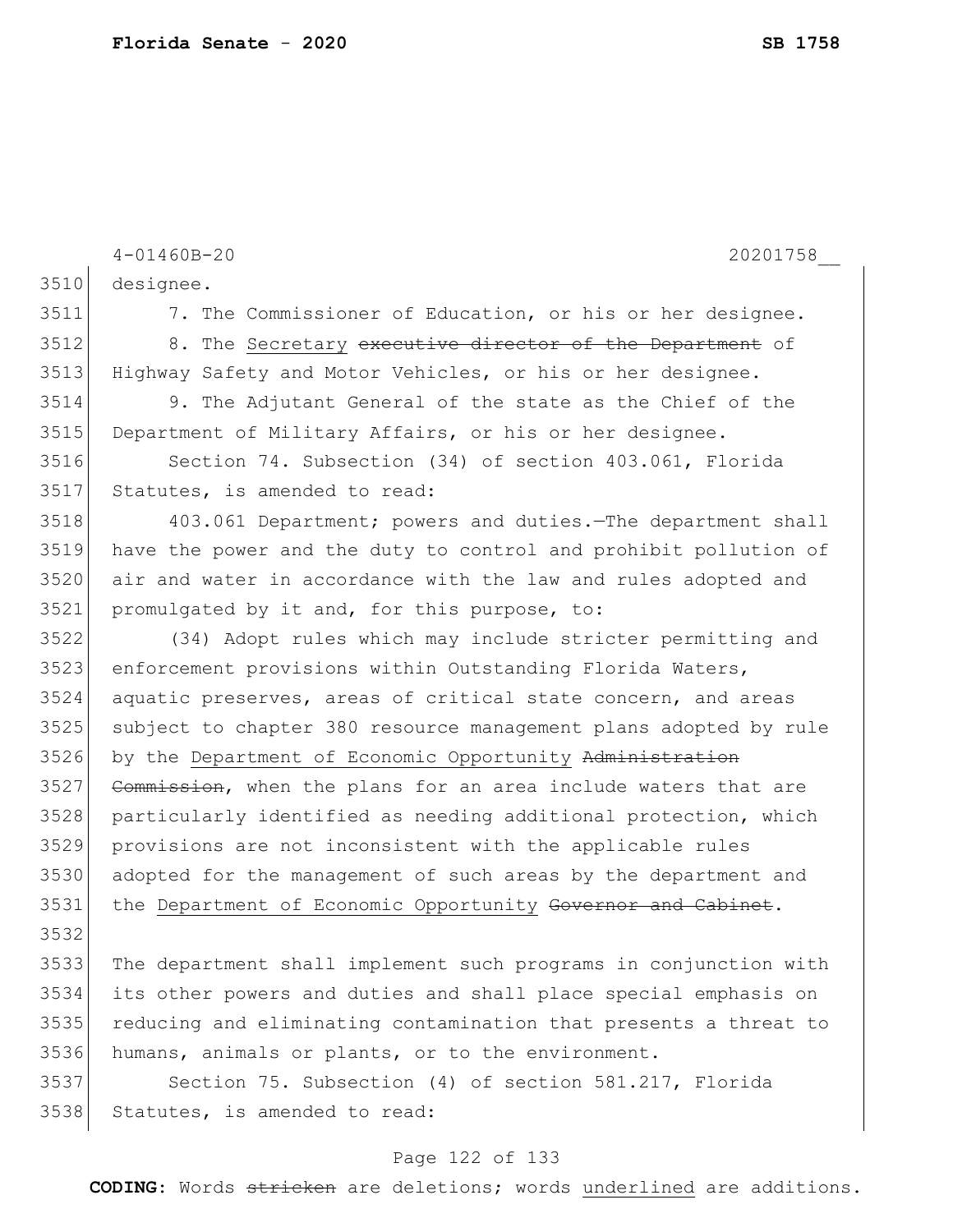|      | $4 - 01460B - 20$<br>20201758                                    |
|------|------------------------------------------------------------------|
| 3539 | 581.217 State hemp program.-                                     |
| 3540 | (4) FEDERAL APPROVAL. The department shall seek approval of      |
| 3541 | the state plan for the regulation of the cultivation of hemp     |
| 3542 | with the United States Secretary of Agriculture in accordance    |
| 3543 | with 7 U.S.C. s. 1639p within 30 days after adopting rules. If   |
| 3544 | the state plan is not approved by the United States Secretary of |
| 3545 | Agriculture, the Commissioner of Agriculture, in consultation    |
| 3546 | with and with final approval from the Governor Administration    |
| 3547 | Commission, shall develop a recommendation to amend the state    |
| 3548 | plan and submit the recommendation to the Legislature.           |
| 3549 | Section 76. Subsection (3) of section 624.509, Florida           |
| 3550 | Statutes, is amended to read:                                    |
| 3551 | 624.509 Premium tax; rate and computation.-                      |
| 3552 | (3) Notwithstanding other provisions of law, the                 |
| 3553 | distribution of the premium tax and any penalties or interest    |
| 3554 | collected thereunder shall be made to the General Revenue Fund   |
| 3555 | in accordance with rules adopted by the Department of Revenue    |
| 3556 | and approved by the Administration Commission.                   |
| 3557 | Section 77. Paragraph (b) of subsection (1) of section           |
| 3558 | 943.0313, Florida Statutes, is amended to read:                  |
| 3559 | 943.0313 Domestic Security Oversight Council. - The              |
| 3560 | Legislature finds that there exists a need to provide executive  |
| 3561 | direction and leadership with respect to terrorism prevention,   |
| 3562 | preparation, protection, response, and recovery efforts by state |
| 3563 | and local agencies in this state. In recognition of this need,   |
| 3564 | the Domestic Security Oversight Council is hereby created. The   |
| 3565 | council shall serve as an advisory council pursuant to s.        |
| 3566 | 20.03(7) to provide quidance to the state's regional domestic    |
| 3567 | security task forces and other domestic security working groups  |
|      |                                                                  |

# Page 123 of 133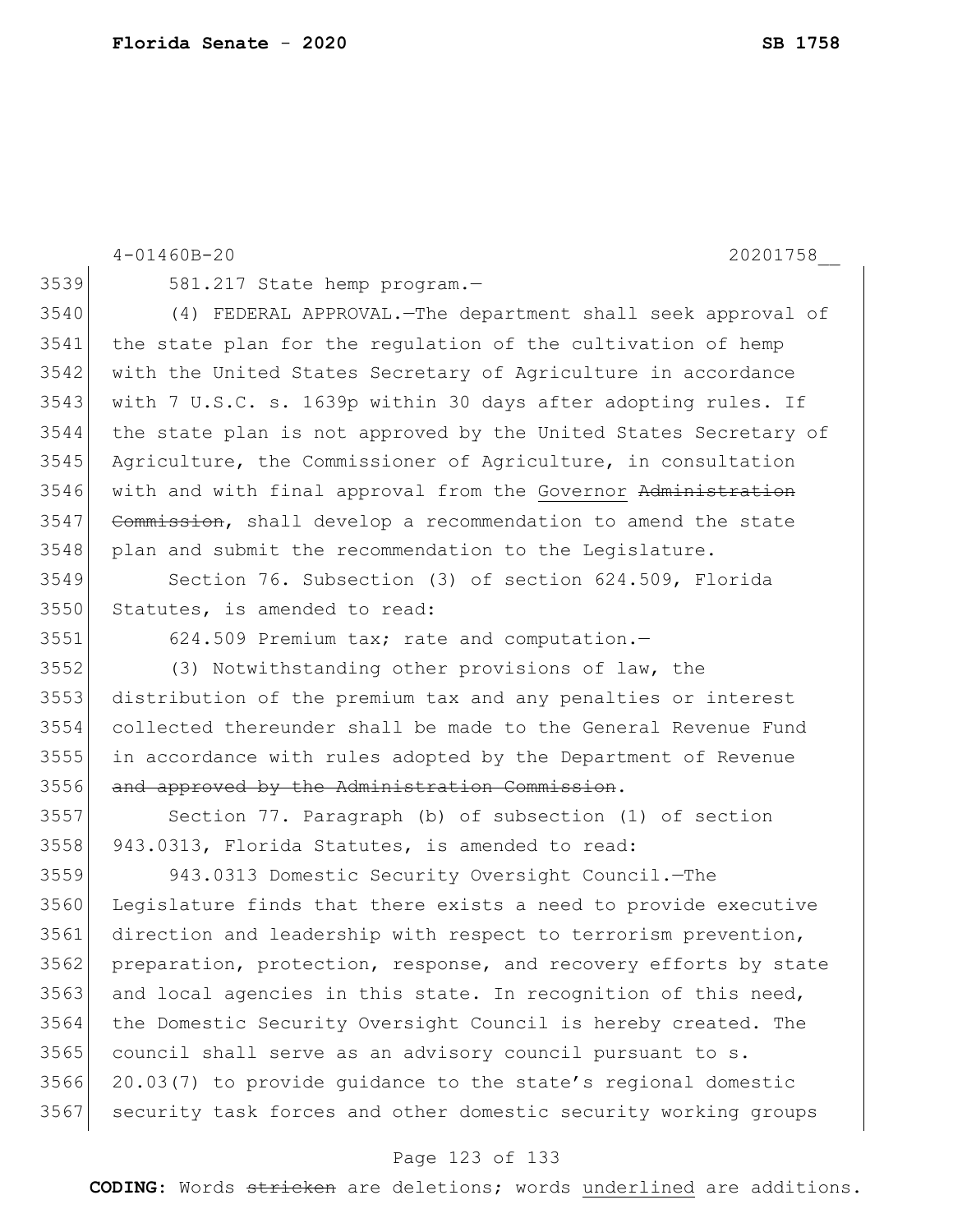|      | $4 - 01460B - 20$<br>20201758                                    |
|------|------------------------------------------------------------------|
| 3568 | and to make recommendations to the Governor and the Legislature  |
| 3569 | regarding the expenditure of funds and allocation of resources   |
| 3570 | related to counter-terrorism and domestic security efforts.      |
| 3571 | $(1)$ MEMBERSHIP.-                                               |
| 3572 | (b) In addition to the members designated in paragraph $(a)$ ,   |
| 3573 | the council may invite other ex officio, nonvoting members to    |
| 3574 | attend and participate in council meetings. Those nonvoting      |
| 3575 | members may include, but need not be limited to:                 |
| 3576 | 1. The Secretary executive director of the Department of         |
| 3577 | Highway Safety and Motor Vehicles.                               |
| 3578 | 2. The Secretary of Health Care Administration.                  |
| 3579 | 3. The Secretary of Environmental Protection.                    |
| 3580 | 4. The director of the Division of Law Enforcement within        |
| 3581 | the Fish and Wildlife Conservation Commission.                   |
| 3582 | 5. A representative of the Commission on Human Relations.        |
| 3583 | 6. A representative of the United States Coast Guard.            |
| 3584 | 7. A United States Attorney from a federal judicial circuit      |
| 3585 | within this state.                                               |
| 3586 | 8. A special agent in charge from an office of the Federal       |
| 3587 | Bureau of Investigation within this state.                       |
| 3588 | Section 78. Subsection (1) of section 943.06, Florida            |
| 3589 | Statutes, is amended to read:                                    |
| 3590 | 943.06 Criminal and Juvenile Justice Information Systems         |
| 3591 | Council.-There is created a Criminal and Juvenile Justice        |
| 3592 | Information Systems Council within the department.               |
| 3593 | (1) The council shall be composed of 15 members, consisting      |
| 3594 | of the Attorney General or a designated assistant; the executive |
| 3595 | director of the Department of Law Enforcement or a designated    |
| 3596 | assistant; the secretary of the Department of Corrections or a   |
|      |                                                                  |

# Page 124 of 133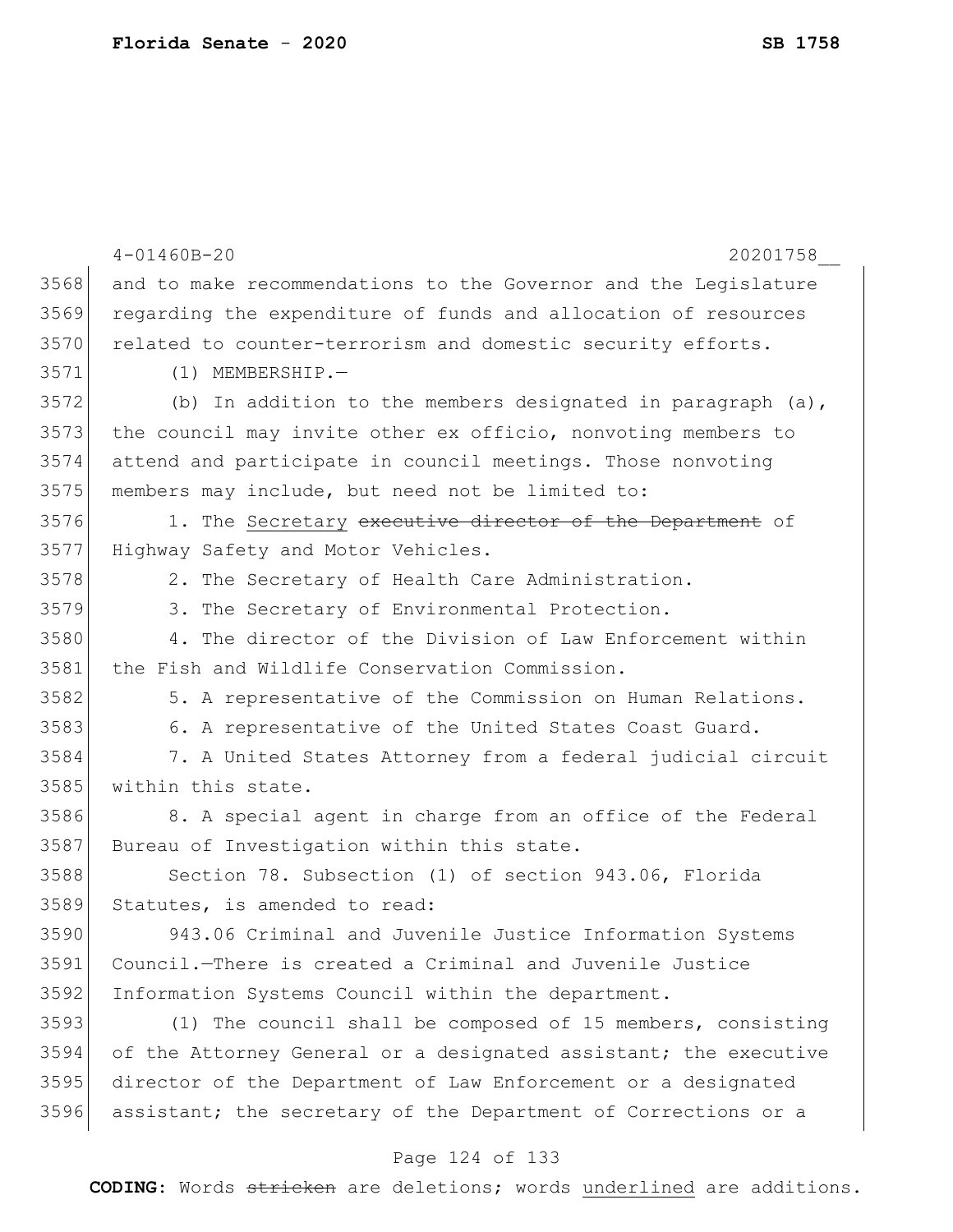|      | $4 - 01460B - 20$<br>20201758                                      |
|------|--------------------------------------------------------------------|
| 3597 | designated assistant; the chair of the Florida Commission on       |
| 3598 | Offender Review or a designated assistant; the Secretary of        |
| 3599 | Juvenile Justice or a designated assistant; the Secretary          |
| 3600 | executive director of the Department of Highway Safety and Motor   |
| 3601 | Vehicles or a designated assistant; the Secretary of Children      |
| 3602 | and Families or a designated assistant; the State Courts           |
| 3603 | Administrator or a designated assistant; one $\pm$ public defender |
| 3604 | appointed by the Florida Public Defender Association, Inc.; one    |
| 3605 | + state attorney appointed by the Florida Prosecuting Attorneys    |
| 3606 | Association, Inc.; and five 5 members, to be appointed by the      |
| 3607 | Governor, consisting of two 2 sheriffs, two 2 police chiefs, and   |
| 3608 | one $\pm$ clerk of the circuit court.                              |
| 3609 | Section 79. Subsection (1) of section 945.602, Florida             |
| 3610 | Statutes, is amended to read:                                      |
| 3611 | 945.602 State of Florida Correctional Medical Authority;           |
| 3612 | creation; members.-                                                |
| 3613 | (1) There is created the State of Florida Correctional             |
| 3614 | Medical Authority, which for administrative purposes shall be      |
| 3615 | assigned to the Department of Health Executive Office of the       |
| 3616 | Governor. The governing board of the authority shall be composed   |
| 3617 | of seven persons appointed by the Governor subject to              |
| 3618 | confirmation by the Senate. One member must be a member of the     |
| 3619 | Florida Hospital Association, and one member must be a member of   |
| 3620 | the Florida Medical Association. The authority shall contract      |
| 3621 | with the Department of Health Executive Office of the Governor     |

3622 for the provision of administrative support services, including 3623 purchasing, personnel, general services, and budgetary matters. The authority is not subject to control, supervision, or 3625 direction by the Department of Health Executive Office of the

## Page 125 of 133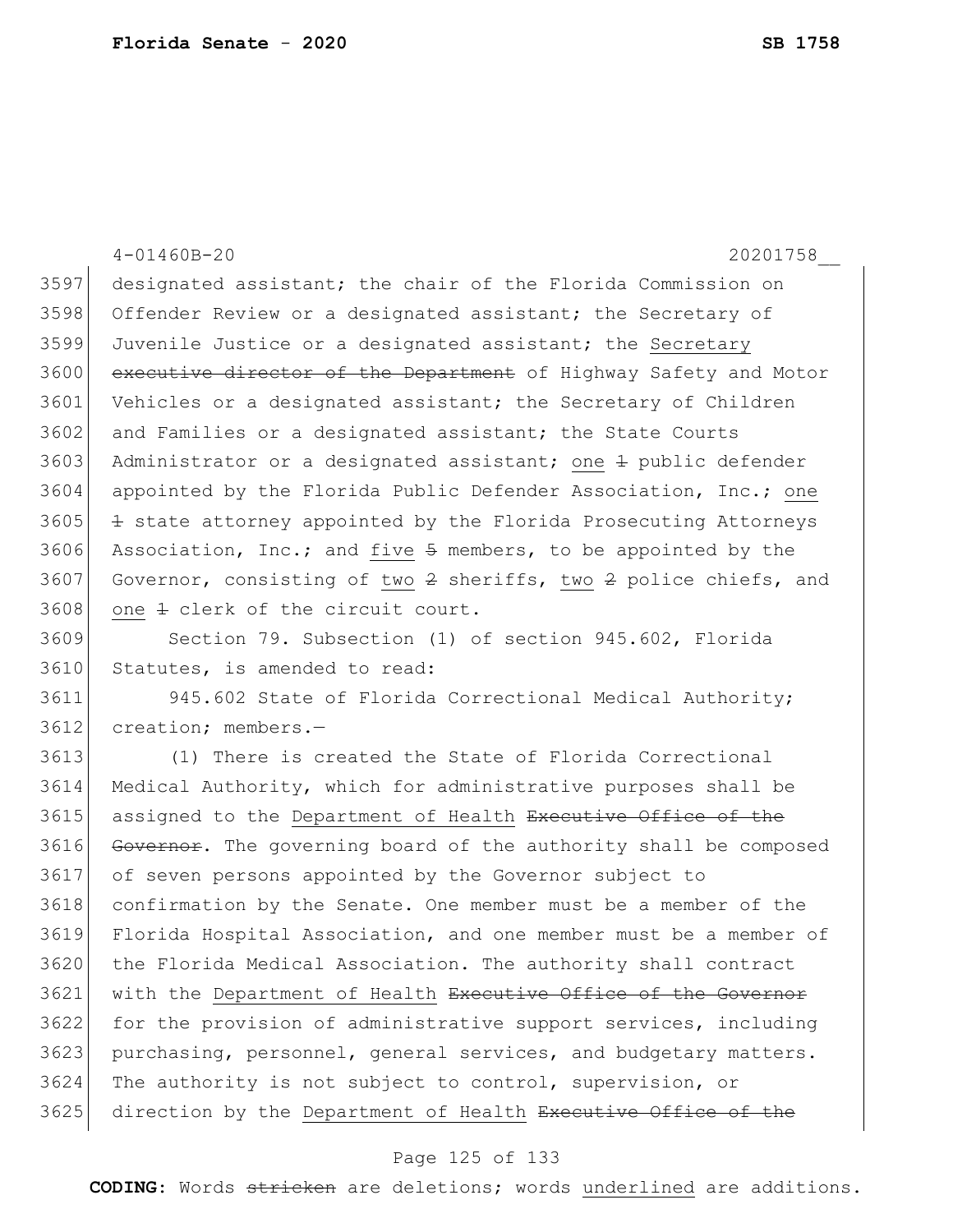|      | $4 - 01460B - 20$<br>20201758                                    |
|------|------------------------------------------------------------------|
| 3626 | Governor or the Department of Corrections. The authority shall   |
| 3627 | annually elect one member to serve as chair. Members shall be    |
| 3628 | appointed for terms of 4 years each. Each member may continue to |
| 3629 | serve upon the expiration of his or her term until a successor   |
| 3630 | is duly appointed as provided in this section. Before entering   |
| 3631 | upon his or her duties, each member of the authority shall take  |
| 3632 | and subscribe to the oath or affirmation required by the State   |
| 3633 | Constitution.                                                    |
| 3634 | Section 80. Subsections (4) through (7) of section               |
| 3635 | 945.6035, Florida Statutes, are amended to read:                 |
| 3636 | 945.6035 Dispute resolution.-                                    |
| 3637 | (4) If, at the end of the 40-day period, no resolution has       |
| 3638 | been reached, the authority is authorized to appeal to the       |
| 3639 | Division of Administrative Hearings Administration Commission    |
| 3640 | for a review and resolution of the dispute between the           |
| 3641 | department and the authority.                                    |
| 3642 | (5) The authority, within 30 days after receiving written        |
| 3643 | notice of the action of the secretary or, if no response is      |
| 3644 | received, within 30 days after the secretary's response is due   |
| 3645 | pursuant to subsection (3), may file an appeal by petition to    |
| 3646 | the Division of Administrative Hearings Administration           |
| 3647 | Commission, filed with the Secretary of the Administration       |
| 3648 | Commission. The petition shall set forth the issues in           |
| 3649 | controversy between the authority and the department, in the     |
| 3650 | form and manner prescribed by the Division of Administrative     |
| 3651 | Hearings Administration Commission, and shall contain the        |
| 3652 | reasons for the appeal. The department has 5 days after delivery |
| 3653 | of a copy of any such petition to file its reply with the        |
| 3654 | Division of Administrative Hearings Secretary of the             |

# Page 126 of 133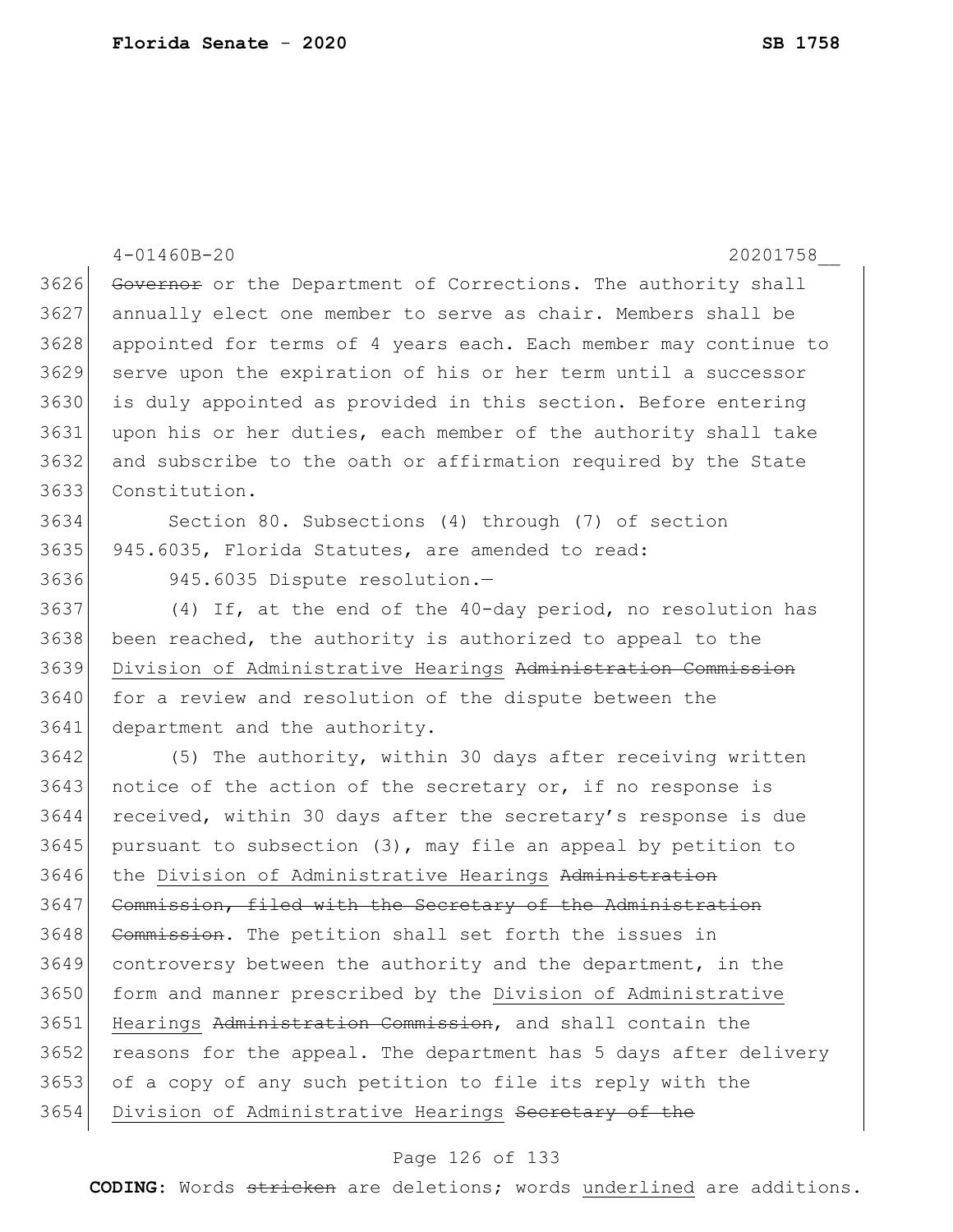3655 Administration Commission, and the department shall also deliver 3656 a copy of its reply to the authority. 3657 (6) The issues which may be raised by the authority on 3658 appeal to the Division of Administrative Hearings Administration 3659 Commission are: 3660 (a) Adoption or implementation by the department of a 3661 health care standard which does not conform to the standard of 3662 care generally accepted in the professional health community at 3663 large. 3664 (b) Failure of the department to comply with an adopted 3665 health care standard. 3666 (c) Failure to timely file a corrective action plan 3667 regarding all deficiencies which are determined by the authority 3668 to exist at an institution, as required pursuant to s. 945.6031. 3669 (d) Failure to implement a corrective action plan filed 3670 pursuant to s. 945.6031. 3671 (7) Within 30 days after receipt of a petition from the 3672 authority, the Division of Administrative Hearings Secretary of 3673 the Administration Commission, or his or her designee, shall 3674 conduct an informal hearing to consider the matters presented in  $3675$  the petition and the reply, and after the informal hearing shall 3676 promptly submit a report of the findings and recommendations to 3677 the Administration Commission. Within 30 days after the informal 3678 hearing, the Division of Administrative Hearings Administration 3679 Commission shall approve either the position of the authority or 3680 that of the department. If the position of the authority is 3681 approved, the Division of Administrative Hearings Administration 3682 Commission shall set forth whatever remedial measures it deems 3683 appropriate and the department shall implement such remedial

4-01460B-20 20201758\_\_

### Page 127 of 133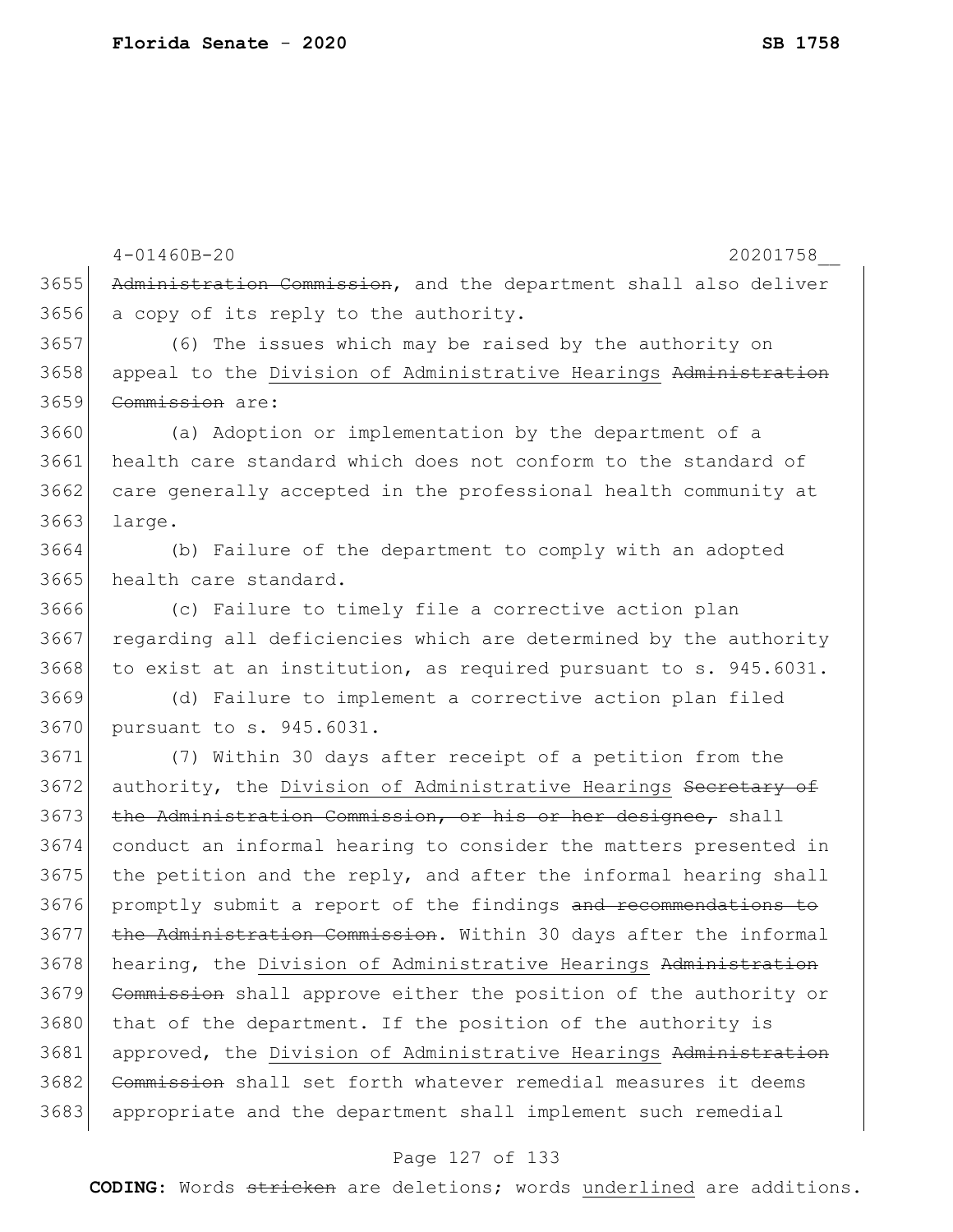4-01460B-20 20201758\_\_ 3684 measures. The decision of the Administration Commission is final 3685 and binding on the authority and the department and shall 3686 subject to appeal pursuant to s. 120.68. 3687 Section 81. Section 945.6036, Florida Statutes, is amended 3688 to read: 3689 945.6036 Enforcement.— 3690 (1) If the department fails to substantially comply with 3691 the dispute resolution decision of the Division of 3692 Administrative Hearings Administration Commission or fails to 3693 implement required remedial action within 45 days after such 3694 decision or within the time period set by the Division of 3695 Administrative Hearings Administration Commission, whichever 3696 period is longer, the authority is authorized to petition the 3697 Circuit Court in Leon County for an order requiring the 3698 department to comply. For the purposes of this section, 3699 "substantial compliance" means a firm effort to comply fully 3700 with the decision without omitting any essential part, and that 3701 any omission consists solely of an unimportant defect. 3702 (2) If the authority fails to initiate a circuit court 3703 proceeding pursuant to this section, an inmate has the right to 3704 file a verified petition with the authority requesting that such 3705 a proceeding be initiated. The petition shall set forth with 3706 particularity the manner in which the department has failed to 3707 implement the decision of the Division of Administrative 3708 Hearings Administration Commission, including any required 3709 remedial actions. The authority has 45 days after receipt of a 3710 verified petition to either initiate an action in circuit court 3711 pursuant to this section or advise the inmate in writing of the 3712 reason such an action will not be initiated.

### Page 128 of 133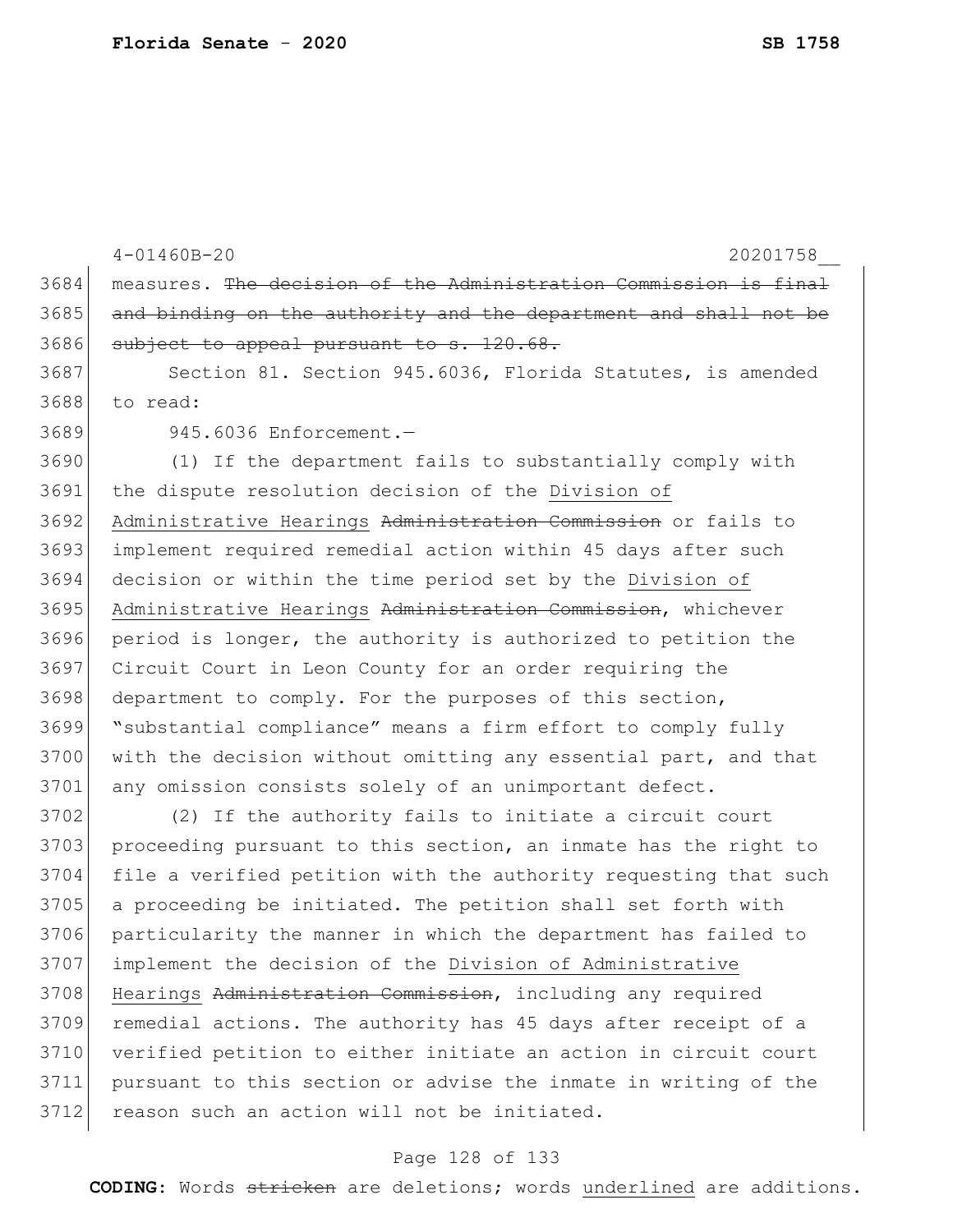|      | $4 - 01460B - 20$<br>20201758                                    |
|------|------------------------------------------------------------------|
| 3713 | (3) Within 30 days after service of the written decision of      |
| 3714 | the authority setting forth its reason why an action will not be |
| 3715 | initiated by the authority pursuant to this section, an inmate   |
| 3716 | may initiate an appropriate proceeding in the Circuit Court in   |
| 3717 | Leon County to require the department to substantially comply    |
| 3718 | with the decision of the Division of Administrative Hearings     |
| 3719 | Administration Commission.                                       |
| 3720 | Section 82. Paragraph (p) of subsection (9) of section           |
| 3721 | 1002.33, Florida Statutes, is amended to read:                   |
| 3722 | 1002.33 Charter schools.-                                        |
| 3723 | (9) CHARTER SCHOOL REQUIREMENTS.-                                |
| 3724 | (p)1. Each charter school shall maintain a website that          |
| 3725 | enables the public to obtain information regarding the school;   |
| 3726 | the school's academic performance; the names of the governing    |
| 3727 | board members; the programs at the school; any management        |
| 3728 | companies, service providers, or education management            |
| 3729 | corporations associated with the school; the school's annual     |
| 3730 | budget and its annual independent fiscal audit; the school's     |
| 3731 | grade pursuant to s. 1008.34; and, on a quarterly basis, the     |
| 3732 | minutes of governing board meetings.                             |
| 3733 | 2. Each charter school's governing board must appoint a          |
| 3734 | representative to facilitate parental involvement, provide       |
| 3735 | access to information, assist parents and others with questions  |
| 3736 | and concerns, and resolve disputes. The representative must      |
| 3737 | reside in the school district in which the charter school is     |
| 3738 | located and may be a governing board member, a charter school    |
| 3739 | employee, or an individual contracted to represent the governing |
| 3740 | board. If the governing board oversees multiple charter schools  |

 $3741$  in the same school district, the governing board must appoint a

## Page 129 of 133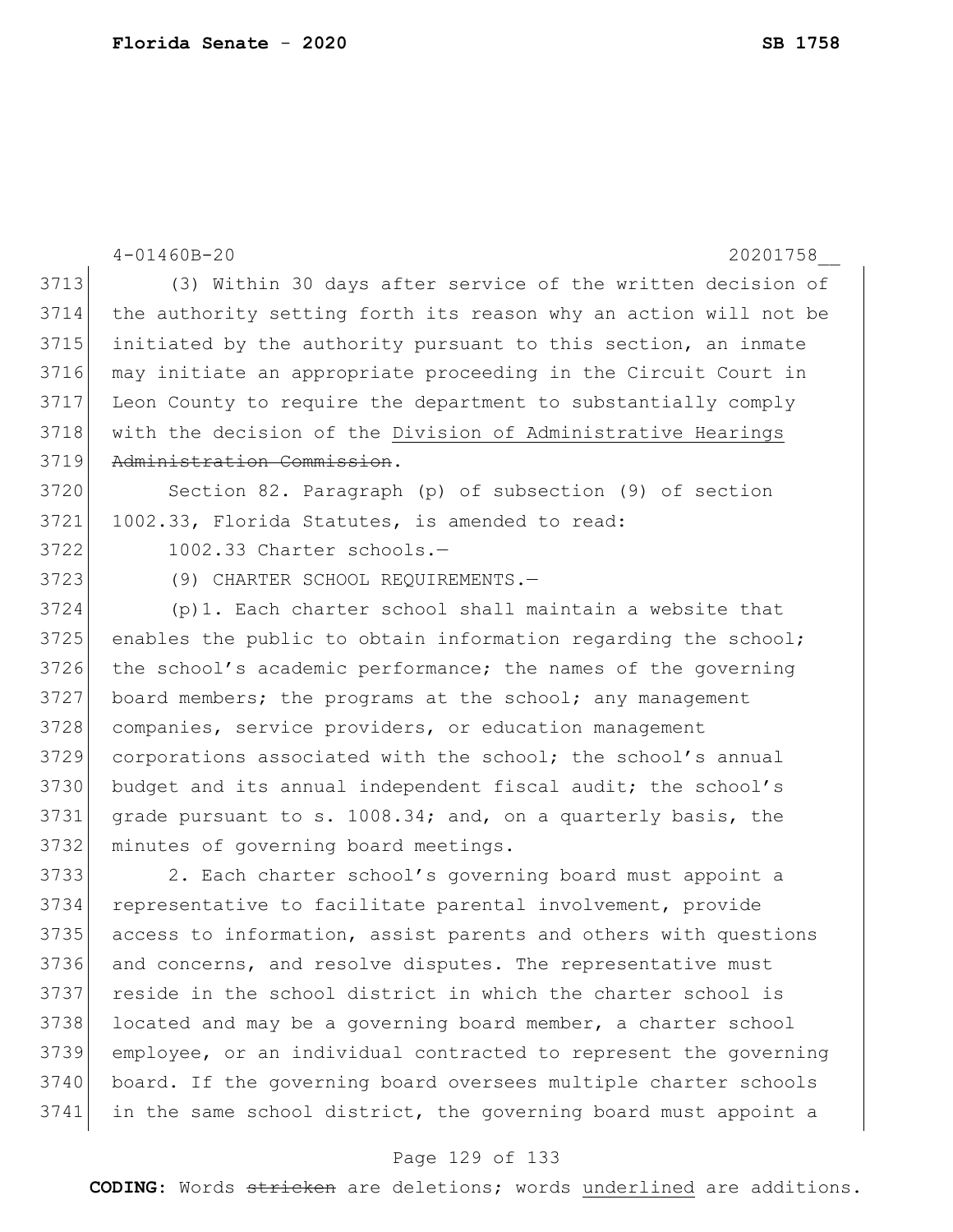|      | $4 - 01460B - 20$<br>20201758                                    |
|------|------------------------------------------------------------------|
| 3742 | separate representative for each charter school in the district. |
| 3743 | The representative's contact information must be provided        |
| 3744 | annually in writing to parents and posted prominently on the     |
| 3745 | charter school's website. The sponsor may not require governing  |
| 3746 | board members to reside in the school district in which the      |
| 3747 | charter school is located if the charter school complies with    |
| 3748 | this subparagraph.                                               |
| 3749 | 3. Each charter school's governing board must hold at least      |
| 3750 | two public meetings per school year in the school district where |
| 3751 | the charter school is located. The meetings must be noticed,     |
| 3752 | open, and accessible to the public, and attendees must be        |
| 3753 | provided an opportunity to receive information and provide input |
| 3754 | regarding the charter school's operations. The appointed         |
| 3755 | representative and charter school principal or director, or his  |
| 3756 | or her designee, must be physically present at each meeting.     |
| 3757 | Members of the governing board may attend in person or by means  |
| 3758 | of communications media technology used in accordance with rules |
| 3759 | adopted by the Department of Education Administration Commission |
| 3760 | under s. 120.54(5).                                              |
| 3761 | Section 83. Paragraph (e) of subsection (4) of section           |
| 3762 | 1002.36, Florida Statutes, is amended to read:                   |
| 3763 | 1002.36 Florida School for the Deaf and the Blind.-              |
| 3764 | (4) BOARD OF TRUSTEES.-                                          |
| 3765 | (e) The board of trustees is invested with full power and        |
| 3766 | authority to:                                                    |
| 3767 | 1. Appoint a president, faculty, teachers, and other             |
| 3768 | employees and remove the same as in its judgment may be best and |
| 3769 | fix their compensation.                                          |
| 3770 | 2. Procure professional services, such as medical, mental        |
|      | Page 130 of 133                                                  |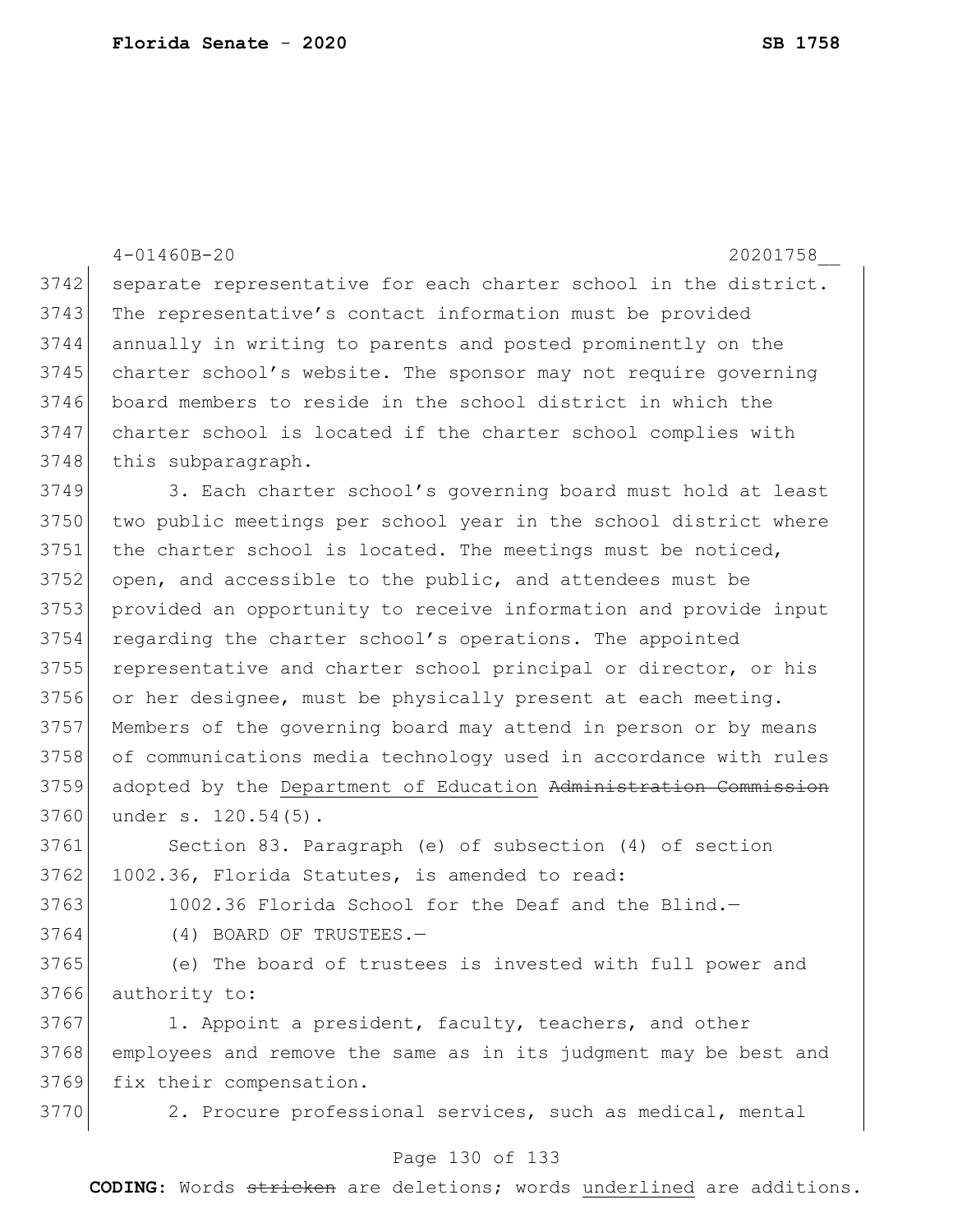4-01460B-20 20201758\_\_ 3771 health, architectural, and engineering. 3772 3. Procure legal services without the prior written 3773 approval of the Attorney General. 3774 4. Determine eligibility of students and procedure for 3775 admission. 3776 5. Provide for the students of the school necessary 3777 bedding, clothing, food, and medical attendance and such other 3778 things as may be proper for the health and comfort of the 3779 students without cost to their parents, except that the board of 3780 trustees may set tuition and other fees for nonresidents. 3781 6. Provide for the proper keeping of accounts and records 3782 and for budgeting of funds. 3783 7. Enter into contracts. 3784 8. Sue and be sued. 3785 9. Secure public liability insurance. 3786 10. Do and perform every other matter or thing requisite to 3787 the proper management, maintenance, support, and control of the 3788 school at the highest efficiency economically possible, the 3789 board of trustees taking into consideration the purposes of the 3790 establishment. 3791 11. Receive gifts, donations, and bequests of money or 3792 property, real or personal, tangible or intangible, from any 3793 person, firm, corporation, or other legal entity. However, the 3794 board of trustees may not obligate the state to any expenditure 3795 or policy that is not specifically authorized by law. If the 3796 bill of sale, will, trust indenture, deed, or other legal 3797 conveyance specifies terms and conditions concerning the use of 3798 such money or property, the board of trustees shall observe such 3799 terms and conditions.

## Page 131 of 133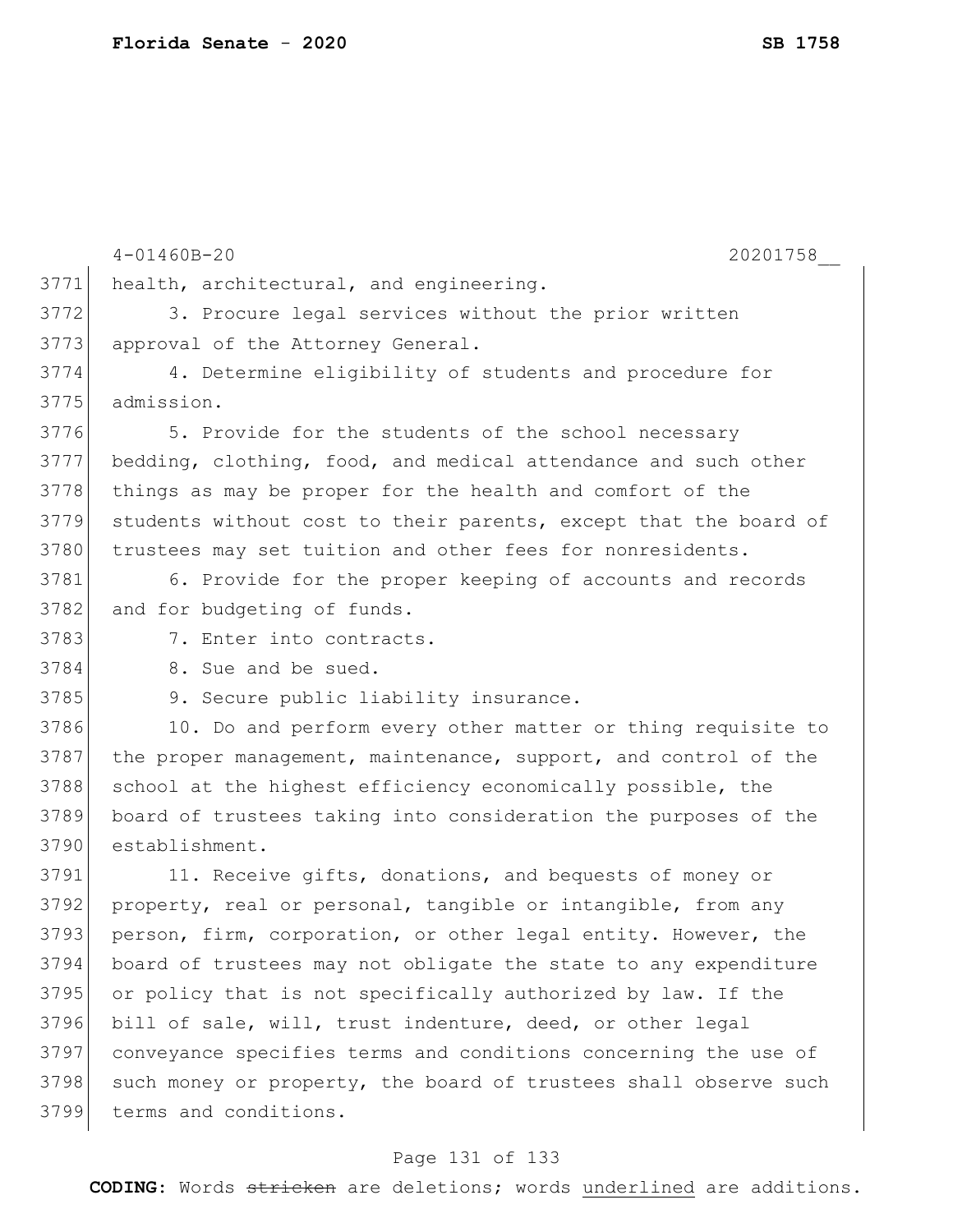4-01460B-20 20201758\_\_ 3800 12. Deposit outside the State Treasury such moneys as are 3801 received as gifts, donations, or bequests and may disburse and 3802 expend such moneys, upon its own warrant, for the use and 3803 benefit of the Florida School for the Deaf and the Blind and its 3804 students, as the board of trustees deems to be in the best 3805 interest of the school and its students. Such money or property 3806 does not constitute and may not be considered a part of any 3807 legislative appropriation. 3808 13. Sell or convey by bill of sale, deed, or other legal 3809 instrument any property, real or personal, received as a gift, 3810 donation, or bequest, upon such terms and conditions as the 3811 board of trustees deems to be in the best interest of the school 3812 and its students. 3813 14. Invest such moneys in securities enumerated under s. 3814 215.47(1), (2)(c), (3), (4), and (10), and in The Common Fund, 3815 an Investment Management Fund exclusively for nonprofit 3816 educational institutions. 3817 15. After receiving approval from the Department of 3818 Economic Opportunity Administration Commission, exercise the 3819 power of eminent domain in the manner provided in chapter 73 or 3820 chapter 74. 3821 Section 84. Section 1013.25, Florida Statutes, is amended 3822 to read: 3823 1013.25 When university or Florida College System 3824 institution board of trustees may exercise power of eminent 3825 domain.—Whenever it becomes necessary for the welfare and 3826 convenience of any of its institutions or divisions to acquire 3827 private property for the use of such institutions, and this 3828 cannot be acquired by agreement satisfactory to a university or

### Page 132 of 133